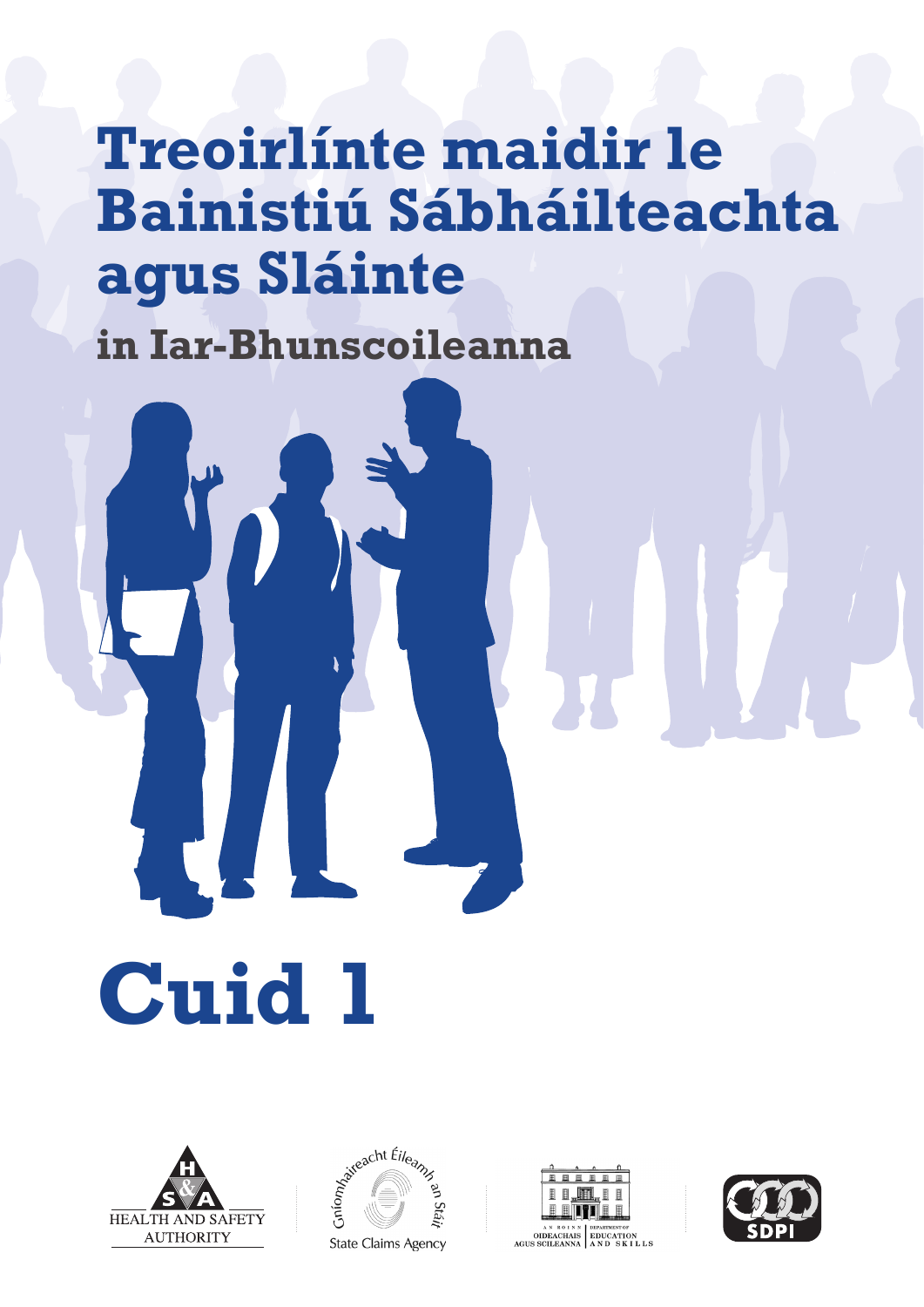## **brollach**

chomhthionscadal a ghabh an Roinn Oideachais agus Scileanna, an tÚdarás Sláinte agus Sábháilteachta, an Ghníomhaireacht um Éilimh ar an Stát agus an Tionscnamh Pleanála um Fhorbairt Scoileanna orthu féin.

**brollach na Interimentade le Banshú Sábháilteachta agus Sláinne le le Brunocoloonna mar thoradh ar<br>channiumscolia ariphalis en lors Oddocha agus Shahen, an iúdocha Sáncha a Sáncha Machanna a Treonfering a de dinessa dilen** Forbraíodh na Treoirlínte seo de dheasca éilimh láidir ón earnáil oideachais le haghaidh treorach agus soiléiriú i dtaca leis na hoibleagáidí agus na freagrachtaí dlíthiúla arna bhforchur ar scoileanna. Ba é an t-éileamh seo chomh maith leis an tuiscint go raibh gá le sábháilteacht agus sláinte an ionaid oibre a bhainistiú, agus gur féidir leis an dá ní seo bheith mar chuid dhílis de na próisis phleanála atá ann cheana ar leibhéal na scoile, a bhí mar bhunús leis an gcomhoibriú a tharla idir na pairtnéirí bainteacha.

Is uirlis bhainistíochta na Treoirlínte chun treoir agus comhairle phraiticiúil a thabhairt do scoileanna agus chun cabhrú leo timpeallacht shábháilte agus sláintiúil scoile don fhoireann, do na daltaí agus do chuairteoirí a phleanáil, a eagrú agus a bhainistiú. Chomh maith leis sin, cabhróidh siad le scoileanna beartais agus cleachtais reatha a thagarmharcáil in aghaidh riachtanais reachtaíochta reatha. Ní chuireann siad aon fhreagracht bhreise ar scoileanna nach bhfuil ann cheana sa reachtaíocht.

Is cur chuige céim ar chéim Páirt 1 de na Treoirlínte chun córas bainistíochta sábháilteachta agus sláinte d'iarbhunscoileanna a bhunú. Tá na huirlisí agus na teimpléid atá riachtanach chun na córais seo a bhunú ar fáil i bPáirt 2. Mar chuid lárnach den fheisteán uirlisí seo tá sraith teimpléad measúnaithe riosca a chabhróidh go mór le riosca a laghdú i do scoil go nithiúil agus go praiticiúil.

Tá tairbhí móra le baint as sábháilteacht agus sláinte i scoileanna a bhainistiú go héifeachtach. Nuair a chuirtear córais éifeachta i bhfeidhm chun timpistí, gortú agus drochshláinte foirne, daltaí agus cuairteoirí na scoile a chosc, feabhsaítear timpeallacht na scoile iomláin mar áit oibre agus foghlama.

Gabhaimid buíochas leis na daoine ar fad a ghlac páirt in ullmhúchán na Treoirlínte seo. Agus go mór mór ba mhaith linn buíochas a ghabháil le hionadaithe na bpáirtnéirí oideachais as an obair ar fad a rinne siad, rud a chur go mór le rath an phróisis chomhoibrithe le linn forbartha na dTreoirlínte seo. Ba mhaith linn buíochas a ghabháil freisin leis na scoileanna a chabhraigh na Treoirlínte a threoir agus a shóláthraigh aiseolas fíorluachmhar dúinn le linn a bhforbartha.

Bridget McManus Ard-Rúnaí An Roinn Oideachais agus Scileanna

Ciarán Breen Stiúrthóir An Ghníomhaireacht um Éilimh ar an Stát

An Dr. Sinéad Breathnach AnComhordaitheoir Náisiúnta An tionscnamh pleanála le An tÚdarás Sláinte agus haghaidh forbairt scoile

Martin O'Halloran Príomhoifigeach Feidhmiúcháin Sábháilteachta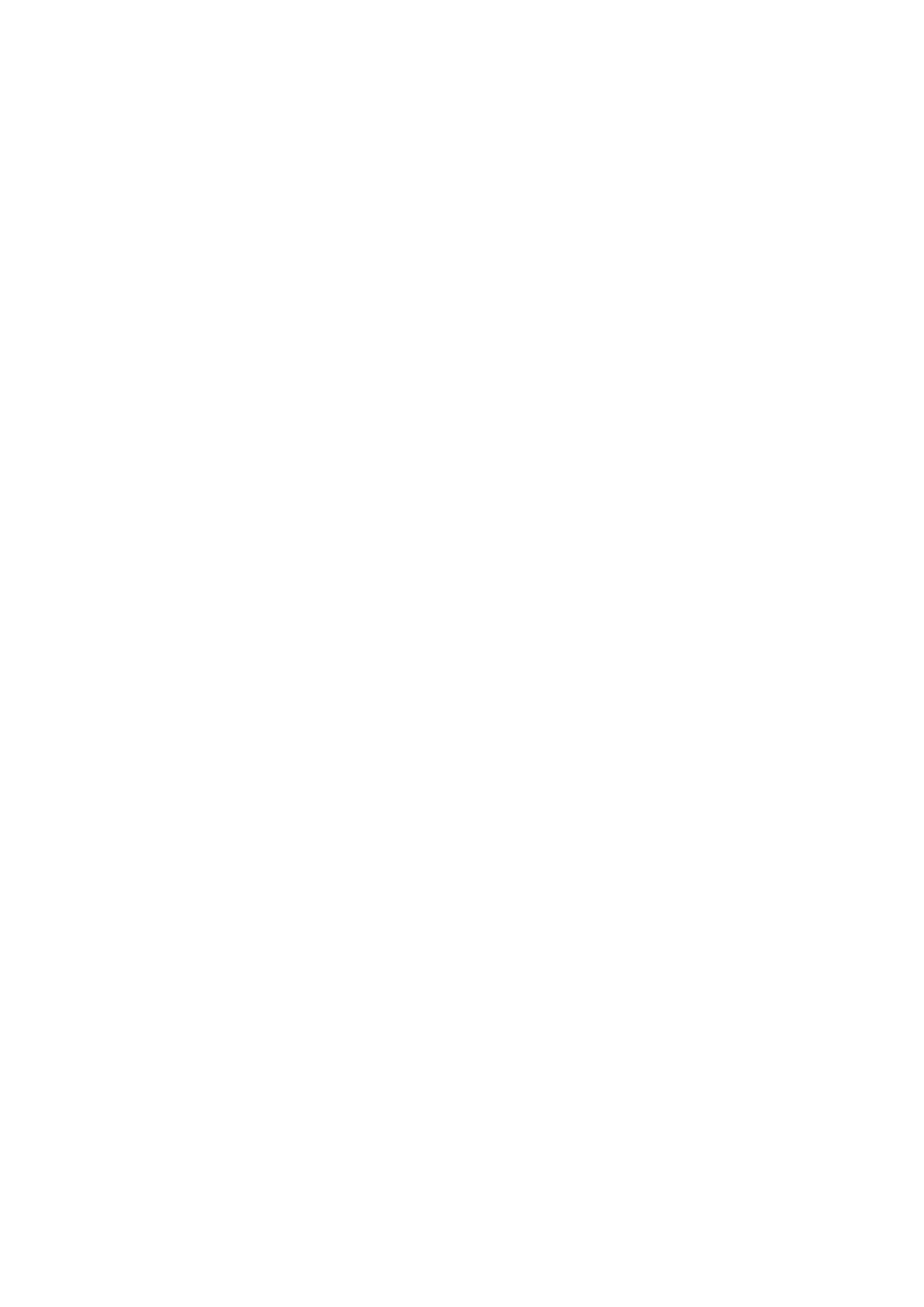

| Réamhrá                                                                                                                                                                                                                                                                                                                                                                                                                                                                                                                        | 6                                                              |
|--------------------------------------------------------------------------------------------------------------------------------------------------------------------------------------------------------------------------------------------------------------------------------------------------------------------------------------------------------------------------------------------------------------------------------------------------------------------------------------------------------------------------------|----------------------------------------------------------------|
| Cé dóibh na Treoirlínte seo?<br>Buntéarmaí<br>Cén fáth a ndéantar sábháilteacht agus sláinte a bhainistiú?<br>Cé atá freagrach as sábháilteacht agus sláinte i scoileanna?<br>Dualgais fostaithe/foirne ag an obair                                                                                                                                                                                                                                                                                                            | z<br>z<br>8<br>9<br>10                                         |
| Bainistiú Sábháilteachta agus Sláinte i Scoileanna                                                                                                                                                                                                                                                                                                                                                                                                                                                                             | 13                                                             |
| Cad is córas bainistíochta sábháilteachta agus sláinte ann?                                                                                                                                                                                                                                                                                                                                                                                                                                                                    | 14                                                             |
| <b>Céim 1:</b> Beartas agus tiomantas                                                                                                                                                                                                                                                                                                                                                                                                                                                                                          | 15                                                             |
| <b>Céim 2: Pleanáil</b><br>2.1 Struchtúr éifeachtach bainistíochta sábháilteachta agus sláinte a bhunú.<br>2.2 Athbhreithniú a dhéanamh ar dhoiciméid agus ar chórais atá ann cheana                                                                                                                                                                                                                                                                                                                                           | 16<br>17<br>19                                                 |
| Céim 3: Cur i bhfeidhm<br>An ráiteas sábháilteachta a ullmhú<br>3.1 Beartas sábháilteachta agus sláinte<br>3.2 Próifíl na scoile<br>3.3 Acmhainní le haghaidh sábháilteachta agus sláinte sa scoil<br>3.4 Róil agus freagrachtaí maidir le sábháilteacht agus sláinte<br>3.5 Measúnú riosca<br>3.6 Nósanna imeachta éigeandála, sábháilteacht dóiteáin, garchabhair, timpistí<br>agus tarluithe contúirteacha<br>3.7 Teagasc, oiliúint agus maoirseacht<br>3.8 Cumarsáid agus Comhairliúchán<br>Céim 4: Ag tomhas feidhmíochta | 20<br>21<br>22<br>22<br>22<br>22<br>26<br>28<br>31<br>31<br>33 |
| Céim 5: Iniúchóireacht agus athbhreithniú                                                                                                                                                                                                                                                                                                                                                                                                                                                                                      | 35                                                             |
| Ceisteanna Coitianta (CCanna)<br>Reachtaíocht<br>Córas bainistíochta sábháilteachta agus sláinte<br>Pleanáil<br>Róil agus freagrachtaí<br>Ráiteas sábháilteachta agus measúnú riosca<br>Imscrúdú agus tuairisciú ar thimpistí<br>Tuilleadh eolais agus tacaíocht                                                                                                                                                                                                                                                               | 37<br>38<br>40<br>41<br>42<br>44<br>49<br>52                   |
| <b>Gluais</b>                                                                                                                                                                                                                                                                                                                                                                                                                                                                                                                  | 55                                                             |
| Foinsí Tagartha agus Ábhar Treorach                                                                                                                                                                                                                                                                                                                                                                                                                                                                                            | 61                                                             |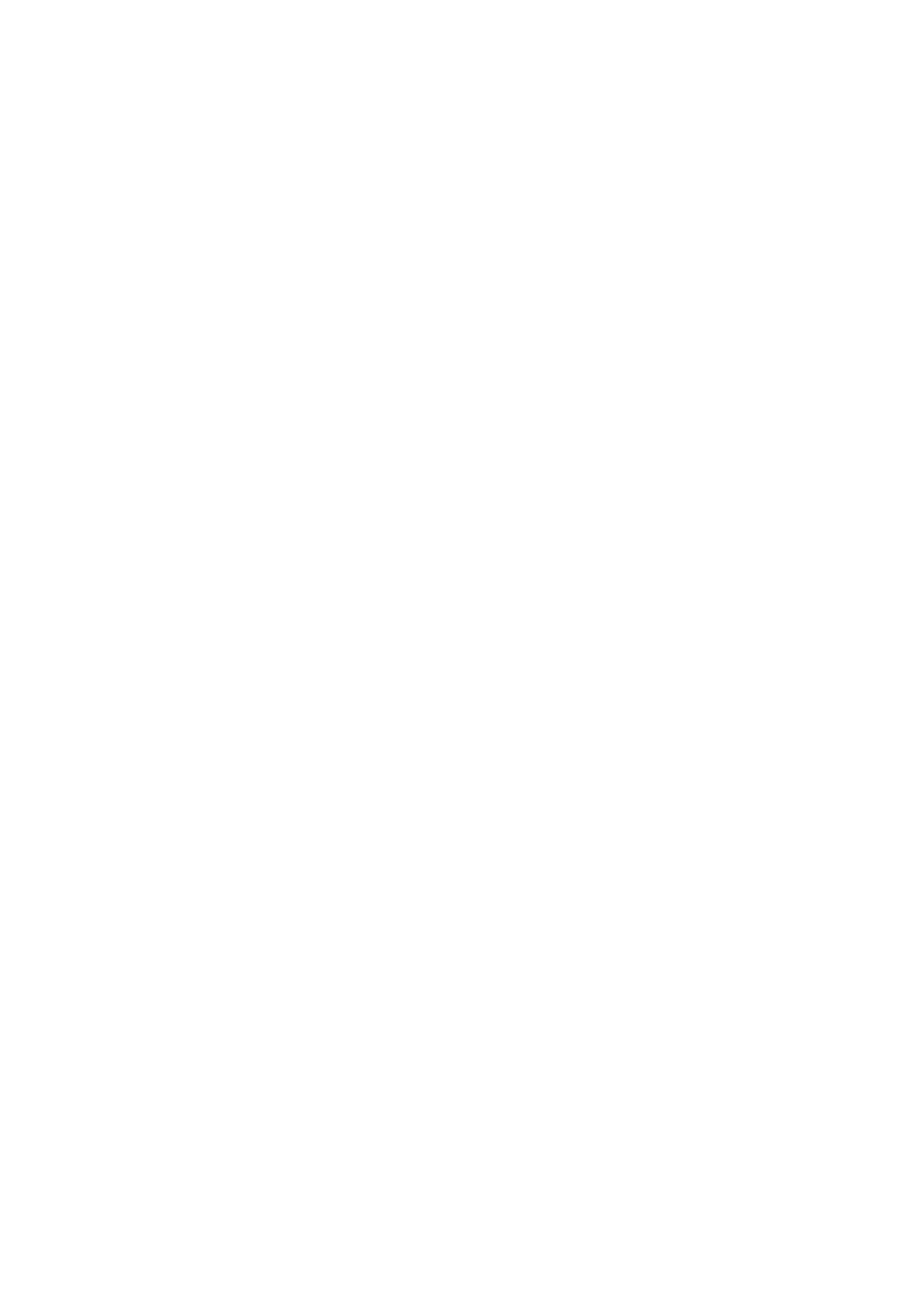Cé dóibh na Treoirlínte seo?

Buntéarmaí

Cén fáth a ndéantar sábháilteacht agus sláinte a bhainistiú?

Cé atá freagrach as sábháilteacht agus sláinte i scoileanna?

Dualgais fostaithe/foirne ag an obair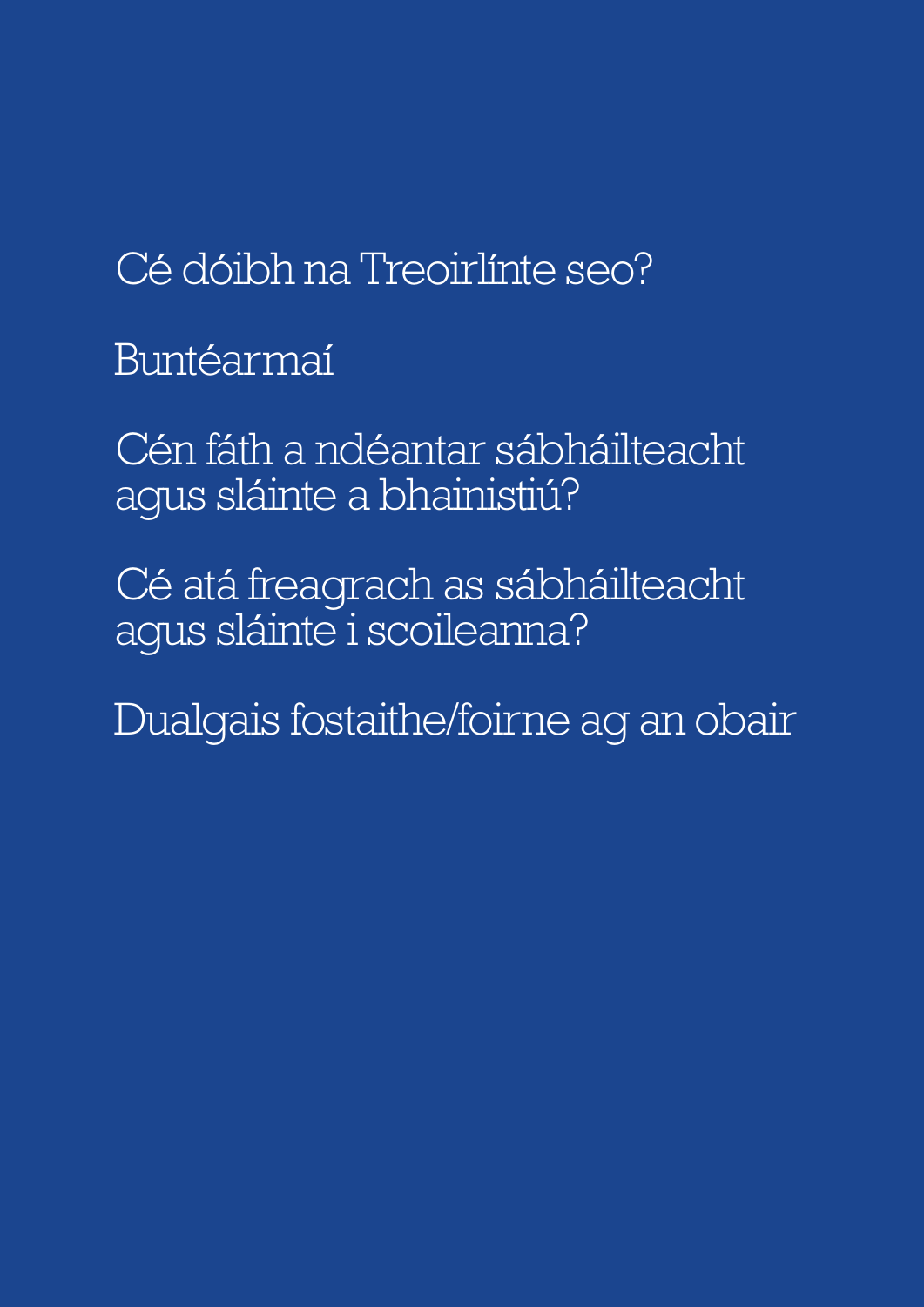<span id="page-6-0"></span>

Is doiciméad treorach agus uirlis araon iad *na Treoirlínte maidir le Bainistiú Sábháilteachta agus Sláinte in Iar-bhunscoileanna*(na Treoirlínte) chun cabhrú le scoileanna sábháilteacht, sláinte agus leas a bhainistiú.

Is cur chuige céim ar chéim an acmhainn seo chun cabhrú le scoileanna timpeallacht scoile sábháilte agus sláintiúil don fhoireann, do dhaltaí agus do chuairteoirí a phleanáil, a eagrú agus a bhainistiú.

Is féidir na Treoirlínte a úsáid chun feabhas a chur ar na córais atá i bhfeidhm ag iar-bhunscoileanna cheana féin, seachas córais nua a chur in ionad na córais sin. Is féidir le scoileanna an rogha a dhéanamh coistí agus beartais sábháilteachta reatha atá acu cheana féin a úsáid, ach ba chóir dóibh na Treoirlínte a úsáid mar threoir chun a gcuid nósanna imeachta agus córais a uasghrádú más gá leis.

### *Ní chuireann na Treoirlínte seo AON fhreagracht bhreise ar scoileanna nach bhfuil ann cheana sa reachtaíocht.*

Tá teimpléid mheasúnaithe riosca sna Treoirlínte. Cabhróidh na teimpléid seo leat tabhairt faoi na príomhghuaiseachta atá i do scoil; Ní mór duit a thabhairt faoi deara, áfach, go bhféadfadh guaiseacha ar leith a bheith bainteach le do scoil nach bpléitear leo sa doiciméad seo.

Is grúpa oibre ina bhfuil ionadaithe ón Roinn Oideachais agus Scileanna, an tÚdarás Sláinte agus Sábháilteachta, an Ghníomhaireacht um Éilimh ar an Stát agus an Tionscnamh Pleanála um Fhorbairt Scoileanna a d'ullmhaigh na Treoirlínte.

Ligean na Treoirlínte do phleanáil scoile le haghaidh sábháilteachta agus sláinte a bheith mar chuid dhílis de phróiseas Phleanáil na Scoile Uile, próiseas ar a bhfuil scoileanna eolach cheana féin.

### **Is í aidhm na dTreoirlínte maidir le Bainistiú Sábháilteachta agus Sláinte in Iar-bhunscoileanna:**

- cabhrú le scoileanna sábháilteacht agus sláinte a phleanáil, a eagrú agus a bhainistiú go héifeachtach;
- cabhrú le scoileanna bearta agus cleachtais reatha a thagarmharcáil in aghaidh riachtanais reachtaíochta reatha, dualgais chúraim faoin dlí coiteann agus na gcleachtas is fearr.
- an t-ualach riaracháin ar scoileanna a laghdú;
- cur ar chumas scoileanna a gcuid ráitis shábháilteachta a scríobh agus a thabhairt cothrom le dáta;
- cur ar chumas scoileanna a gcuid measúnuithe riosca a chruthú nó a thabhairt cothrom le dáta;
- d'fhonn cur i bhfeidhm agus athbhreithniú na gcleachtas sábháilteachta agus sláinte is fearr a éascú do bhainistíocht agus d'fhoireann na scoile.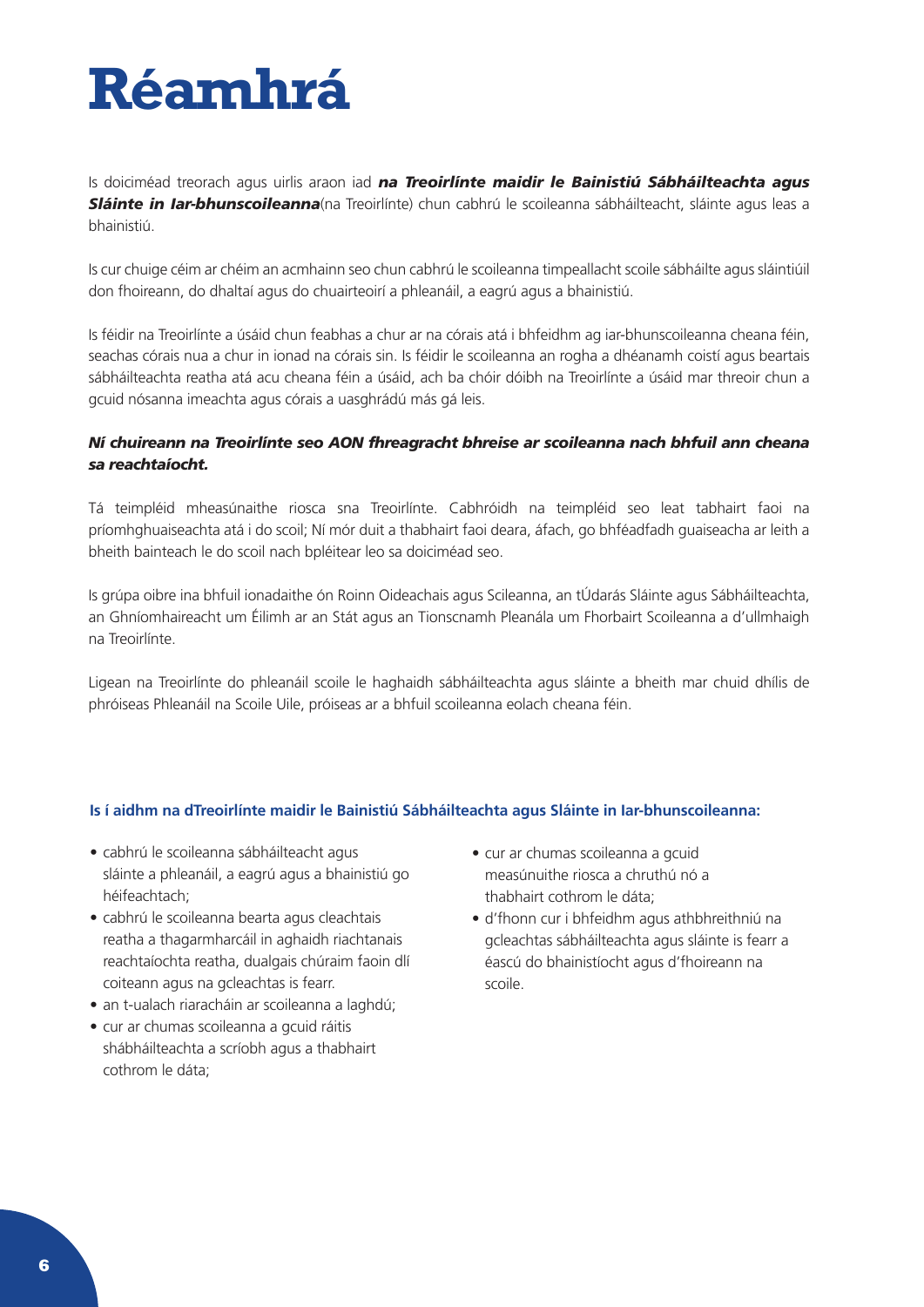## <span id="page-7-0"></span>Cé dóibh na Treoirlínte seo?

Ba chóir do Bhoird Bhainistíochta/Coistí Gairmoideachais, bainisteoirí scoile, Príomhoidí, Leas-phríomhoidí, foireann teagaisc agus neamh-theagaisc agus aon fhoireann eile iomchuí na Treoirlínte a léamh. Ba chóir go mbeadh rochtain ag gach ball de phobal na scoile ar na Treoirlínte

## Buntéarmaí

Tá gluais iomlán ar fáil ar leathanach 55 de na Treoirlínte. Ba chóir go mbeadh gach ball de phobal na scoile eolach ar na téarmaí riachtanacha seo a leanas, ó thús:

#### Fostaithe/foireann:

Ar mhaithe le soléiteacht úsáidtear an focal 'foireann' in ionad an téarma 'fostaithe' i go leor cásanna. Áit a luaitear 'fostaí/fostaithe' is féidir leis an léitheoir glacadh leis gur 'foireann' atá i gceist. Leagtar amach sainmhíniú don téarma fostaí i Roinn 2(1) den Acht um Shábháilteacht, Sláinte agus Leas ag an Obair 2005.

#### Guais:

Is éard is guais ann ná rud ar bith a d'fhéadfadh díobháil a dhéanamh do dhaoine, do réadmhaoin nó don timpeallacht Is féidir le hábhar oibre, píosa trealaimh nó modh nó cleachtas oibre a bheith i gceist.

#### Riosca:

Ciallaíonn riosca an chosúlacht atá ann go ndéanfar díobháil do dhuine chomh maith le déine na díobhála a fhulaingítear. Braitheann an riosca freisin ar líon na ndaoine atá faoi lé na guaise.

### Rialúcháin/bearta rialúcháin:

Is iad rialúcháin/bearta rialúcháin na bearta cosantacha a ghlactar mar réamhchúram chun a áirithiú go ndíchurfar agus go laghdófar an riosca.

#### Measúnú riosca

Baineann measúnú riosca le guais a shainaithint, agus ina dhiaidh sin le meastachán a dhéanamh ar déine agus ar chosúlacht na díobhála a d'fhéadfadh eascairt as. Mar sin, is féidir leis an bhfostóir na bearta rialúcháin seo a bhunú chun an riosca a laghdú nó chun leorgacht na réamhchúraimí a ghlac sé nó sí leo a mheas.

#### Beartas sábháilteachta agus sláinte

Tosaíonn gach ráiteas sábháilteachta le dearbhú, sínithe ar leibhéal na hardbhainistíochta thar ceann an fhostóra. An Beartas sábháilteachta agus sláinte a thugtar air seo Déantar gealltanas sa dearbhú chun a áirithiú go mbeidh an áit oibre chomh sábháilte agus chomh sláintiúil a mhéid is indéanta agus go gcomhlíonfar na ceanglais reachtúla ar fad. Ba chóir don dearbhú seo an beartas maidir le feidhmíochta sábháilteachta agus sláinte foriomláin a mhíniú go soiléir, chomh maith le creat le haghaidh bhainistíochta sábháilteachta agus sláinte a sholáthar agus liosta a dhéanamh de na haidhmeanna cuí. Is féidir cóip den bheartas sábháilteachta agus sláinte a choimeád ar taispeáint in áit fheiceálach phoiblí den scoil.

#### Córas bainistíochta sábháilteachta agus sláinte

Déanann sé seo tagairt don pháirt sin de chóras bainistíochta na scoile san iomlán lena n-áirítear a struchtúr eagrúcháin, gníomhaíochtaí pleanála, freagrachtaí, cleachtais, modhanna oibre agus a cuid acmhainní chun beartas sábháilteachta agus sláinte na scoile a fhorbairt, a chur i bhfeidhm, a athbhreithniú agus a chothabháil.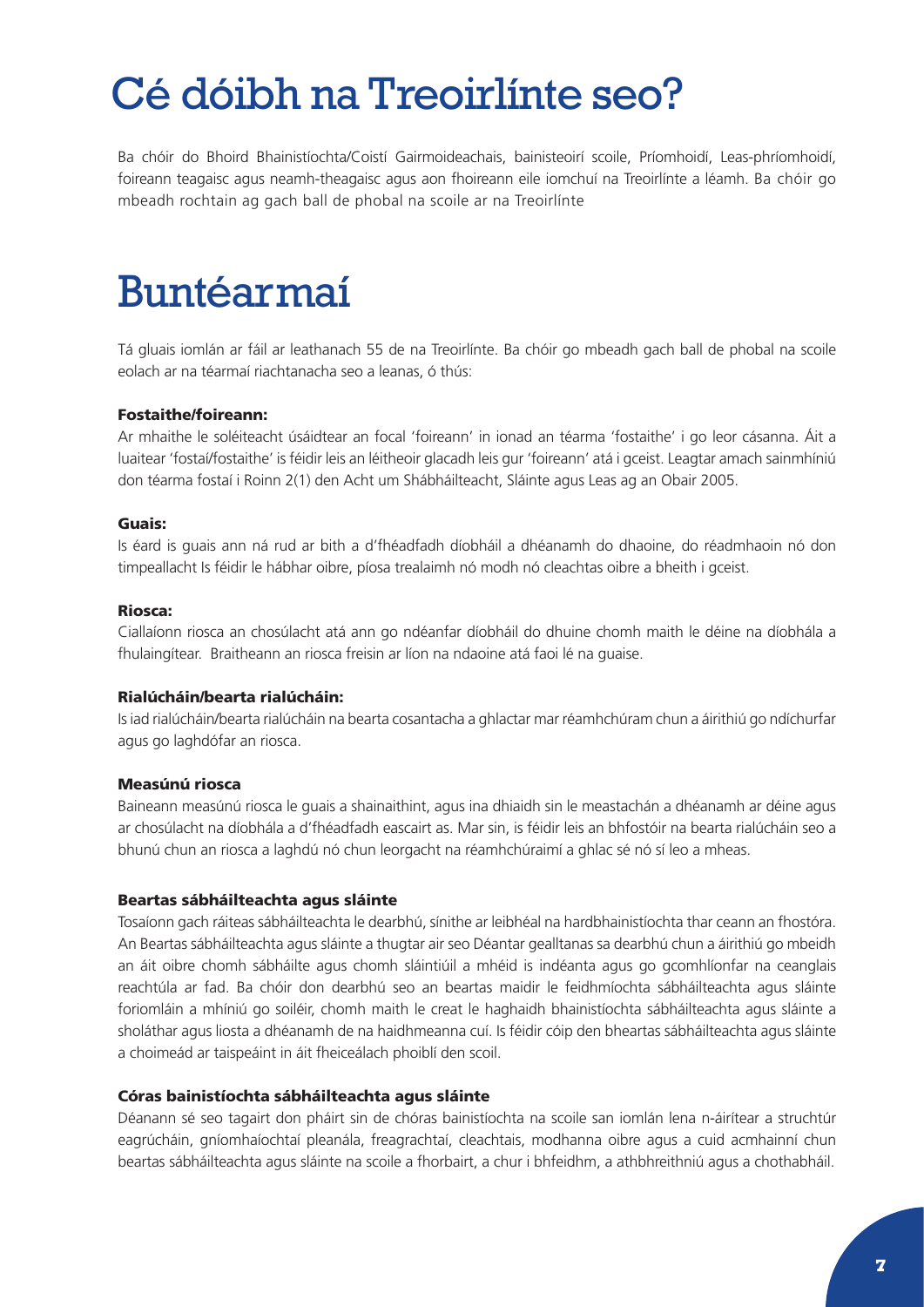## <span id="page-8-0"></span>Téarmaí Riachtanacha ar lean.

### Ráiteas sábháilteachta:

Is clár scríofa é an ráiteas sábháilteachta a leagan amach gealltanas na scoile maidir le sábháilteachta, sláinte agus leasa na foirne (teagaisc agus neamh-theagaisc) a chosaint ag an obair agus sábháilteacht agus sláinte daoine eile a d'fhéadfadh a bheith faoi thionchar ghníomhaíochtaí oibre sa scoil – lena n-áirítear cuairteoirí, tuismitheoirí/caomhnóirí agus daltaí – a chosaint freisin. Go bunúsach, sonraíonn an ráiteas sábháilteachta modh bainistíochta na scoile i leith sábháilteachta, sláinte agus leasa foirne, daltaí, cuairteoirí agus conraitheoirí. Ní mór measúnú riosca coimsitheach a bheith san áireamh sa ráiteas sábháilteachta a aithníonn guaiseacha san áit oibre, a dhéanann measúnú ar na rioscaí a bhaineann leis na guaiseacha sin agus a shonraíonn cén beartais rialúcháin is gá a bhunú chun an riosca a dhíchur/laghdú.

## Cén fáth go ndéanfaí sábháilteacht agus sláinte a bhainistiú?

Tá cúiseanna morálta, dlíthiúil agus eiticiúil ann chun sábháilteacht agus sláinte a bhainistiú ag an obair. Bíonn guaiseacha agus rioscaí i scoileanna, amhail aon áit oibre eile. É sin ráite, is áit oibre ar leith í timpeallacht na scoile ós rud é go roinntear í le i bhfad níos mó neamh-oibrithe ná le hoibrithe, .i. na daltaí.

Is údar fulaingthe agus péine don duine aonair agus dá chlann timpistí agus teagmhais a tharlaíonn san áit oibre. Bíonn tionchar acu ar chumas an duine a chuid oibre a dhéanamh agus sult a bhaint as an saol lasmuigh den obair. Is teip sa bhainistíocht sábháilteachta is cúis le go leor timpistí agus le cásanna drochshláinte gairme.

Is féidir le timpistí gairme a bheith an-chostasach agus is minic a bhíonn costais ghaolmhara le n-íoc ag fostóirí dá bharr:

- pá breoiteachta, lucht saothair a chur ina (h) ionad go sealadach, luathscor, lucht saothair nua a earcú agus a thraenáil.
- damáiste do ghléara, trealamh, ábhair agus táirgí a dheisiú;
- an t-am bainistíochta a chaitear ag pléigh le timpistí;
- ardú ar mhéid na dtáillí árachais agus na gcostais dlí;
- éilimh ar chúiteamh.

Cuireann córas bainistíochta sábháilteachta agus sláinte réamhghníomhach timpeallacht oibre níos sábháilte chun cinn agus seachnaítear timpistí agus teagmhais dá bharr. De bhreis ar chostais a laghdú, áirithíonn córas bainistíochta sábháilteachta agus sláinte éifeachtach go:

- go mbeidh socruithe sábháilteachta agus sláinte dóthanacha i bhfeidhm don fhoireann, do na daltaí agus d'aon duine eile ar a dtéann gníomhaíochtaí na scoile i gcion air.
- gur féidir le múinteoirí agus foireann eile a bheith cinnte go bhfuil córais shábháilteachta agus sláinte dea-phleanáilte i bhfeidhm agus iad ag dul i mbun a gcuid cúraimí;
- nach gcuirtear airgead amú is féidir le tosaíochtaí airgeadais a bheith bainteach le measúnuithe riosca cúramacha;
- go laghdaítear neamhláithreacht foirne de bharr ghortaithe agus drochshláinte gairme;
- go laghdaítear líon na dtimpistí agus méid na gcostas gaolmhara dá bharr;
- go bhfeabhasaítear meanma daltaí, foireann agus tuismitheoirí/caomhnóirí na scoile;
- go laghdaítear líon agus costas na n-éileamh ar chúiteamh.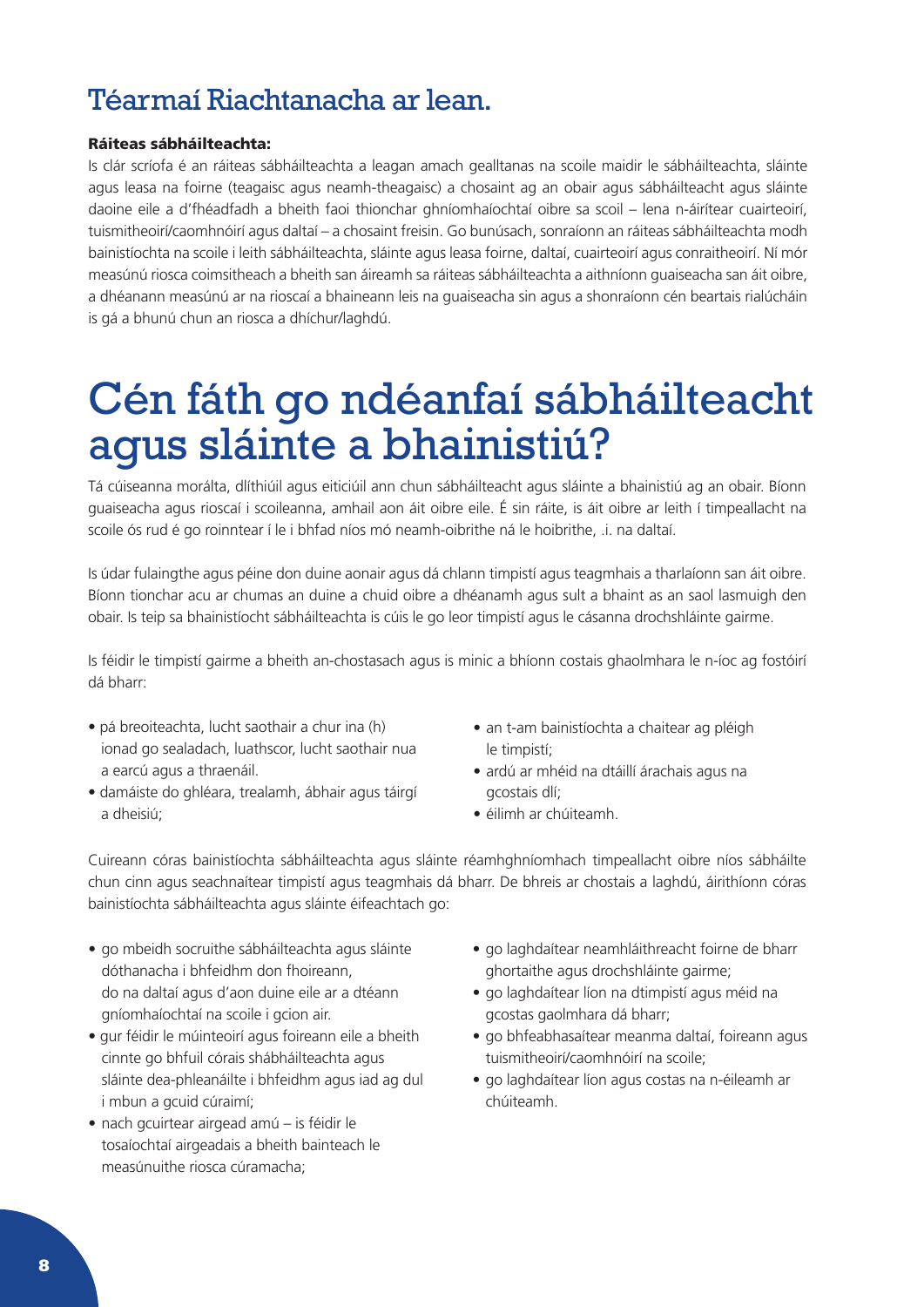# <span id="page-9-0"></span>Cé atá freagrach as sábháil-<br>teacht agus sláinte i scoileanna?

In Éirinn, is é Bord Bainistíochta na scoile, nó más scoil Choiste Ghairmoideachais atá i gceist, an Coiste Gairmoideachais féin, mar fhostóir, atá freagrach as sábháilteacht agus sláinte a gcuid fostaithe ag an obair agus as sábháilteacht agus sláinte iad siúd ar a dtéann gníomhaíochtaí oibre na scoile i gcion orthu a áirithiú a mhéid agus is féidir.

Is féidir leis an mBord Bainistíochta/Coiste Gairmoideachais dualgais a tharmligean chuig fostaithe le go bhfeidhmeoidh siad ar a shon. Is féidir le Príomhoidí, Leas-Phríomhoidí agus daoine eile feidhmeanna ginearálta agus sainiúla a ghlacadh chun sábháilteacht, sláinte agus leas sa scoil a bhainistiú ó lá go lá, mar is cuí leis an mBord/Coiste Gairmoideachais. Is ar an mBord Bainistíochta/Coiste Gairmoideachais, áfach, atá an fhreagracht dheiridh maidir le sábháilteachta, sláinte agus leasa.

Tá páirt le glacadh ag gach duine sa scoil chun dea-chleachtais shábháilteachta, sláinte agus leasa a chur chun cinn san ionad scoile; daltaí, cuairteoirí agus conraitheoirí san áireamh. Leagtar síos riachtanais shainiúla d'fhostóirí agus d'fhostaithe sa reachtaíocht bhunaithe maidir le sábháilteachta agus sláinte agus i ndualgais faoin dlí coiteann chomh maith.

## Dualgais na mBord Bainistíochta/Coistí Gairmoideachais fán Acht um Shábháilteacht, Sláinte agus Leas ag an Obair 2005.

Leagan an tAcht um Shábháilteacht, Sláinte agus Leas 2005 (Acht 2005) amach na príomhfhorálacha a bhaineann le sábháilteacht, sláinte agus leas daoine ag an obair a dhaingniú agus a fheabhsú, lena n-áirítear:

- na riachtanais le haghaidh rialúcháin shábháilteachta agus sláinte ag an obair;
- an bhainistíocht, eagrúchán agus na córais oibre is gá chun na cuspóirí seo a bhaint amach;
- freagrachtaí agus feidhmeanna na bhfostóirí, na ndaoine féinfhostaithe, na bhfostaithe agus aon duine eile;
- na modhanna oibre is gá chun a áirithiú go gcomhlíonfar na riachtanais reachtaíochta.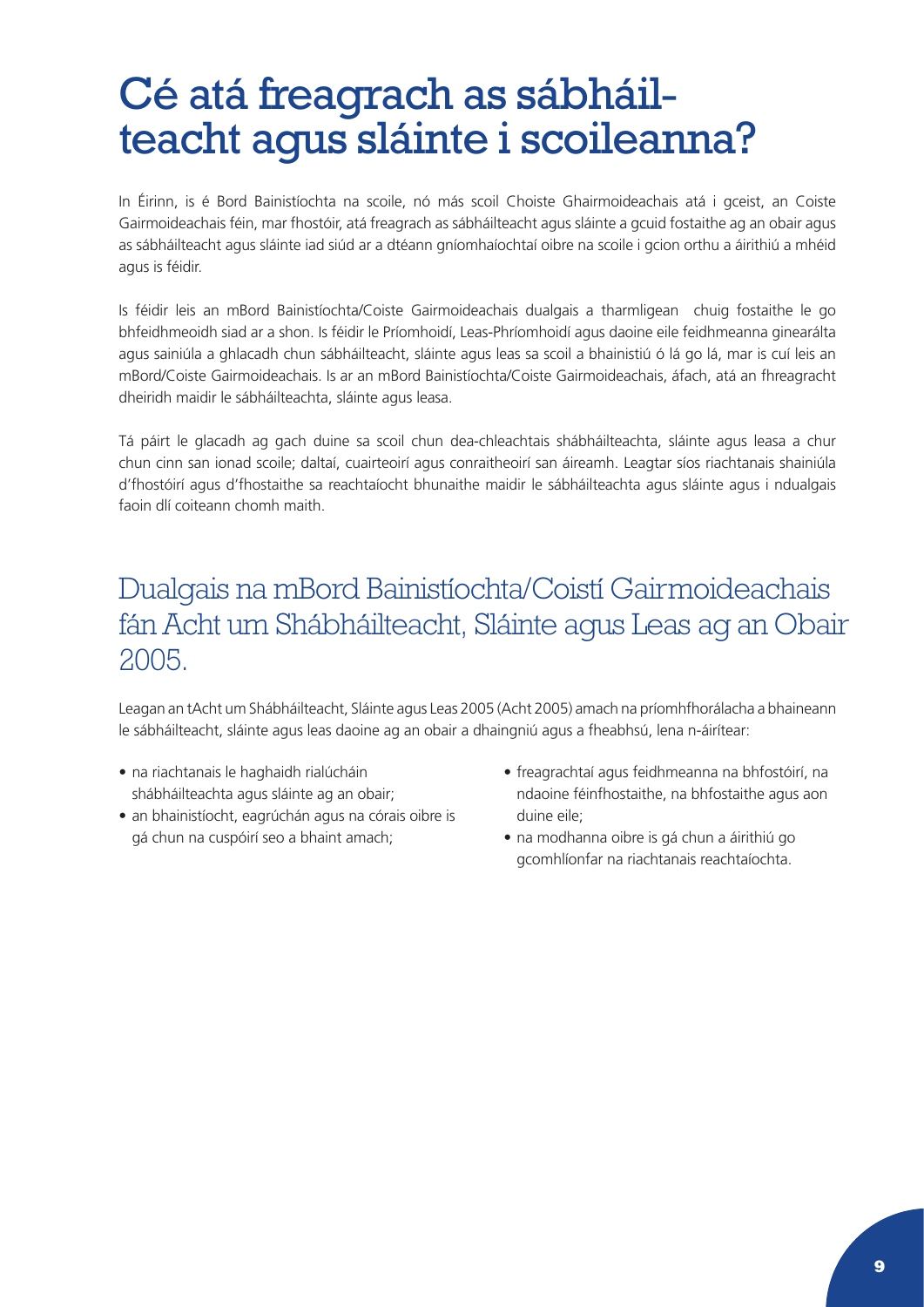## <span id="page-10-0"></span>Dualgais fostaithe/foirne ag an obair

## Dualgais foirne fán Acht um Shábháilteacht, Sláinte agus Leas ag an Obair 2005

De réir an Achta 2005 is gá do gach fostaithe (lena n-áirítear fostaithe lánaimseartha agus páirtaimseartha, buana agus sealadacha, beag beann ar aon socruithe conartha atá acu) comhoibriú go huile agus go hiomlán leis an bhfostóir le go gcuirfí i bhfeidhm, go mbunófaí, agus go gcloífí le beartais shábháilteachta agus sláinte cuí.

## **Folaíonn dualgais fostaithe ag an obair:**

- aire a thabhairt, a mhéid agus is féidir, chun a s(h)ábháilteacht, sláinte agus leas féin a chosaint, agus sábháilteach, sláinte agus leas aon duine eile a d'fhéadfadh a c(h)uid gníomhaíochtaí agus easnaimh ag an obair dul i gcion orthu a chosaint freisin.
- comhoibriú lena f(h)ostóir nó le haon duine eile a mhéid agus is gá chun go bhféadfaidh a f(h) ostóir nó aon duine eile na forálacha reachtúla cuí a chomhlíonadh (eadhon Acht 2005);
- freastail ar chúrsaí oiliúna agus teagasc a fháil maidir le ceartúsáide earraí agus trealamh;
- trealamh cosanta pearsanta (TCP) nó éadach cosantach a chuirtear ar fáil dá s(h)ábháilteacht a úsáid;
- tuairisc a thabhairt dá f(h)ostóir a luaithe agus is féidir maidir le:
	- aon obair atá á chur i gcrích a d'fhéadfadh é/í féin nó daoine eile a chur i mbaol;
	- aon locht san áit oibre, sa chóras oibre, nó aon earra nó substaint a d'fhéadfadh é/í féin nó daoine eile a chur i mbaol;
	- aon rud a sháraíonn na forálacha reachtúla cuí go bhfios dó/di;
- scor den iompar míchuí agus den iompraíocht chontúirteach.

## Dualgas cúraim Bhoird Bhainistíochta/Choiste Gairmoideachais mar fhostóir de réir dlí

Tá bunphrionsabal faoin dlí coiteann á fhorbairt ag na cúirteanna thar na blianta go mbeidh dualgas dlíthiúil ar gach fhostóir sa Stát, bíodh sé san earnáil phoiblí nó san earnáil phríobháideach, timpeallacht oibre shábháilte a chur ar fáil d'fhostaithe. Is é atá sa dualgas sábháiteacht fostaithe ag an obair a áirithiú, a mhéid is indéanta. Ní dualgas iomlán é timpistí a chosc agus más féidir a chruthú gur glacadh gach cúram réasúnta iad a chosc, seachnófar an dliteanas. Tugtar dualgas cúraim an fhostóra nó dliteanas an fhostóra ar seo.

Miondealaítear dualgas cúraim an fhostóra i gceithre cuid de ghnáth:

- áit oibre shábháilte, a mhéid is indéanta, a áirithiú;
- foireann atá meabhrach ar shábháilteacht (inniúil), a mhéid agus is féidir.
- gléasra agus trealamh sábháilte, a mhéid is indéanta, a áirithiú;
- córais oibre shábháilte, a mhéid is indéanta, a áirithiú;

De bhreis ar chúraim réasúnach d'fhostaithe a éileamh ó fhostóirí, d'fhorbair na cúirteanna prionsabal cosúil chun daoine nach fostaithe iad a chosaint freisin, cibé an cuairteoirí ón bpobal, conraitheoirí, daltaí agus/nó tuismitheoirí/caomhnóirí iad. Tugtar dliteanas poiblí ar an réimse seo den dlí.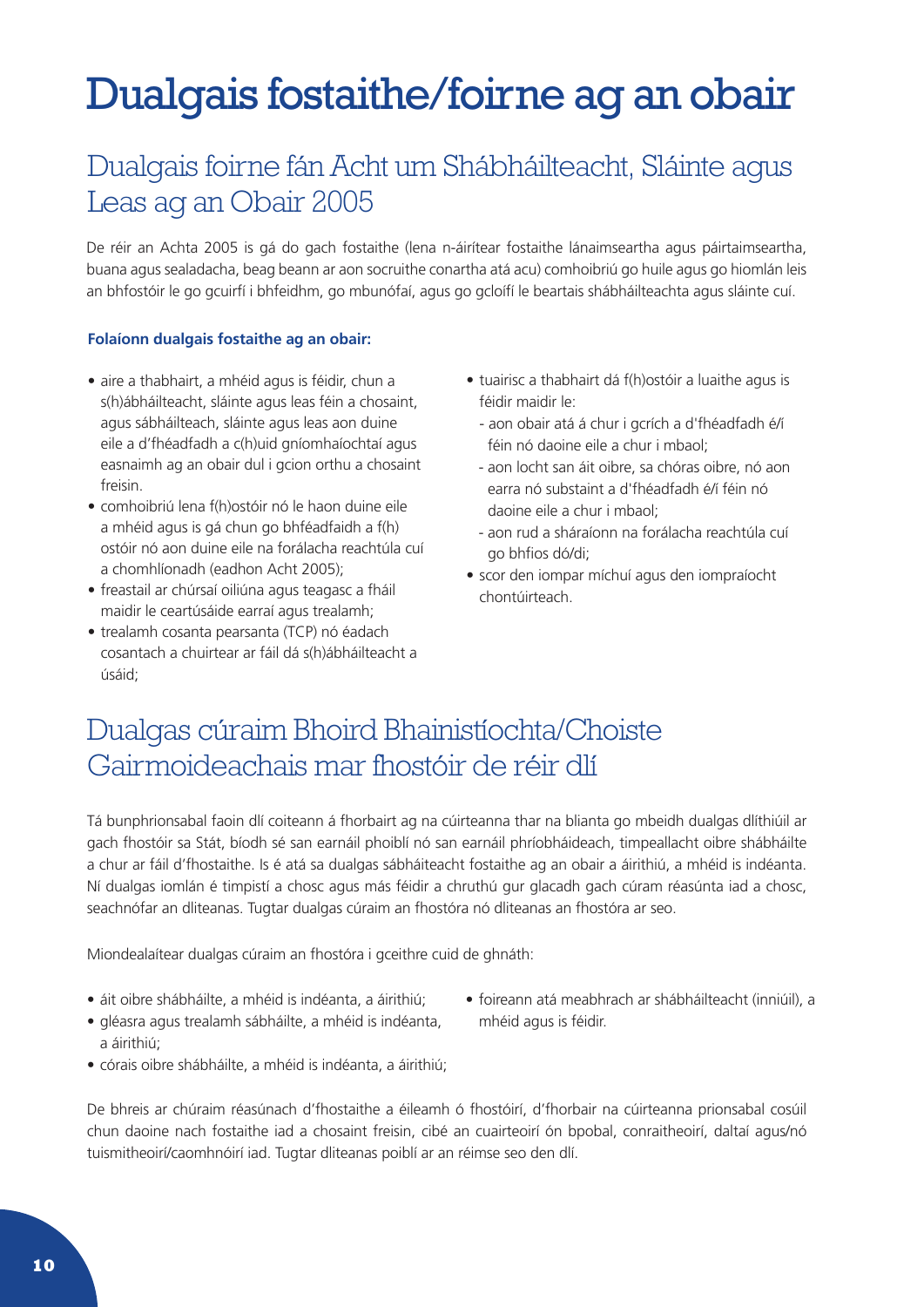## Tort faillí

Is é an tort (éagóir shibhialta) faillí an tort is coitinne a bhíonn tionchar aige ar scoileanna. An sainmhíniú ginearálta a thugtar ar fhaillí ná gníomh, a dhéanfadh duine réasúnta, a fhágáil gan déanamh, nó gníomh nach ndéanfadh duine stuama nó réasúnta a dhéanamh. Tá ceithre ghné ag faillí. Is iad sin:

- dualgas cúraim;
- sárú an dualgais seo: nuair is faoi bhun 'chaighdeáin chúraim' áirithe na gníomhartha/ neamhghníomhartha;
- damáiste: caithfidh gur fhulaing an duine atá ag déanamh agartha caillteanas nó gortú;
- cúisíocht: ní mór gaol cúisíoch a bheith idir an sárú dualgais (an bealach a ghníomhaigh an duine) agus an damáiste a baineadh den duine atá ag déanamh agartha.

## Dliteanas ionadach

Sa chás seo bíonn an Bord Bainistíochta/Coiste Gairmoideachais freagrach as gníomhartha nó neamhghníomhartha fostaí (teagasc nó neamhtheagasc) le linn dó nó di a bheith ag obair, cibé an bhfuil an fostaí sin ina (h)áit oibre nó in áit eile, m.sh. ar turas scoile. Is é rialúchán an ghné is tábhachtaí, agus chomh maith leis sin, ní mór go raibh an fostaí ag obair faoi raon a c(h)uid dualgais ag an am a tharla an gníomh nó ar fágadh an gníomh gan déanamh. Ciallaíonn seo, go héifeachtach, go bhfuil an Bord Bainistíochta/Coiste Gairmoideachais freagrach as gníomh/ neamhghníomh na múinteoirí, na n-airíoch srl. i gcásanna sibhialta nuair a tharlaíonn gortú nó breoiteacht de bharr a gcuid ghníomhartha nó neamhghníomhartha ag an obair.

## Dualgais an Bhoird Bhainistíochta/Choiste Gairmoideachais fán Acht um Dhliteanas Áiritheoirí 1995.

Leagan an tAcht um Dhliteanas Áiritheoirí 1995 amach freagrachtaí áititheoir na n-áitreamh. Tá cuid mhaith de chásanna dlíthíochta sibhialta bunaithe ar an reachtaíocht seo. Déantar áititheoir a shainmhíniú mar dhuine/ comhlacht atá i gceannas ar an áitreabh agus i gcás scoileanna tá an Bord Bainistíochta/Coiste Gairmoideachais freagrach as timpistí nó drochshláinte a tharlaíonn mar gheall ar staid nó riocht áitreabh na scoile. Leagann an tAcht um Dhliteanas Áititheoirí 1995 dualgais ar áititheoirí maidir le trí chatagóir d'iontrálaithe: Cuairteoirí (lena n-áirítear tuismitheoirí/caomhnóirí, daltaí, srl.), Úsáideoirí Caitheamh Aimsire agus Foghlaithe. Chun tuilleadh sonraí a fháil féach na CCanna, Uimh. 4.

I dtéarmaí praiticiúla, tá coineascú dlí reachtúil agus dlí coiteann ann. Leagtar an phríomh-bhéim san fhorbairt seo ar an dearcadh gurb é dualgas an fhostóra gach cúram réasúnach a ghlacadh, ag féachaint do gach riosca intuartha, ar mhaithe le sábháilteacht agus dea-bhaill fostaí nó aon duine eile atá faoina stiúradh nó faoina rialúchán. Má chloígheann scoileanna leis an dlí reachtúil atá níos inrochtana (an tAcht um Shábháilteacht, Sláinte agus Leas ag an Obair 2005), seachnófar, don chuid is mó, éilimh ar chúiteamh faoin dlí coiteann.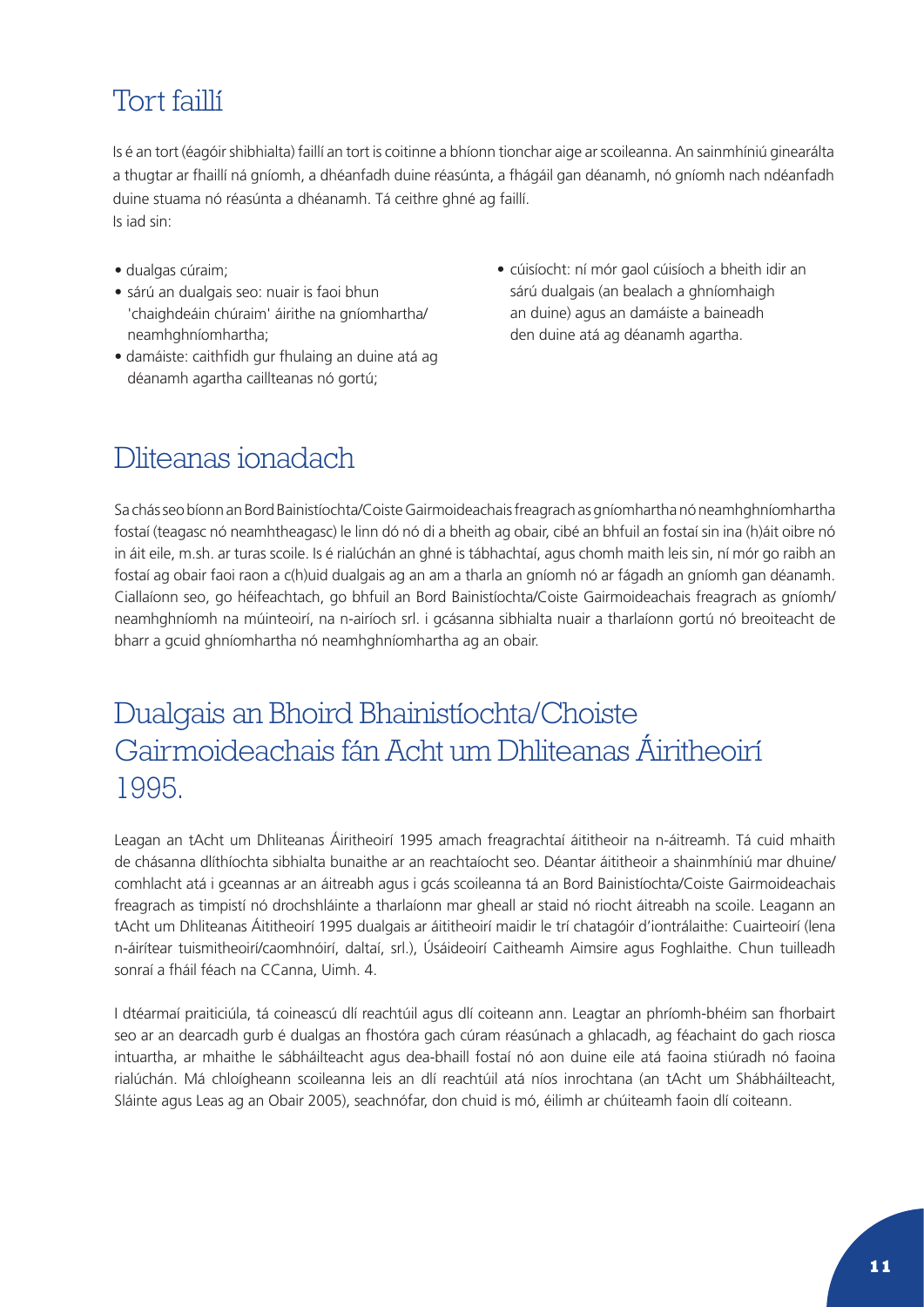## Cineálacha timpistí agus teagmhas i scoileanna

Tugann an fhianaise le fios go dtarlaíonn formhór na dtimpistí i scoileanna de bharr sciorrthaí, tuislí agus titimí, láimhsiú agus teagmháil le hinnealra agus trealamh. Cé nach dtuairiscítear gortuithe go minic, is fiú a thabhairt faoi deara go bhfuil tionchar níos súntasaí ag na timpistí seo ar an earnáil oideachais ná ar aon earnáil eile, mar a léiríonn an t-am a ghlactar saor ón obair dá bharr. Féach na CCanna Uimh. 34-38.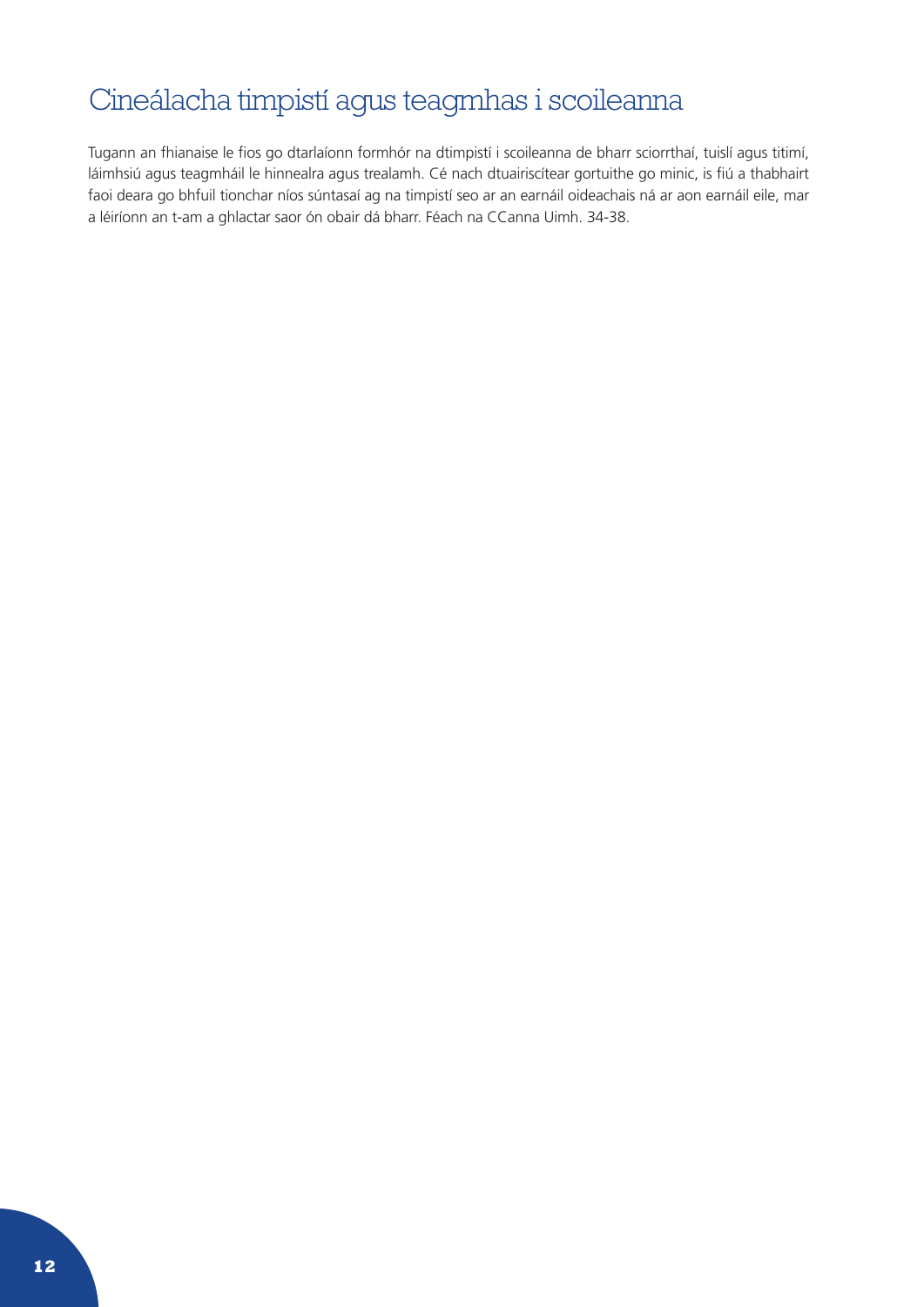## <span id="page-13-0"></span>**Bainistiú Sábháilteachta agus Sláinte i Scoileanna**

Cúig chéim an chórais bhainistíochta sábháilteachta agus sláinte

- Céim 1: Beartas agus Tiomantas
- Céim 2: Pleanáil
- Céim 3: Cur i bhFeidhm
- Céim 4: Ag tomhas feidhmíochta
- Céim 5: Iniúchóireacht agus athbhreithniú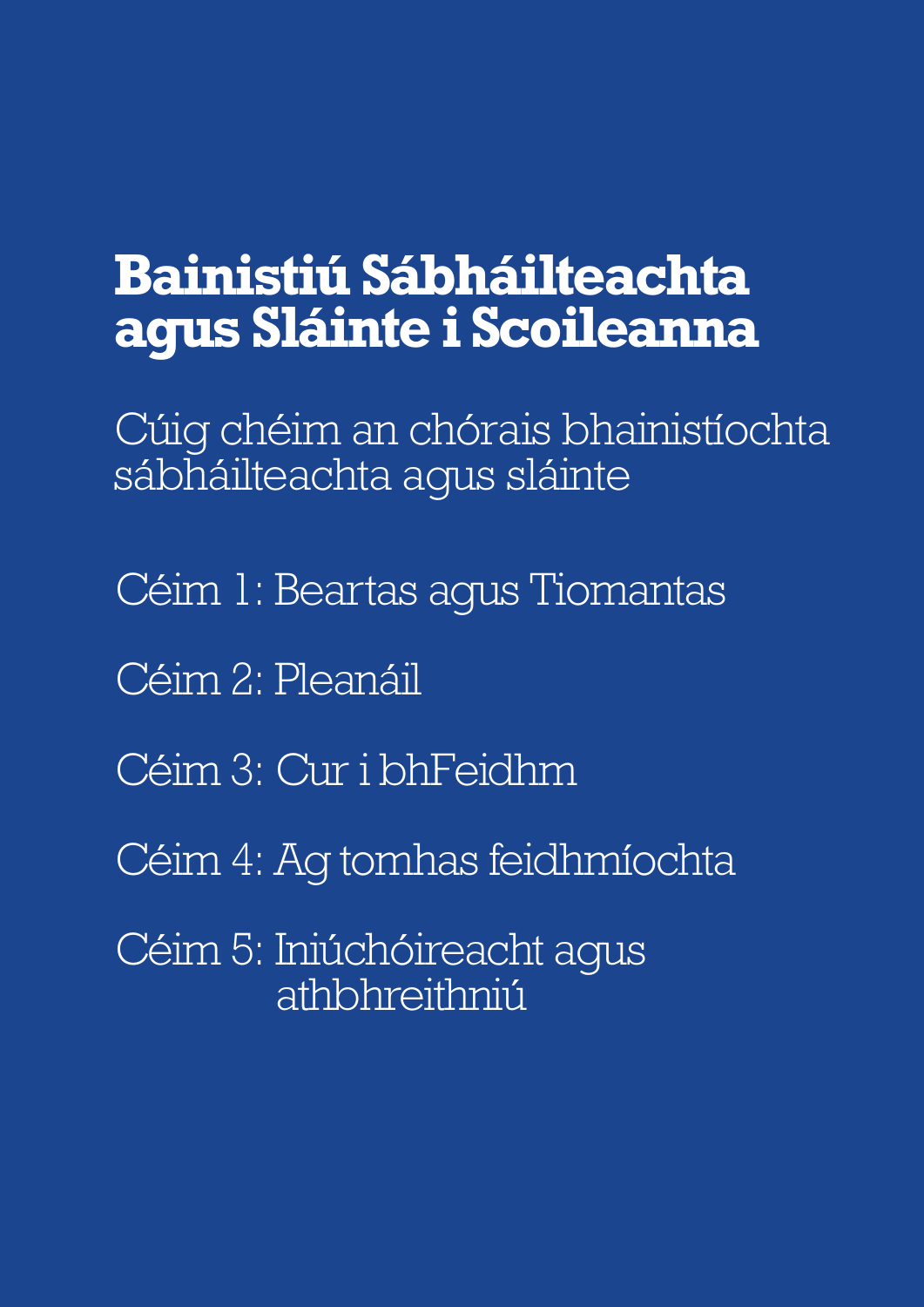## <span id="page-14-0"></span>**Bainistiú Sábháilteachta agus Sláinte i Scoileanna**

## Cad is córas bainistíochta sábháilteachta agus sláinte ann?

Is é atá i gceist le Córas Bainistíochta Sábháilteachta agus Sláinte (SMS) i dtimpeallacht scoile ná próiseas leantach a bhfuil mar aidhm aige feabhas leanúnach ar bhainistiú sábháilteachta na scoile a chur chun cinn. Luíonn sé isteach i mbainistiú iomlán na scoile agus cuimsíonn sé struchtúr na scoile, gníomhaíochtaí pleanála, cleachtais, nósanna imeachta, agus acmhainní chun sábháilteacht, sláinte agus leas na scoile a fhorbairt, a chur i bhfeidhm, a athbhreithniú agus a chothabháil. Leagan an SMS amach na saincheisteanna a ndíreofar orthu agus is uirlis é chun cláir feabhasúcháin agus féininiúchóireachtaí nó féinmheasúnachtaí a fhorbairt.

Tá cúig chéim ann chun SMS rathúil a bhunú. Leagan na Treoirlínte seo amach na cúig chéim is gá chun SMS a chur i bhfeidhm. Is féidir an treoir seo a leanúint céim ar chéim chun SMS a chur i bhfeidhm nó is féidir í a úsáid chun feabhas a chur ar chórais atá ann cheana.



*Fig.1 Príomhghnéithe córas bainistíochta sábháilteachta agus sláinte*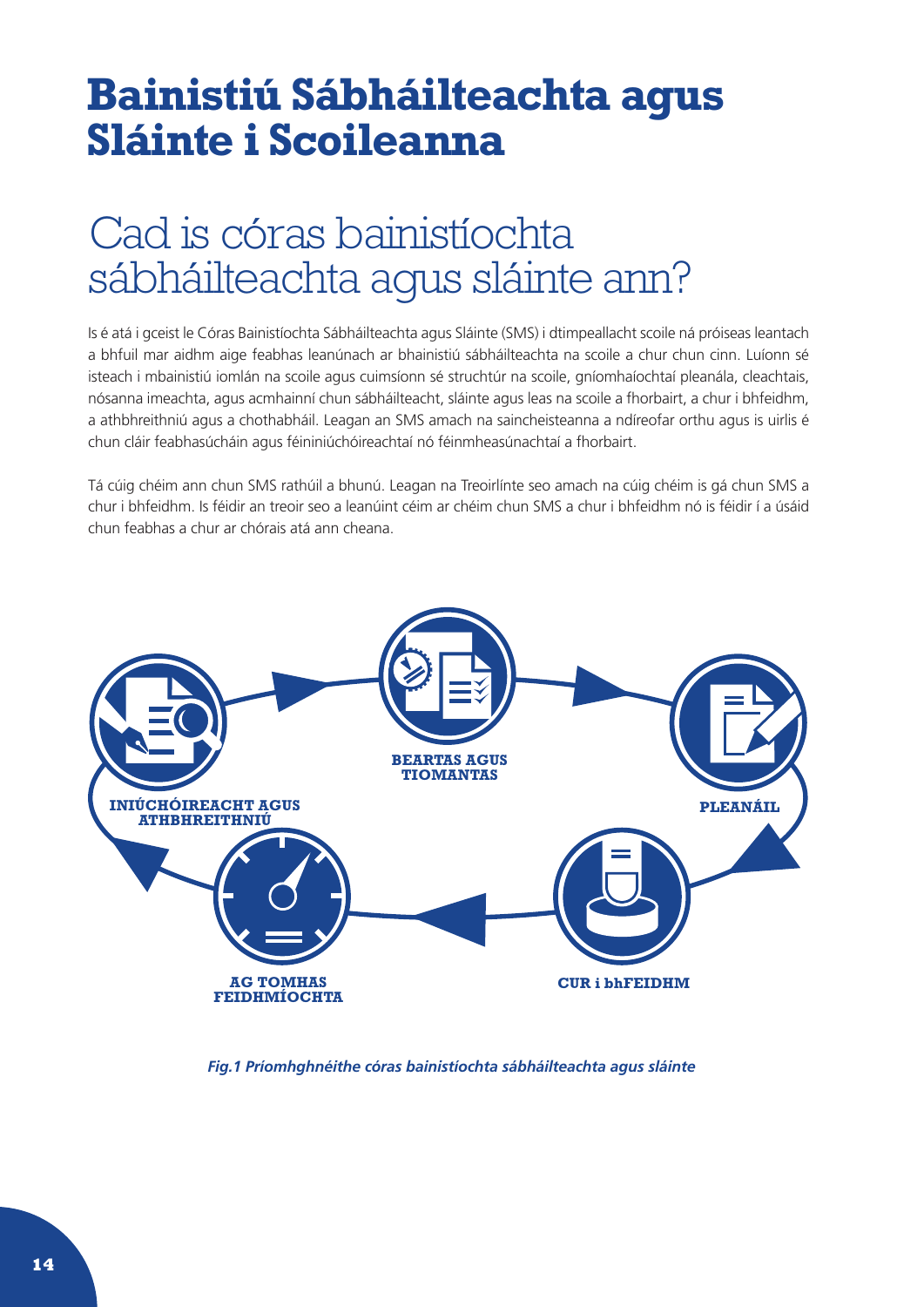## <span id="page-15-0"></span>**Céim 1:** Beartas agus tiomantas



Ba chóir don Bhord Bainistíochta/Coiste Gairmoideachais (nó duine a oibríonn faoina threoir) beartas sábháilteachta agus sláinte a ullmhú mar pháirt d'ullmhúchán an ráitis sábháilteachta a cheanglaíonn Alt 20 den Acht um Shábháilteacht, Sláinte agus Leas ag an obair 2005 ar an bhfostóir. Is doiciméad scríofa é an beartas seo ina bhfuil dearbhú a mhaíonn gealltanas an Bhoird Bhainistíochta/Choiste Gairmoideachais sábháilteacht, sláinte agus leas sa scoil a chinntiú. Leagan beartas sábháilteachta agus sláinte éifeachtach amach treoir soiléir le go leanfaidh an scoil é.

Is é an beartas sábháilteachta agus sláinte an chéad chuid den ráiteas sábháilteachta Ba chóir dó achoimre a thabhairt ar ghealltanas an Bhoird Bhainistíochta/Choiste Gairmoideachais go mbeidh an scoil chomh sábháilte agus sláintiúil agus is féidir leis a bheith agus go gcomhlíonfar na riachtanais reachtúla cuí ar fad. Ba chóir dó an beartas a mhíniú i ndáil le feidhmíochta sábháilteachta agus sláinte iomlán, creat a chur ar fáil chun sábháilteacht agus sláinte a bhainistiú, agus liosta de bheartais scoile cuí a chur le chéile.

Is féidir na gealltanais seo a leanas ón mBord Bainistíochta/Coiste Gairmoideachais a chur leis:

- gníomhaíochtaí scoile a bhainistiú agus a láimhseáil chun sábháilteacht, sláinte agus leas na foirne a chinntiú;
- iompar agus láimhseáil míchuí a d'fhéadfadh sábháilteacht na foirne nó daoine eile a chur i mbaol a chosc<sup>1</sup>;
- bealaí isteach agus amach sábháilte a chur ar fáil;
- gléasra agus trealamh sábháilte a chur ar fáil;
- córais oibre shábháilte a chur ar fáil;
- rioscaí ó aon earra nó substaint don tsábháilteacht agus don tsláinte a chosc;
- faisnéis, treoir, oiliúint agus maoirseacht cuí a chur ar fáil;
- trealamh cosanta pearsanta (TCP) agus éadach cosantach cuí a chur ar fáil áit nach féidir guaiseacha a dhíchur;
- pleananna éigeandála a ullmhú, a athbhreithniú agus a athchóiriú;
- foireann a ainmniú le haghaidh dualgas éigeandála;
- áiseanna leasa a chur ar fáil agus a chothabháil;
- duine inniúil a cheapadh chun comhairle agus cabhair a thabhairt d'fhonn sábháilteacht, sláinte agus leas na foirne a áirithiú.

Cé nach n-éilítear go dlíthiúil é, is dea-chleachtas é cóip den bheartas sábháilteachta agus sláinte a choimeád ar taispeáint in áit fheiceálach phoiblí den scoil.

## *Féach Cuid 2, Uirlís 2 Sampla de Bheartas Sábháilteachta agus Sláinte*

1 Áirítear "rancás" agus bulaíocht laistigh den chatagóir seo.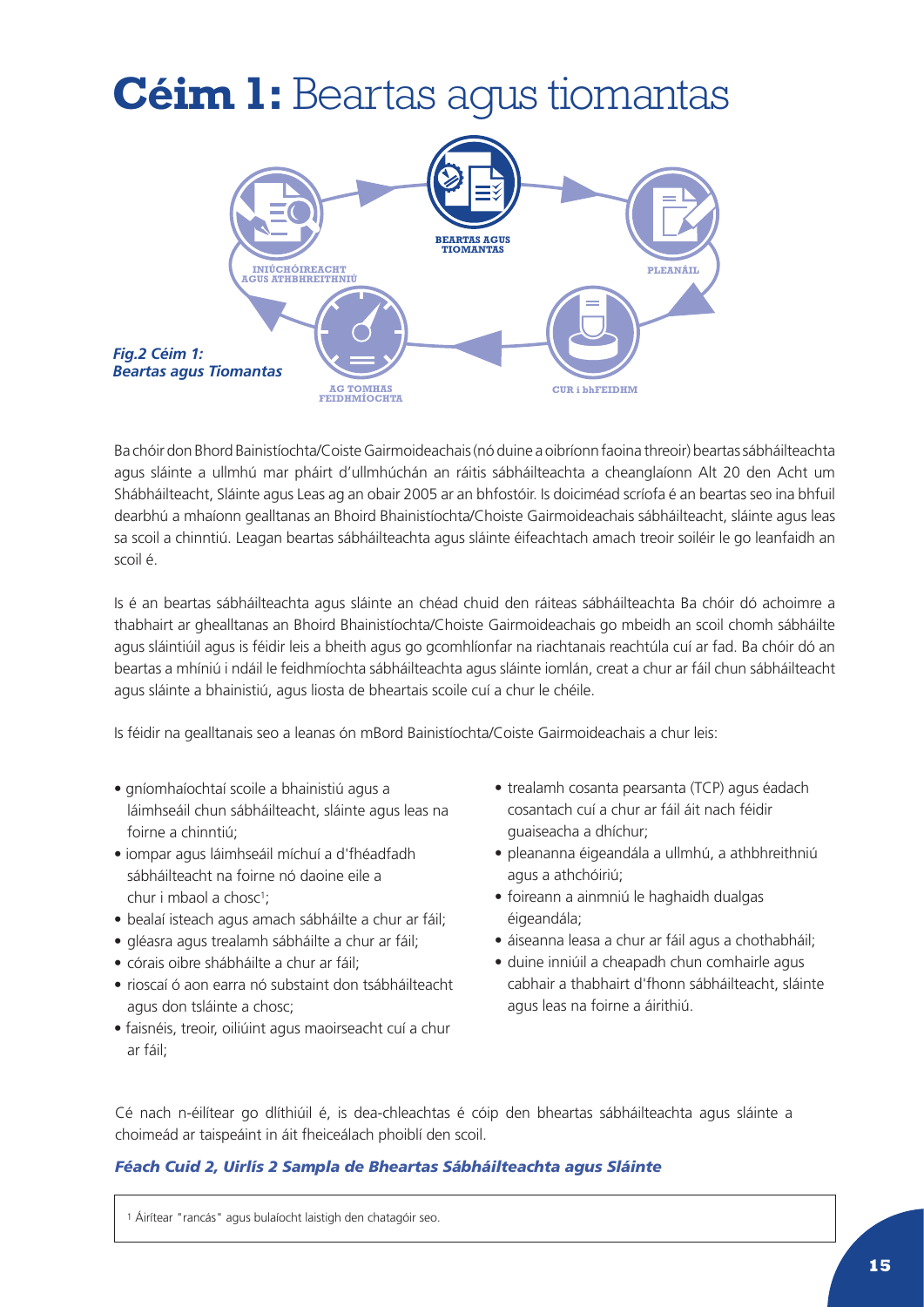## <span id="page-16-0"></span>**Céim 2:** Pleanáil



Is cuid thábhachtach pleanáil de chóras bainistíochta sábháilteachta agus sláinte na scoile. Éilíonn an córas seo go ngníomhóidh scoileanna ar bhealaí éagsúla i dtimpeallacht chasta agus dhúshlánach. Is féidir leis na gnímh a n-éilítear:

- bheith síorghnách agus sothuartha, (m.sh. measúnuithe riosca bliantúil, cruinnithe an choiste sábháilteachta, iniúchtaí ar an láthair a phleanáiltear roimh ré, cúrsaí oiliúna).
- tarlú de bharr imeachtaí suntasacha ar leith nó mar thoradh ar mheasúnuithe riosca. Is féidir roinnt mhaith díobh seo a shocrú agus a chur i bhfeidhm gan mórán moille, (m.sh. trealamh a dheisiú, rialacháin shábháilteachta nua, athrú sa chleachtas oibre de dheasca timpiste);
- a chur i bhfeidhm de réir phlean thar tréimhse ama níos faide nó i gcéimeanna, agus d'fhéadfadh impleachtaí suntasacha airgeadais a bheith acu dá bharr (m.sh. bonneagar nua a chur in ionad droch-bhonneagar, trealamh nua a thabhairt isteach, príomh-suíomhanna a athchóiriú).

Féadfaidh go mbainfidh na riachtanais éagsúla a leagtar amach sa ráiteas sábháilteachta le gnéithe réamhbhunaithe de chóras bainistíochta sábháilteachta agus sláinte na scoile nó gur pháirt iad de chlár forbartha a bhaineann le tréimhse suntasach ama atá le teacht.

Ní mór don scoil, mar sin, a cuspóirí gearr, meán agus fadtéarmach a leagan síos chun a cuid iarrachtaí ar mhaithe le sábháilteacht agus sláinte sa scoil ar fad a chothabháil agus a fheabhsú. Ní mór di bealaí a leagan amach chun na cuspóirí seo a bhaint amach, na hacmhainní is gá agus na feidhmeanna a bheidh ag daoine lena gcur i gcrích a shainaithint. Ní mór di a chur san áireamh ní hamháin bonneagar fisiciúil na scoile ach conas a fheidhmíonn agus a bhíonn caidreamh ag daoine lena chéile ann. Ní mór an ghníomhaíocht éagsúil seo a phleanáil ar bhealach soiléir más amhlaidh gur sobhainistithe agus éifeachtach a bheidh sé.

Is fearr pleanáil sábháilteachta agus sláinte a aithint mar dhlúthpháirt de Phlean na Scoile Uile. Tarraingíonn sé ar roinnt mhaith de na hacmhainní agus na struchtúir chéanna atá le feiceáil i ngnéithe eile de phróiseas pleanála na scoile. Ba chóir don ráiteas scoile a bheith comhsheasmhach agus a bheith ag teacht le tosaíochtaí agus chinntí pleanála scoile go ginearálta.

Is féidir céim thosaigh an phróiseas pleanála sábháilteachta agus sláinte a roinnt ina dhá chuid:

- Struchtúr éifeachtach bainistíochta sábháilteachta agus sláinte a bhunú (féach 2.1)
- Athbhreithniú a dhéanamh ar dhoiciméid agus ar chórais atá ann cheana (féach 2.2)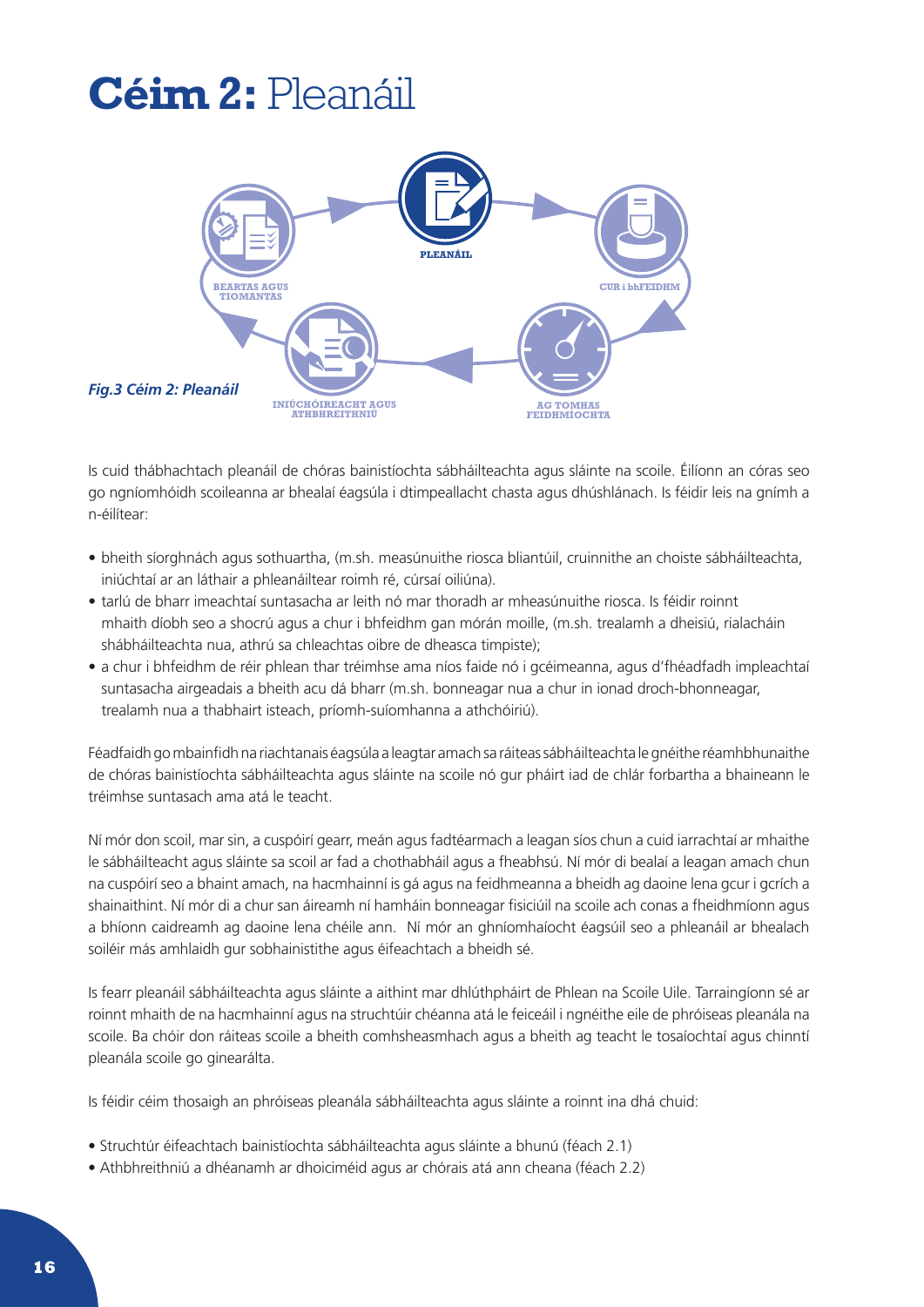## <span id="page-17-0"></span>2.1 Struchtúr éifeachtach bainistíochta sábháilteachta agus sláinte a

## bhunú.

Is féidir le Bord Bainistíochta/Coiste Gairmoideachais duine a ainmniú, mar shampla Príomhoide na Scoile, Leasphríomhoide nó duine éigin eile, chun pleanáil, cur i bhfeidhm agus bainistiú sábháilteachta agus sláinte sa scoil a chomhordú thar a cheann. Ba chóir an coiste sábháilteachta a chruthú agus na hionadaithe sábháilteachta a thoghadh ag an am seo freisin, más cuí sin.

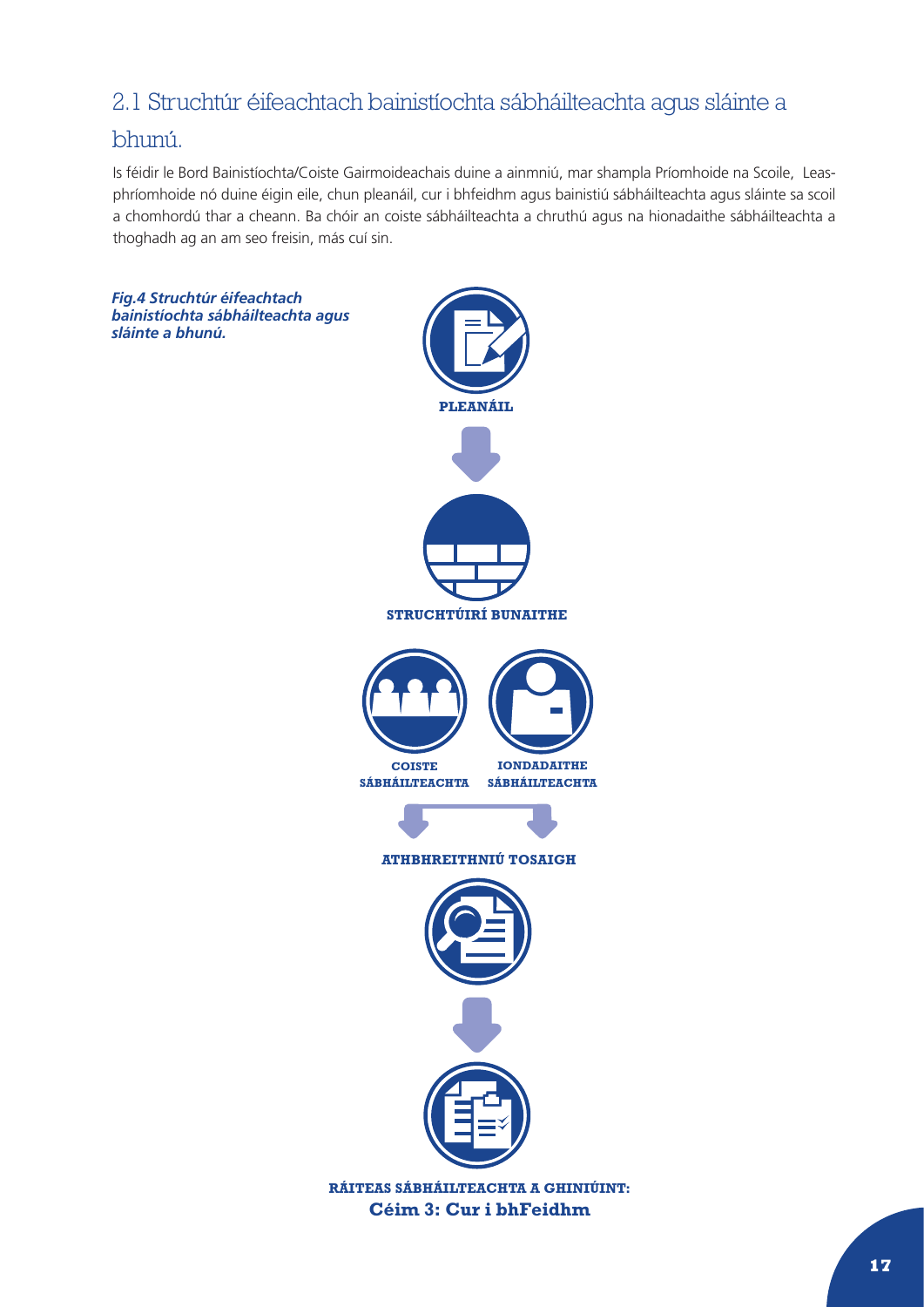## Coiste sábháilteachta

*Leagtar amach sainmhíniú an téarma 'coiste sábháilteachta' san Acht um Shábháilteacht, Sláinte agus Leas ag an Obair 2005 (Alt 26, Sceideal 4).*

Éilítear ar an mBord Bainistíochta/Coiste Gairmoideachais, mar fhostóir, dul i gcomhairle lena chuid fostaithe chun socruithe a dhéanamh agus a choimeád, ionas gur féidir leis an bhfostóir agus an fostaí comhoibriú le chéile chun sábháilteacht, sláinte agus leas a chur chun cinn agus a fhorbairt san ionad oibre agus chun monatóireacht a dhéanamh ar éifeachtacht na mbeart sin.

Éascaíonn coiste sábháilteachta an próiseas comhairliúcháin trí cabhair a thabhairt le dréachtú agus/nó athbhreithniú an ráitis shábháilteachta, an mheasúnaithe riosca, na mbeartas agus na nósanna imeachta laistigh den SMS thar ceann an fhostóra. Ní mór don Bhord Bainistíochta/Choiste Gairmoideachais a ainm a chur leis an ráiteas sábháilteachta roimh a chuirtear i bhfeidhm sa scoil é. Téann siad i gcomhairle i dtaobh chúrsaí sábháilteachta eile freisin, m.sh. athbhreithniú chláir na dtimpistí agus na dtarlúintí agus obair a théann i gcion ar shábháilteach, sláinte agus leas sa scoil a chlárú.

Cabhróidh an coiste sábháilteachta le pleanáil, measúnú agus monatóireacht a dhéanamh ar shábháilteacht agus sláinte i rith na bliana ar fad. D'fhonn é seo a dhéanamh, féadfaidh sé:

- comhaontú ar chonas a chomórfar cruinnithe, a scríobhfar miontuairiscí agus a thuairisceofar ar chruinnithe sceidealaithe i gcaitheamh na bliana scoile;
- achoimre den chlár pleanála a thabhairt don bhliain atá le teacht. D'fhéadfaí an fhéilire seo a scríobh bhfoirm tuairisce ar na gníomhaíochtaí sábháilteachta agus sláinte ar fad atá beartaithe don bhliain (lena n-áirítear measúnuithe riosca, iniúchóireachtaí sábháilteachta, iniúchtaí ar an latháir a phleanáiltear roimh ré, druilí dóiteáin, cúrsaí oiliúna, srl.);
- achoimre a thabhairt d'fheidhmeanna agus freagrachtaí gach duine i gcomhréir leis an reachtaíocht, m.sh. an fostóir, na fostaithe, aon duine a ghníomhaíonn thar cheann an Bhoird Bhainistíochta/Choiste Gairmoideachais, m.sh. an Príomhoide, an t-oifigeach sábháilteachta nó comhordaitheoir sábháilteachta (má cheaptar ceann), an t-ionadaí sábháilteachta, na conraitheoirí, na daltaí agus na cuairteoirí;
- tuairiscí a ullmhú don Bhord Bainistíochta/Choiste Gairmoideachais agus do chruinnithe foirne, chomh maith le cruinnithe ábharacha eile;
- cinntiú go bhfuil an fhaisnéis maidir le measúnaithe riosca, bearta rialúcháin, tuairiscí timpiste, iniúchóireachtaí agus athbhreithnithe ar an SMS á mheasúnú agus go bhfuil na gnímh cuí á ghlacadh dá bharr;
- aghaidh a thabhairt ar fhorbairtí suntasacha agus/ nó fadtéarmacha. D'fhéadfaí na bearta seo a chur i bhfeidhm thar tréimhse ama níos faide nó i gcéimeanna, agus d'fhéadfadh impleachtaí suntasacha airgeadais a bheith acu dá bharr (m.sh. bonneagar nua a chur in ionad droch-bhonneagar, trealamh nua a thabhairt isteach, príomh-suíomhanna a athchóiriú).
- scrúdú an bhfuil úsáid éifeachtach á bhaint as acmhainní chun na hardrioscaí arna sainaithint sa mheasúnú riosca a leigheas;
- scrúdú an bhfuil úsáid éifeachtach á bhaint as acmhainní chun an SMS a chothabháil agus a fheabhsú;
- measúnú leanúnach ar chleachtais shábháilteachta agus sláinte sa scoil a dhéanamh, agus nósanna imeachta agus éifeachtacht an choiste sábháilteachta a mheas ar an dóigh chéanna.

*Is féidir leis na daoine seo a leanas bheith ina mball den choiste sábháilteachta :*

- an fostóir (Bord Bainistíochta/Coiste Gairmoideachais) nó ionadaí an fhostóra;
- 
- Príomhoide;
- Leas-phríomhoide;
- Oifigeach sábháilteachta nó comhordaitheoir sábháilteachta (má cheaptar ceann);
- Ionadaí/Ionadaithe (má roghnaítear agus ceaptar iad);
- baill den fhoireann, m.sh. múinteoir(í) a bhfuil feidhm(eanna) nó spéis ar leith acu i gcúrsaí sábháilteachta agus sláinte, foireann choimhdeach.

*Is féidir le bainistíocht na scoile na daoine seo a leanas a chur ar an gcoiste freisin:*

- ionadaí poiblí;
- ionadaí ar tuismitheoir/caomhnóir é.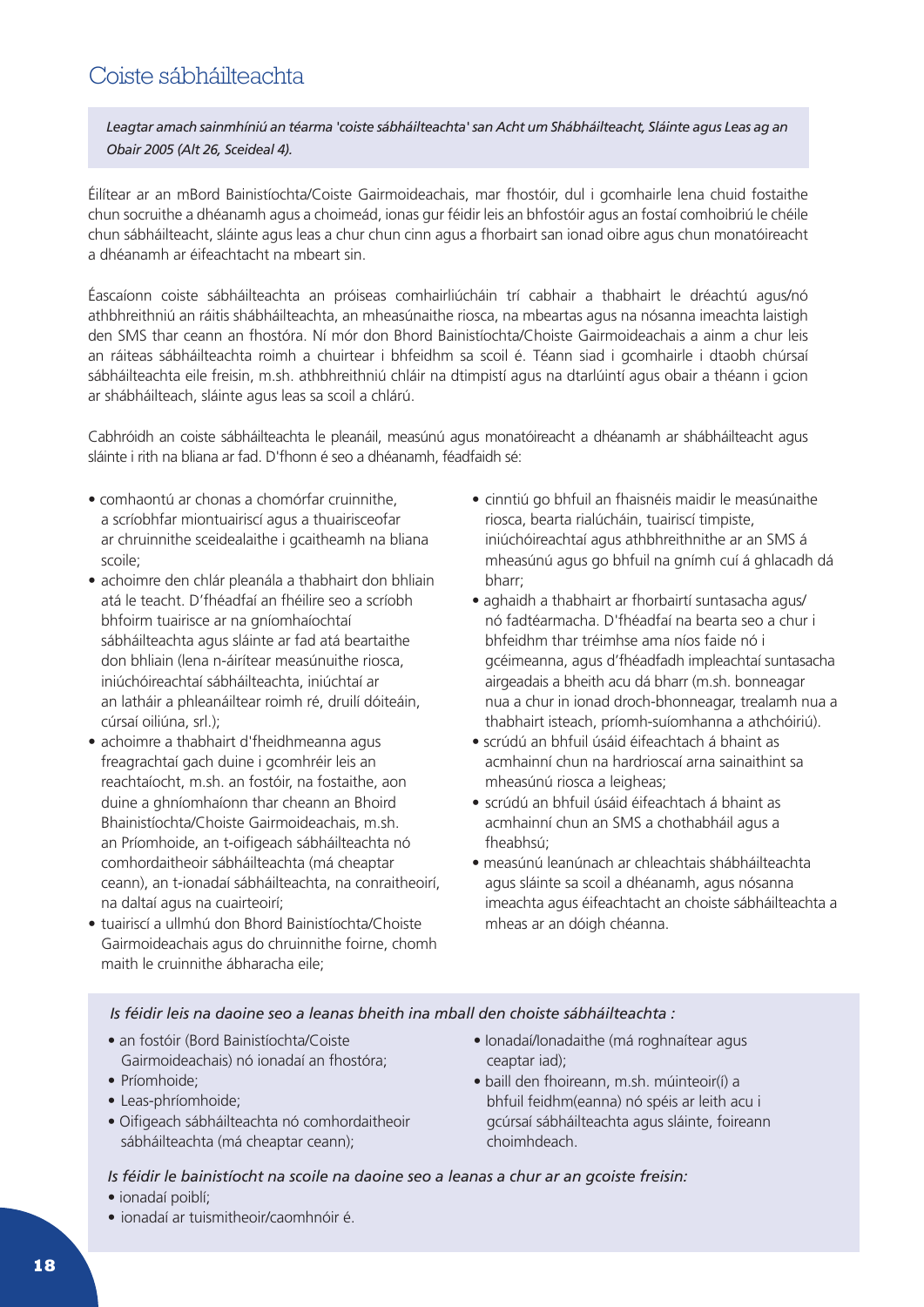## <span id="page-19-0"></span>Ionadaí sábháilteachta:

*De réir Ailt 25 den Acht um Shábháilteacht, Sláinte agus Leas ag an Obair 2005 tá fostaithe i dteideal ionadaí/ionadaithe sábháilteachta a cheapadh a dhéanann ionadaíocht ar a son le linn chomhairliúcháin leis an bhfostóir maidir le cúrsaí sábháilteachta, sláinte agus leasa ag an obair.* 

Is féidir ionadaí sábháilteachta a roghnú agus a cheapadh mura bhfuil ceann ann cheana féin. Déantar cur síos ar fheidhm an ionadaí sábháilteachta in Acht 2005. Is iad seo cuid de na feidhmeanna a bhíonn aige/aici:

- ionadaíocht a dhéanamh d'fhostaithe maidir le ceisteanna sábháilteachta agus sláinte;
- iniúchtaí sábháilteachta agus sláinte a dhéanamh (tar éis fógra leordhóthanach a thabhairt don bhainistíocht);
- timpistí agus tarluithe contúirteacha a imscrúdú (gan cur isteach ar láthair na timpiste);
- comhoibriú le hIniúchóirí an Údaráis Sláinte agus Sábháilteachta;
- páirt a ghlacadh sa choiste sábháilteachta;
- uiríoll ó bhéal nó i scríbhinn a dhéanamh ar son na bhfostaithe.

## Oifigeach sábháilteachta:

Níl an Bord Bainistíochta/Coiste Gairmoideachais faoi cheanglas dlíthiúil oifigeach sábháilteachta a cheapadh. I scoileanna áirithe is é an Príomhoide a ghníomhaíonn mar oifigeach sábháilteachta. É sin ráite, is féidir feidhmeanna an oifigigh shábháilteachta a tharmligean chuig fostaí eile. Ní féidir an fhreagracht iomlán do shábháilteacht agus sláinte a tharmligean; is ar an mBord Bainistíochta/Coiste Gairmoideachais a bheidh an fhreagracht seo. Is féidir leis an oifigeach sábháilteachta tacaíocht a thabhairt do chur i bhfeidhm, athbhreithniú agus cothabháil an SMS. Féach freisin "An tábhacht a bhaineann le daoine inniúla a cheapadh" ar leathanach 25.

## 2.2. Athbhreithniú a dhéanamh ar dhoiciméid agus ar chórais atá ann cheana

Maidir leis an gcéad chuid eile den phróiseas pleanála, b'fhiú athbhreithniú a dhéanamh ar dhoiciméid agus ar chórais atá ann cheana. Tugtar athbhreithniú tosaigh ar seo: Is fiú go mór athbhreithniú tosaigh a dhéanamh ar ghnéithe uile bainistíochta sábháilteachta agus sláinte sa scoil mar go gcabhraíonn seo le stádas reatha na scoile a bhunú. Tar éis an athbhreithnithe seo is féidir leis an scoil a dhearbhú an gcomhlíonann na forálacha maidir le sábháilteachta agus sláinte an reachtaíocht agus dea-chleachtas, chomh maith le ceisteanna ar gá tabhairt fúthu a shainaithint. Is féidir faisnéis atá ann cheana a chorprú san SMS amhlaidh athdhréachtú nach gá a sheachaint. Cuireann an athbhreithniú tosaigh ar chumas na scoile tosaíochtaí forbartha a leagan síos i réimse na sábháilteachta agus na sláinte. Is féidir an athbhreithniú seo a ghlacadh ar láimh mar chuid d'iniúchóireachta an SMS reatha. Cuirtear uirlis ar fáil i bPáirt 2 le cabhair a thabhairt é seo a dhéanamh.

*Féach Cuid 2, Uirlis 1 Doiciméid Phleanála - do theimpléid phleanála eile a chuirtear ar fáil chun cabhair a thabhairt sa phróiseas pleanála i rith na bliana. Féach Páirt 2, Uirlis 1 (B) Uirlis Iniúchóireachta do Shábháilteacht agus Sláinte ar Scoil*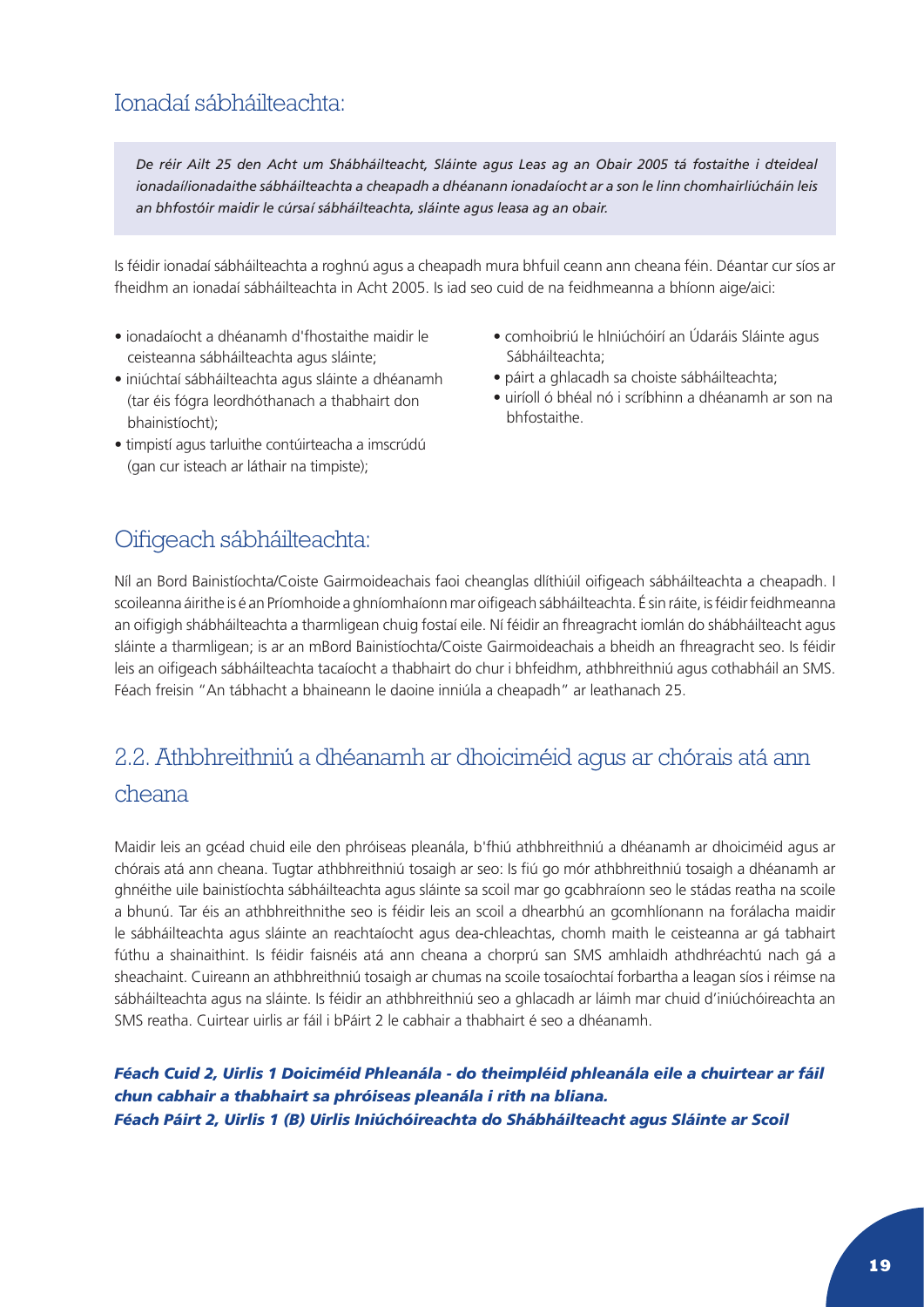## <span id="page-20-0"></span>**Céim 3:** Cur i bhfeidhm



Chun an SMS a chur i bhfeidhm go héifeachtach, ba chóir don scoil na struchtúir shábháilteachta agus sláinte arna bunú in 2.1 a úsáid – an coiste sábháilteachta, an t-ionadaí sábháilteachta, agus an oifigeach sábháilteachta, má cheaptar ceann – mar mheicníochtaí tacaíochta chun na gealltanais a leagtar síos ina beartas sábháilteachta agus sláinte agus aon chuspóirí nó spriocanna eile a bhaint amach. Tar éis bunú na struchtúir phleanála agus ag baint úsáide as an fhaisnéis a eascraíonn as athbhreithniú tosaigh na ndoiciméad agus na gcóras, is féidir tús a chur le forbairt/leasú an ráitis shábháilteachta, rud atá ríthábhachtach i gcur i bhfeidhm chórais bhainistíochta sábháilteachta agus sláinte.

*Mar a luaitear in Alt 20 den Acht um Shábháilteacht, Sláinte agus Leas ag an Obair 2005, "Ullmhóidh gach fostóir, nó cuirfidh sé á n-ullmhú, ráiteas scríofa bunaithe ar na guaiseacha a shainaithnítear agus an measúnú riosca a dhéantar faoi Alt 19, ag sonrú an modh a dhéanfar sábháilteacht, sláinte agus leas a c(h) uid fostaithe ag an obair a áirithiú agus a bhainistiú."*

Is cuid lárnach de bhainistiú sábháilteachta, sláinte agus leasa ag an obair an ráiteas sábháilteachta. Éilíonn Alt 20 den Acht um Shábháilteacht, Sláinte agus Leas ag an Obair 2005 go dtáirgfidh an fostóir ráiteas sábháilteachta scríofa chun na rudaí seo a leanas a chosaint:

- sábháilteacht, sláinte agus leas a c(h)uid fostaithe ag an obair;
- sábháilteacht daoine eile a d'fhéadfadh a bheith san ionad oibre, lena n-áirítear daltaí, cuairteoirí, conraitheoirí agus baill den phobal.

Is gealltanas é an ráiteas sábháilteachta sábháilteacht agus sláinte gach duine a úsáideann an scoil a chosaint. Ba chóir don ráiteas a shonrú conas a dhéanfaidh an Bord Bainistíochta/Coiste Gairmoideachais sábháilteacht agus sláinte a chinntiú agus cur síos a dhéanamh ar na hacmhainní is gá chun dlíthe agus caighdeáin shábháilteachta agus sláinte a chothabháil agus a athbhreithniú. Ba chóir go mbeadh tionchar ag an ráiteas sábháilteachta ar na gníomhaíochtaí oibre ar fad, lena n-áirítear:

- roghnú daoine inniúla, trealaimh agus ábhar;
- modhanna oibre;
- an chaoi a dheartar agus a chuirtear ar fáil earraí agus seirbhísí.

Ní mór an ráiteas sábháilteachta a chur ar fáil don fhoireann, agus do dhaoine iomchuí, ag léiriú na guaiseacha a sainaithníodh agus na rioscaí measúnaithe a dhíchuireadh agus a cuireadh faoi smacht..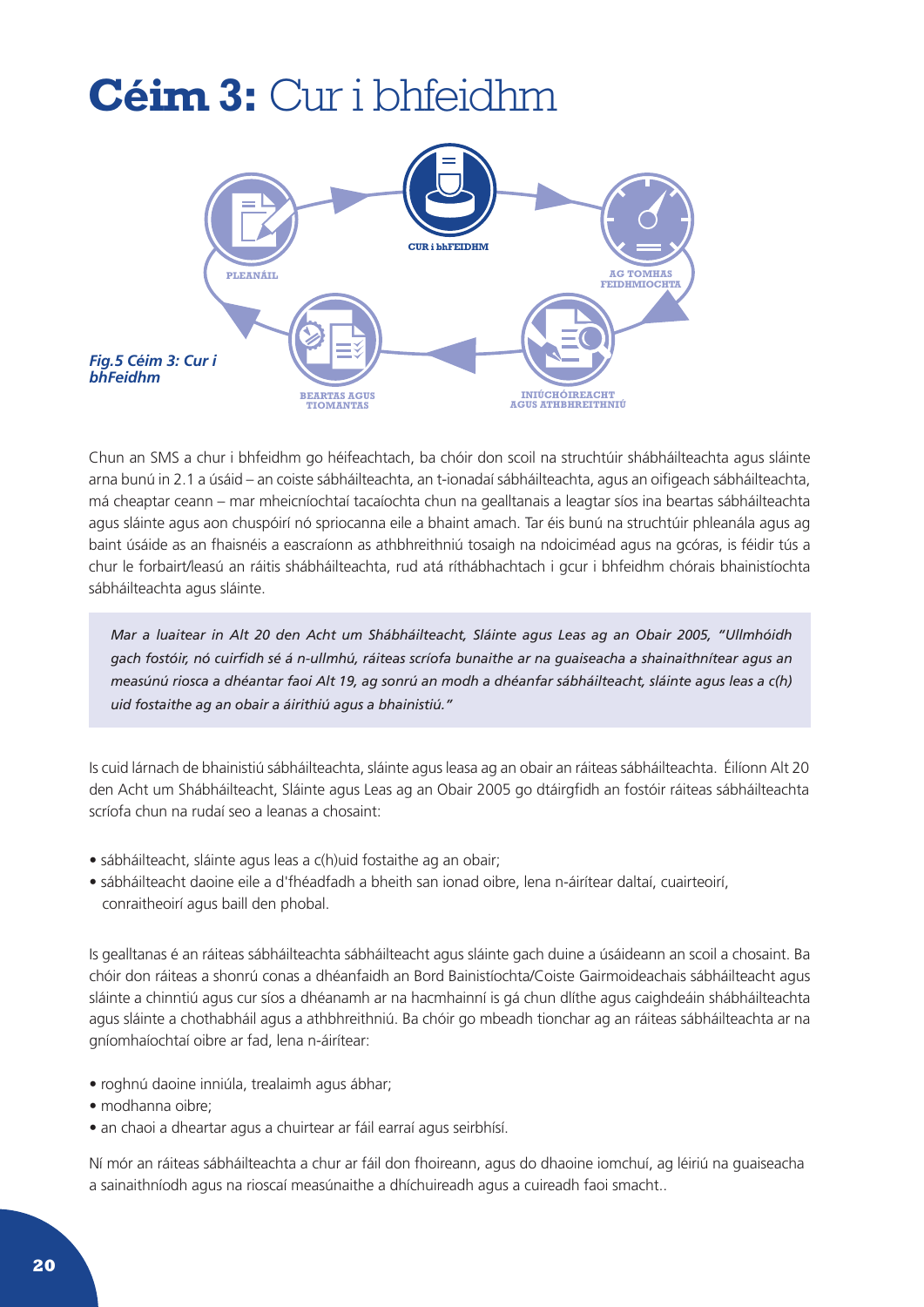## <span id="page-21-0"></span>An ráiteas sábháilteachta a ullmhú

Ba chóir go mbeadh na páirteanna seo a leanas sa ráiteas sábháilteachta:

- **3.1 Beartas sábháilteachta agus sláinte (a bhí faoi thrácht cheana i gCéim 1)**
- **3.2 Próifíl na scoile**
- **3.3 Acmhainní le haghaidh sábháilteachta agus sláinte sa scoil**
- **3.4 Róil agus freagrachtaí maidir le sábháilteachta agus sláinte**
- **3.5 Measúnú riosca**
- **3.6 Nósanna imeachta éigeandála, sábháilteacht dóiteáin, garchabhair, timpistí agus tarluithe chontúirteacha**
- **3.7 Teagasc, oiliúint agus maoirseacht**
- **3.8 Cumarsáid agus Comhairliúchán**

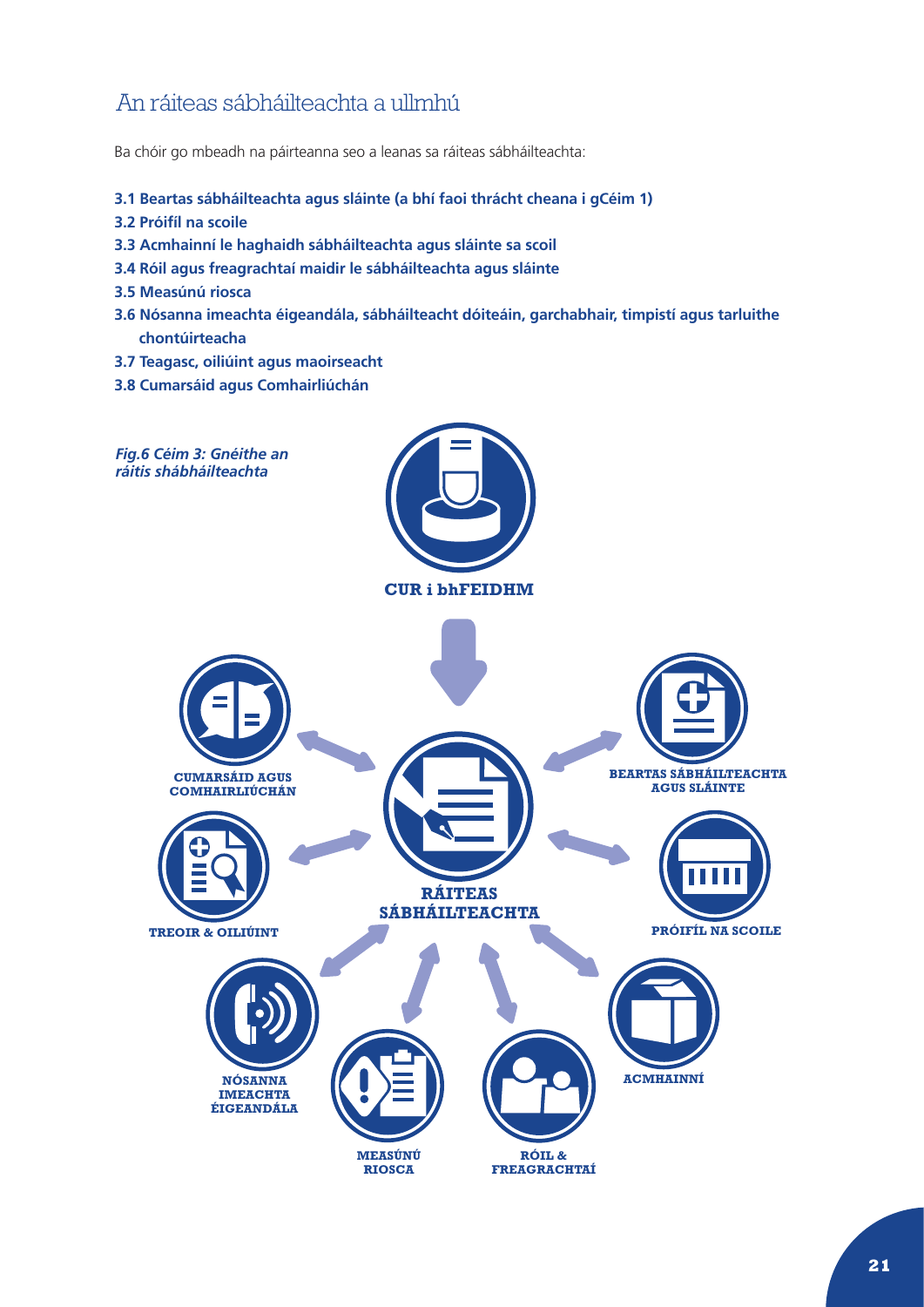## <span id="page-22-0"></span>3.1 Beartas sábháilteachta agus sláinte

(féach Céim 1 Beartas agus Tiomantas)

## 3.2 Próifíl na scoile

Ba chóir don ráiteas sábháilteachta léargas gairid a thabhairt ar ghnéithe suntasacha na scoile ag díriú ach go háirithe ar chúrsaí sábháilteachta agus sláinte, agus ag cur san áireamh na nithe seo a leanas:

- méid na scoile;
- foirgnimh na scoile;
- struchtúir/cairt eagrúcháin;
- nósanna imeachta pleanála;
- socruithe do dhaoine a bhfuil riachtanais speisialta acu.

## 3.3 Acmhainní le haghaidh sábháilteachta agus sláinte sa scoil

Déanann an chuid seo den ráiteas sábháilteachta achoimre a thabhairt de na hacmhainní reatha atá ar fáil chun sábháilteacht agus sláinte a thacú ar scoil.

## **Seicliosta:**

- Cad iad na hacmhainní atá ar fáil do shábháilteachta agus sláinte sa scoil?
- An ndíríonn na hacmhainní seo ar na ceisteanna is mó cúraim ? (sárú dualgais reachtúla, guaiseacha ardriosca, ábhair gur dócha go dtiocfaidh éilimh astu, srl.)
- An ndéantar leithdháileadh na hacmhainní a athbhreithniú agus a leasú de réir mar a bhíonn gá leis?
- An bhfuil an tslí a úsáidtear na hacmhainní i gcomhréir le tosaíochtaí plean na scoile sábháilteacht agus sláinte a chothabháil agus a fheabhsú?

## 3.4 Róil agus freagrachtaí maidir le sábháilteachta agus sláinte

*Mar a luaitear in Alt 20 den Acht um Shábháilteacht, Sláinte agus Leas ag an Obair 2005, ba chóir do ráiteas sábháilteachta na nithe seo a leanas a shonrú: "ainmneacha agus, i gcás inarb infheidhme é, an teideal poist a ghlacann gach duine atá freagrach as cúraimí áirithe a chomhlíonadh arna sannadh dóibh de bhun an ráitis shábháilteachta."*

Ba chóir cairt eagrúcháin a ullmhú a léireoidh an struchtúr bainistíochta sábháilteachta agus sláinte sa scoil. Léiríonn an chairt róil agus freagrachtaí gach ball de phobal na scoile maidir le sábháilteachta agus sláinte. *Féach Páirt 2, Uirlis 3: Cairt Eagrúcháin Shamplach na Bainistíochta*

Cumhdaíonn róil shábháilteachta agus sláinte na nithe seo a leanas:

## Bord Bainistíochta/Coiste Gairmoideachais

- comhlíonann dualgais dhlíthiúil mar fhostóir de réir an Achta 2005;
- cinntíonn go bhfuil measúnú riosca agus ráiteas sábháilteachta atá cothrom le dáta ag an scoil;
- athbhreithníonn cur i bhfeidhm an SMS agus an ráitis shábháilteachta;
- leagan síos cuspóirí sábháilteachta agus sláinte;
- faigheann tuairiscí rialta maidir le ceisteanna sábháilteachta agus sláinte agus pléann na nithe a éiríonn astu;
- athbhreithníonn an ráiteas sábháilteachta gach bliain ar a laghad agus déanann athbhreithniú freisin nuair a tharlaíonn athruithe a d'fhéadfadh dul i gcion ar shábháilteacht agus sláinte fhostaithe;
- athbhreithníonn feidhmíocht na scoile maidir le cúrsaí sábháilteachta agus sláinte;
- leithdháileann acmhainní leordhóthanacha chun déileáil le ceisteanna sábháilteachta agus sláinte;
- ceapann daoine inniúla, de réir mar is gá, chun comhairle nó cúnamh a thabhairt don Bhord Bainistíochta/Choiste Gairmoideachais maidir le sábháilteachta agus sláinte.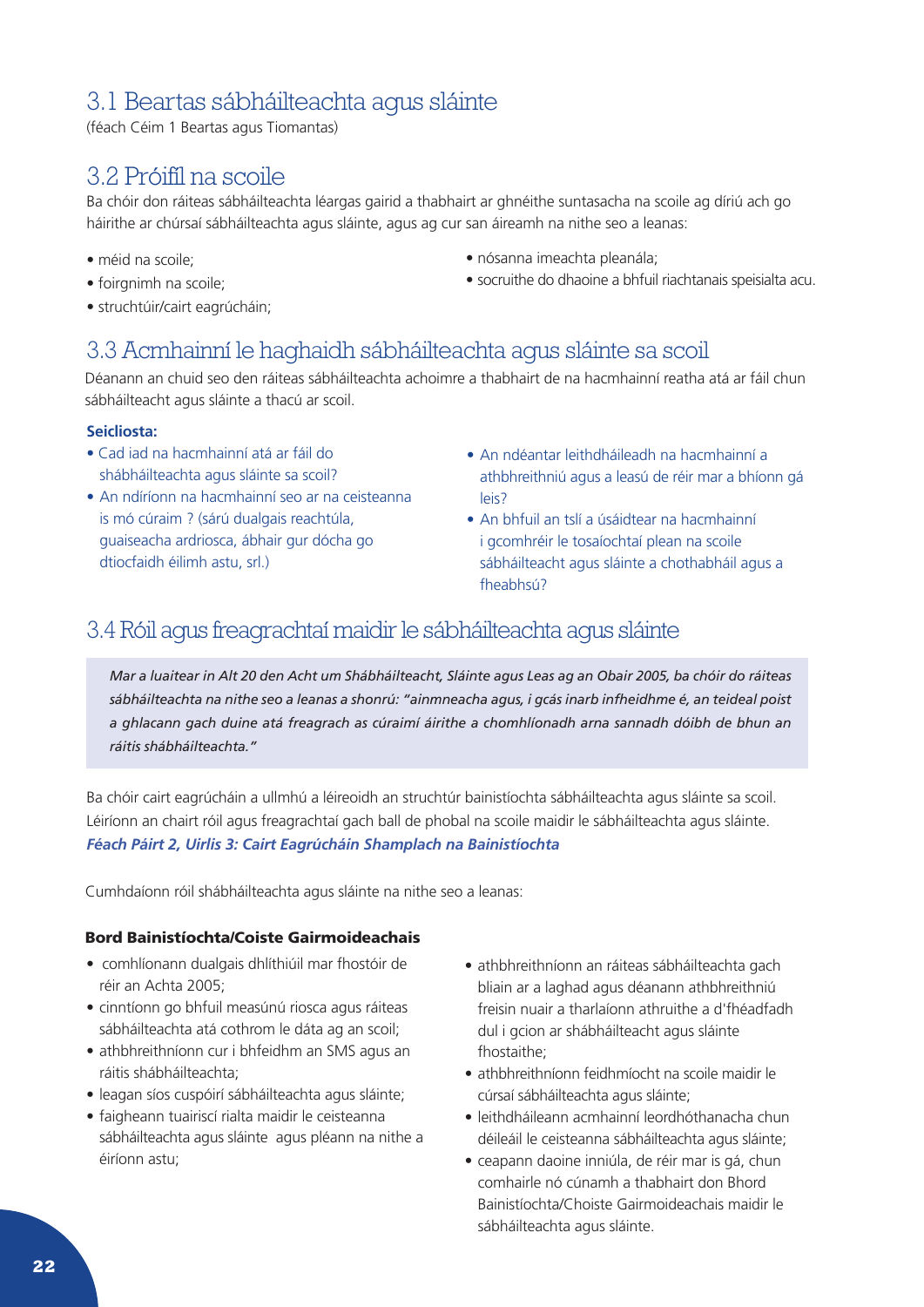## Duine ainmnithe le haghaidh sábháilteachta agus sláinte a fheidhmíonn ar son an Bhoird, m.sh. an Príomhoide:

- comhlíonann riachtanais Achta 2005;
- tugann tuairisc don Bhord Bainistíochta/ Choiste Gairmoideachais maidir le feidhmíochta sábháilteachta agus sláinte;
- bainistíonn sábháilteacht agus sláinte sa scoil ó lá go lá;
- déanann cumarsáid le gach ball de phobal na scoile maidir le cúrsaí sábháilteachta agus sláinte go rialta;

## Daoine a ghlacann post (a bhaineann le feidhmeanna sábháilteachta agus sláinte ar leith) i gcás inarb infheidhme sin:

• ní mór do leas-phríomhoide nó do mhúinteoir dualgas speisialta a bhfuil dualgais aige/aici a bhaineann le sábháilteacht agus sláinte na dualgais atá arna sannadh dó/di a chomhlíonadh ;

## Foireann teagaisc/neamh-theagaisc:

- cloí leis na dualgais reachtúla ar fad maidir le fostaithe arna ainmniú faoi Acht 2005;
- comhoibriú le bainistíocht na scoile i gcur i bhfeidhm na mbeartas sábháilteachta;
- na daltaí a chur ar an eolas maidir leis na nósanna imeachta sábháilteachta a bhaineann le hábhair ar leith, m.sh. Eolaíocht, ábhair Theicneolaíochta, Corpoideachas;
- cinntiú go gcloíonn daltaí le nósanna imeachta sábháilte, m.sh. threalamh cosanta pearsanta (TCP) a úsáid agus cloí le rialacha na saotharlainne;
- measúnuithe riosca a dhéanamh ar an timpeallacht oibre in aice láimhe;

## Daoine eile a úsáideann an scoil:

- cinntíonn go ndéantar imscrúdú ar gach timpiste agus teagmhas agus go gcomhlíontar na tuairiscí reachtúla cuí;
- eagraíonn druilí dóiteáin, cúrsaí oiliúna, srl.;
- comhlíonann iniúchóireachtaí sábháilteachta.

- cé gur ar an bhfostóir atá an fhreagracht dheiridh maidir le sábháilteachta agus sláinte, ní mór don fostaí na dualgais ar chomhaontaigh sé/sí leo a chomhlíonadh.
- seiceáil fhoirmiúil a dhéanamh ar an timpeallacht oibre ranga/in aice láimhe chun a chinntiú go bhfuil sé saor ó locht;
- cinntiú go bhfuil trealamh sábháilte roimh é a úsáid;
- cinntiú go ndéantar measúnuithe riosca ar ghuaiseacha nua, m.sh. innealra nó earra ceimiceach nua;
- ionadaí/ionadaithe sábháilteachta a roghnú agus a cheapadh;
- comhoibriú leis an gcoiste sábháilteachta;
- tuairisc a thabhairt de thimpistí, neasthimpistí, tarluithe chontúirteacha don duine ábhartha mar a shonraítear sa ráiteas sábháilteachta.

Daoine eile a úsáideann an scoil, m.sh. ba chóir do dhaltaí agus cuairteoirí cloí le rialacha agus treoir na scoile maidir le sábháilteachta agus sláinte.

## Conraitheoirí:

Ní mór do chonraitheoirí cloí le dualgais reachtúla arna ainmniú faoin Acht um Shábháilteacht, Sláinte agus Leas ag an Obair 2005, na Rialacháin um Shábháilteacht, Sláinte agus Leas ag an Obair (Feidhmiú Ginearálta) 2007 agus aon reachtaíocht eile a bhaineann le hábhar, mar shampla na Rialacháin um Shábháilteacht, Sláinte agus Leas ag an Obair (Tógáil) 2006.

- Ní mór do scoileanna na páirteanna ábhartha den ráiteas sábháilteachta agus den chomhad sábháilteachta (má tá ceann ann) a chur ar fáil d'aon chonraitheoirí atá i mbun oibre sa scoil thar ceann na scoile.
- Ní mór do scoileanna na rialacháin agus treoir scoile maidir le sábháilteachta agus sláinte a chur ar fáil.
- Ní mór do chonraitheoirí na páirteanna ábhartha dá gcuid ráiteas sábháilteachta agus dá gcuid mheasúnuithe riosca a chur ar fáil.
- Nuair a roinneann scoil a hionad oibre le conraitheoirí ní mór don dá thaobh comhoibriú le chéile agus a gcuid gníomhaíochtaí a chomordú d'fhonn rioscaí sábháilteachta agus sláinte ag an obair a sheachaint.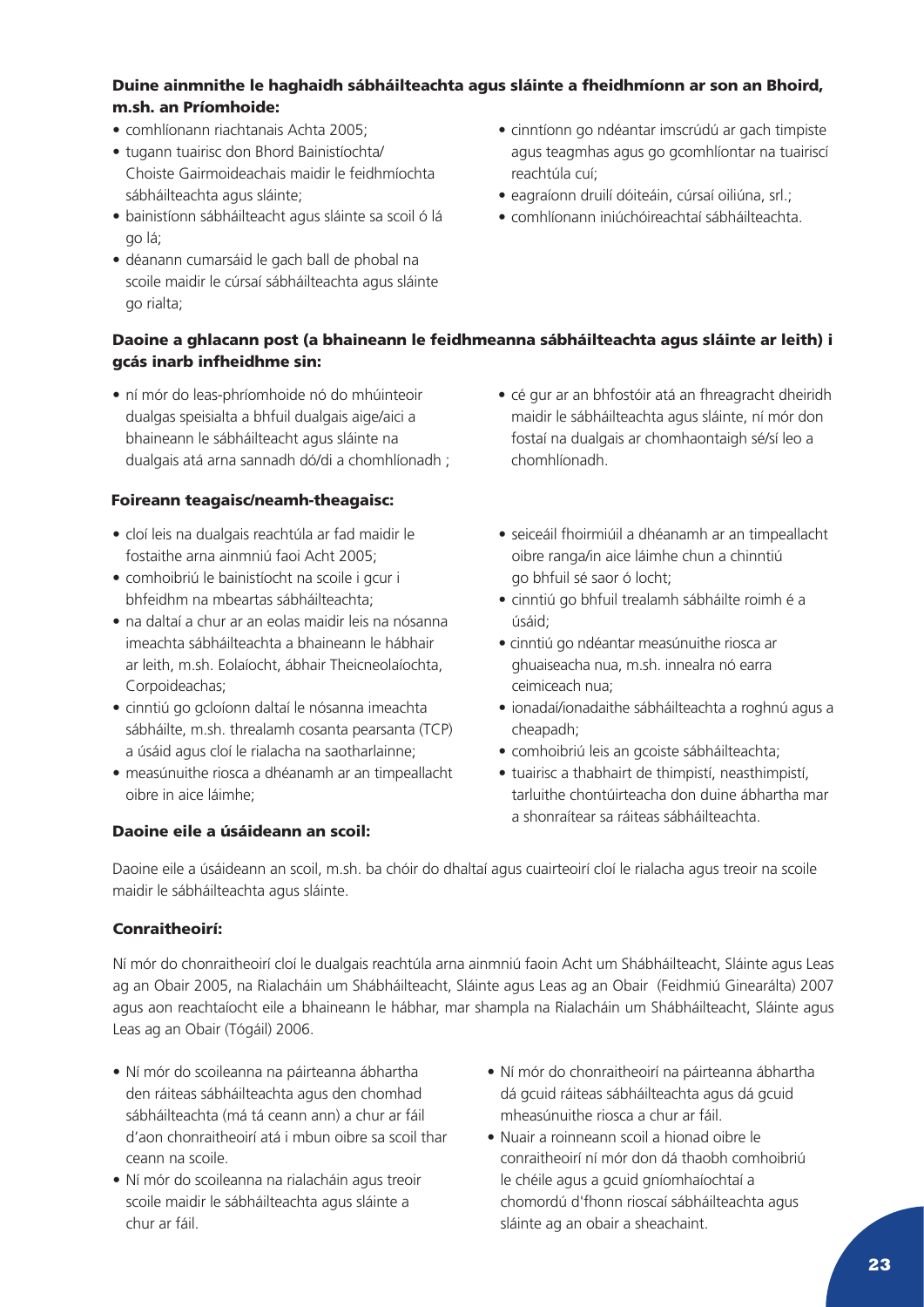### Oibreacha conraitheora gearrthéarmacha, íosriosca agus aonair lena mbaineann gnáthchothabháil, glantachán, maisiúchán nó deisiúchán:

Ó am go ham iarrfaidh an scoil ar chuideachta conarthach níos lú jabanna den chineál seo a dhéanamh, m.sh. pluiméir, leictreoir nó siúinéir, srl. Nuair is conraitheoir aonair atá i gceist, níl riosca ar bith ann mura mhairfidh an tréimhse oibre níos mó ná 30 lá oibre nó 500 daonlaethanta. Chun go gcloífí leis na riachtanais shábháilteachta agus sláinte agus chun a chinntiú go gcuirtear an cineál oibre seo i gcrích ar shlí shábháilte agus gan mórán chuir isteach, ba chóir cloí leis na pointí seo a leanas::

- Ní mór don Bhord Bainistíochta/Coiste Gairmoideachais cinntiú go bhfuil an conraitheoir inniúil. Is é is brí leis seo go simplí go bhfuil cáilíocht agus taithí oiriúnach ag an gconraitheoir. An bhfuil siad cláraithe le comhlacht aitheanta? Mar shampla, ba chóir do leictreoir a bheith cláraithe le Clár Chonraitheoirí Leictreachais na hÉireann (CCCÉ) nó le Cumann na gConraitheoirí Leictreachais um Chaighdeáin agus um Shábháilteacht (ECSSA). An bhfuil obair chosúil déanta acu cheana? I go leor cásanna, beidh liosta ag an scoil dá cuid pearsanra cothabhála féin agus ní bheidh gá é seo a athbhreithniú ach amháin sa chás ina tharlaíonn aon athrú.
- Tiocfaidh an conraitheoir agus an Príomhoide le chéile sula dtosaíonn an tionscadal chun a chinntiú go mbunaítear nasc cumarsáide ón tús agus i gcaitheamh an tionscadail ar fad.

Ba chóir don chonraitheoir comhairle a chur ar fáil don Phríomhoide i ndáil leis an tréimhse oibre fortheilgthe, mar aon le comhairle a thabhairt ar conas tabhairt faoi na nguaiseacha a d'fhéadfadh titim amach. Ba chóir don chonraitheoir, freisin, cóip den ráiteas sábháilteachta a chur ar fáil don Phríomhoide chomh maith le haon mheasúnú riosca cuí a bhaineann leis an tionscadal atá le tabhairt faoi. Ar an dóigh chéanna, ba chóir don Phríomhoide comhairle a chur ar fáil don chonraitheoir i ndáil le réamhchúramaí riachtanacha is gá a mheas, agus ach go háirithe má tá an obair le cur i gcrích le linn am scoile.

Sa sampla thuas, tugtar le fios gurb é an Príomhoide pointe teagmhála an chonraitheora. Tá sin amhlaidh óir is é an Príomhoide an té atá freagrach as oibriúchán na scoile ó lá go lá agus, mar sin, is é an duine is oiriúnaí le tabhairt faoin obair seo. É sin ráite, féadfaidh an scoil cinneadh a dhéanamh oifigeach sábháilteachta a cheapadh agus an duine seo a mheas mar theagmháil chuí don obair ar fad. Cibé córas atá i bhfeidhm agus a oireann is fearr don scoil tá sé tábhachtach go rachfaidh an Bord Bainistíochta/Coiste Gairmoideachais, an Príomhoide, an t-Oifigeach Sábháilteachta, agus gach ball don fhoireann i gcomhairle lena chéile mar is cuí agus go gcoinneofaí ar an eolas iad faoin obair atá le cur i gcrích agus an tionchar a bheidh aige seo ar ghníomhaíochtaí oibre sa scoil, ag cur san áireamh aon athrú is gá a dhéanamh.

## Oibreacha tógála suntasacha, (m.sh. foirgneamh na scoile a mhéadú).

Nuair is obair thógála a mhaireann níos mó ná 30 lá nó 500 daonlaethanta atá i gceist, glacfaidh an Bord Bainistíochta/Coiste Gairmoideachais an fhreagracht mar "chliant". Ní mór don chliant:

- maoirseoir tionscadail le haghaidh phróiseas an deartha (PSDP) a bhfuil an oiliúint, eolas, taithí agus na hacmhainní cuí aige a cheapadh i scríbhinn sula dtosaíonn an obair dheartha;
- maoirseoir tionscadail le haghaidh chéim na foirgníochta (PSCS) a bhfuil an oiliúint, eolas, taithí agus na hacmhainní cuí aige a cheapadh i scríbhinn sula dtosaíonn an obair thógála;
- comhoibriú leis na maoirseoirí tionscadail agus aon eolas riachtanach a thabhairt dóibh;
- Ceapadh an mhaoirseora le haghaidh phróiseas an deartha a chur in iúl don Údarás Sláinte agus Sábháilteachta (HSA) ar Fhoirm Fhormheasta AF1 *"Mionsonraí is gá don Chliant a chur in iúl don Údarás Sláinte agus Sábháilteachta sula dtosaíonn an próiseas deartha"*;
- an comhad sábháilteachta don struchtúr críochnaithe a choinneáil agus a chur ar fáil. Tá faisnéis maidir leis an struchtúir chríochnaithe sa chomhad sábháilteachta a bheidh riachtanach le haghaidh aon oibre cothabhála nó athchóirithe a dhéanfar sa todhchaí.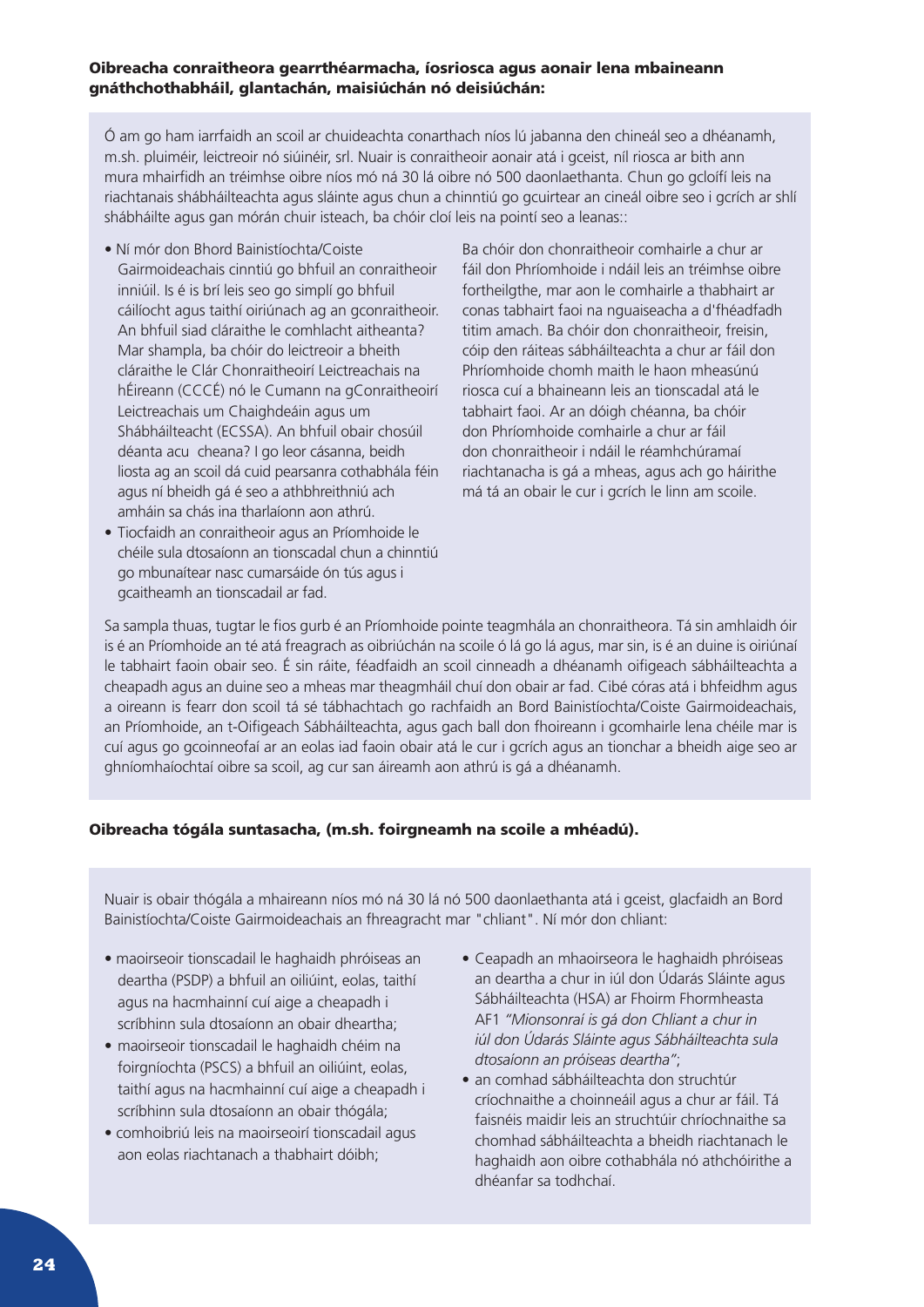Déanann an PSCS tuilleadh forbartha ar an bplean sábháilteachta agus sláinte le haghaidh chéim foirgníochta an tionscadail. Lena mbaineann socruithe sábháilteacht agus sláinte cuí ar an láithreán tógála a chomhordú chun timpistí a chosc, m.sh. feithiclí agus daoine a choinneáil amach óna chéile.

Roimh obair thógála ar bith a dhéanamh ní mór do gach Bord Bainistíochta/Coiste Gairmoideachais cur amach a bheith aige ar a chuid dualgais dhlíthiúla mar chliant maidir le sábháilteachta agus sláinte mar a shonraítear sna Rialacháin um Shábháilteacht, Sláinte agus Leas ag an Obair (Tógáil) 2006. Tá feidhm fhairsing ag na Rialacháin seo a chumhdaíonn tionscadail mhóra ar nós cláir chaipitiúil thógála chomh maith le tionscadail bheaga ar nós athchóirithe, foirgnimh réamhdhéanta a chur suas agus cothabháil reatha ar nós daingneáin solais a athfheistiú, srl.

Cuireann na Rialacháin seo na téarmaí seo a leanas in aithne: cliant, maoirseoir tionscadail le haghaidh phróiseas an deartha (PSDP) agus maoirseoir tionscadail le haghaidh chéim na foirgníochta (PSCS), plean sábháilteachta agus sláinte, comhad sábháilteachta, conraitheoir, srl. Tá sonraí fúthu ar fad chomh maith leis na dualgaisí atá acu le fáil sna foilsiúcháin Treorach atá liostaithe thíos.

*[http://www.hsa.ie/eng/Publications\\_and\\_Forms/Publications/Construction/Summary\\_of\\_Key\\_Duties\\_under\\_](http://www.hsa.ie/eng/Publications_and_Forms/Publications/Construction/Summary_of_Key_Duties_under_t) [the\\_Procurement,\\_Design\\_and\\_Site\\_Management\\_Requirements\\_of\\_the\\_Safety\\_Health\\_and\\_Welfare\\_at\\_](http://www.hsa.ie/eng/Publications_and_Forms/Publications/Construction/Summary_of_Key_Duties_under_t) [Work\\_Construction\\_Regulations,\\_2006.html](http://www.hsa.ie/eng/Publications_and_Forms/Publications/Construction/Summary_of_Key_Duties_under_t)*

*[http://www.hsa.ie/eng/Publications\\_and\\_Forms/Publications/Construction/Clients\\_in\\_Construction\\_-\\_Best\\_](http://www.hsa.ie/eng/Publications_and_Forms/Publications/Construction/Clients_in_Construction_-_Bes) [Practice\\_Guidance.h](http://www.hsa.ie/eng/Publications_and_Forms/Publications/Construction/Clients_in_Construction_-_Bes)tml*

Tugann na doiciméid threorach seo sainmhíniú ar na téarmaí thuasluaite fosta. Mar shampla, is éard is brí le cliant "duine ar a shon a chuirtear tionscadal i gcrích, i gcúrsa nó mar chabhair dá thrádail, gnó nó gnóthas, nó duine a thugann faoi thionscadal go díreach i gcúrsa nó mar chabhair dá thrádail, gnó nó gnóthas."

Is cliant, de ghnáth, an té a bhfuil i gceannas ar ghnéithe tábhachtacha den tionscadal, mar shampla ar cé a cheaptar mar chonraitheoir chun an obair a dhéanamh. Mar shampla, is cliant an Bord Bainistíochta/Coiste Gairmoideachais atá freagrach as ceardaithe a fhostú chun bloc ranganna a phéinteáil nó chun deasca/ seilfeanna a thógáil do shaotharlann.

### An tábhacht atá le daoine inniúla a cheapadh

Is féidir feidhmeanna sábháilteachta agus sláinte a tharmligean do bhainisteoirí sínsireacha, m.sh. an Príomhoide. Is ar an mBord Bainistíochta/Coiste Gairmoideachais atá an fhreagracht dhlíthiúil, áfach. Féadfaidh an scoil, más mian leis, duine a cheapadh a fheidhmeoidh ar a son, m.sh. oifigeach sábháilteachta. Má dhéantar amhlaidh, áfach, ní mór don scoil a bheith sásta go bhfuil an duine a cheaptar inniúil don phost.

**Sainmhínítear inniúil mar a leanas faoi Acht 2005** *"Measfar go bhfuil duine inniúil más rud é, ag féachaint don tasc atá le déanamh aige agus ag cur san áireamh méid nó guaiseacha (nó an dá rud) an taisc nó an láthair ina dhéantar an tasc, go bhfuil oiliúint, taithí agus eolas leordhóthach aige atá oiriúnach don chineál oibre atá le comhlíonadh."*

Is timpeallacht oibre sainiúil í an scoil ach ní hé sin le rá gur timpeallacht ardriosca í go ginearálta. Is iad siúd a dhéanann obair laethúil bhainistíochta agus chomhordaithe na scoile a thuigeann is fearr an timpeallacht. Ba chóir go mbeadh rochtain ag an scoil ar eolas, scileanna, nó taithí sábháilteachta agus sláinte leordhóthanacha chun rioscaí sábháilteachta agus sláinte a shainaithint agus a bhainistiú go héifeachtach, agus chun cuspóirí cuí a leagan síos.

I go leor scoileanna, ní cheapfar oifigeach sláinte ar chor ar bith agus glacfaidh an Príomhoide chomh maith le bainistíocht na scoile an fhreagracht orthu féin maidir le cúrsaí sábháilteachta agus sláinte a bhainistiú.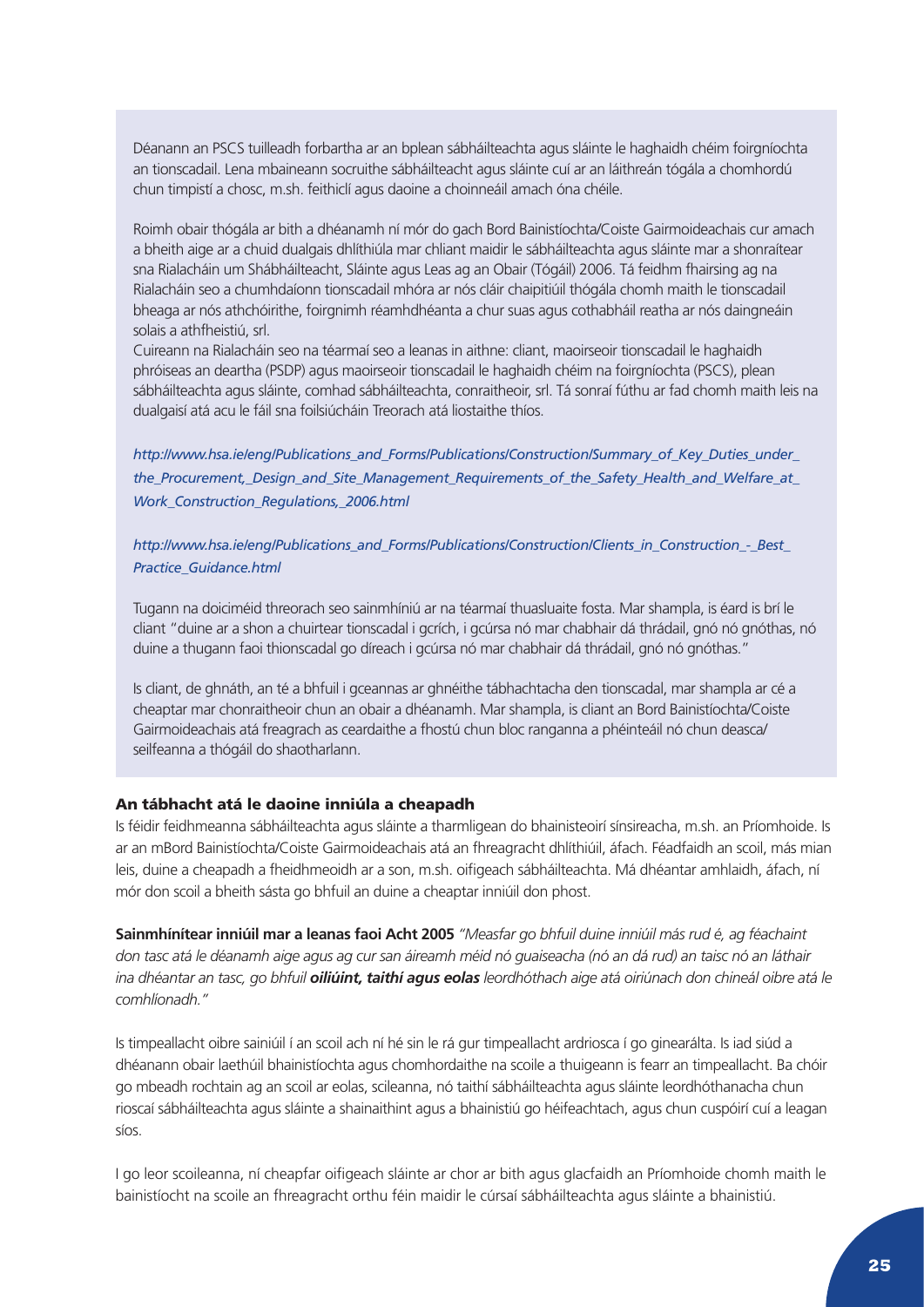<span id="page-26-0"></span>Chomh maith leis sin, cinnfidh an Príomhoide feidhmeanna áirithe a tharmligean do mhúinteoirí aonair, don airíoch, nó do bhaill foirne eile, a measfar a bheith inniúil laistigh dá gcáileanna faoi seach. Féadfaidh measúnú riosca a dhéanann múinteoir ar a seomra ranga a bheith bainteach leis na dualgais seo. Tá ciall leis sin óir is ag an múinteoir a bhfuil an t-eolas is fearr aige/aici faoin seomra ranga. Cuir i gcás an múinteoir adhmadóireachta, tá eolas cruinn aige/aici ar na huirlisí atá á úsáid, faoi méid na ranga, leagan amach an tseomra, na guaiseacha féideartha, agus na bearta sábháilteachta is gá a chur i bhfeidhm chun timpistí agus baol drochshláinte a chosc. Ar an dóigh chéanna, tá eolas ag an múinteoir corpoideachais ar a t(h)impeallacht oibre féin, faoin trealamh a úsáidtear, na riachtanais stórála agus dhíchóimeála, na guaiseacha féideartha, agus araile. Iad siúd a bhfuil taithí, oiliúint agus eolas acu faoi sheomraí ranga agus faoi threalamh áirithe, tá siad inniúl measúnuithe riosca a dhéanamh.

Ní gá a rá nach bhfuil múinteoir a ghníomhaíonn taobh amuigh dá s(h)ainchúraim féin, agus gan na riachtanais maidir le hinniúlachta a bheith á chomhlíonadh aige/aici, inniúil gach measúnú riosca a dhéanamh. Sampla ná múinteoir nach múineann sainábhar a bheith ag déanamh measúnuithe riosca ar sheomraí ranga speisialaithe (seomraí ranga adhmadóireachta, saotharlanna mar shampla). É sin ráite, tá gach múinteoir inniúil measúnú riosca a dhéanamh ar ghnáthsheomraí ranga.

## 3.5 Measúnú riosca

Mar a shonraítear in Alt 19 den Acht um Shábháilteacht, Sláinte agus Leas ag an Obair 2005, " Sainaithneoidh gach fostóir na guaiseacha a bhaineann leis an ionad oibre atá faoina c(h)úram, agus déanfaidh sé/sí measúnú ar na rioscaí a d'fhéadfadh eascairt as na guaiseacha trí tuairisc scríofa a choimeád chun na críche sin."

Is é aidhm iomlán an SMS rioscaí a laghdú. Chun rioscaí a mheas, ní mór don scoil **"measúnuithe riosca"** scríofa a dhréachtú. Cabhraíonn sé seo le guaiseacha agus an riosca a bhaineann leo a shainaithint agus na bearta a chur i bhfeidhm lena laghdú. Tugann sé seans don scoil, freisin, tosaíochtaí a shainaithint agus cuspóirí a leagan amach chun guaiseacha a dhíchur agus rioscaí a laghdú laistigh de theorainn ama socruithe.

I ngach cás inar féidir, ba chóir rioscaí a dhíchur. Áit nach féidir rioscaí a dhíchur, ní mór prionsabail ghinearálta choisctheacha a chur i bhfeidhm mar chuid de phróiseas an mheasúnaithe riosca. Féach na CCanna, Uimh. 32.

*Fig.7: Céim 3: An trí chéim chun measúnú riosca a dhéanamh*





**BEARTAIS RIALÚCHÁIN A CHUR I BHFEIDHM**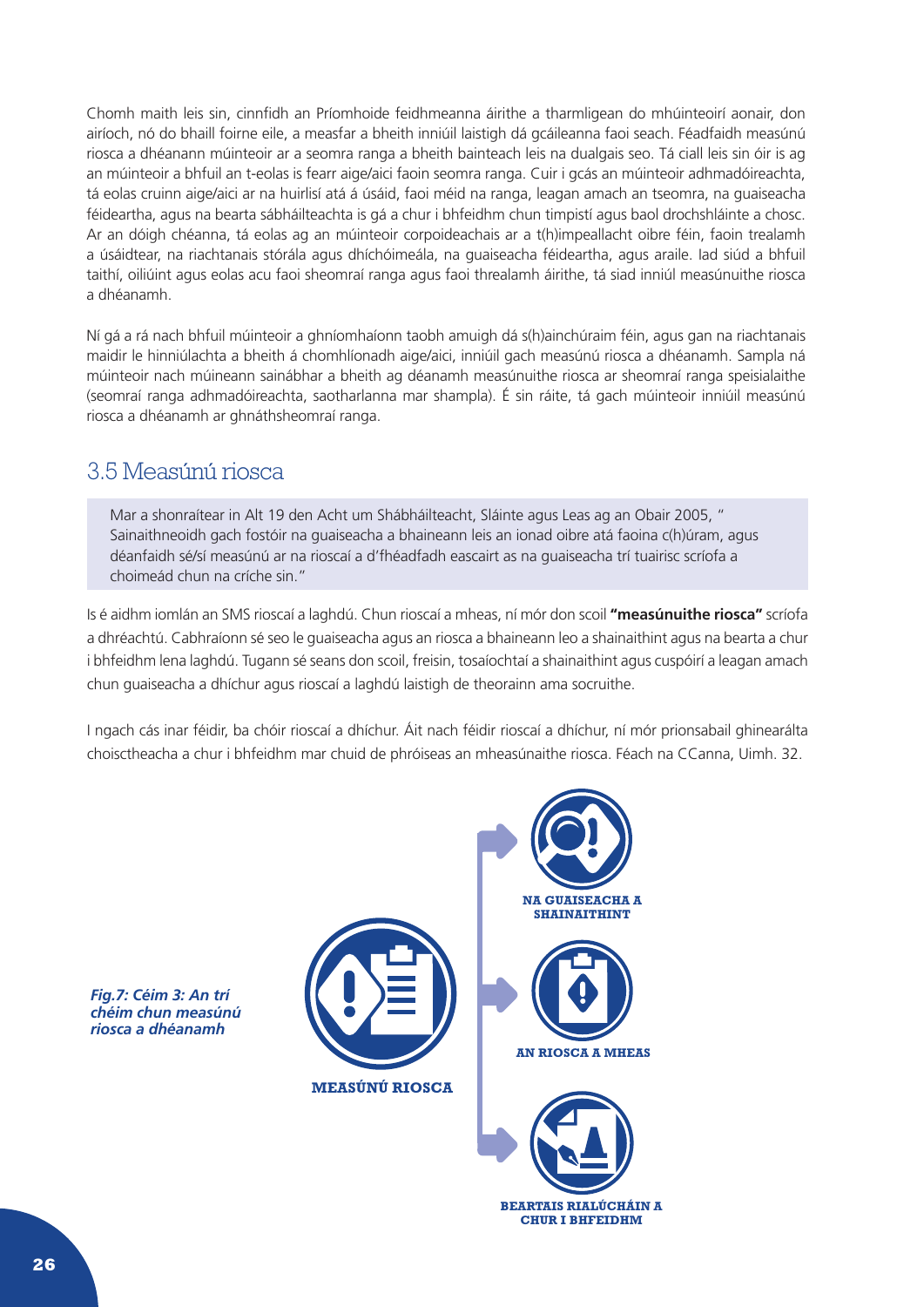## Conas measúnú riosca a dhéanamh

Is éard is brí le riosca a mheas ná measúnú a dhéanamh ar na nithe a d'fhéadfadh a bheith mar chúis díobhála do d'fhostaithe, d'fhostaithe daoine eile nó d'aon duine eile (lena n-áirítear daltaí, cuairteoirí agus baill den phobal) a úsáideann an scoil nó áiseanna na scoile.

Is iad seo a leanas na príomhcheisteanna is gá a chur agus measúnú riosca á dhéanamh agat:

- Cad a d'fhéadfadh bheith mar chúis le gortú nó díobháil?
- An féidir na guaiseacha a dhíchur agus, murar féidir;
- Cad iad na bearta coisctheacha agus cosanta is féidir a chur i ngníomh chun na rioscaí a rialú ?

Ní mór don Bhord Bainistíochta/Coiste Gairmoideachais cinntiú go ndéanfar measúnú riosca.

 *Céim 1:* Na guaiseacha a shainaithint

**Céim 2:** An riosca a mheas i gcomhréir leis an nguais

 *Céim 3:* Bearta rialúcháin chuí a chur i bhfeidhm chun an riosca a dhíchur nó a laghdú

Tá sé d'oibleagáid ar an mBord Bainistíochta/Coiste Gairmoideachais na bearta rialúcháin a mheasann an measúnú riosca gur gá leo a chur i bhfeidhm.

Is féidir leis an mBord Bainistíochta/Coiste Gairmoideachais tasc chomhlíonta an mheasúnaithe riosca a tharmligean don duine cuí. Mar shampla, is é an múinteoir eolaíochta an duine is cuí chun measúnú riosca ar an saotharlann a dhéanamh, má mheasann an fostóir go bhfuil sé inniúil é seo a dhéanamh, ó tharla go bhfuil an t-eolas, an oiliúint agus an taithí aige/aici atá riachtanach chun eolaíocht a mhúineadh agus turgnaimh a dhéanamh sa tsaotharlann. Tá sé tábhachtach cuimhneamh nach mór d'fhostóirí an ionad oibre a chur san áireamh nuair atá guaiseacha á shainaithint agus rioscaí á mheas acu. Ní gá gach aon ghuais nó riosca suarach a ghlacann cách leis i gcaitheamh ghnáthchúrsaí an lae a mheas.

Ní mór bearta rialúcháin a chur i bhfeidhm chun a chinntiú go laghdaítear an baol go dtarlóidh timpiste nó teagmhas de bharr guais atá ar eolas. Trí bearta rialúcháin a chur i bhfeidhm déanann an fostóir gach rud atá indéanta le réasún chun a chinntiú nach dtarlaíonn díobháil de bharr na guaise agus gur lú an chosúlacht go dtarlóidh a leithéid.

Má bhíonn guais nua sa timpeallacht oibre de bharr trealaimh nua a thabhairt isteach nó má athraítear an córas oibre reatha dá bharr, éilítear measúnú riosca athbhreithnithe ón bhfostóir. Le himeacht ama, ba chóir do mheasúnuithe riosca bheith mar chúrsa gnáthaimh den bhainistíocht ar fad. Sonraítear na rialacháin theicniúla maidir leis na guaiseacha is coitianta san ionad oibre ar nós leictreachas, obair ar airde agus torann sna Rialacháin um Shábháilteacht, Sláinte agus Leas ag an Obair (Feidhm Ghinearálta) 2007. Sonraítear freisin na rialacháin a bhaineann le rialúcháin ar nós comharthaí sábháilteachta agus trealamh cosanta pearsanta.

## *Tá na Rialacháin um Shábháilteacht, Sláinte agus Leas ag an Obair (Feidhm Ghinearálta) ar fáil anseo: www.hsa.ie/publications.*

*Cuireann Páirt 2, Uirlis 4 de na Treoirlínte seo na huirlisí is gá do scoileanna a úsáid chun measúnuithe riosca a dhéanamh ar fáil.*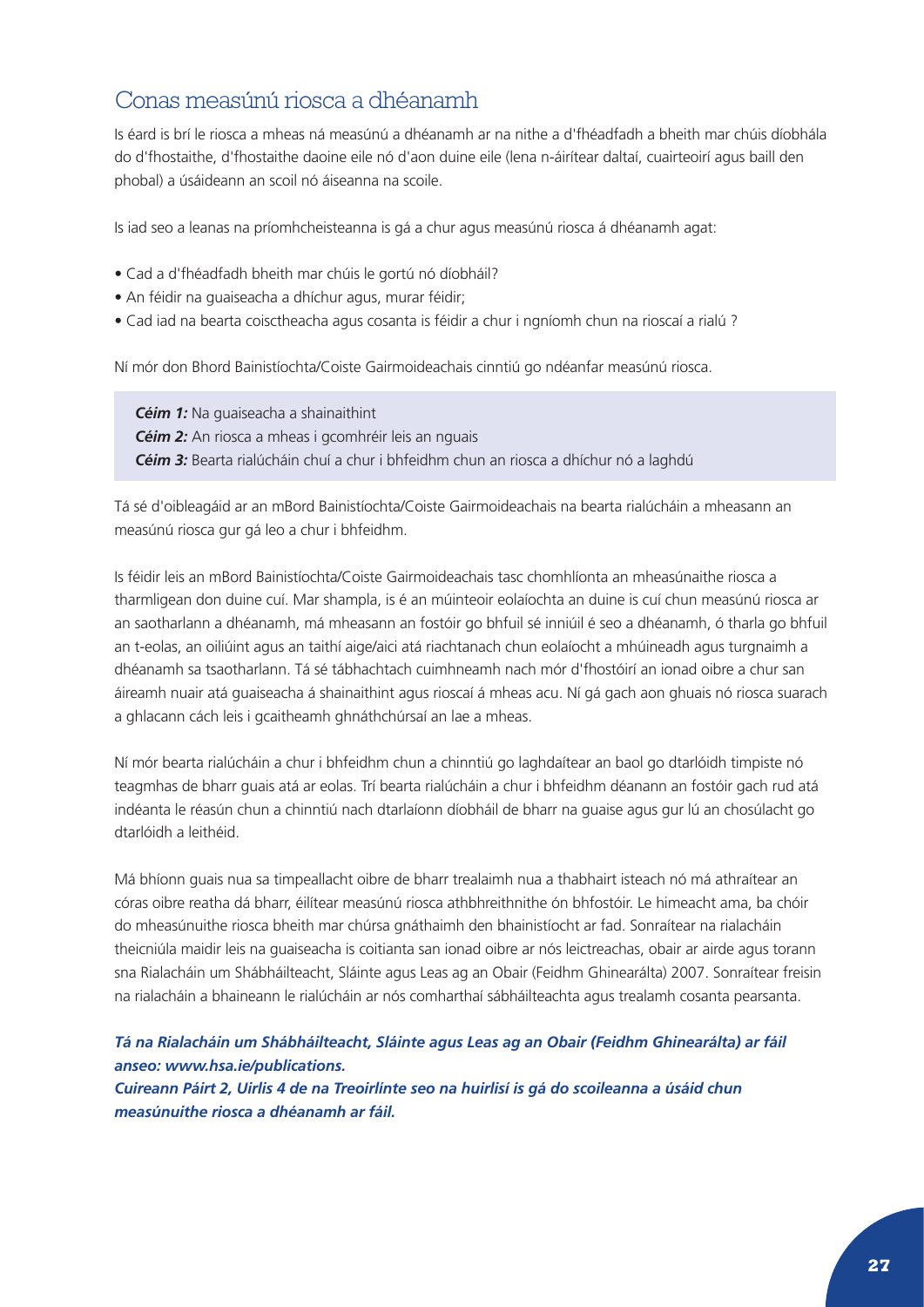### <span id="page-28-0"></span>**Seicliosta:**

- Ar thángthas ar chomhaontú cé a shainaithneoidh na guaiseacha agus a dhéanfaidh na measúnuithe riosca? *Nóta: Ba chóir don té atá inniúil na measúnuithe riosca a dhéanamh, m.sh. is é an múinteoir eolaíochta a dhéanfaidh an measúnú riosca ar an saotharlann.*
- Ar sainaithníodh na guaiseacha ar fad go foirmiúil?
- An bhfuil measúnú riosca scríofa déanta do na guaiseacha ar fad?
- Ar sainaithníodh agus ar cuireadh i bhfeidhm bearta rialúcháin chuí?
- Ar tuairiscíodh fadhbanna suntasacha gan réiteach don choiste sábháilteachta?
- Ar tugadh faoi chúrsaí a raibh géarghá aire a dhíriú orthu?
- Ar cuireadh na bearta rialacháin in iúl do na daoine lena mbaineann?
- Ar chuathas i gcomhairle leis an bhfoireann?

## 3.6 Nósanna imeachta éigeandála, sábháilteacht dóiteáin, garchabhair, timpistí agus tarluithe chontúirteacha

*Éilíonn Alt 8 den Acht um Shábháilteacht, Sláinte agus Leas ag an Obair 2005 go ndéanfaidh gach fostóir "pleananna agus nósanna imeachta leordhóthanacha atá le leanúint agus bearta is gá glacadh leo i gcás éigeandála, chontúirt mhór nó gar-chuntúirt a ullmhú agus a athbhreithniú de réir mar is cuí."* 

## Nósanna imeachta éigeandála

Ní mór nósanna imeachta a fhorbairt roimh ré, a chur in iúl agus a thuiscint go soiléir agus a chleachtadh ar bhonn pleanáilte.

### **Seicliosta:**

- An bhfuil nós imeachta foirmiúil ann chun déileáil le héigeandáil, m.sh. tine, tuile, sceimhle buama nó mórtheagmhas (timpiste bhóthair, féinmharú)?
- An leagan an nós imeachta amach go soiléir cad tá le déanamh, cé a dhéanfaidh é, cé a dhéanfaidh teagmháil leis na teaghlaigh, cé a dhéanfaidh gnímh an lae a chomhordú (leag amach róil gach duine), cúram leantach (a mhéad is gá), sonraí teagmhála na seirbhísí éigeandála, srl.?
- An bhfuil plean bainistíochta do theagmhas criticiúil ag an scoil a chabhróidh leis déileáil le géirchéim mhór nó le heachtra trámaigh?

*Féach freisin, "Freagairt do theagmhais chriticiúla, Comhairle agus Beart Faisnéise do scoileanna" agus "Freagairt do theagmhais chriticiúla, Treoirlínte do scoileanna" (an Roinn Oideachais agus Eolaíochta/an tSeirbhís Náisiúnta Siceolaíochta Oideachais) ar fáil ag www.education.ie.*

1 "Ciall amháin atá le teagmhas criticiúil ná aon teagmhas nó ord imeachtaí a bhfuil thar ghnáthriocht na scoile déileáil leis agus a chuireann isteach ar ghnáthreachtála na scoile."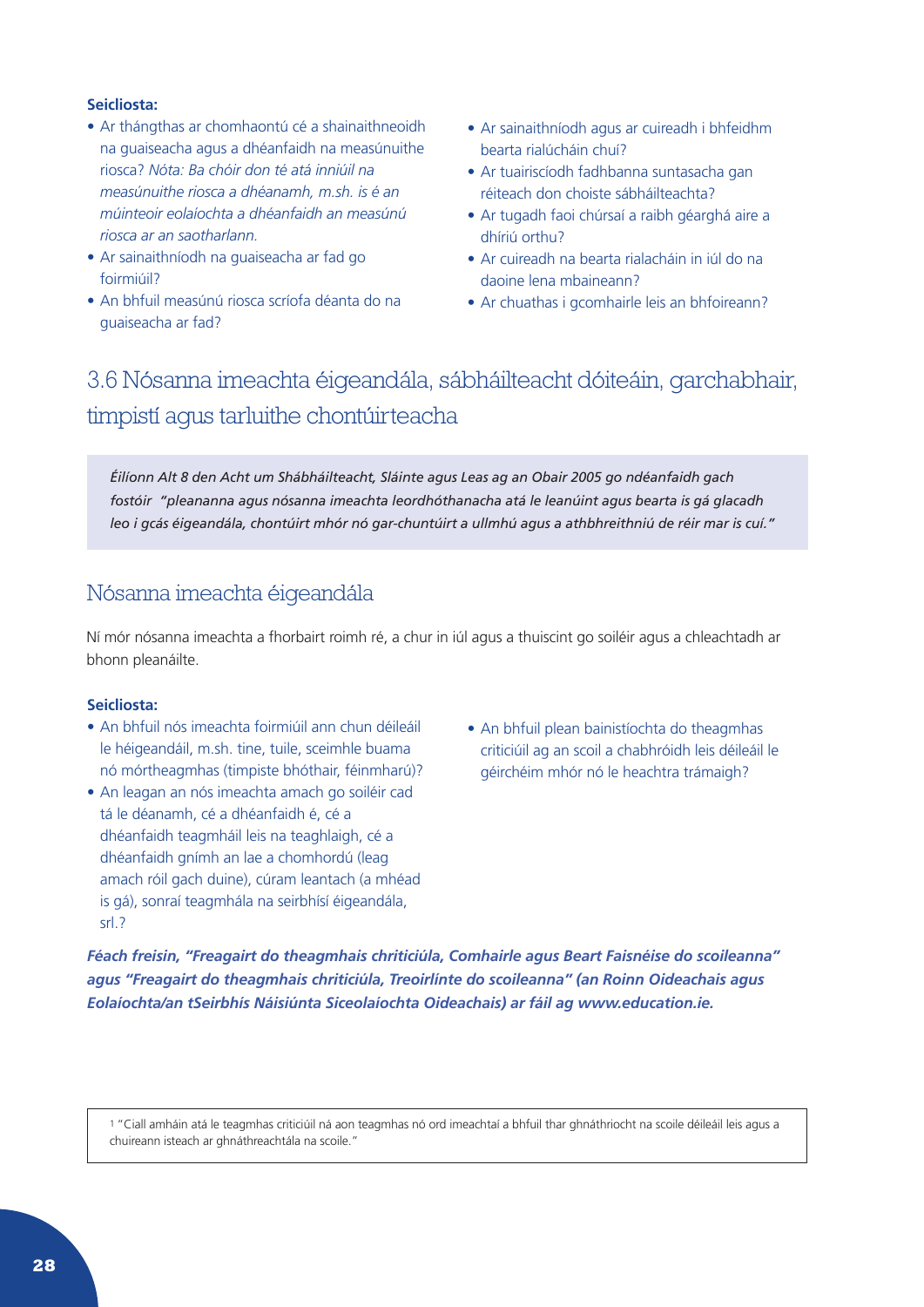## Sábháilteacht dóiteáin

Ba chóir druilí dóiteáin a chomhlíonadh chomh minic agus is gá - is í an scoil amháin a chinnfidh é seo. Ní mór aird a thabhairt ar leagan amach na scoile, éascaíocht dul isteach agus dul amach, agus na riachtanais ghinearálta atá ag na daltaí a fhreastalaíonn ar an scoil. Is dea-chleachtas é an t-aláram dóiteáin a thástáil uair sa tseachtain ar lá socraithe agus ag am ar leith. Ní mór don Bhord Bainistíochta/Coiste Gairmoideachais tosaíocht a dhéanamh d'aon deisiúchán nó ionadúchán a theastaíonn ón gcóras aláram.

Éiríonn go leor ceisteanna as phleanáil an druile dóiteáin. Cé go bhfuil pleanáil an druile dóiteáin tábhachtach, ní gá réamhfhógra a thabhairt don fhoireann faoi. Ní mór treoir a thabhairt d'fhostaithe maidir leis na réamhchúraimí atá ann maidir le nósanna imeachta éigeandála agus aslonnaithe. Ní mór don Bhord Bainistíochta/Coiste Gairmoideachais nó an Príomhoide fostaithe a ainmniú chun na nósanna imeachta i gcás éigeandála a chur i bhfeidhm agus, ar a bharr sin, ní mór don Bhord/Choiste Gairmoideachais cinntiú go gcuirtear oiliúint agus trealamh cuí ar fáil do na fostaithe ainmnithe chun déileáil leis an éigeandáil. Ní mór bealaí éalaithe a choinneáil saor agus gan glas a chur ar bhealaí amach éigeandála. Ba chóir do dhuine inniúil an córas leictreachais a sheiceáil go tráthrialta. Ní mór an scoil a réiteach le trealamh comhraicthe dóiteáin agus trealamh braite dóiteáin chuí. Tá tuilleadh eolais agus comhairle ar fáil ó Rannóg Seirbhísí Dóiteáin an Údaráis Áitiúil nó na Comhairle Cathrach.

Is féidir leis an scoil cinneadh gur cuí réamhfhógra a thabhairt roimh dhruile dóiteáin chun riosca timpistí a d'fhéadfadh tarlú lena linn a laghdú. Ba chóir éifeachtacht an druile a athbhreithniú agus a mheasúnú i ngach cás.

### **Seicliosta:**

- An bhfuil plean aslonnaithe éigeandála ag an scoil?
- Ar cuireadh an plean seo in iúl do na páirtithe ar fad agus an bhfuil sé ar taispeáint go poiblí sa scoil?
- An foráiltear do dhaoine faoi mhíchumas agus do dhaoine a bhfuil riachtanais speisialta eile acu sa phlean?
- An sainaithnítear na hionaid tionóil?
- An bhfuil na hionaid tionóil dóiteáin marcáilte go soiléir?
- An bhfuil treochomharthaí dóiteáin ar taispeáint sa scoil?
- An bhfuil soilsiú éigeandála suiteáilte ag an scoil?
- An gcoinnítear na bealaí éalaithe dóiteáin saor?
- An ndéanann an scoil ar a laghad dhá dhruile dóiteáin in aghaidh na bliana?
- An ndéantar na druileanna seo a uainiú?
- An ndéantar taifead ar thoradh na ndruileanna agus an dtógtar gnímh i gcás inar gá?
- An ndéantar athbhreithniú ar an bplean aslonnaithe éigeandála go rialta?
- An bhfuil trealamh comhraicthe dóiteáin (spóil phíobáin dhóiteáin, soilsiú éigeandála, múchtóirí dóiteáin, pluideanna dóiteáin) ar fáil?
- An ndéantar iniúchadh agus seirbhísiú ar fhearais agus ar threalamh dóiteáin de réir cheanglais dhlíthiúla?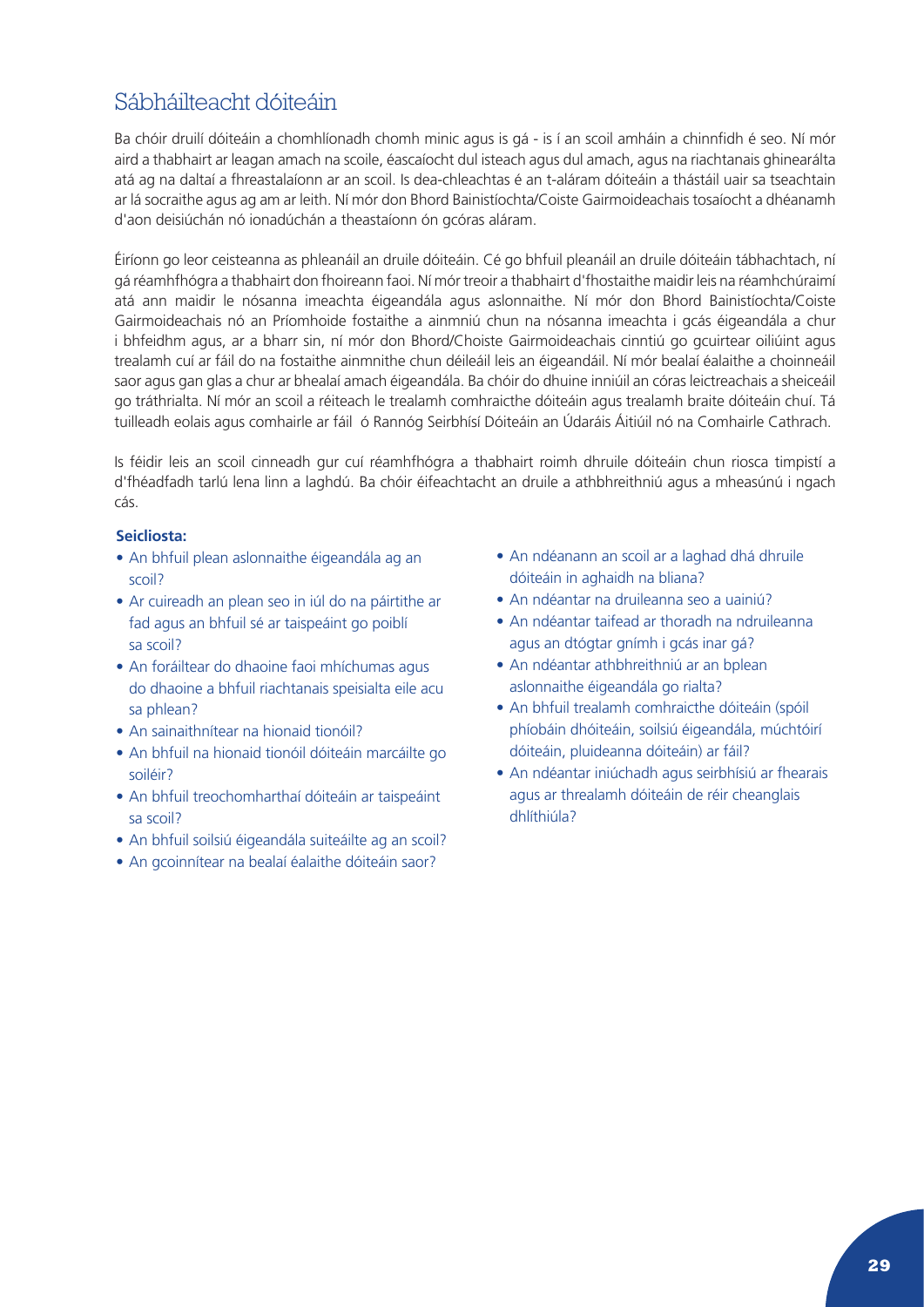## Garchabhair

*Leagan Caibidil 2 de Pháirt 7 de na Rialacháin Feidhme Ghinearálta 2007 amach na riachtanais gharchabrach d'ionaid oibre. "Tá sé de dhualgas ar fhostóirí trealamh garchabhrach a chur ar fáil i ngach ionad oibre má éilíonn na coinníollacha oibre é. Ag brath ar mhéid nó ar ghuais shainiúil (nó an dá rud) an ionaid oibre, ní mór garchabhróirí saothair oilte a chur ar fáil freisin. Seachas i gcás eisceachtaí ar leith, ní mór seomraí garchabhracha a chur ar fáil más cuí sin. Ní mór na fostaithe a chur ar an eolas freisin i ndáil le háiseanna agus socruithe garchabhracha ar an láthair".*

### **Seicliosta:**

- Ar thug an scoil oiliúint do líon leordhóthanach gharchabhróirí saothair de dhroim na dtorthaí a fuarthas tar éis measúnaithe riosca a dhéanamh?
- An bhfuil a fhios ag cách cé hiad na garchabhróirí sa scoil?
- Cad é an trealamh atá ar fáil do gharchabhróirí?

## Timpistí agus tarluithe chontúirteacha

- An gcloígheann na fearais gharchabhracha go hiomlán leis an reachtaíocht agus leis an treoir? Cé a sheiceálann iad?
- Cá bhfuil an trealamh lonnaithe?
- An bhfuil nósanna imeachta comhaontaithe ann maidir le cathain is córa garchabhair a thabhairt?

Ba chóir don ráiteas sábháilteachta beartas agus nós imeachta maidir le himscrúdaithe, tuairiscithe agus taifid ar thimpistí a leagan amach go soiléir. Ba chóir do gach Bord Bainistíochta/Coiste Gairmoideachais taifead a dhéanamh ar thimpistí agus neasthimpistí/tarluithe chontúirteacha a tharlaíonn san ionad oibre. Ba chóir na nósanna imeachta maidir le timpistí a fhogrú a leagtar amach sa ráiteas sábháilteachta a leanúint nuair a éilítear fógra.

Tá ceanglas dlíthiúil ar an mBord Bainistíochta/Coiste Gairmoideachais timpistí agus teagmhais shainiúla a thuairisciú don Údarás Sláinte agus Sábháilteachta. Tá dualgas ar scoileanna pobail agus cuimsitheacha gach timpiste a thuairisciú don Ghníomhaireacht um Éilimh ar an Stát freisin. Chun a fháil amach cad iad na dualgais thuairiscithe, féach na CCanna, Uimhreacha 34-38, le do thoil.

### **Seicliosta:**

- An bhfuil beartas do thimpistí scoile ann a leagann amach na nósanna imeachta atá le cur i ngníomh má tharlaíonn timpiste nó tarlú contúirteach (.i. garchabhair, fios a chur ar dhochtúir, ar thuismitheoirí/chaomhnóirí, ar otharcharr)?
- An bhfuil nósanna imeachta maidir le tuairiscithe agus taifid inmheánacha ann a dhéileálann le gach cineál timpiste ?
- Cinntiú go ndéantar timpistí a thuairisciú don Údarás Sláinte agus Sábháilteachta ar líne. Tá foirmeacha IR1 agus IR3 ar fáil ag www.hsa.ie/ publications
- Na teagmhais uile a tharlaíonn i scoileanna pobail agus cuimsitheacha, an tuairiscítear freisin iad don Ghníomhaireacht um Éilimh ar an Stát? (Baineann an riachtanas seo le scoileanna Pobail agus Cuimsitheacha amháin)
- An ndéantar imscrúdú ar gach timpiste a tharlaíonn?
- An nglactar beart ceartaitheach nuair is gá?
- An bhfuil fáil ag an mBord Bainistíochta/Coiste Gairmoideachais agus na coistí sábháilteachta ar na tuairiscí seo?
- An gcoinnítear taifead de na teagmhas agus timpistí ar fad?

*Féach Cuid 2, Uirlis 5 Foirm Thaifid ar Thimpiste/ar Tharlú- chun taifead inmheánach a dhéanamh de thimpistí agus tarluithe*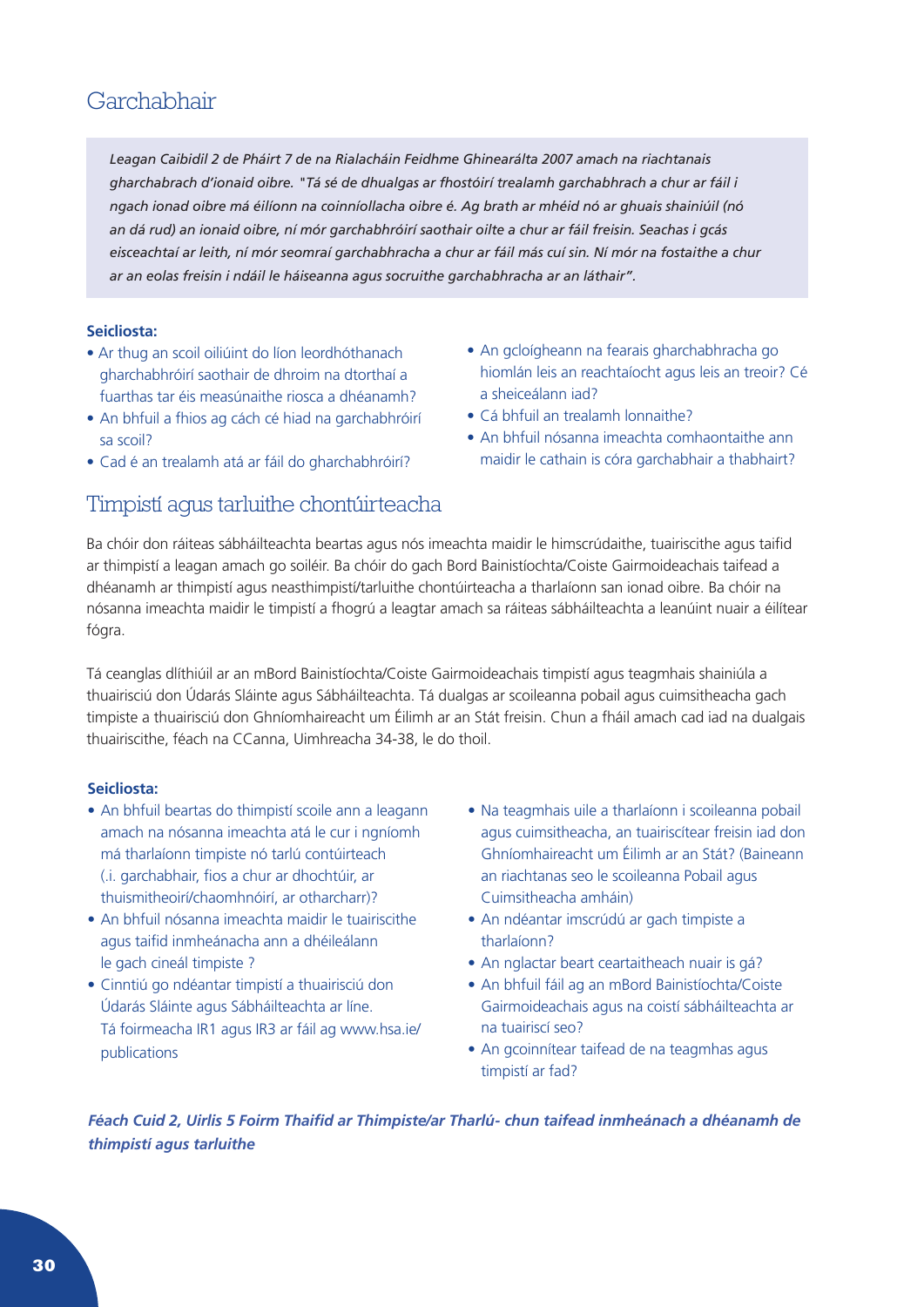## <span id="page-31-0"></span>3.7 Teagasc, oiliúint agus maoirseacht

*Éilíonn Ailt 8 agus 10 den Acht um Shábháilteacht, Sláinte agus Leas ag an Obair 2005 go gcuirfidh gach fostóir treoir, oiliúint agus maoirseacht ar fáil dá f(h)ostaithe maidir le sábháilteachta, sláinte agus leas ag an obair.*

Is éard atá i gceist le hanailís ar riachtanais oiliúna ná riachtanais oiliúna maidir le sábháilteacht agus sláinte a shainaithint don scoil Ar dtús, a luaithe agus a chuirtear plean bainistíochta sábháilteachta agus sláinte i bhfeidhm, ba chóir anailís riachtanas oiliúna a chomhlíonadh chun na heasnaimh a shainaithint agus iarracht a dhéanamh déileáil leo. A luaithe agus a shainaithnítear na riachtanais oiliúna, ba chóir iad a chur isteach i bplean bliantúil na scoile maidir le hoiliúint agus athbhreithniú a dhéanamh orthu ar bhonn tráthrialta chun a chinntiú go gcomhlíontar na riachtanais oiliúna ar fad.

*Féach Páirt 2, Uirlis 6* chun sonraí maidir le gnáthoiliúint sábháilteacha agus sláinte a fháil. Ba chóir aird a thabhairt ar na sonraí seo nuair atá measúnú ar riachtanais oiliúna, de réir an tráthchláir atá leagtha síos, á dhéanamh agat.

#### **Seicliosta:**

- Ar ullmhaigh an scoil plean bliantúil maidir le sábháilteachta agus sláinte? (is féidir measúnuithe riosca comhlíonta a úsáid chun riachtanais oiliúna a shainaithint)
- An gcuirtear na nithe seo a leanas san áireamh sa phlean oiliúna:
- próiseas foirmiúil chun riachtanais oiliúna maidir le sábháilteachta agus sláinte gach grúpa laistigh de phobal na scoile a shainaithint?
- an oiliúint shábháilteachta is gá a chur ar fáil do gach éinne chun go mbéidís in ann a gcuid dualgais a chomhlíonadh, mar a shainaithnítear sa mheasúnú riosca agus mar a leagtar amach sa ráiteas sábháilteachta iad?

*Féach Páirt 2, Uirlis 6 (A), (B), agus (C)*

## 3.8 Cumarsáid agus Comhairliúchán

- taifead do na seisiúin oiliúna, faisnéise agus eolais ar fad?
- taifead ar thinreamh na seisiún oiliúna agus bileog tinrimh sínithe?
- sceideal a leagan amach na dátaí ar a bheidh oiliúint athnuachana le déanamh?

*De réir Ailt 20(3) den Acht um Shábháilteacht, Sláinte agus Leas ag an Obair 2005 ní mór do gach fostóir an ráiteas sábháilteachta a chur in iúl do na daoine seo a leanas i bhfoirm, ar mhodh agus, de réir mar is cuí, i dteanga atá réasúnta sothuigthe:* 

- *dá c(h)uid fostaithe, uair sa bhliain ar a laghad agus, ag am ar bith eile a dhéantar leasú air;*
- *d'fhostaithe nua-earcaithe nuair a thosaíonn siad ag obair;*
- *do dhaoine eile san ionad oibre a d'fhéadfadh a bheith faoi lé aon riosca sainiúil lena mbaineann an ráiteas sábháilteachta, m.sh. conraitheoirí atá i mbun oibre sa scoil.*

Ba chóir go mbeadh rochtain ag daltaí, tuismitheoirí/caomhnóirí agus cuairteoirí chun na scoile ar an ráiteas sábháilteachta.

Is páirt lárnach í an cumarsáid d'eagrúchán agus feidhmiúchán an ráitis shábháilteachta. Ní mór do gach ball den fhoireann a bheith ar an eolas faoi sonraí an ráitis shábháilteachta, na mbeartas agus na nósanna imeachta sábháilteachta, na measúnuithe riosca, miontuairiscí an choiste sábháilteachta, torthaí na n-iniúchóireachtaí agus torthaí na n-athbhreithnithe feidhmíochta.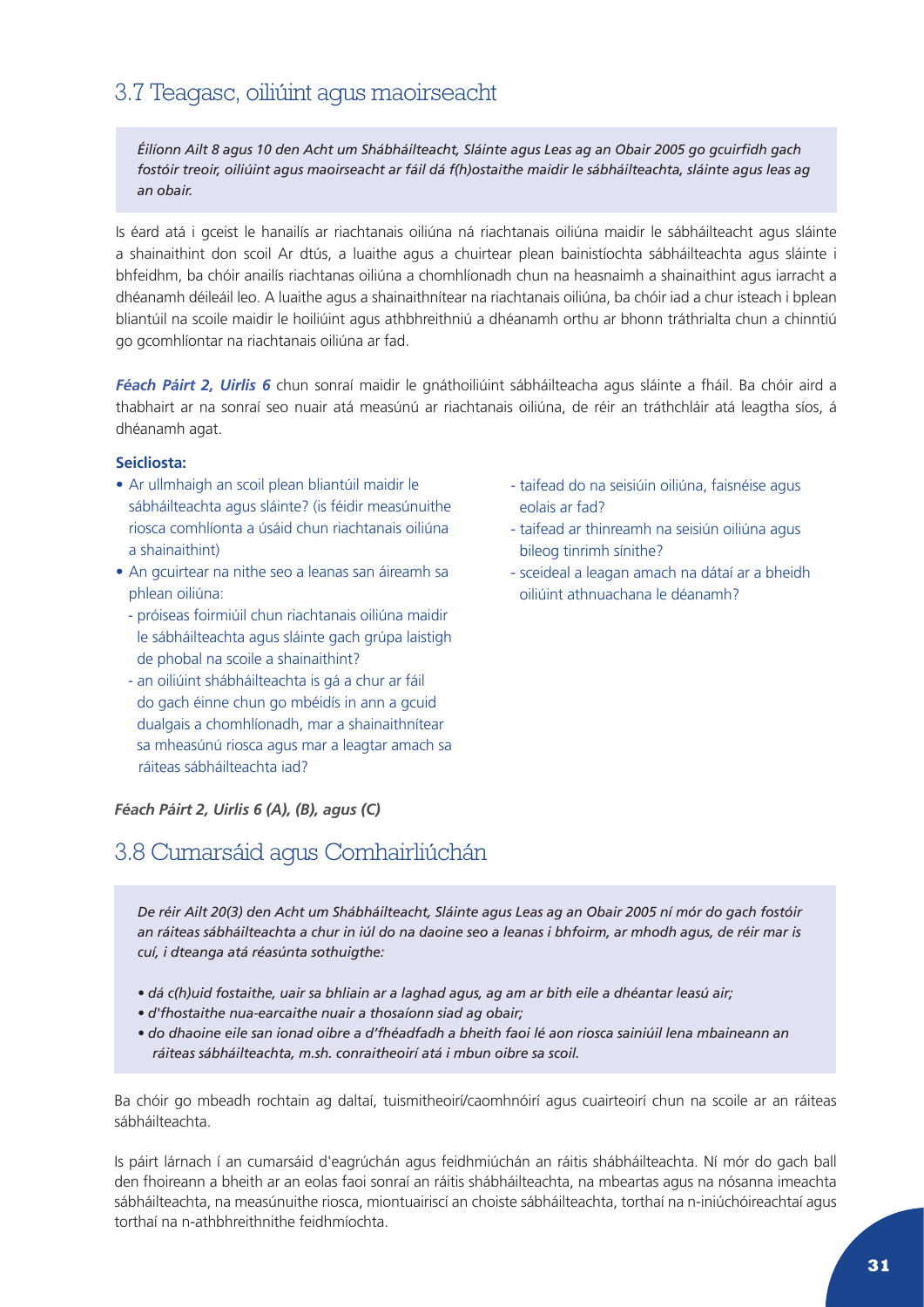Ní mór don phróiseas cumarsáide deis a thabhairt d'fhostaithe nithe a bhaineann le sábháilteacht, sláinte agus leas a chur faoi bhráid na bainistíochta, agus go mbéidís spreagtha chun é seo a dhéanamh. Ba chóir beartas cumarsáide scríofa a fhorbairt agus a chur i bhfeidhm. Ní mór don bheartas seo ról na foirne i bhforbairt an SMS a chur in iúl agus modhanna chun cumarsáid a dhéanamh leis an bhfoireann maidir le nithe sábháilteachta, sláinte agus leasa a leagan amach..

Is gné lárnach den chreat cumarsáide laistigh den scoil bunú an choiste sábháilteachta agus ionadaí sábháilteachta a roghnú agus a cheapadh thar cheann na foirne. Tá sé tábhachtach go mbeadh baint ag airigh, glantóirí agus foireann neamh-theagaisc leis an gcreat cumarsáide, óir is iadsan go minic a dhéanann na gníomhaíochtaí oibre lena mbaineann an riosca is airde.

Is dea-chleachtas é a chinntiú go bhfuil ainmneacha agus grianghraif na ngarchabhróirí, maor dhóiteáin agus daoine freagracha ar taispeáint ar chláir fhógraí sábháilteachta agus sláinte in áiteanna feiceálacha ar fud na scoile. Is féidir faisnéis a bhaineann leis na fearais gharchabhracha is gaire, le hionaid aslonnaithe dóiteáin agus nósanna imeachta éigeandála ginearálta a chur suas ar chláir fhógraí freisin.

Ní mór ainmneacha na ndaoine atá freagrach as sábháilteacht, mar shampla an t-oifigeach sábháilteachta, ionadaí/ ionadaithe sábháilteachta agus baill den choiste sábháilteachta a chur in iúl do na fostaithe. Ba chóir nósanna imeachta, guaiseacha sainiúla agus bearta rialúcháin a chur in iúl d'fhostaithe freisin, lena n-áirítear fostaithe ionadaíocha, fostaithe sealadacha, fostaithe nua agus fostaithe atá ag teacht ar ais tar éis cead neamhláithreachta a fháil.

Ba chóir don Bhord Bainistíochta/Coiste Gairmoideachais na beartas agus na nósanna imeachta ar fad a dhaingniú agus a chur in iúl do phobal na scoile más cuí sin, m.sh. beartas frithbhulaíochta, beartas maidir le fostaí atá ag iompar clainne, srl. Cuireann roinnt scoileanna gach beartas ar leith isteach sa ráiteas sábháilteachta ach fágann roinnt eile mar bheartais neamhspleácha iad.

Beidh baint ag go leor de na beartas seo a leanas le do scoil. Cé go mbeidh beartais den chineál seo ag roinnt scoileanna cheana féin, beidh gá lena bhforbairt i scoileanna eile.

- Beartas cumarsáide
- Turais scoile
- Taithí oibre
- Gníomhaíochtaí seach-churaclaim
- Cuairteoirí agus conraitheoirí
- Úsáid tríú páirtí d'áitrimh na scoile
- Induchtú sábháilteachta don fhoireann
- Dínit san ionad oibre
- Frithbhulaíocht\* agus frithchiaptha
- Fostaithe atá ag iompar clainne, fostaithe iarbhreithe agus fostaithe a bhfuil leanbh cíche acu
- Obair ar airde
- Láimhsiú
- Trealamh scáileán taispeána
- Obair aonair agus obair oíche
- Trealamh cosanta pearsanta (TCP)
- Beartas iompair (féach na CCanna Uimh. 46)
- Sábháilteacht a chur chun cinn tríd an gcuraclam (féach na CCanna Uimh. 47)
- Cód Iompair
- Plean treoraithe\*
- Mí-úsáid substaintí\*
- Cosaint leanaí\*
- Riachtanais speisialta
- Comhionannas
- Beartais fhostaíochta
- Prótacal sábháilteachta ar bhóithre
- Sábháilteacht Idirlín: Polasaí Úsáide Inghlactha\*
- Oideachas Caidrimh agus Gnéasachta\*

\* Tá teimpléid bheartais ar fáil ar an suíomh Gréasáin, **www.education.ie**.

*Féach Páirt 2, Uirlis 7 do sheicliosta de na modhanna éagsúla cumarsáide ar féidir leis an scoil a úsáid chun faisnéis sábháilteachta agus sláinte a scaipeadh.*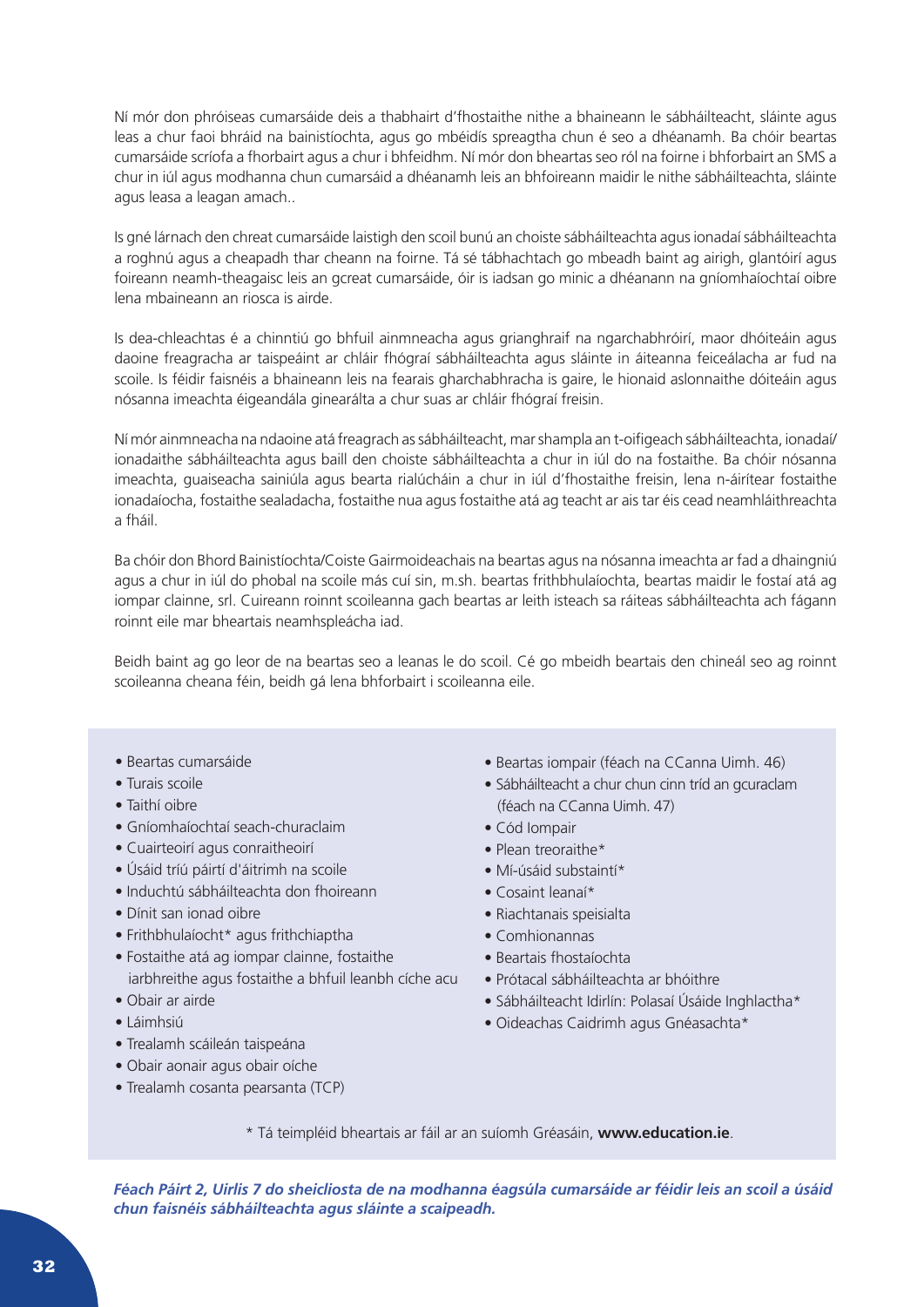## <span id="page-33-0"></span>**Céim 4:** Ag tomhas feidhmíochta



Ba chóir don Bhord Bainistíochta/Choiste Gairmoideachais tástáil, monatóireacht agus measúnú a dhéanamh ar a chóras bainistíochta sábháilteachta agus sláinte lena chinntiú go bhfuil sé láidir. Is féidir é seo a dhéanamh ar bhealaí simplí: Mar shampla, is féidir feidhmíocht a mheas in aghaidh chaighdeáin a bhfuil glacadh leo, amhail:

- riachtanais reachtúla;
- beartas sábháilteacha agus sláinte na scoile agus an measúnú riosca scríofa atá sa ráiteas sábháilteachta;
- cuspóirí sábháilteachta agus sláinte, atá mar pháirt de phlean na scoile.

Taispeánfaidh sé seo cathain agus cén áit is gá feabhsuithe a dhéanamh agus cé chomh héifeachtach agus atá feidhmiú an SMS.

Ba chóir do bhainistíocht na scoile, ag comhoibriú leis an gcoiste sábháilteachta, struchtúir agus nósanna imeachta monatóireachta a bhunú chun monatóireacht a dhéanamh ar fheidhmíocht na scoile maidir le sábháilteachta agus sláinte. Déanfar é seo chun a chinntiú gur cuireadh gníomhaíochtaí atá leagtha amach i bplean sábháilteachta agus sláinte na scoile i ngníomh, nó murab amhlaidh a tharla go gcuirfear i ngníomh iad gan mhoill.

Is féidir monatóireacht éifeachtach a dhéanamh ar bhealaí éagsúla, m.sh. cruinnithe athbhreithnithe tráthrialta (coiste sábháilteachta/Bord Bainistíochta/Coiste Gairmoideachais), chun a chinntiú go bhfuil an córas bainistíochta sábháilteachta i bhfeidhm agus go bhfuil an ráiteas sábháilteachta lena ghabhann na measúnuithe riosca curtha ar bun. Is féidir leis an gcoiste sábháilteachta iniúchtaí agus seiceálacha foirmiúla a dhéanamh ar láithreacha uile na scoile ag amanna atá socraithe roimh ré chun nithe a éiríonn aníos a shuíomh. Is féidir an próiseas monatóireachta a chur i gcrích trí iniúchtaí agus seiceálacha a dhéanamh ar threalamh ar nós fearais bhraite dóiteáin agus córais eastósctha, srl. Éilítear freisin athbhreithnithe tráthrialta a dhéanamh ar thimpistí, neasthimpistí agus tarluithe chontúirteacha chun na ngnímh cheartaitheacha atá le glacadh a bhunú.

Seiceálfaidh an coiste sábháilteachta freisin go bhfuil an ráiteas sábháilteachta á chur i bhfeidhm ag tabhairt dá n-aire aon cheisteanna a éiríonn as. Cinntíonn féin-mhonatóireacht go gcuirtear san áireamh aon athruithe a tharlaíonn do choinníollacha oibriúcháin, trealamh agus reachtaíocht.

*Féach Cuid 2, Uirlis 8 Monatóireachta, lena n-áirítear Teimpléid Shamplach le haghaidh iniúchtaí (A) agus bileog Shamplach le haghaidh Seiceála Iniúchta*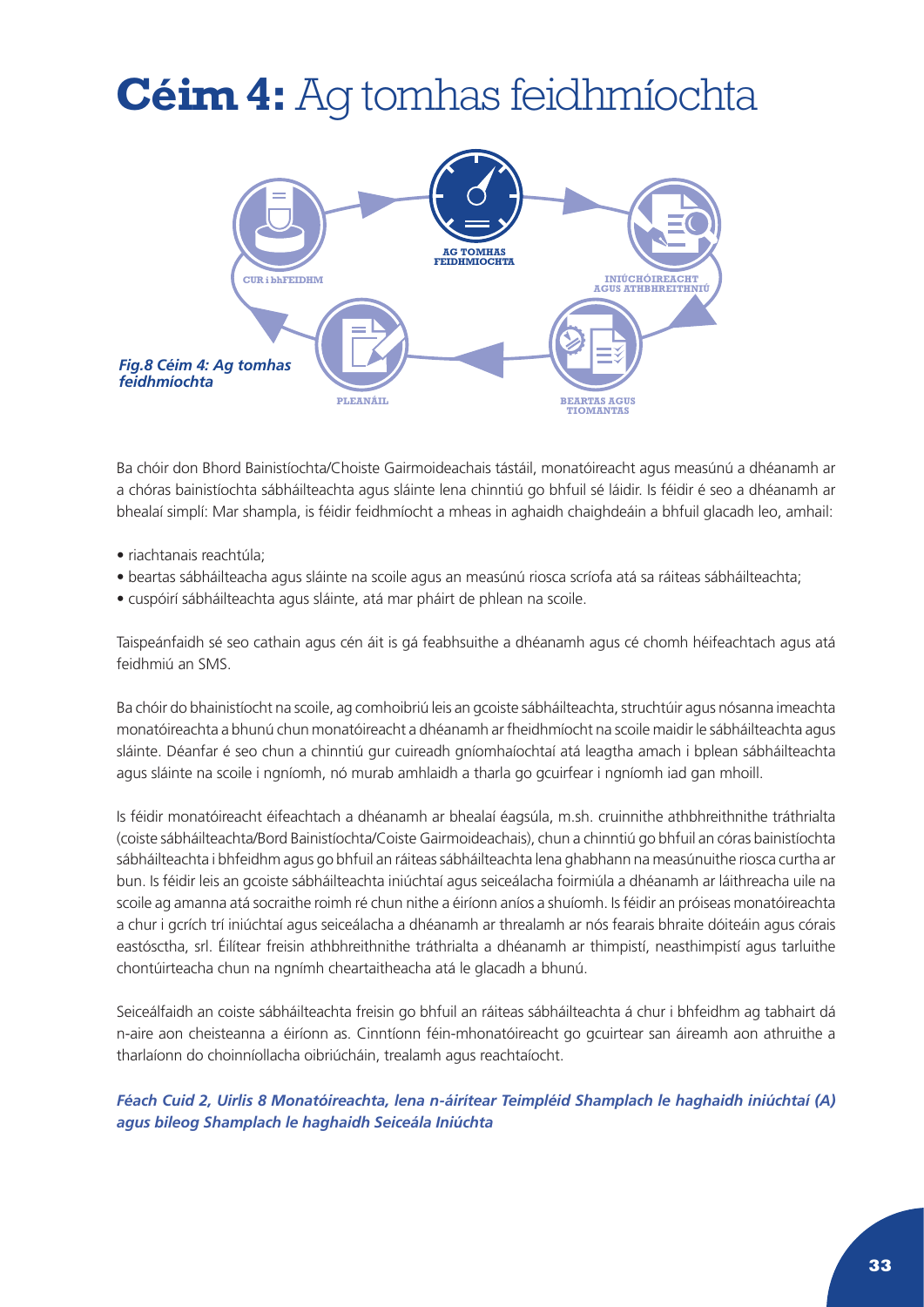#### **Seicliosta:**

- An bhfuil sceideal comhaontaithe ann a leagan amach na láithreacha/earraí atá le hiniúchadh?
- An ndéantar iniúchtaí ar threalamh agus troscáin sa scoil nó ar láthair na scoile roimh iad a úsáid ar bhonn laethúil, seachtainiúl, míosúil, téarmach nó ar bhonn bliantúil, de réir mar is cuí?
- An bhfuil liosta ann a shonraíonn cé a dhéanfaidh na hiniúchtaí agus cad iad na láithreacha a ndéanfar iniúchtaí orthu, m.sh. seomraí ranga, oifigí, ceardlanna, saotharlanna, seomraí stórála, áiseanna leasa, clóis agus hallaí spóirt?
- An ndéanann an córas measúnaithe riosca arna bunú taifead foirmiúil ar stádas na nguaiseacha ar fad a thuairiscítear, agus an gcuireann sé in iúl na bearta rialúcháin atá riachtanach, na bearta atá curtha i bhfeidhm go dtí seo, an fhreagracht atá ann na bearta a chur i bhfeidhm agus, ar deireadh, an gcinntíonn sé go gcuirtear ainm le cur i gcrích na dtascanna uile seo?
- An ndéantar iniúchtaí ar an láthair go rialta chun guaiseacha dóiteáin agus guaiseacha sábháilteachta agus sláinte eile a d'fhéadfadh tarlú ó am go ham a shainaithint?
- An bhfuil clár cothabhála coisctheach agus seirbhíse ann d'fhearais seirbhíse feistithe, innealra, trealamh, tailte agus foirgnimh?
- An gcoinníotar taifead maidir le dul chun cinn an chláir chothabhála choisctheach?
- An luaitear faisnéis a bhaineann le stádas an SMS sa scoil agus faisnéis ábhartha eile a bhaineann le sábháilteacht agus sláinte i "dTuairisc an Phríomhoide" don Bhord Bainistíochta/Coiste Gairmoideachais?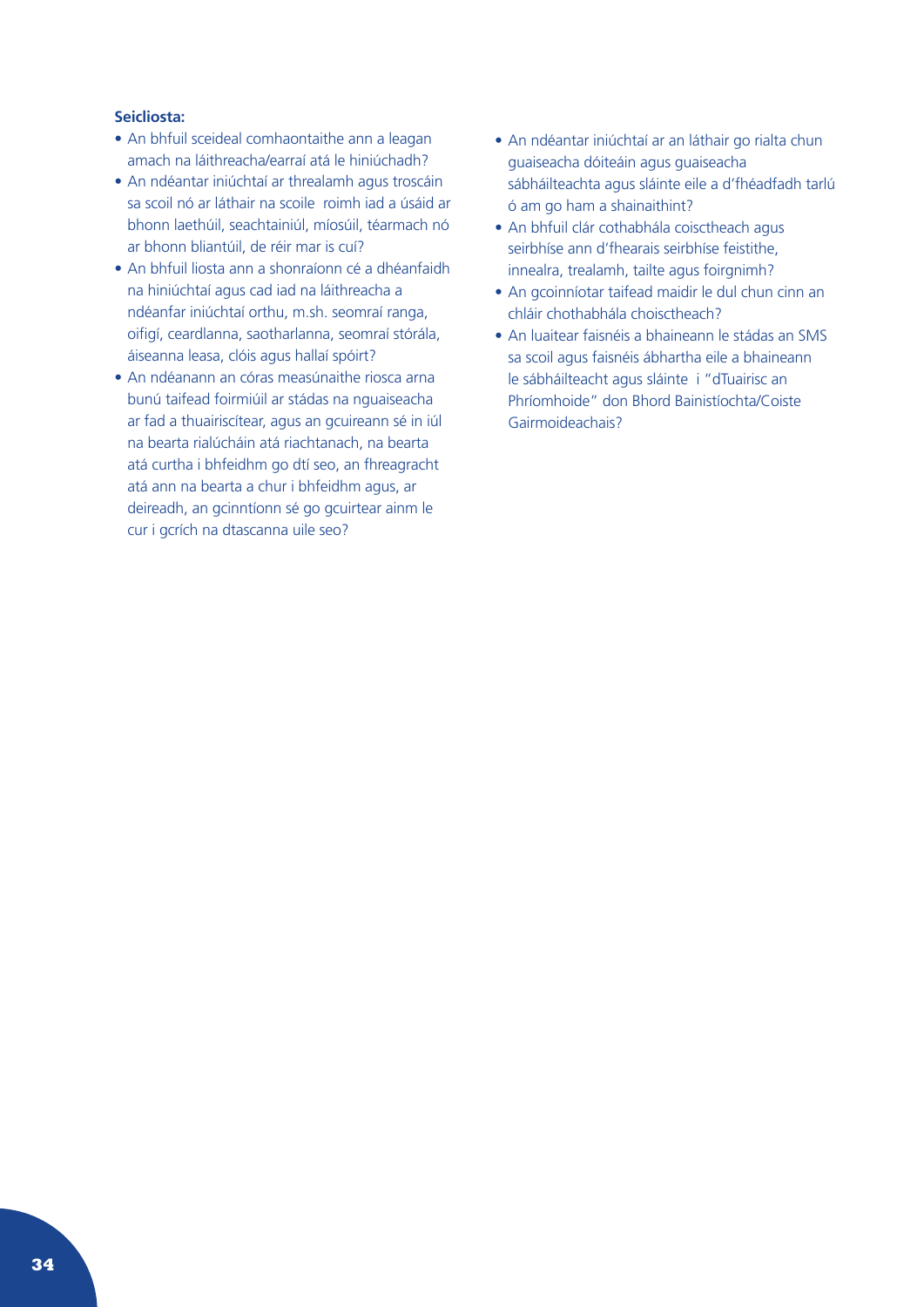## <span id="page-35-0"></span>**Céim 5:** Iniúchóireacht agus athbhreithniú



Is iad an iniúchóireacht agus an t-athbhreithniú a dhéanann an Bord Bainistíochta/Coiste Gairmoideachais ar an SMS an dá chéim dheireanach den timthriall bainistíochta. Forbraíonn agus cothaíonn an dá chéim seo cumas na scoile rioscaí a laghdú agus éifeachtacht iomlán an chórais a chinntiú.

Ba chóir don scoil éifeacht an phlean sábháilteachta agus sláinte a mheas ag am atá socraithe roimh ré, (m.sh. uair sa téarma, uair sa bhliain), ag cur san áireamh aiseolas ó phobal na scoile, teagmhais agus/nó timpistí suntasacha, tarluithe chontúirteacha, riachtanais rialúcháin agus reachtaíochta nua agus aon fhorbairt ábhartha eile.

Is féidir an fhaisnéis a fhaightear ó mhonatóireacht leanúnach a úsáid chun beartais agus nósanna imeachta reatha a athbhreithniú agus a bhfeidhmíocht a fheabhsú dá bharr.

Ba chóir iniúchóireacht shábháilteachta agus sláinte bhliantúil a dhéanamh. Is athbhreithniú agus tuairisc iomlán é seo ar gach ghné de bhainistiú sábháilteachta agus sláinte sa scoil. Cuirtear uirlis iniúchóireachta samplach ar fáil i bPáirt 2.

Is féidir torthaí a fhaightear as iniúchóireachtaí a dhéanamh a chur ag gabháil le faisnéis a fhaightear as feidhmíocht a mheas chun cur chuige iomlán na scoile maidir le bainistíochta sábháilteachta agus sláinte a fheabhsú.

Ba chóir an ráiteas sábháilteachta a athchóiriú más gá, i gcomhthéacs an phróisis athbhreithnithe agus mheasúnaithe. Ba chóir gach ball de phobal na scoile a chur ar an eolas faoi na hathruithe a dhéantar sa ráiteas sábháilteachta.

### **Seicliosta:**

- Cad iad na nósanna imeachta atá ann chun an iniúchóireacht shábháilteachta agus sláinte bliantúil a chur i gcrích?
- An ndéantar athbhreithniú ar an ráiteas sábháilteachta agus an ndéantar na leasuithe is gá dó ar shlí a léiríonn na hathruithe a tharlaíonn sa scoil?
- An cuid de phróiseas reatha maidir le pleanála forbartha na scoile iomlán í an iniúchóireacht shábháilteachta?

*Féach Páirt 2, Uirlis 1 (B): Uirlis Iniúchóireachta um Bhainistiú Sábháilteachta agus Sláinte ar Scoil*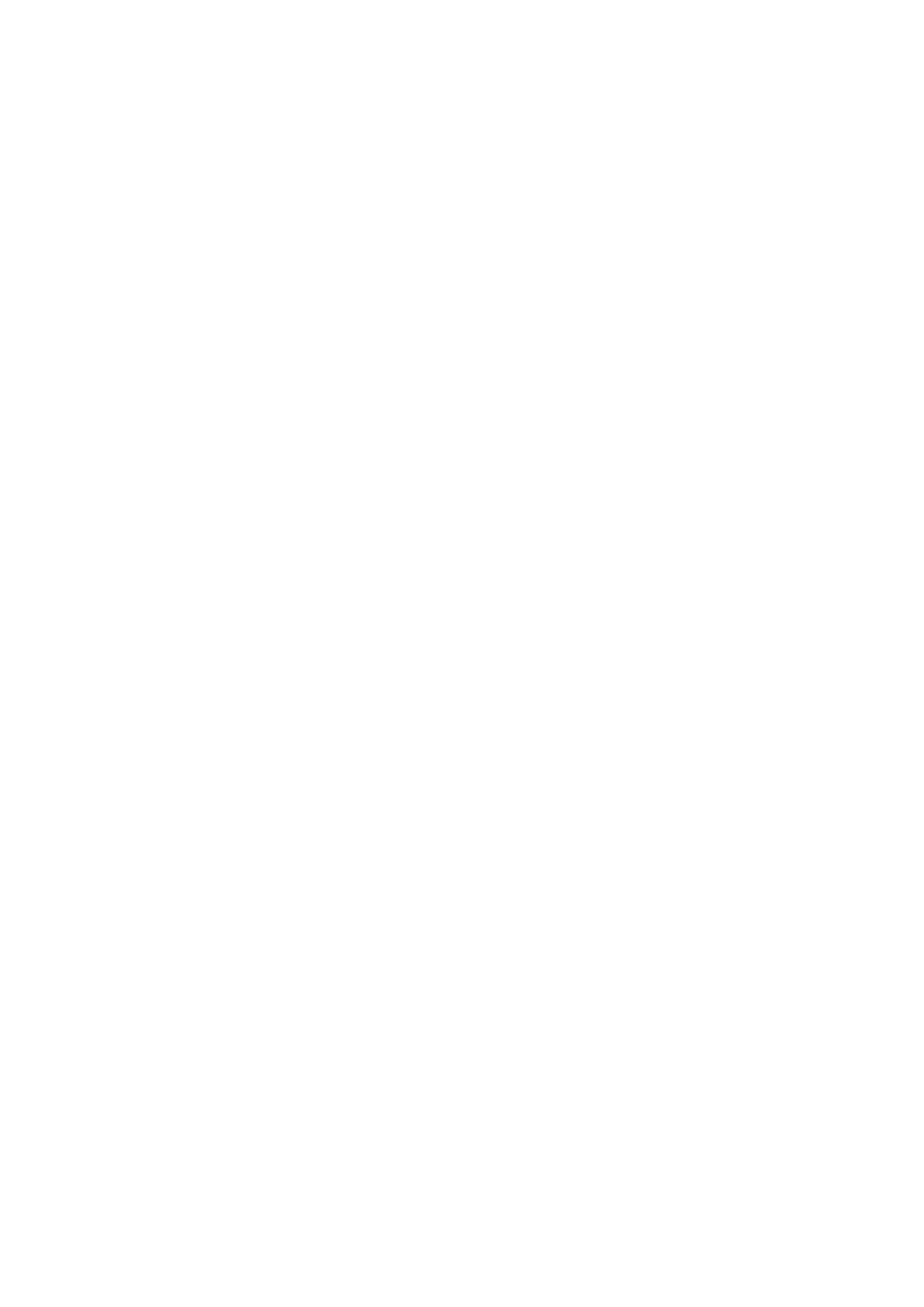## <span id="page-37-0"></span>**Ceisteanna Coitianta (CCanna)**

- Reachtaíocht
- Córas bainistíochta sábháilteachta agus sláinte
- Pleanáil
- Róil agus freagrachtaí
- Ráiteas sábháilteachta agus measúnú riosca
- Imscrúdú agus tuairisciú ar thimpistí
- Tuilleadh eolais agus tacaíocht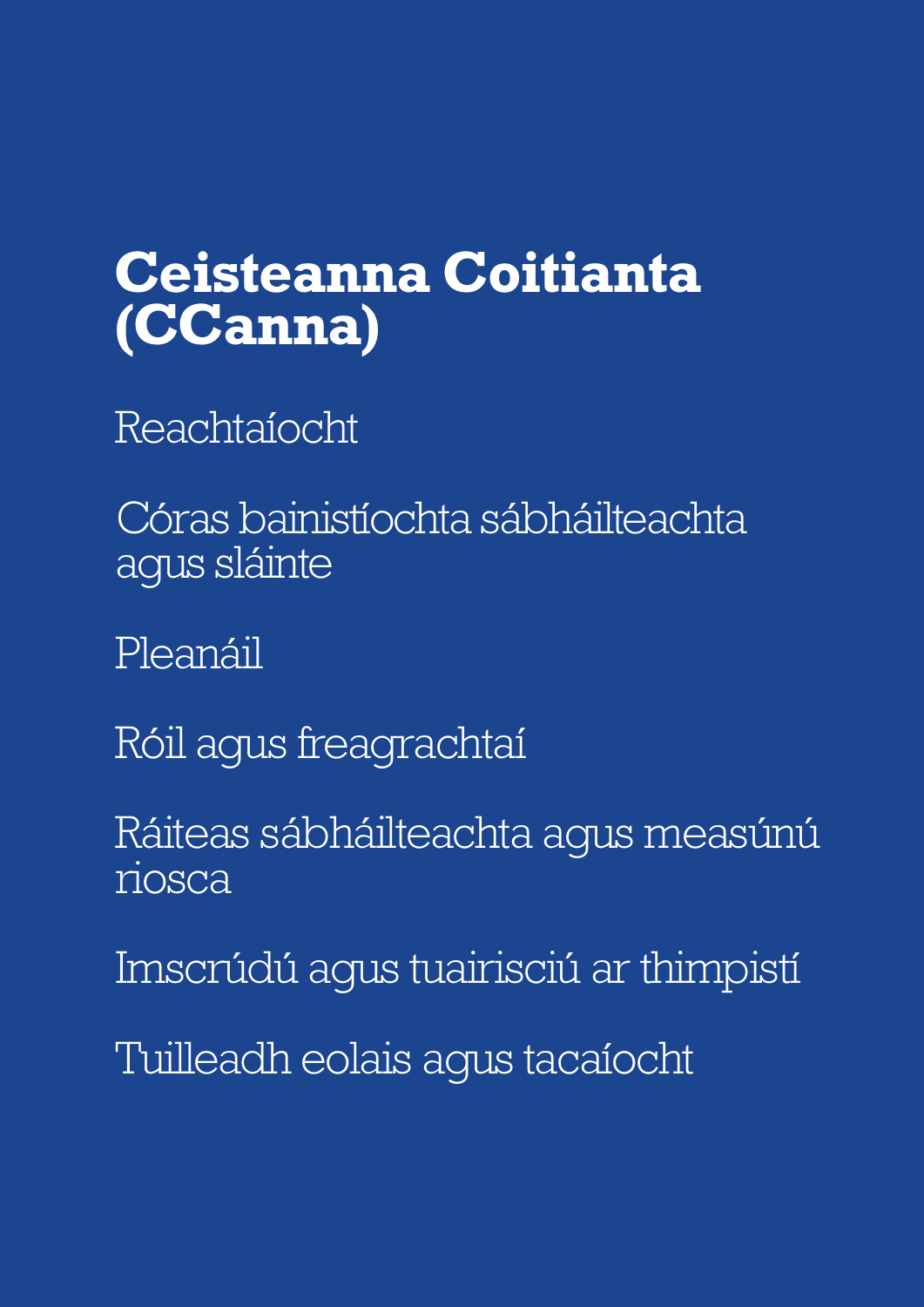#### <span id="page-38-0"></span>**CCanna**

## **Ceisteanna Coitianta (CCanna)**

## **REACHTAÍOCHT**

## **C1. Cad é an tAcht um Shábháilteacht, Sláinte agus Leas ag an Obair 2005?**

**A.** Tugtar sonraí san Acht um Shábháilteacht, Sláinte agus Leas ag an Obair 2005 ar conas ar chóir an tsábháilteacht agus an tsláinte a bhainistiú agus soiléirítear ann freagrachtaí na bhfostóirí, na ndaoine féinfhostaithe, na bhfostaithe agus páirtithe éagsúla eile maidir le sábháilteacht agus sláinte ag an obair. Tugtar sonraí san Acht freisin ar ról agus ar fheidhmeanna an Údaráis Sláinte agus Sábháilteachta, déantar foráil ann le haghaidh réimse beart forfheidhmithe agus luaitear pionóis ann a d'fhéadfaí a chur i bhfeidhm toisc sárú a bheith déanta ar shábháilteacht agus ar shláinte cheirde. Is Acht údaraithe é an tAcht agus dá bhrí sin is féidir rialacháin nua a chur leis ó am go ham.

Tá an tAcht 2005 ar fáil ag **[http://www.hsa.ie/eng/Legislation/Acts](http://www.hsa.ie/publications)**.

## **C2. Cad iad na Rialacháin um Shábháilteacht, Sláinte agus Leas ag an Obair (Feidhm Ghinearálta) 2007?**

**A.** Tugadh na Rialacháin seo isteach in ionad mórán seanrialachán a bhaineann le gach ionad oibre agus déanann siad na seanrialacháin seo a shimpliú agus a leasú chun dáta. Ciallaíonn an téarma "feidhm ghinearálta" go mbaineann na codanna agus na hailt éagsúla le gach cineál fostaíochta lena n-áirítear scoileanna. Leagtar amach sna rialacháin na ceanglais a bhaineann le láimhsiú ualach, le leictreachas, le torann, le crith, le garchabhair, srl.

Baineann na Rialacháin um Shábháilteacht, Sláinte agus Leas ag an Obair (Feidhm Ghinearálta) 2007 leis na nithe seo a leanas:

| An t-ionad oibre                    | Leictreachas                      | Obair oíche agus sealobair                                                                                   |
|-------------------------------------|-----------------------------------|--------------------------------------------------------------------------------------------------------------|
| Úsáid trealaimh oibre               | Obair ar airde                    | Comharthaí sábháilteachta ag ionaid<br>oibre                                                                 |
| Trealamh cosanta pearsanta<br>(TCP) | Cosaint leanaí agus daoine<br>óga | Fostaithe ag iompar clainne, fostaithe<br>iarbhreithe agus fostaithe a bhfuil<br>leanbh cíche acu a chosaint |
| l áimhsiú                           | Torann ag an obair a rialú        | Garchabhair                                                                                                  |
| Trealamh scáileán taispeána         | Crith ag an obair a rialú         | Atmaisféar pléasctha ag ionaid oibre                                                                         |

Nóta Níor fágadh i ngníomh tar éis an 1 Samhain 2007 ach Cuid X agus an Dara Sceideal Déag ag gabháil leis na Rialacháin um Fheidhm Ghinearálta 1993, a bhaineann le timpistí agus le tarluithe contúirteacha a chur in iúl.

Tá sraith iomlán na rialachán agus na dTreoirlínte ar fáil ag **www.hsa.ie/publications**.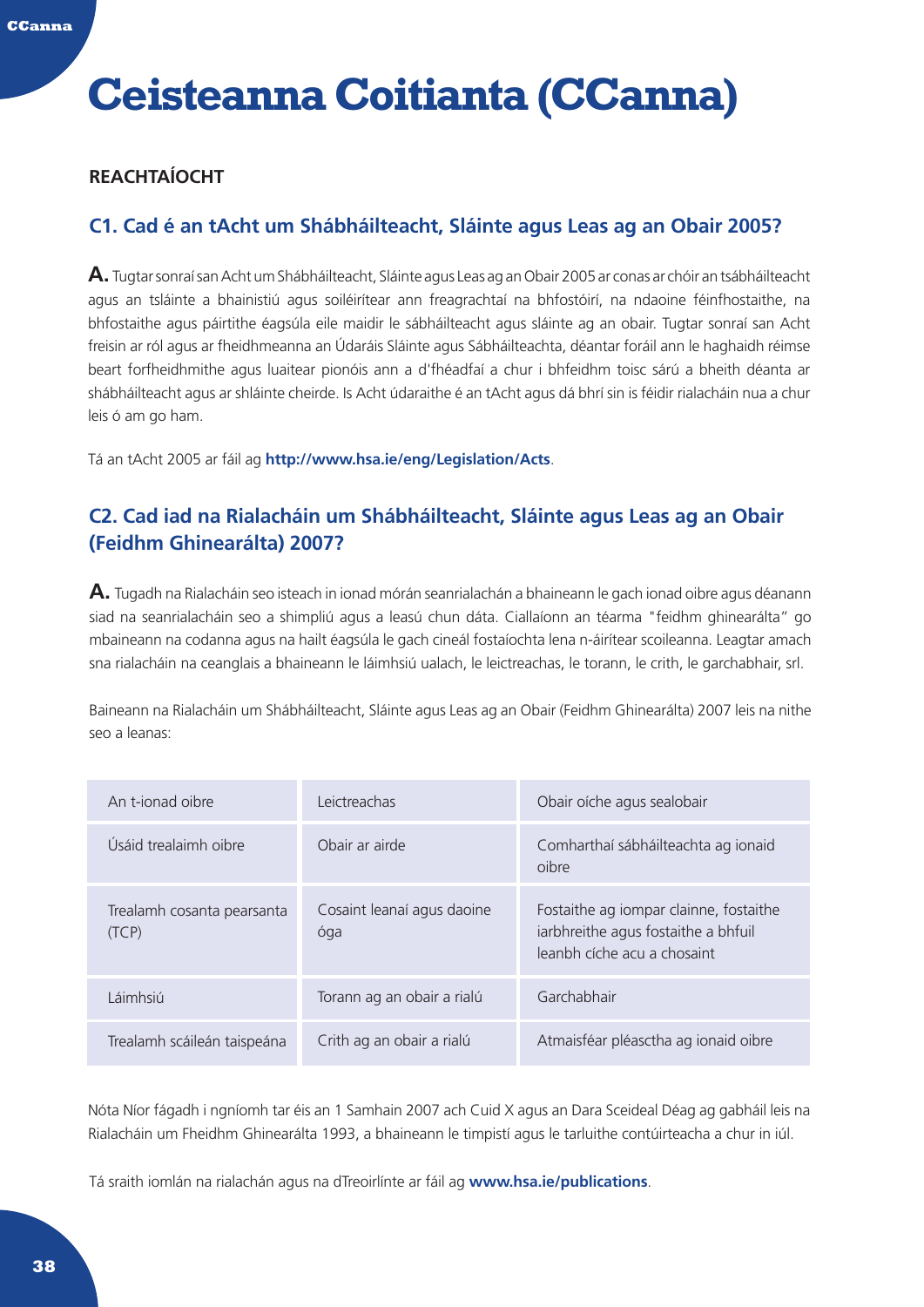## **C3. Cad iad na hAchtanna Seirbhísí Dóiteáin, 1981 agus 2003?**

**A.** Déantar foráil san Acht Seirbhísí Dóiteáin 1981 do bhunú údarás dóiteáin, d'eagrú seirbhísí dóiteáin, do shábháilteacht dóiteáin, do chomhrac dóiteáin, do dhaoine agus do réadmhaoin a chosaint agus a tharrtháil agus do chúrsaí gaolmhara.

Tá cumhachtaí éagsúla iniúchta agus forfheidhmithe ag na húdaráis dóiteáin maidir le bearta coisctheachta dóiteán/sábháilteachta sna foirgnimh atá ann cheana féin lena n-áirítear scoileanna. Faoin Acht Seirbhísí Dóiteáin 1981, is ar an t-úinéir/an t-áititheoir atá an "dualgas cúraim" maidir le sábháilteacht dóiteáin i bhfoirgnimh.

Déantar foráil san Acht Seirbhísí Dóiteáin 2003 do cheadúnú imeachtaí faoi dhíon agus déantar an tAcht Seirbhísí Dóiteáin 1981 a leasú ann.

## **C4. An mbaineann an tAcht um Dhliteanas Áititheoirí 1995 leis an scoil againn?**

**A.** Baineann sé. Is é an tAcht um Dhliteanas Áititheoirí 1995\* an reachtaíocht ar a mbunaítear mórán dlíthíochta maidir le gortuithe tríú páirtí.

Sainmhínítear áititheoir mar dhuine/mar chomhlacht atá i gceannas ar an áitreabh agus i gcás scoileanna, is é an Bord Bainistíochta/Coiste Gairmoideachais atá freagrach as timpistí nó drochshláinte a eascraíonn as staid nó riocht áitreabh na scoile.

Leagann an tAcht um Dhliteanas Áititheoirí 1995 dualgais ar áititheoirí maidir le trí chatagóir iontrálaithe:

- **Cuairteoir** iontrálaí, seachas úsáideoir áineasa, atá i láthair in áitreabh ar chuireadh ón áititheoir nó le cead an áititheora. I gcás scoileanna: dalta atá i láthair in áitreabh scoile le linn gnáthuaireanta scoile, múinteoir nó fostaí eile nó conraitheoir íoctha nó tuismitheoir/caomhnóir, thiocfadh na daoine seo faoi chatagóir an chuairteora.
- **Úsáideoir áineasa** iontrálaí atá i láthair in áitreabh, le cead an áititheora nó gan cead an áititheora chun gabháil do ghníomhaíocht áineasa, gan táille seachas táille i leith áiseanna páirceála carranna a íoc.
- **Foghlaí** iontrálaí seachas úsáideoir áineasa nó cuairteoir.

#### **Cuairteoir**

Tá sé de dhualgas, maidir le cuairteoirí, cibé cúram is réasúnach sna himthosca go léir a ghlacadh chun a chinntiú nach mbainfidh gortú nó damáiste do chuairteoir agus dá réadmhaoin de bhíthin aon chontúirte atá ann sa scoil. Caithfidh cuairteoir, áfach, cúram a ghlacadh i leith a shábháilteachta nó a sábháilteachta féin agus monatóireacht agus rialú a dhéanamh ar dhuine ar bith faoi chúram aige nó aici. Comhaontuithe nó fógraí ar bith atá curtha ar taispeáint ag an áititheoir, caithfidh siad a bheith réasúnach sna himthosca go léir agus caithfear aird an chuairteora a tharraingt orthu.

#### **Úsáideoir áineasa agus foghlaí**

Is é an dualgas a dhíltear i leith úsáideoirí áineasa agus foghlaithe gan an duine a ghortú nó gan damáiste a dhéanamh do réadmhaoin an duine go hintinneach agus gan neamhaird a thabhairt go meargánta ar an duine nó ar réadmhaoin an duine.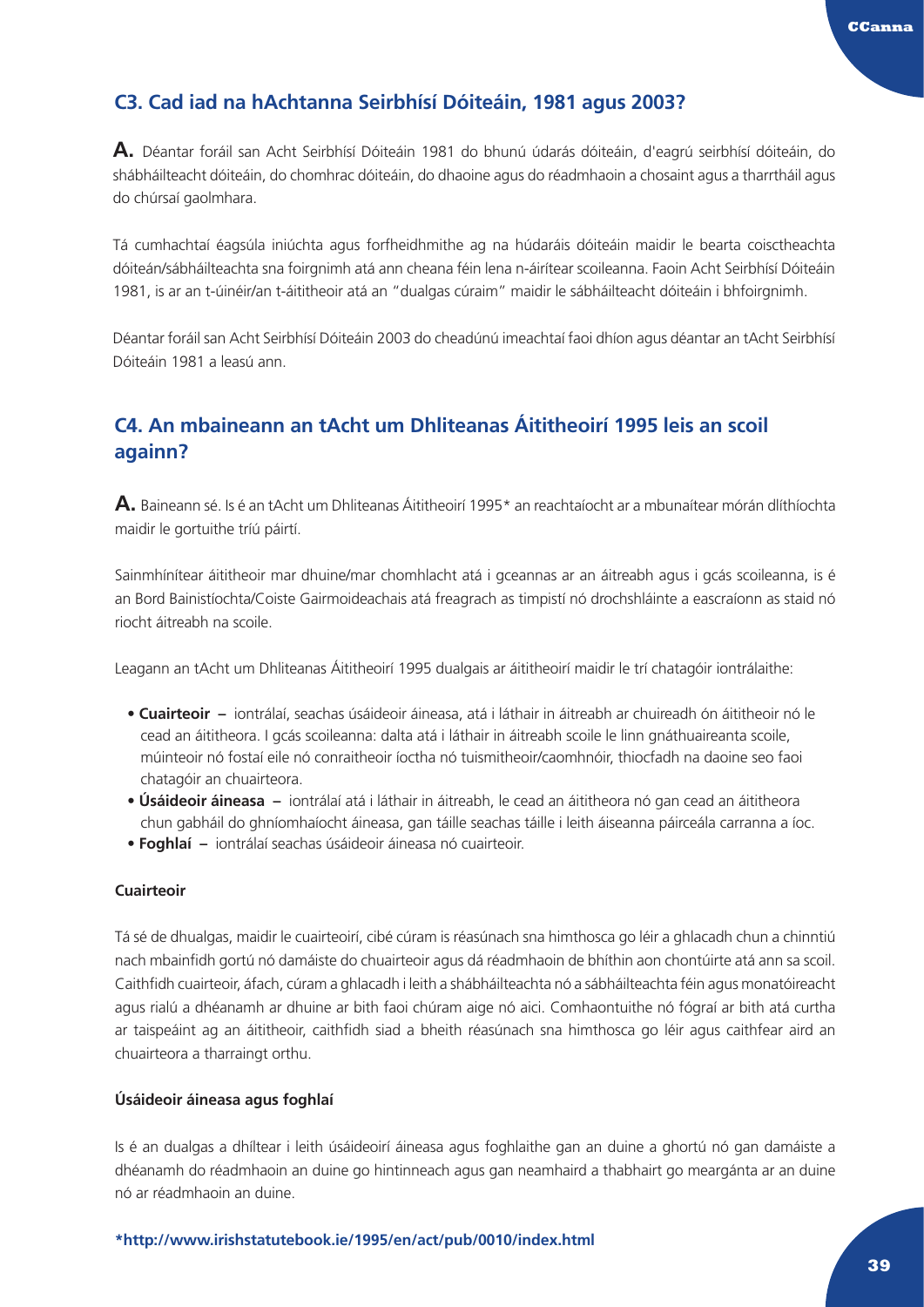## <span id="page-40-0"></span>**CÓRAS BAINISTÍOCHTA SÁBHÁILTEACHTA AGUS SLÁINTE**

## **C5. Cad é "córas bainistíochta sábháilteachta agus sláinte"?**

**A.** Tugtar sonraí i gcóras bainistíochta sábháilteachta agus sláinte ar conas a dhéantar sábháilteacht agus sláinte a bhainistiú agus sa chóras seo tá beartais agus nósanna imeachta maidir le struchtúr eagraíochtúil, le gníomhaíochtaí pleanála, le freagrachtaí, le cleachtais, le nósanna imeachta agus le hacmhainní chun an beartas sábháilteachta agus sláinte sa scoil a fhorbairt, a chur i bhfeidhm, a bhaint amach, a athbhreithniú agus a chothabháil agus le haghaidh na ngníomhaíochtaí go léir a bhaineann leis an scoil. Is féidir Treoirlínte Praiticiúla dar teideal "Bainistíocht Sábháilteachta agus Sláinte san Ionad Oibre" a aimsiú freisin ar **[www.hsa.ie/publications](http://www.hsa.ie/publications)**.

## **C6. An bhfuil bunús dlí leis na Treoirlínte seo um Bhainistíocht Sábháilteachta agus Sláinte in Iar-Bhunscoileanna?**

**A.** Ní doiciméad dlíthiúil é seo, ach cabhraíonn na Treoirlínte seo le scoileanna chun a ndualgais dhlíthiúla a chomhlíonadh faoin Acht 2005. Tá sé mar chuspóir ag na Treoirlínte seo cúnamh praiticiúil a sholáthar do Bhoird Bainisteoireachta/do Choistí Gairmoideachais, lena n-áirítear comhairle agus moltaí ar conas córas bainistíochta sábháilteachta agus sláinte a chur i bhfeidhm agus a fheidhmiú sa scoil acu. Cabhraíonn na Treoirlínte leis na Boird Bainisteoireachta/Coistí Gairmoideachais agus an tAcht 2005 agus an dea-chleachtas idirnáisiúnta á dtuiscint agus á léiriú acu, agus cabhraíonn siad freisin le fostaithe chun a ndualgais dhlíthiúla faoin Acht a chomhlíonadh.

## **C7. An mbaineann na Treoirlínte le gach fostaí sa scoil?**

**A.** Baineann siad. Baineann an tsábháilteacht le gach duine. Faoin Acht um Shábháilteacht, Sláinte agus Leas ag an Obair 2005, tá dualgais ar fhostóirí, ar fhostaithe, ar dhaoine atá i gceannas ar ionaid oibre, ar dhearthóirí, ar dhéantóirí, ar allmhaireoirí agus ar sholáthraithe earraí agus substaintí. Is é an Bord Bainisteoireachta/Coiste Gairmoideachais atá freagrach go ginearálta as an ráiteas sábháilteachta. Is gá d'fhostóirí de réir dlí comhoibriú leis an mBord Bainisteoireachta/leis an gCoiste Gairmoideachais sa phróiseas bainistíochta sábháilteachta agus sláinte. Tá múinteoirí i gceannas ar a gcuid gníomhaíochta oibre sa seomra ranga, sa tsaotharlann, sa cheardlann srl. ina mbíonn daltaí á múineadh acu agus cuirtear de dhualgas orthu dá bhrí sin páirt ghníomhach a ghlacadh i mbainistíocht sábháilteachta agus sláinte sna réimsí seo.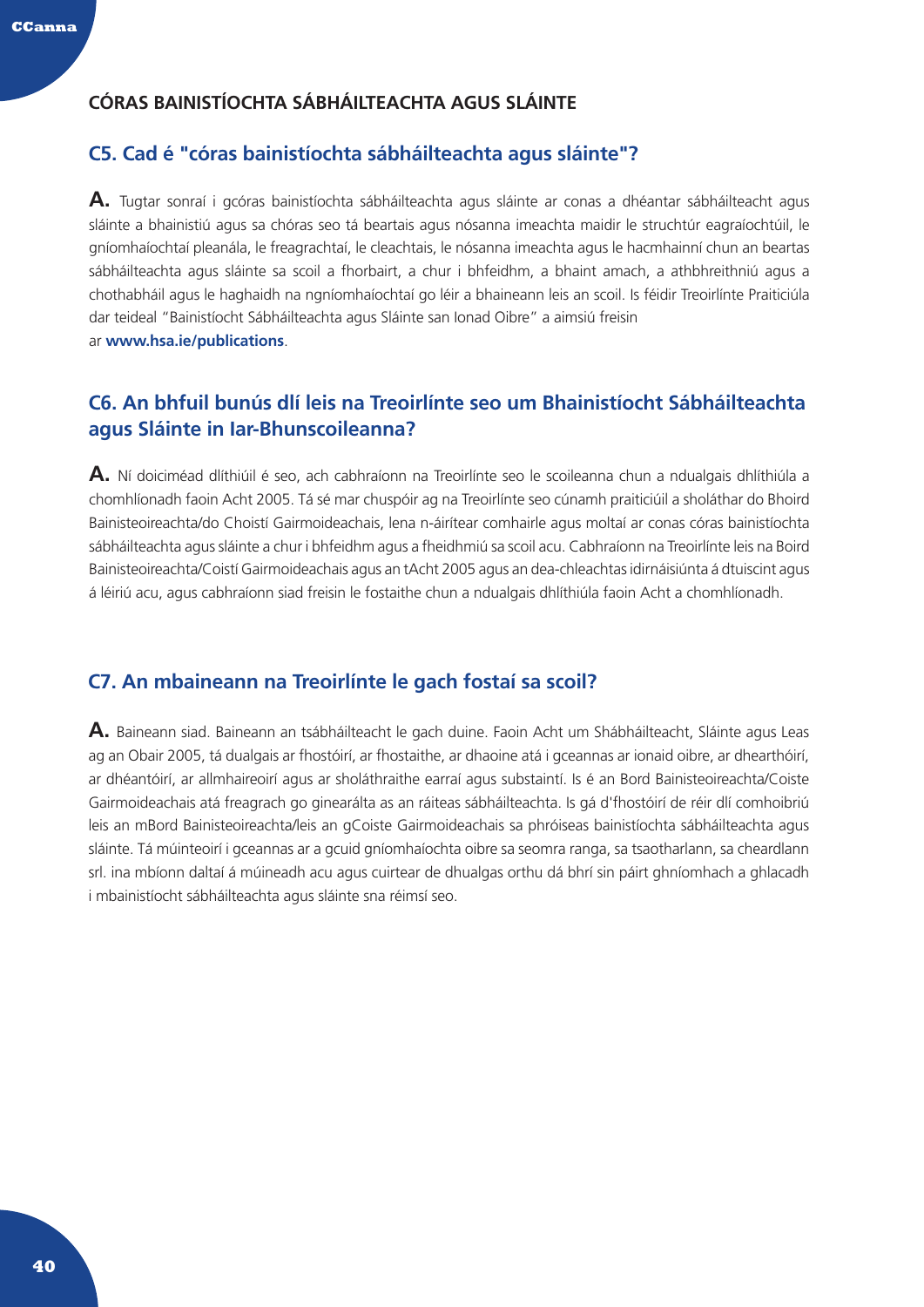## <span id="page-41-0"></span>**PLEANÁIL**

## **C8. Cad í pleanáil sábháilteachta agus sláinte?**

**A.** Ba chóir do gach scoil plean a cheapadh chun a beartas sábháilteachta agus sláinte a chomhlíonadh mar atá leagtha amach sa ráiteas sábháilteachta. Imlínítear sa phlean seo conas a dhéanfaidh struchtúr bainistíochta éifeachtach an beartas sábháilteachta agus sláinte de chuid na scoile a sheachadadh. Leagtar amach sa phlean cad a dhéanfar, cé a dhéanfaidh é agus an mheicníocht athbhreithnithe a chinnteoidh go ndéanfar gach tasc.

## **C9. An gá don scoil dul i mbun pleanála sábháilteachta agus sláinte?**

**A.** Luaitear san Acht um Shábháilteacht, Sláinte agus Leas ag an Obair 2005 go gcaithfidh fostóirí an tsábháilteacht agus an tsláinte san ionad oibre a bhainistiú d'fhonn timpistí agus an drochshláinte a sheachaint. Tá an phleanáil ar cheann de na príomhghnéithe de chóras rathúil sábháilteachta agus sláinte. Ba chóir don scoil plean a cheapadh chun a beartas sábháilteachta agus sláinte a chomhlíonadh mar atá leagtha amach sa ráiteas sábháilteachta. Ba chóir struchtúr éifeachtach bainistíochta a chur i bhfeidhm chun an plean a sheachadadh.

## **C10. An bhfuil an phleanáil sábháilteachta agus sláinte ina cuid den Phleanáil Forbartha ar an Scoil Uile?**

**A.** Tá an phleanáil chun an tsábháilteacht agus an tsláinte a bhainistiú go héifeachtach ina bunchuid den phleanáil forbartha ar an scoil uile sna scoileanna. Baineann mórán buntáistí le cur chuige sa scoil uile maidir le bainistiú athraithe sna scoileanna. Tá an phleanáil le haghaidh sábháilteachta agus sláinte, mar atá leagtha amach sna treoirlínte seo, i gcomhréir leis an tsamhail pleanála forbartha scoile a úsáidtear sa chuid is mó d'iarbhunscoileanna sa lá atá inniu ann.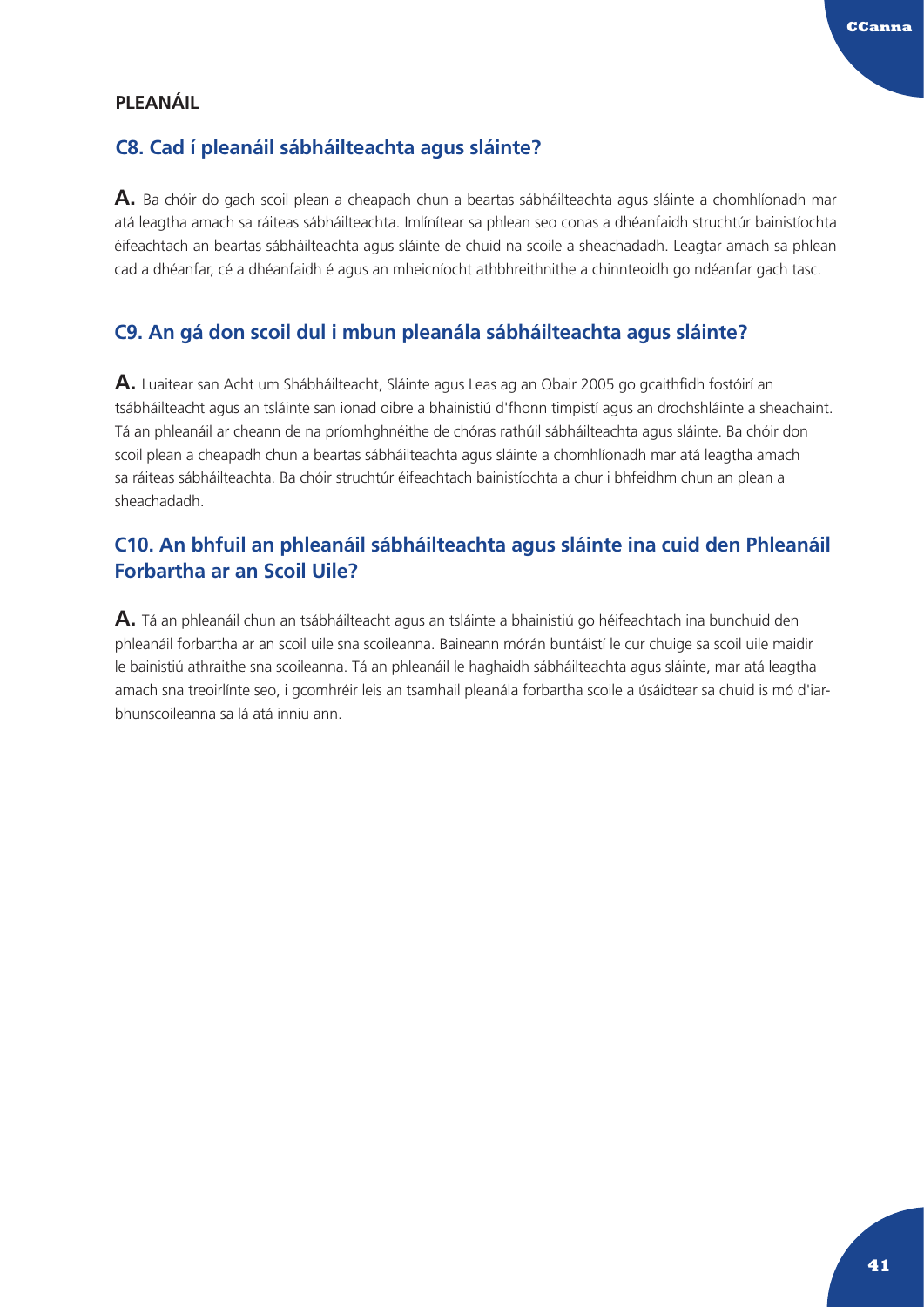## <span id="page-42-0"></span>**RÓIL AGUS FREAGRACHTAÍ**

## **C11. Cad iad na freagrachtaí ar stiúrthóirí agus ar bhainisteoirí sinsearacha maidir le sábháilteacht agus sláinte san ionad oibre?**

**A.** Tá freagrachtaí níos mó ar fhostóirí anois faoi alt 80 den Acht 2005 ar "Dliteanas Stiúrthóirí agus Oifigeach Gnóthas" ina n-éilítear orthu a bheith i riocht chun a thaispeáint go ndearna siad sábháilteacht agus sláinte a n-oibrithe a bhainistiú go réamhghníomhach.

Braitheann dliteanais stiúrthóirí agus oifigeach gnóthas faoin Acht 2005 ar ról an bhoird agus na foirne bainistíochta sinsearaí sa ghnóthas. Boird Bainisteoireachta/Coistí Gairmoideachais, Príomhoidí agus i roinnt cásanna, múinteoirí nó an fhoireann eile, d'fhéadfaí breithniú orthu mar stiúrthóirí nó oifigigh gnóthas1. An Príomhoide agus an fhoireann bainistíochta (nuair a bhíonn a leithéid ann) a bhíonn i gceannas ar an scoil agus a dhéanann an scoil a bhainistiú, agus a threorú de ghnáth ó lá go lá. Caithfidh an Príomhoide agus an fhoireann bainistíochta na treoracha leathana straitéiseacha ar bhainistíocht sábháilteachta agus sláinte a leanúint, a bhíonn socraithe ag an mBord Bainisteoireachta/ ag an gCoiste Gairmoideachais. Caithfidh siad a shocrú freisin conas sábháilteacht agus sláinte san ionad oibre a bhainistiú sa scoil agus tá siad freagrach as a chinntiú go leantar dea-chleachtais.

Is féidir tuilleadh eolais a aimsiú i "Treoir do Stiúrthóirí agus do Bhainisteoirí Sinsearacha maidir lena bhFreagrachtaí le haghaidh Sábháilteachta agus Sláinte san Ionad Oibre", ar fáil ag **www.hsa.ie/publications**.

## **C12. An dea-chleachtas é don scoil oifigeach/comhordaitheoir/riarthóir sábháilteachta a cheapadh?**

**A.** Cuirtear de dhualgas ar an bhfostóir go sainráite san Acht um Shábháilteacht, Sláinte agus Leas ag an Obair 2005 a chinntiú go ndéantar sábháilteacht agus sláinte a bhainistiú san ionad oibre. Ní gá do scoileanna de réir dlí oifigeach sábháilteachta a cheapadh faoin reachtaíocht sábháilteachta agus sláinte.

Nuair a chinntear sa scoil, áfach, go ndéanfaí oifigeach sábháilteachta a cheapadh chun an tsábháilteacht a bhainistiú ar son an Bhoird/an Choiste Gairmoideachais, caithfear a bheith sásta go bhfuil an duine sin inniúil don ról. I mórán scoileanna, gníomhaíonn an Príomhoide mar oifigeach sábháilteachta. Féach freisin "An tábhacht a bhaineann le daoine inniúla a cheapadh" ar leathanach 25.

D'fhéadfaí gnáthfheidhmeanna an oifigigh sábháilteachta a tharmligean nó d'fhéadfadh ball foirne eile gníomhú mar oifigeach sábháilteachta nuair is gá. Ní féidir an fhreagracht ghinearálta le haghaidh sábháilteachta agus sláinte a tharmligean áfach. Mar shampla, d'fhéadfadh múinteoir le freagracht áirithe dul i mbun roinnt feidhmeanna de chuid an oifigigh sábháilteachta ach fanann an fhreagracht leis an oifigeach agus fanann an fhreagracht ghinearálta le haghaidh sábháilteachta agus sláinte sa scoil leis an mBord bainisteoireachta/leis an gCoiste Gairmoideachais.

*Ní hionann an t-oifigeach sábháilteachta agus an t-ionadaí sábháilteachta (féach an ghluais).*

## **C13. An féidir dualgais an oifigigh sábháilteachta a tharmligean ar roinnt múinteoirí/ball foirne eile?**

**A.** D'fhéadfaí feidhmeanna an oifigigh sábháilteachta a tharmligean ar bhall foirne amháin nó níos mó ach fanann an fhreagracht leis an oifigeach a ceapadh ag an mBord Bainisteoireachta/ag an gCoiste Gairmoideachais.

1 Tugtar cur síos cuimsitheach ar "gnóthas" san Acht 2005 agus clúdaíonn sé gach cineál oibre agus struchtúr corparáide a d'fhéadfadh a bheith ann.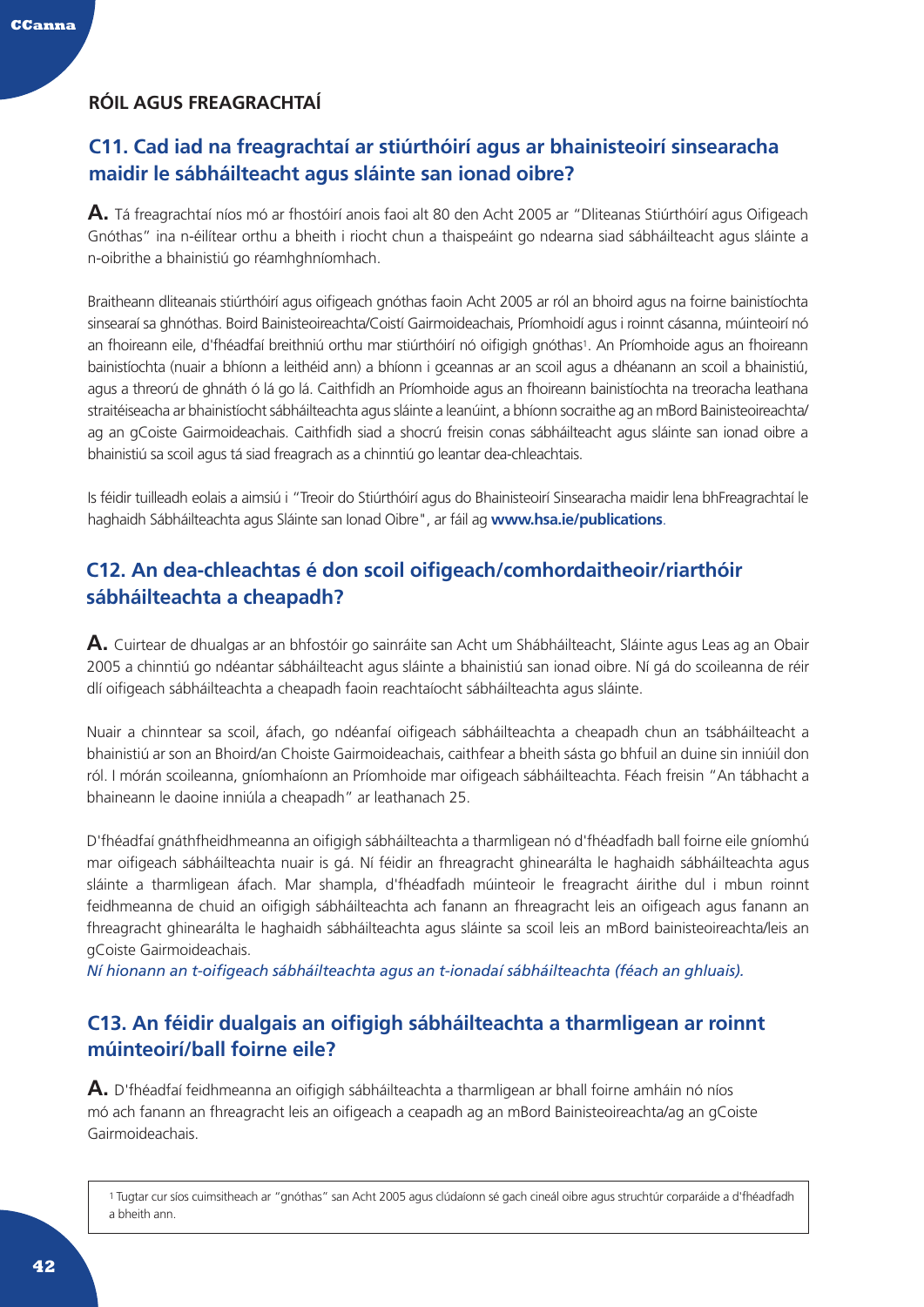## **C14. An bhfuil gá le coiste sábháilteachta de réir dlí?**

**A.** Níl gá leis. Cuirtear comhairle ar fáil sna Treoirlínte seo go bhféadfadh sé a bheith cuí coiste sábháilteachta a bhunú sa scoil chun maoirseacht a dhéanamh ar phleanáil, ar oibriú agus ar bhainistíocht ráiteas sábháilteachta na scoile. Ní ceanglas dlíthiúil é seo áfach.

## **C15. Cad é ról an ionadaí sábháilteachta?**

**A.** Is é ról an ionadaí sábháilteachta ionadaíocht a dhéanamh do chomhghleacaithe (lena n-áirítear na baill foirne nach múineann) i gcomhairle leis an bhfostóir maidir le cúrsaí a bhaineann le sábháilteacht agus sláinte. D'fhéadfadh an t-ionadaí sábháilteachta dul i gcomhairle leis an bPríomhoide nó an Bord Bainisteoireachta/Coiste Gairmoideachais agus uiríoll a thabhairt dóibh maidir le cúrsaí sábháilteachta, sláinte agus leasa a bhaineann le fostaithe sa scoil. Mar chuid den chomhairliúchán seo d'fhéadfaí páirt a ghlacadh sa choiste sábháilteachta.

Ní bhaineann dualgais ar bith leis an ionadaí sábháilteachta ach baineann feidhmeanna éagsúla leis/léi. Tá feidhmeanna an ionadaí sábháilteachta liostaithe san Acht 2005.

Go bunúsach, is í feidhm an ionadaí sábháilteachta dul i gcomhairle leis an mBord Bainisteoireachta/leis an gCoiste Gairmoideachais agus uiríoll a thabhairt dóibh maidir le cúrsaí sábháilteachta, sláinte agus leasa a bhaineann le foireann go léir na scoile. Tá an ceart ag an ionadaí sábháilteachta, tar éis fógra réasúnta a thabhairt don lucht bainistíochta, iniúchadh a dhéanamh ar an scoil go léir nó ar chuid di. Tá an ceart aige/aici iniúchadh a dhéanamh láithreach tar éis timpiste nó tarlaithe chontúirtigh nó nuair a bhíonn garbhaol ann go dtarlóidh timpiste nó tarlú contúirteach.

Cuirtear chun cinn sna Treoirlínte seo lánpháirtíocht an ionadaí sábháilteachta i gcoiste sábháilteachta na scoile.

Is féidir tuilleadh eolais a aimsiú i "Treoirlínte maidir le hIonadaithe Sábháilteachta agus le Comhairliúchán Sábháilteachta", ar fáil ag **www.hsa.ie/publications**.

## **C16. Cé a roghnaíonn an t-ionadaí sábháilteachta?**

**A.** Foireann go léir na scoile (.i. an fhoireann múinteoireachta agus na baill foirne nach múineann, an bhuanfhoireann agus an fhoireann shealadach), tá sí i dteideal ionadaí sábháilteachta a roghnú agus a cheapadh chun ionadaíocht a dhéanamh di i gcomhairliúcháin leis an bhfostóir maidir le cúrsaí sábháilteachta, sláinte agus leasa san ionad oibre aici.

## **C17. An féidir míniú a iarraidh go dlíthiúil ar an ionadaí sábháilteachta as tograí sábháilteachta a chur i bhfeidhm?**

**A.** Ní féidir. Níl dualgas ar bith (i gcomórtas le feidhmeanna) ar an ionadaí sábháilteachta faoin Acht 2005 seachas na dualgais a bhaineann le múinteoirí agus leis an bhfoireann go ginearálta. Dá bhrí sin, ionadaí sábháilteachta a ghlacann le togra an luchta bainistíochta chun déileáil le ceist sábháilteachta nó sláinte, ní féidir míniú a iarraidh go dlíthiúil ar an ionadaí sin as an togra a chur i bhfeidhm.

## **C18. An ndéanann ionadaí sábháilteachta iniúchtaí san ionad oibre?**

**A.** D'fhéadfadh ionadaí sábháilteachta na scoile, tar éis fógra réasúnta a thabhairt don Bhord/don Choiste Gairmoideachais/don Phríomhoide, iniúchadh a dhéanamh ar an scoil go léir nó ar chuid di, chomh minic agus a eagraítear leis an lucht bainistíochta nó de réir sceidil a eagraítear leis. D'fhéadfadh an t-ionadaí iniúchadh a dhéanamh láithreach freisin i gcás timpiste, tarlaithe chontúirtigh nó garchontúirte nó nuair a bhíonn sábháilteacht, sláinte agus leas dhuine ar bith i mbaol. D'fhéadfadh sé/sí iniúchadh a dhéanamh freisin ar thimpistí nó ar tharluithe contúirteacha ar an gcoinníoll nach gcuirfeadh sé nó sí isteach ar fheidhmíocht dualgais reachtúil ar bith nó bac léi, ar gá do dhuine ar bith a chomhlíonadh faoi cheann ar bith de na forálacha ábhartha reachtúla.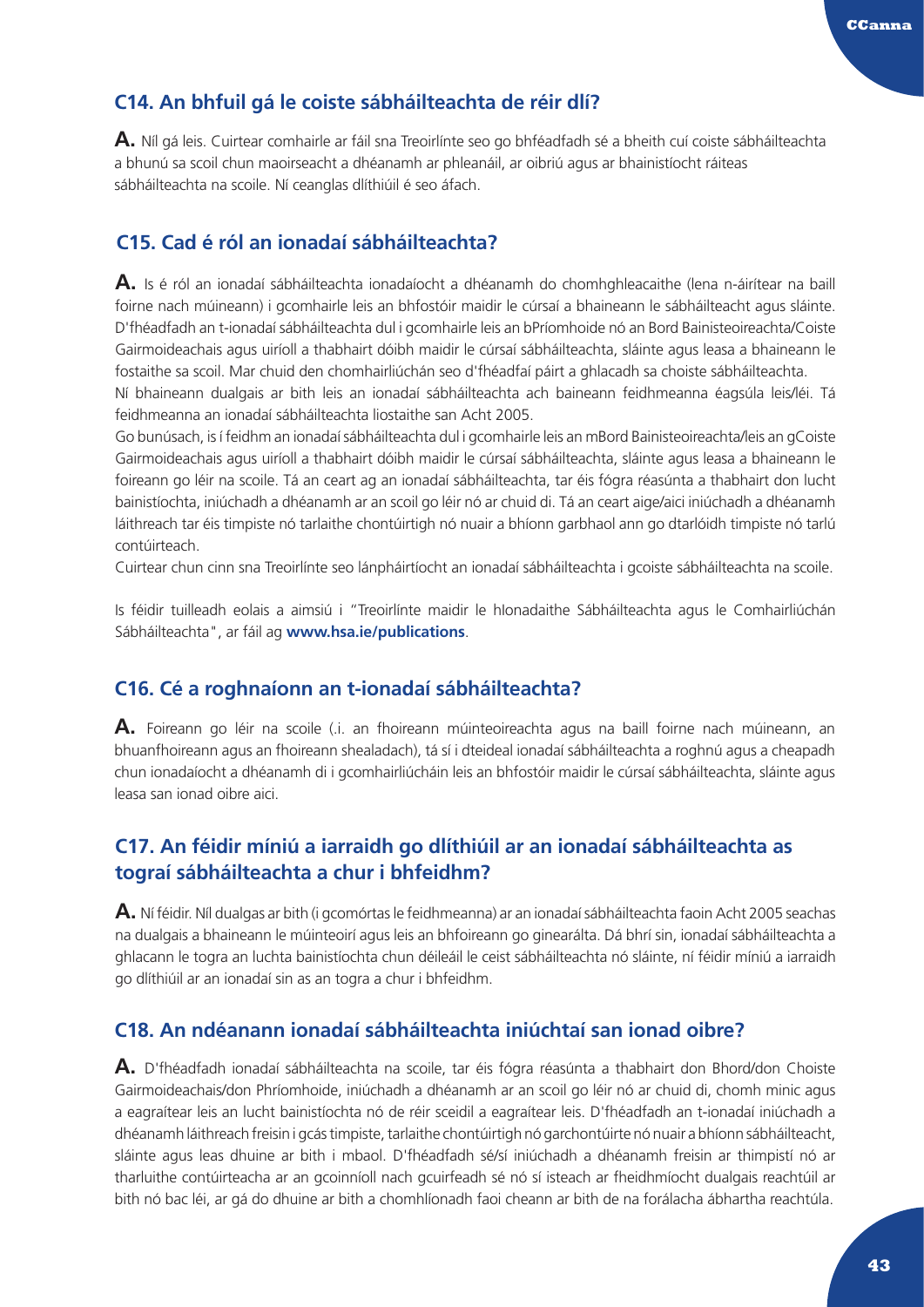## <span id="page-44-0"></span>**RÁITEAS SÁBHÁILTEACHTA AGUS MEASÚNÚ RIOSCA**

## **C19. Cad é ráiteas sábháilteachta?**

**A.** Clár scríofa is ea an ráiteas sábháilteachta de thiomantas na scoile chun sábháilteacht agus sláinte na foirne a chosaint (an fhoireann múinteoireachta agus na baill foirne nach múineann) agus a cuid oibre á déanamh aici, agus sábháilteacht agus sláinte na ndaoine eile a chosaint a d'fhéadfadh gníomhaíochtaí oibre sa scoil cur isteach orthu, lena n-áirítear cuairteoirí, tuismitheoirí agus daltaí. Go bunúsach, sonraíonn an ráiteas sábháilteachta modh bainistíochta na scoile i leith sábháilteachta, sláinte agus leasa foirne, daltaí, cuairteoirí agus conraitheoirí.

## **C20. Cad is cóir a chuimsiú sa ráiteas sábháilteachta?**

**A.** Ba chóir réimsí ar leith a chuimsiú sa ráiteas sábháilteachta, réimsí atá leagtha amach in Alt 20 den Acht um Shábháilteacht, Sláinte agus Leas ag an Obair 2005 agus is féidir athbhreithniú a dhéanamh ar mhionsonraí na réimsí seo i gCuid 1 (Céim 3) de na Treoirlínte seo. Ba chóir go mbeadh an ráiteas sábháilteachta bunaithe ar an tsainaithint guaiseacha agus ar na measúnuithe riosca arna ndéanamh faoi Alt 19 den Acht. Caithfear:

- a lua ann conas a dhéanfar sábháilteacht agus sláinte na bhfostaithe go léir a chinntiú agus a bhainistiú;
- na guaiseacha a sainaithnítear agus na rioscaí a ndéantar measúnú orthu a lua;
- sonraí a thabhairt ar conas a dhéanfaidh an Bord Bainisteoireachta/Coiste Gairmoideachais a fhreagrachtaí sábháilteachta agus sláinte a bhainistiú, lena n-áirítear:
	- (a) tiomantas chun cloí le dualgais dhlíthiúla,
	- (b) na bearta cosanta agus coisctheacha arna nglacadh leo,
	- (c) na hacmhainní a chuirtear ar fáil le haghaidh sábháilteachta agus sláinte san ionad oibre,
	- (d) na socruithe arna n-úsáideadh chun na freagrachtaí seo a chomhlíonadh;
- pleananna agus nósanna imeachta a chur san áireamh ann a n-úsáidfear i gcás éigeandála nó contúirte tromchúisí;
- dualgais na foirne a lua, lena n-áirítear an comhoibriú a bheidh ag teastáil uathu maidir le cúrsaí sábháilteachta agus sláinte;
- ainmneacha agus teidil poist na ndaoine a cheaptar a chur san áireamh ann, a bheidh freagrach as sábháilteacht agus sláinte nó as na tascanna a leagtar amach sna ráitis;
- socruithe a lua ann faoi conas ionadaithe sábháilteachta a cheapadh agus faoi conas dul i gcomhairle leis an bhfoireann, lena n-áirítear ainmneacha na n-ionadaithe sábháilteachta agus ainmneacha chomhaltaí an choiste sábháilteachta, má dhéantar iad a cheapadh;
- ráiteas a chur le chéile i bhfoirm scríofa, ar dhóigh agus i dteanga a mbeidh gach duine ábalta é a thuiscint;
- cuimhneamh ar an reachtaíocht ábhartha sábháilteacha agus sláinte.

Ba chóir dearbhú a bheith ag tús an ráitis sábháilteachta, atá sínithe ar son an Bhoird Bainisteoireachta/an Choiste Gairmoideachais. Ba chóir tiomantas a thabhairt sa dearbhú chun a chinntiú go bhfuil an t-ionad oibre chomh sábháilte agus chomh sláintiúil agus is indéanta le réasún agus go gcomhlíonfar na ceanglais reachtúla go léir. An beartas sábháilteachta agus sláinte a thugtar air seo.

Is féidir tuilleadh eolais a aimsiú i "Treoirlínte maidir le Measúnuithe Riosca agus le Ráitis Sábháilteachta, ar fáil ag **www.hsa.ie/publications**.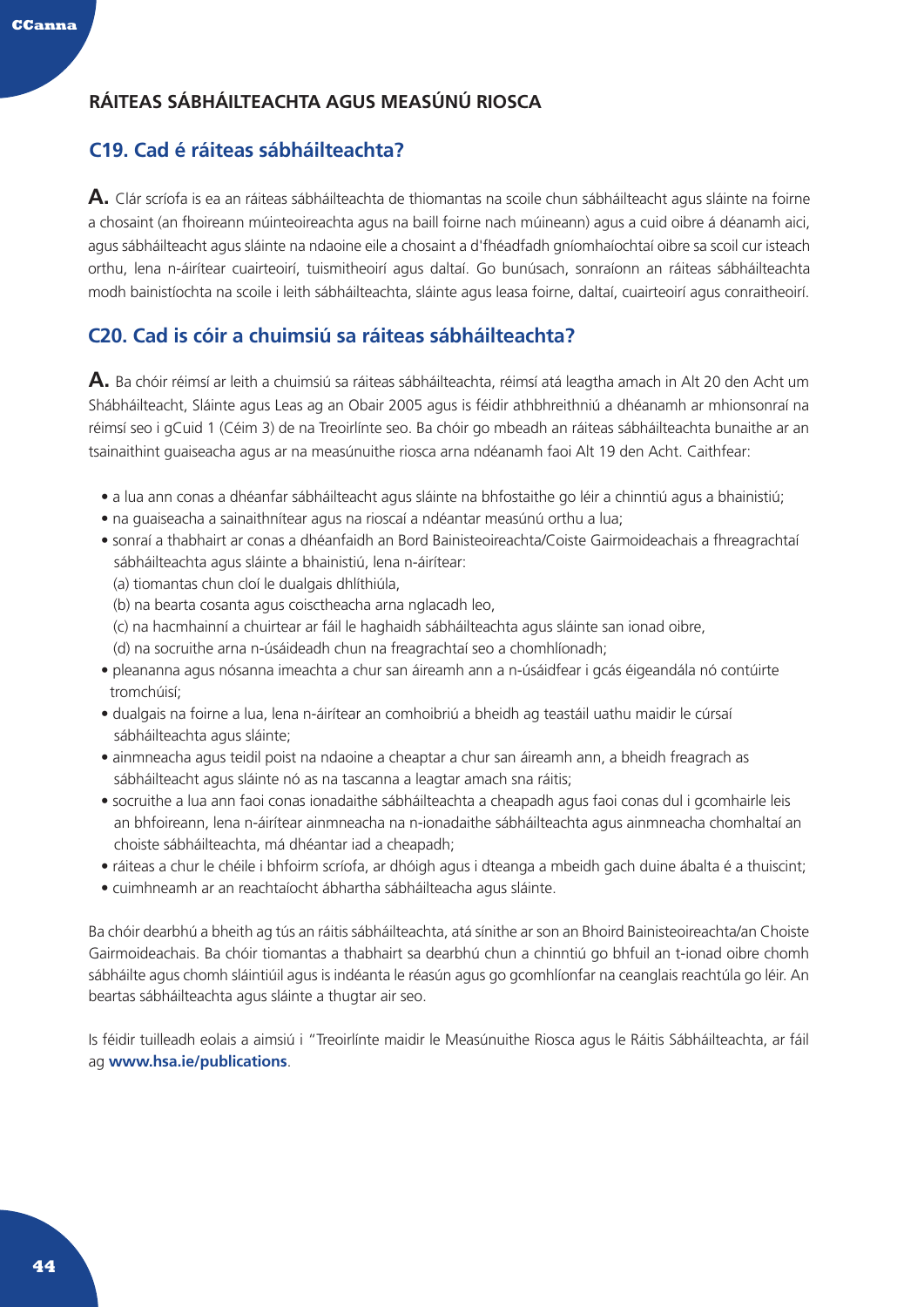## **C21 Cé atá freagrach as an ráiteas sábháilteachta a ullmhú?**

**A.** Tá an Bord Bainisteoireachta/Coiste Gairmoideachais freagrach as a chinntiú go n-ullmhaítear ráiteas sábháilteachta cruinn le haghaidh na scoile. Caithfidh an Bord Bainisteoireachta/Coiste Gairmoideachais, mar fhostóir, ráiteas scríofa a bheith aige ina luaitear conas a dhéanfar sábháilteacht, sláinte agus leas na foirne agus úsáideoirí go léir na scoile a bhainistiú agus a chinntiú.

*Féach Cuid 2, Uirlis 2 Beartas Sábháilteachta agus Sláinte agus Uirlis 3: Cairt Eagraíochta Shamplach na Bainistíochta*

## **C22. Cé chomh minic ar chóir ráiteas sábháilteachta scoile a scríobh nó a athcheartú?**

**A.** Caithfidh ráiteas sábháilteachta a bheith bainteach i gcónaí le himthosca reatha na scoile agat. Ba chóir athcheartú a dhéanamh air go bliantúil ar a laghad nó nuair a tharlaíonn athruithe suntasacha, amhail trealamh nó córais nua a thabhairt isteach.

## **C23. Cé chomh minic ar chóir aird na foirne a tharraingt ar an ráiteas sábháilteachta?**

**A.** Ba chóir go mbeadh ábhar an ráitis sábháilteachta ar fáil i gcónaí don fhoireann. Ba chóir aon leasuithe ar an ráiteas sábháilteachta a chur in iúl don fhoireann freisin. Ba chóir aird daoine eile a tharraingt ar shliochtaí ábhartha den ráiteas sábháilteachta freisin a d'fhéadfadh gníomhaíochtaí oibre sa scoil cur isteach orthu. Ba chóir go mbeadh córas i bhfeidhm chun a chinntiú go mbeadh gach páirtí ábalta an ráiteas a rochtain go héasca agus go rialta. Ba chóir athruithe ar an ráiteas a chur in iúl go fonnmhar agus go forleathan. Ba chóir do bhaill foirne nua an ráiteas a léamh nuair a thosaíonn siad ar an obair.

Ba chóir aird na foirne ionadaíocha agus sealadaí a tharraingt ar gach alt ábhartha den ráiteas sábháilteachta. Ba chóir aird na foirne a tharraingt ar eochairailt an ráitis sábháilteachta, a bhaineann leis an ionad oibre acu.

## **C24. An cóir gníomhaíochtaí lasmuigh de láithreán na scoile a chuimsiú sa ráiteas sábháilteachta, m.sh. turais scoile, turais allamuigh, turais thar lear?**

**A.** Is cóir. Ba chóir measúnuithe riosca a dhéanamh le haghaidh na ngníomhaíochtaí scoile go léir a tharlaíonn sa scoil agus lasmuigh den champas. I measc na ngníomhaíochtaí seo tá imeachtaí spóirt, turais allamuigh agus turais scoile.

Ba chóir do scoileanna measúnú riosca scríofa a leagadh amach maidir le "turais scoile". Ba chóir é seo a chur san áireamh sa ráiteas sábháilteachta. Meastar gur dea-chleachtas é beartas turas scoile a bheith ann atá bunaithe ar an measúnú riosca inar chóir sonraí a chur san áireamh maidir leis na cleachtais agus na nósanna imeachta a bhaineann le pleanáil agus le cur i gcrích turas scoile. Is féidir é seo a chur i gceangal leis an ráiteas sábháilteachta.

Agus an measúnú riosca á dhéanamh, ba chóir aird ar leith a thabhairt freisin ar nádúr agus ar chineál na dturas scoile. Thairis sin, ba chóir a chur san áireamh sa ráiteas sábháilteachta inniúlacht na múinteoirí agus/nó na mball foirne eile agus turais scoile á bpleanáil agus á gcur i gcrích. Moltar don mhúinteoir i gceannas ar thurais scoile athbhreithniú a dhéanamh ar an measúnú riosca agus é a leasú chun dáta nuair is gá. Ba chóir a chinntiú go bhfuil próiseas leordhóthanach i bhfeidhm i scoileanna chun measúnú inniúil a dhéanamh ar rioscaí nua nó ar rioscaí éiritheacha mar a thagann siad chun cinn i gcúrsa gníomhaíochtaí.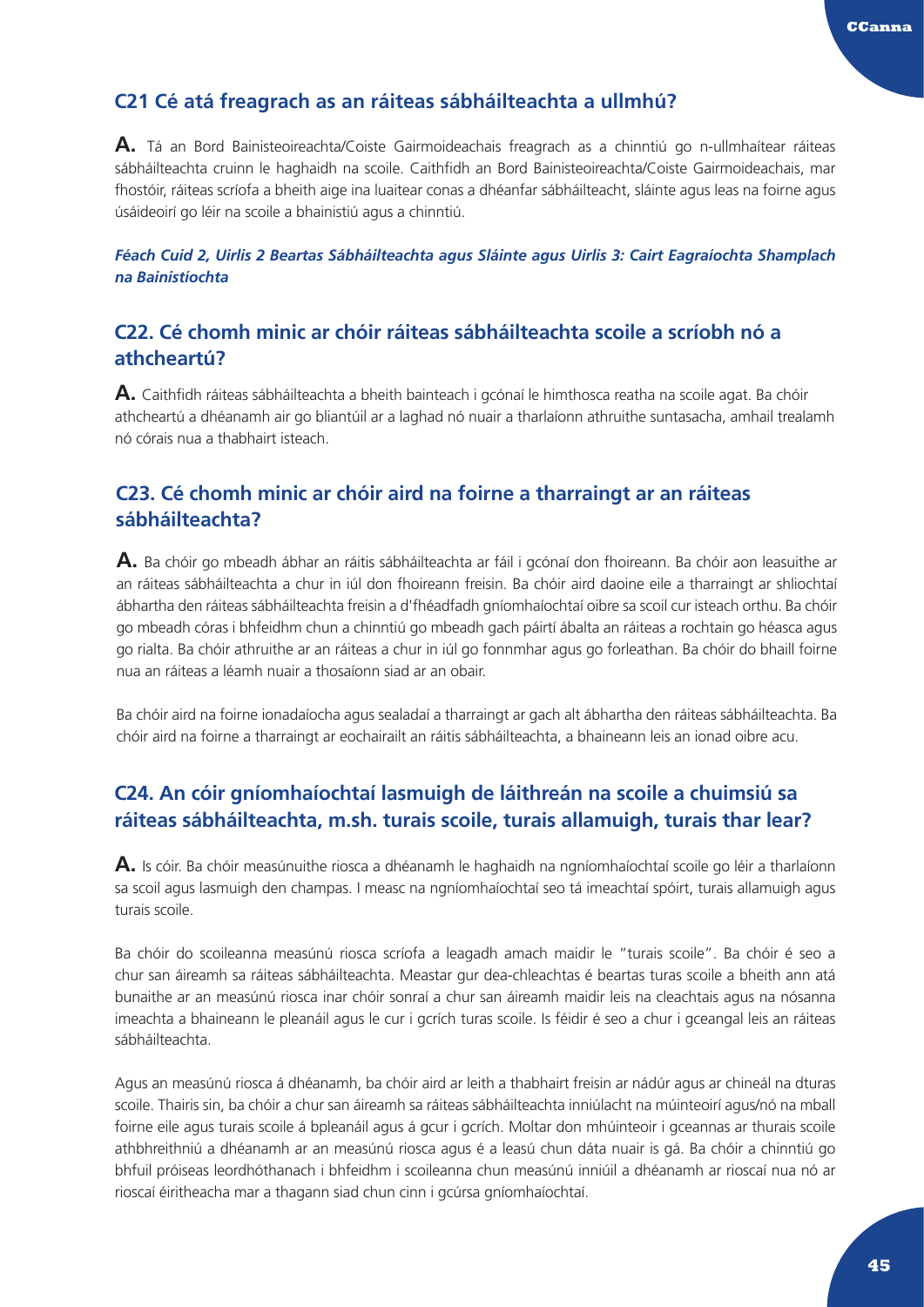## **C25. Úsáideann roinnt grúpaí ár n-áitreabh san oíche nó le linn na deireadh seachtaine - an gá dúinn a ngníomhaíochtaí a chuimsiú sa ráiteas sábháilteachta againn?**

**A.** Gach gníomhaíocht a dhéantar ar réadmhaoin na scoile nó ar son na scoile, caithfear í a dhéanamh go sábháilte agus caithfear aon ghuaiseacha a shainaithint sa ráiteas sábháilteachta agus caithfear déileáil leo. Caithfidh nósanna imeachta agus rialúcháin a bheith i bhfeidhm ag an mBord Bainisteoireachta/ag an gCoiste Gairmoideachais chun a chinntiú go ndéanfar gach gníomhaíocht i mbealach sábháilte agus go gcloífidh siad le forálacha cuí reachtúla sábháilteachta.

## **C26. An mbíonn ráiteas sábháilteachta ag teastáil uaim ó gach conraitheoir a thagann isteach sa scoil?**

**A.** Is ceanglas dlíthiúil é atá leagtha amach san Acht um Shábháilteacht, Sláinte agus Leas ag an Obair 2005 gur gá d'fhostóir a dhéanann conradh le fostóir eile chun seirbhísí a chur ar fáil dó/di a éileamh ar an bhfostóir sin ráiteas sábháilteachta suas chun dáta a bheith aige/aici.

Dá bhrí sin, caithfidh an Bord Bainisteoireachta/Coiste Gairmoideachais a dhéanann conradh le fostóir nó le duine féinfhostaithe eile chun seirbhísí a chur ar fáil sa scoil, a chinntiú go bhfuil ráiteas sábháilteachta suas chun dáta ag an bhfostóir/duine féinfhostaithe.

Nóta: is féidir le conraitheoir foirgníochta a bhfuil triúr fostaí nó níos lú aige/aici glacadh le Cód Cleachtais an HSA le haghaidh Conraitheoirí Foirgníochta a bhfuil triúr fostaí nó níos lú acu, nuair a úsáideann siad an Cód Cleachtais seo cuirtear ar a gcumas a gceanglais dhlíthiúla a chomhlíonadh maidir le ráiteas sábháilteachta a bheith acu; faoi láthair, níl ach Cód Cleachtais Foirgníochta ann, caithfidh gach contraitheoir eile ráiteas sábháilteachta a bheith aige/aici de réir gnáthcheanglas treorach.

Is féidir tuilleadh treorach a aimsiú le haghaidh conraitheoirí de gach cineál oibre, mar obair foirgníochta, leictreachais, dín, srl.ag **http://www.hsa.ie/publications**.

## **C27. An cóir don Bhord Bainisteoireachta/don Choiste Gairmoideachais dul i gcomhairle leis an bhfoireann maidir le hábhar agus le cur i bhfeidhm an ráitis sábháilteachta?**

**A.** Caithfidh lucht bainistíochta na scoile dul i gcomhairle roimh ré agus sula ndéanfar aon rud san ionad oibre a d'fhéadfadh éifeacht mhór a bheith aige ar shábháilteacht agus ar shláinte. Caithfear na nithe seo a leanas a chuimsiú sa chomhairliúchán:

- ullmhú ráiteas sábháilteachta na scoile nó an tionchar air;
- coisc ar rioscaí agus bearta coisctheacha ar bith;
- an fhoireann a cheapadh ar a bhfuil freagrachtaí sábháilteachta agus sláinte agus dualgais na foirne seo;
- torthaí na measúnuithe riosca;
- timpistí nó tarluithe contúirteacha infhógartha;
- pleanáil, eagrú agus oiliúint sábháilteachta agus sláinte;
- teicneolaíochtaí nó trealamh nua a thabhairt isteach.

Nóta: Nuair a bhunaítear coiste sábháilteachta sa scoil (mar atá molta sna Treoirlínte seo), d'fhéadfaí é a úsáid le haghaidh a leithéide de chomhairliúchán.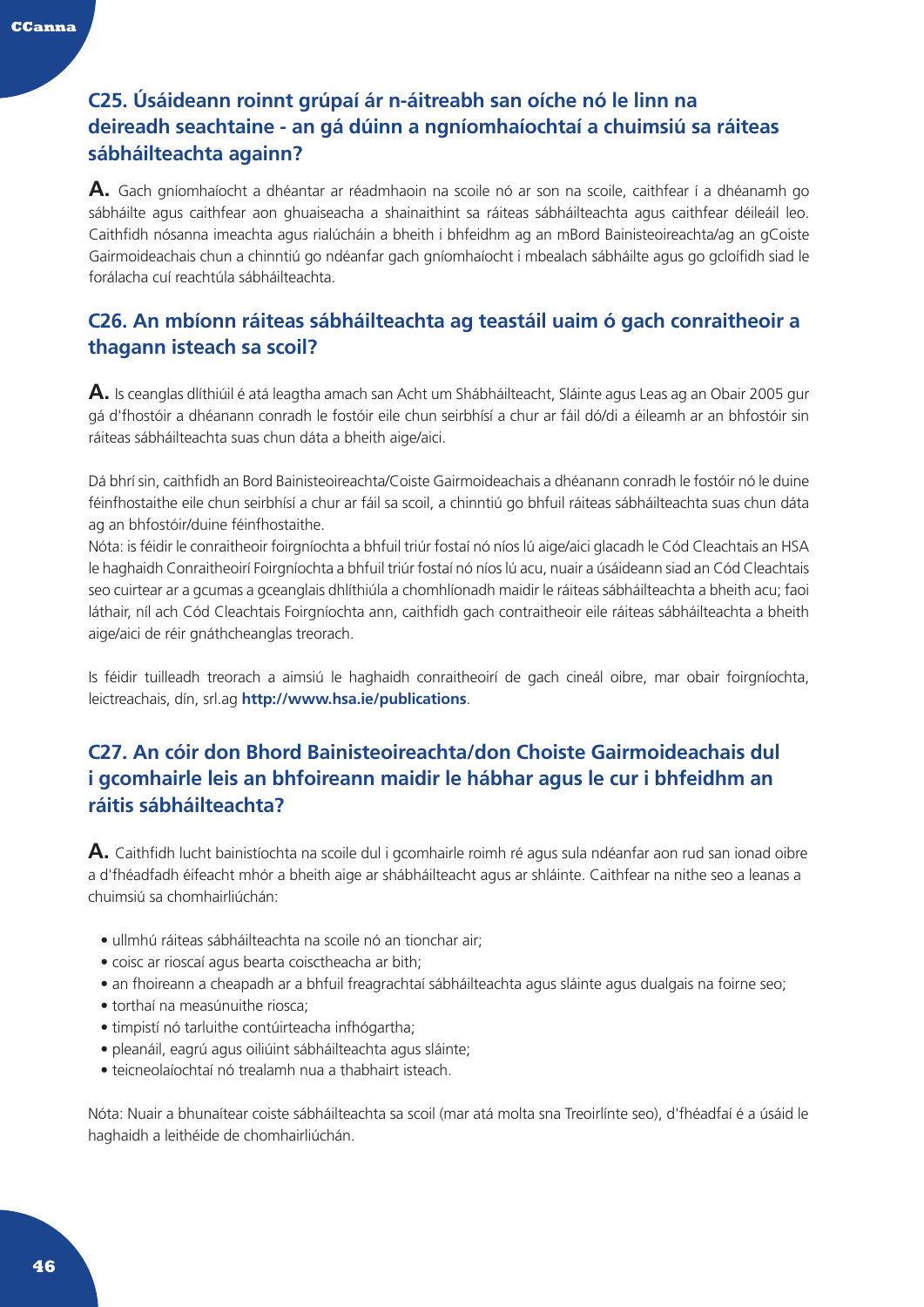## **C28. An cóir don Bhord Bainisteoireachta/don Choiste Gairmoideachais dul i gcomhairle le tuismitheoirí/caomhnóirí agus le daltaí sula ndéanfar ráiteas sábháilteachta a dhréachtú?**

**A.** Baineann an tsábháilteacht sna scoileanna le gach duine a úsáideann an scoil agus is fearr cur chuige comhchoiteann agus comhairliúcháin. D'fhéadfadh scoil cinneadh a dhéanamh chun dul i gcomhairle le hionadaithe tuismitheoirí agus le daltaí maidir le hábhar agus le cur i bhfeidhm an ráitis sábháilteachta. D'fhéadfadh a bheith i gceist anseo cruinniú idir an coiste sábháilteachta agus ionadaithe chomhairle na dtuismitheoirí/na gcaomhnóirí agus ionadaithe chomhairle na ndaltaí. Ní gá é seo a dhéanamh de réir dlí, áfach, faoin reachtaíocht sábháilteachta agus sláinte.

## **C29. Mar fhostóir, cad é méid an dualgais agam chun an t-ionad oibre a dhéanamh sábháilte?**

**A.** Maidir le dualgais an fhostóra, tugann "indéanta le réasún", mar atá sainmhínithe san Acht 2005, cur síos ar mhéid an dualgais agus ciallaíonn sé go bhfuil an aire cheart go léir déanta ag fostóir trí na bearta cosanta agus coisctheacha is gá a chur i bhfeidhm, tar éis do na guaiseacha ionchasacha a shainaithint agus tar éis measúnú a dhéanamh ar na rioscaí gaolmhara.

D'fhéadfaí a thuiscint le hindéanta le réasún an méid a dhéanfadh duine réasúnta ag féachaint do na himthosca ar leith.

*Féach Alt 2 (6), an tAcht um Shábháilteacht, Sláinte agus Leas ag an Obair 2005.*

## **C30. Cad a tharlaíonn má shainaithním guais agus mura ndéanaim beart ar bith ina leith?**

**A.** Tá sé de dhualgas ar fhostaí faoin Acht 2005 a thuairisciú don fhostóir aon locht san ionad oibre, sna córais oibre, aon earra nó substaint a d'fhéadfadh sábháilteacht, sláinte nó leas ag an obair, i gcás fostóra nó aon duine eile, a chur i gcontúirt.

Caithfidh Boird Bainisteoireachta/Coistí Gairmoideachais gach rud is "indéanta le réasún" a dhéanamh chun an riosca san ionad oibre a rialú. Má tá eolas acu ar riosca agus mura ndéanann siad aon rud faoi, d'fhéadfadh an tAcht 2005 a bheith á shárú acu.

## **C31. An bhfuil cineálacha difriúla guaiseacha ann?**

**A.** Tá. D'fhéadfaí guaiseacha a chatagóiriú mar seo a leanas:

- guaiseacha fisiceacha, m.sh. láimhsiú, sleamhnaithe, tuislí, agus titim, leictreachas, dóiteán;
- guaiseacha sláinte, m.sh. torann, deannaigh dhíobhálacha, leibhéil mhí-oiriúnacha soilsithe, crith;
- guaiseacha ceimiceacha, m.sh. gliúnna, tuaslagóirí, ruaimeanna, oibreáin glantacháin;
- guaiseacha bitheolaíochta, m.sh. víris, baictéir;
- guaiseacha tosca daonna, m.sh. strus, bulaíocht, foréigean.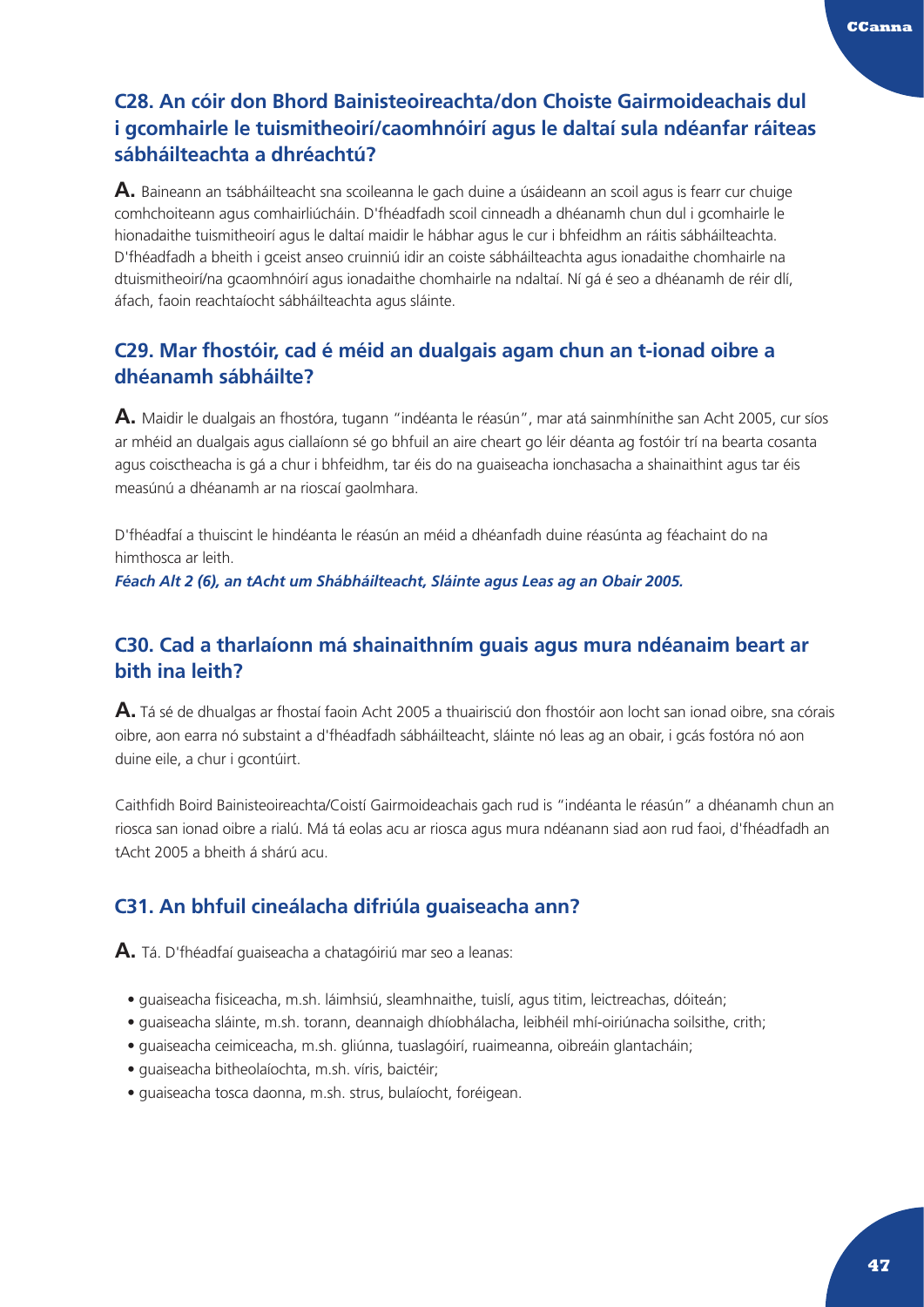## **C32. Cad iad na prionsabail ghinearálta um chosc agus conas a d'fhéadfaí iad seo a chur i bhfeidhm sa scoil?**

**A.** Cuirtear ar fáil sna Prionsabail Ghinearálta um Chosc (a n-imlínítear i Sceideal 3 a ghabhann leis an Acht um Shábháilteacht, Sláinte agus Leas ag an Obair 2005) modheolaíocht chun déileáil le cosc ar thimpistí. Caithfidh an Bord Bainisteoireachta/Coiste Gairmoideachais na prionsabail seo a chur san áireamh agus na bearta sábháilteachta, sláinte agus leasa is gá á gcur i bhfeidhm sa scoil.

I measc na Naoi bPrionsabal tá:

- 1. Rioscaí a sheachaint
- 2. Rioscaí dosheachanta a mheas
- 3. Oibriú in aghaidh rioscaí ag a mbun
- 4. Obair a chur in oiriúint don duine
- 5. An t-ionad oibre a chur in oiriúint don dul chun cinn teicniúil
- 6. Earraí sábháilte, substaintí sábháilte nó córais oibre shábháilte nach bhfuil chomh contúirteach sin a thabhairt isteach in ionad earraí contúirteacha, substaintí contúirteacha nó córas oibre contúirteach
- 7. Tosaíocht a thabhairt do bhearta comhchoiteanna cosanta thar bearta cosanta aonair
- 8. Beartas coisctheach leordhóthanach a fhorbairt maidir le sábháilteacht, sláinte agus leas ag an obair, ina gcuirtear san áireamh teicneolaíocht, eagrú oibre, dálaí oibre, tosca sóisialta agus tionchar na dtosca a bhaineann leis an timpeallacht oibre
- 9. Oiliúint chuí agus treoracha cuí a thabhairt d'fhostaithe.

## **C33. Cé hiad na daoine ar gá breithniú orthu sna measúnuithe riosca?**

**A.** Caithfear breithniú ar na daoine go léir a úsáideann áiseanna na scoile agus measúnú riosca á dhéanamh agat. I measc na ndaoine seo tá:

- an fhoireann múinteoireachta an bhuanfhoireann agus an fhoireann shealadach, an fhoireann ionadaíoch agus an fhoireann faoi oiliúint;
- na baill foirne nach múineann an fhoireann riaracháin, airíochais, glantacháin agus lónadóireachta;
- oibrithe conartha mar ghlantóirí fuinneog;
- daltaí lena n-áirítear daltaí cuartaíochta, m.sh. mar chuid d'fhoireann;
- tuismitheoirí/caomhnóirí;
- cainteoirí cuartaíochta;
- díoltóirí, daoine seachadta agus oibrithe cothabhála cuartaíochta;
- baill den phobal.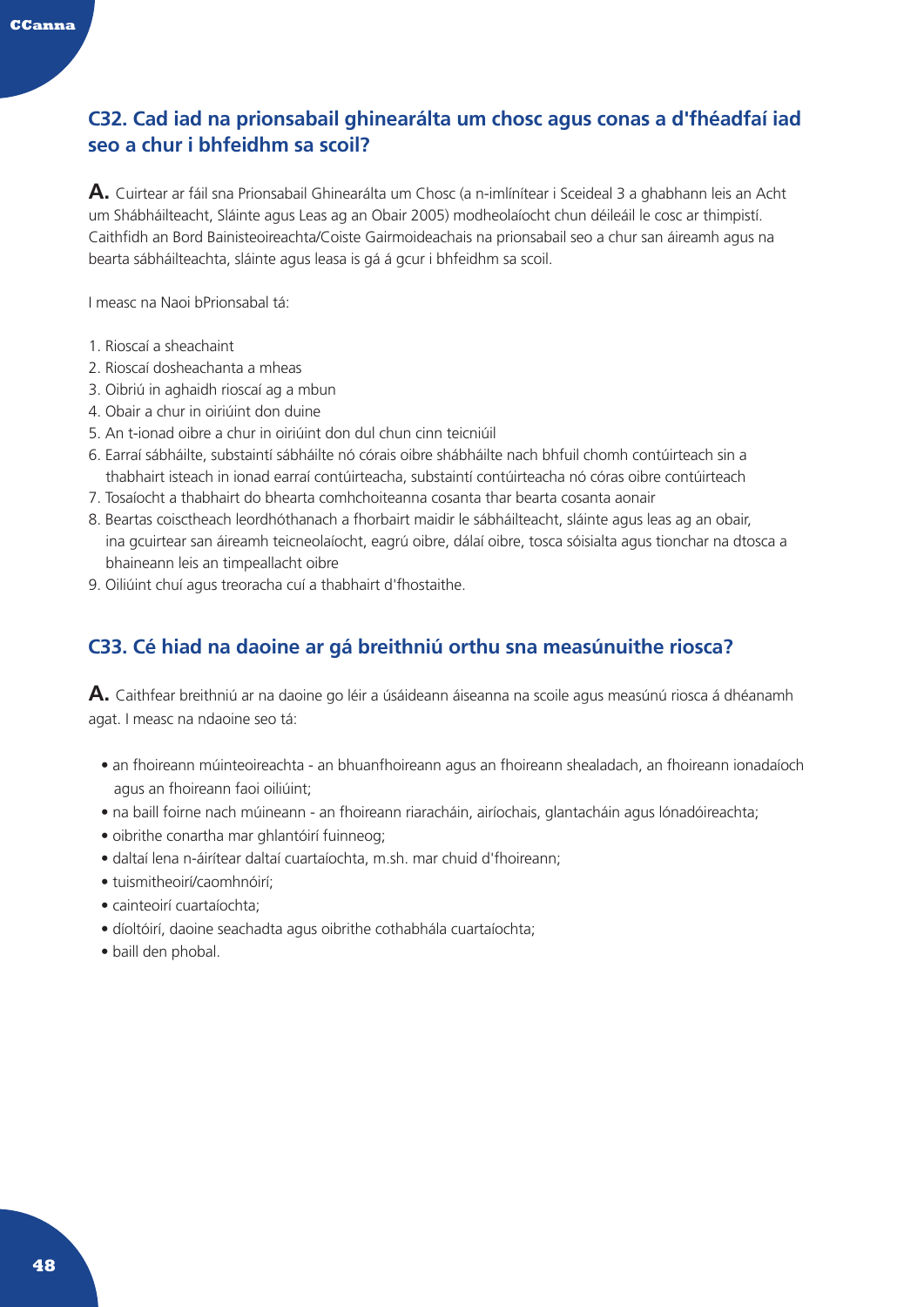## <span id="page-49-0"></span>**IMSCRÚDÚ AGUS TUAIRISCIÚ AR THIMPISTÍ**

## **C34. Cé atá freagrach as timpistí a thuairisciú don Údarás Sláinte agus Sábháilteachta?**

*Tá an rialachán a bhaineann le tuairisciú timpistí, teagmhas agus tarluithe contúirteacha á athbhreithniú faoi láthair Tá an t-eolas is déanaí faoin ábhar seo ar fáil ón Údarás Sláinte agus Sábháilteachta ag www.hsa.ie*

**A.** Tá na daoine seo a leanas freagrach as timpistí a thuairisciú don Údarás Sláinte agus Sábháilteachta:

- fostóirí (i gcás bhás nó gortú fostaithe ag an obair);
- an té a chuireann oiliúint ar fáil (i gcás bhás nó gortú duine a mbíonn oiliúint fostaíochta á fáil aige/aici);
- daoine féinfhostaithe (maidir le timpistí a bhaineann leo féin);
- an té atá i gceannas ar ionaid oibre maidir le:
	- **-** bás nó gortú duine a bhaineann leis an obair nuair nach mbíonn an duine sin ag an obair; **-** bás duine féinfhostaithe;
- an neasghaol (i gcás bhás duine féinfhostaithe ag ionad oibre a bhfuil an duine féinfhostaithe sin i gceannas air).

## **C35. Cad iad na cineálacha timpistí ar gá a thuairisciú don Údarás Sláinte agus Sábháilteachta?**

*Tá an rialachán a bhaineann le tuairisciú timpistí, teagmhas agus tarluithe contúirteacha á athbhreithniú faoi láthair Tá an t-eolas is déanaí faoin ábhar seo ar fáil ón Údarás Sláinte agus Sábháilteachta ag www.hsa.ie*

**A.** Caithfear na cineálacha timpistí seo a leanas a thuairisciú don Údarás Sláinte agus Sábháilteachta:

- (a) bás duine fostaithe nó duine féinfhostaithe ar bith, a tharla mar gheall ar thimpiste agus a gcuid oibre á dhéanamh acu.
- (b) gortú a fulaingíodh agus a gcuid oibre ar siúl acu, a chuireann cosc ar dhuine fostaithe nó ar dhuine féinfhostaithe ar bith a ngnáthdhualgais oibre a dhéanamh ar feadh breis is trí lá féilire, gan lá na timpiste a bheith curtha san áireamh. I measc laethanta féilire tá an Satharn agus an Domhnach (m.sh. fostaí a ghortaítear ar an Déardaoin, nach mbíonn sé/sí ag obair de ghnáth ar an Satharn, ar an Domhnach agus ar laethanta saoire, má fhilleann sé/sí ar an obair an Luan ina dhiaidh sin, caithfear an timpiste a thuairisciú).
- (c) bás nó gortú ar gá cóir leighis a fháil ó liachleachtóir cláraithe ina leith, nach dtarlaíonn nuair a bhíonn duine ag obair, (m.sh. dalta le linn ranga) ach a bhaineann le gníomhaíocht oibre nó lena n-ionad oibre. Timpiste bhóthair a chomhlíonann na critéir (a) agus (b) thuas, gan timpiste a chur san áireamh a tharlaíonn nuair a bhíonn duine ag taisteal go dtí an obair nó ag dul abhaile ón obair.
- (d) timpiste bhóthair a chomhlíonann critéar (c) thuas a tharlaíonn mar gheall ar obair foirgníochta nó in aice le bóthar poiblí.

Úsáidtear an fhoirm IR1 amháin chun timpistí a thuairisciú don Údarás Sláinte agus Sábháilteachta. Tá foirmeacha ar fáil ó Aonad Teagmhála Ionad Oibre an Údaráis nó is féidir an timpiste a thuairisciú go díreach ar líne ag **[www.hsa.ie](http://www.hsa.ie)**.

Caithfidh an scoil taifid a choimeád de na timpistí go léir a tharlaíonn ar feadh tréimhse 10 mbliana.

Caithfear tarluithe contúirteacha a thuairisciú freisin don Údarás Sláinte agus Sábháilteachta de réir cheanglais na foirme IR3. Tá an fhoirm IR3 ar fáil ón Údarás Sláinte agus Sábháilteachta ag **www.hsa.ie**.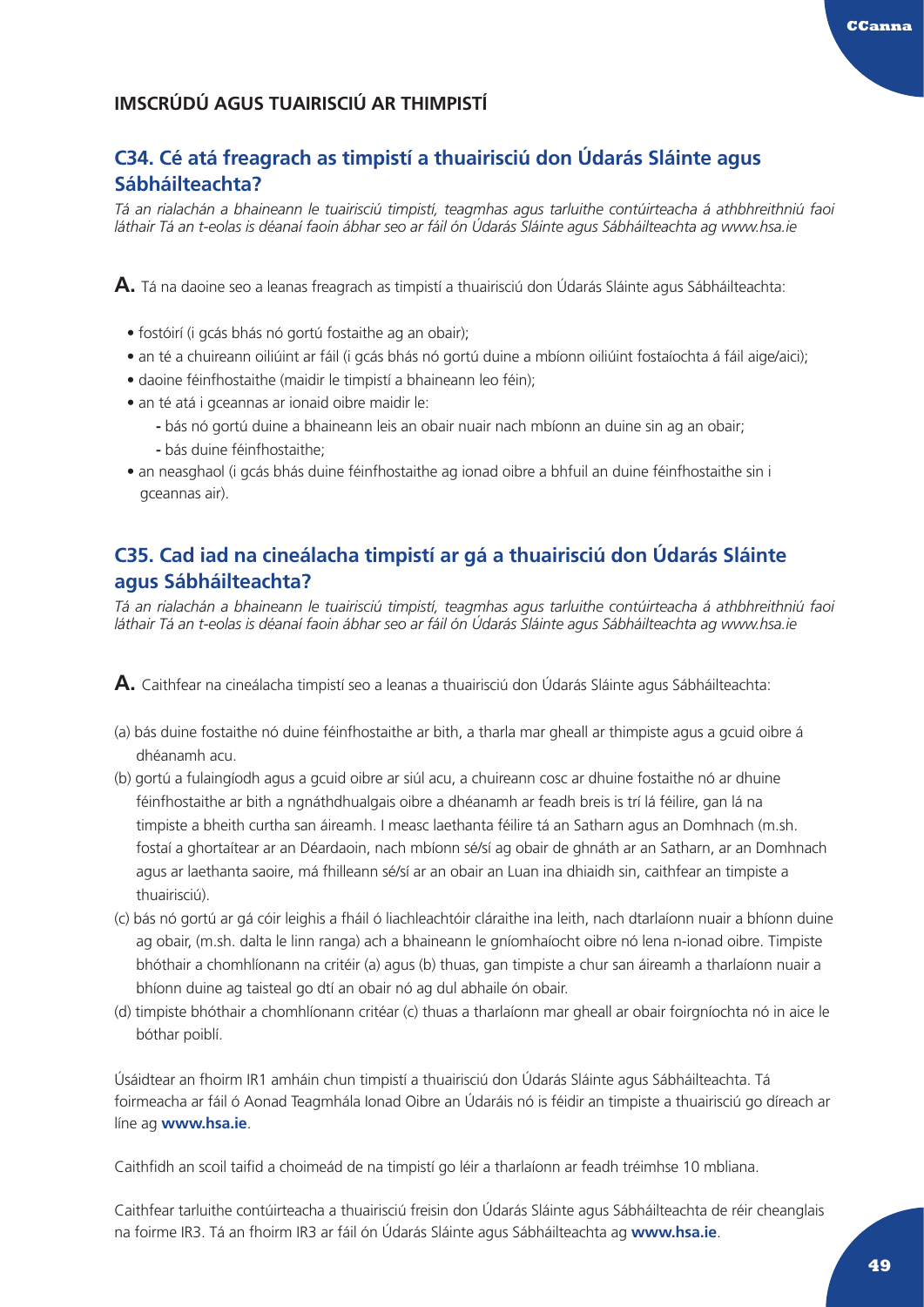## **C36. Cad iad na timpistí a bhaineann le daltaí ar chóir a thuairisciú don Údarás Sláinte agus Sábháilteachta?**

*Tá an rialachán a bhaineann le tuairisciú timpistí, teagmhas agus tarluithe contúirteacha á athbhreithniú faoi láthair Tá an t-eolas is déanaí faoin ábhar seo ar fáil ón Údarás Sláinte agus Sábháilteachta ag www.hsa.ie*

**A.** Má ghortaítear dalta mar gheall ar ghníomhaíocht a bhaineann leis an obair agus más gá dó/di cóir leighis a fháil ó liachleachtóir cláraithe, caithfear é seo a thuairisciú don Údarás Sláinte agus Sábháilteachta. Mar shampla, má ghortaíonn dalta é/í féin agus máilléad agus siséal á n-úsáid aige/aici le linn an ranga adhmadóireachta agus más gá dó/di cóir leighis a fháil ó liachleachtóir cláraithe, caithfear é seo a thuairisciú.

Má bhaintear barra thuisle de dhalta sa chlós scoile, áfach, agus má ghortaítear é/í, ní gá é seo a thuairisciú. Má bhaintear barra thuisle de dhalta le linn an ranga corpoideachais agus más gá dó/di cóir leighis a fháil ó liachleachtóir cláraithe, caithfear é seo a thuairisciú don Údarás. Breathnaítear ar thurais scoile mar ghníomhaíocht oibre na scoile.

## **C37. Cad iad na teagmhais ar chóir a thuairisciú don Ghníomhaireacht um Éilimh ar an Stát?**

**A.** Faoin Acht um Ghníomhaireacht Bainistíochta an Chisteáin Náisiúnta (Leasú) 2000, cuirtear de cheangal ar phobalscoileanna agus ar scoileanna cuimsitheacha teagmhais dhíobhálacha a thuairisciú go pras don Ghníomhaireacht um Éilimh ar an Stát agus aon imscrúdú ina dhiaidh sin a éascú.

Ba chóir glao teileafóin a chur láithreach ar an nGníomhaireacht um Éilimh ar an Stát má fhaigheann duine bás nó má ghortaítear duine go tromchúiseach, lena n-áirítear teascadh, gortú súile, dónna tromchúiseacha nó gortuithe eile ar gá duine a athbheochan mar thoradh orthu. Ina mhalairt de chás, is iad seo a leanas Treoirlínte maidir leis na cineálacha teagmhas ar chóir a thuairisciú:

- gortuithe ar gá cóir leighis a fháil ina leith ó dhochtúir nó trí fhreastal ar an ospidéal, a bhaineann leis an bhfoireann, le daltaí, le conraitheoirí, le baill den phobal, srl.;
- nuair a bhíonn ball foirne na scoile as láthair ón obair ar feadh tréimhse ama ar bith (lena n-áirítear teagmhais inar cailleadh níos lú ná 3 lá) agus nuair a bhíonn an ball foirne as láthair mar gheall ar ghníomhaíocht/ar thimpeallacht a bhaineann leis an obair (lena n-áirítear imthosca ina mbíonn an duine as láthair roinnt ama tar éis an teagmhais);
- nuair a bhíonn dalta as láthair ón scoil ar feadh tréimhse ama ar bith agus nuair a bhíonn sé/sí as láthair mar gheall ar ghníomhaíocht/ar thimpeallacht a bhaineann leis an obair (lena n-áirítear imthosca ina mbíonn an dalta as láthair roinnt ama tar éis an teagmhais);
- nuair a bhíonn iarratas curtha isteach ag ball foirne nó ag iar-bhall foirne na scoile ar scagthástáil sláinte a eascraíonn as nochtadh líomhnaithe le timpeallachtaí oibre, m.sh. aispeist, torann, deannach, múch nó oibreáin bhitheolaíochta nó cheimiceacha;
- nuair a chuirtear eolas ar fáil don scoil maidir le teagmhas (a bhaineann le gortú pearsanta) a tharla ar a háitreabh agus a bhain le cuairteoir, le húsáideoir áineasa nó le foghlaí;
- nuair a bhíonn feithicil i dtimpiste tráchta bóthair, atá faoi úinéireacht phríobháideach na scoile, atá ar cíos aici nó a bhaineann léi agus gnó na scoile á dhéanamh;
- nuair a bhíonn damáiste déanta do réadmhaoin tríú páirtí mar gheall ar ghníomhaíochtaí na scoile.

Iarrtar ort dul i dteagmháil le hAonad Bainistíochta Riosca de chuid na Gníomhaireachta um Éilimh ar an Stát (01-6640900) má tá aon amhras ann cibé ar chóir teagmhas áirithe a thuairisciú.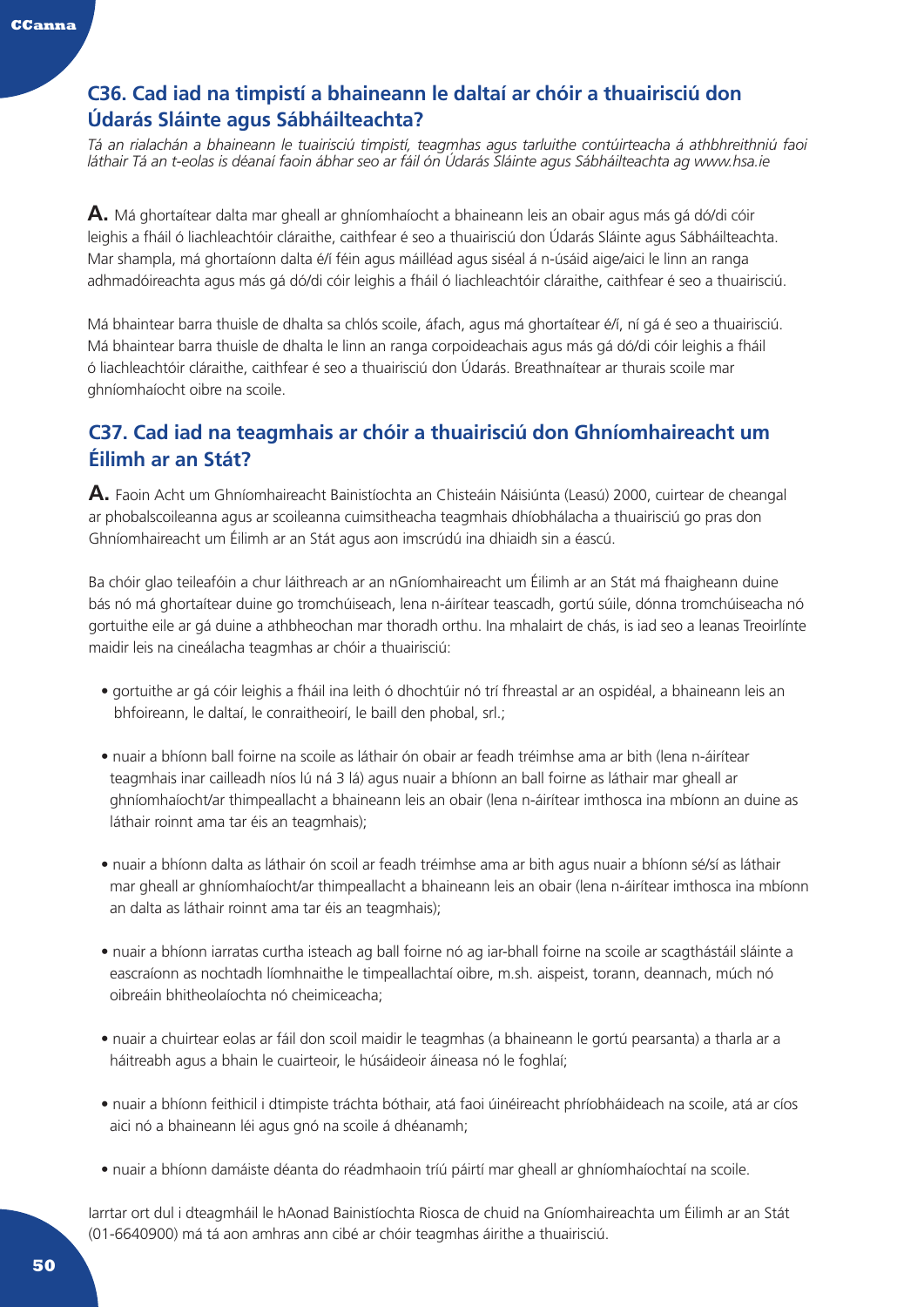## **C38. Má tá iniúchadh á dhéanamh agam ar thimpiste cad ba chóir dom a thaifeadadh?**

**A.** Tá sé tábhachtach agus is dea-chleachtas é na timpistí go léir a thaifeadadh a tharlaíonn sa scoil nó le linn gníomhaíochta ar bith a bhaineann leis an scoil. Caithfidh an scoil a chinntiú go ndéanfar athbhreithniú ar an eolas atá leagtha amach sa tuairisc ar an timpiste agus go gcuirfear bearta rialaithe i bhfeidhm chun a chinntiú go ndéanfar timpiste dá samhail a sheachaint sa todhchaí.

Ina theannta sin, caithfear a shainaithint i gcóras tuairiscithe timpiste na scoile an ceanglas chun timpistí áirithe a thuairisciú don árachóir, don Údarás Sláinte agus Sábháilteachta agus i gcás pobalscoileanna agus scoileanna cuimsitheacha, don Ghníomhaireacht um Éilimh ar an Stát.

Ina theannta sin, má tá imeachtaí sibhialta ann, tá sé tábhachtach an t-eolas fíorasach go léir a bheith taifeadta agat d'fhonn a chabhrú le bailíocht an cháis nó a mhalairt de scéal. Is féidir an liosta seo a leanas a úsáid mar threoir chun a chinntiú go mbailítear an t-eolas is gá.

Ba chóir don Bhord Bainisteoireachta/don Choiste Gairmoideachais duine a cheapadh (is é an t-oifigeach sábháilteachta a cheaptar go minic) chun imscrúdú a dhéanamh ar na teagmhais agus ar na timpistí go léir. D'fhéadfadh an t-ionadaí sábháilteachta imscrúdú a dhéanamh freisin. Ba chóir an t-eolas a bhaineann le timpistí agus le neastimpistí a thaifeadadh ar fhoirm thuairisce ar thimpiste nó i leabhar thuairisce ar thimpiste. Ba chóir an t-eolas seo a athbhreithniú agus é a úsáid chun measúnuithe riosca a leasú chun dáta nuair is gá.

Caithfear a chur san áireamh san eolas seo:

- dáta an teagmhais;
- am an teagmhais;
- an duine gortaithe nó an duine a bhí i gceist agus na sonraí teagmhála áirithe a thaifeadadh;
- na finnéithe agus na sonraí teagmhála áirithe a thaifeadadh;
- sonraí na gníomhaíochta a bhí á déanamh nuair a tharla an teagmhas;
- suíomh na háite inar tharla an teagmhas agus fianaise ghrianghrafadóireachta nó pleananna an limistéir más cuí sin;
- imthosca an teagmhais cur síos mionsonraithe agus cúis na timpiste;
- na gortuithe a fulaingíodh;
- an chóir leighis a tugadh amach, m.sh. an gharchabhair;
- na seirbhísí éigeandála a bhí i gceist nó a glaodh chuig láthair na timpiste;
- sonraí trealaimh agus taifid seirbhíse an trealaimh sin i gcás go raibh baint aige leis an timpiste;
- sonraí an duine a chuir an timpiste in iúl, an t-am, an dáta.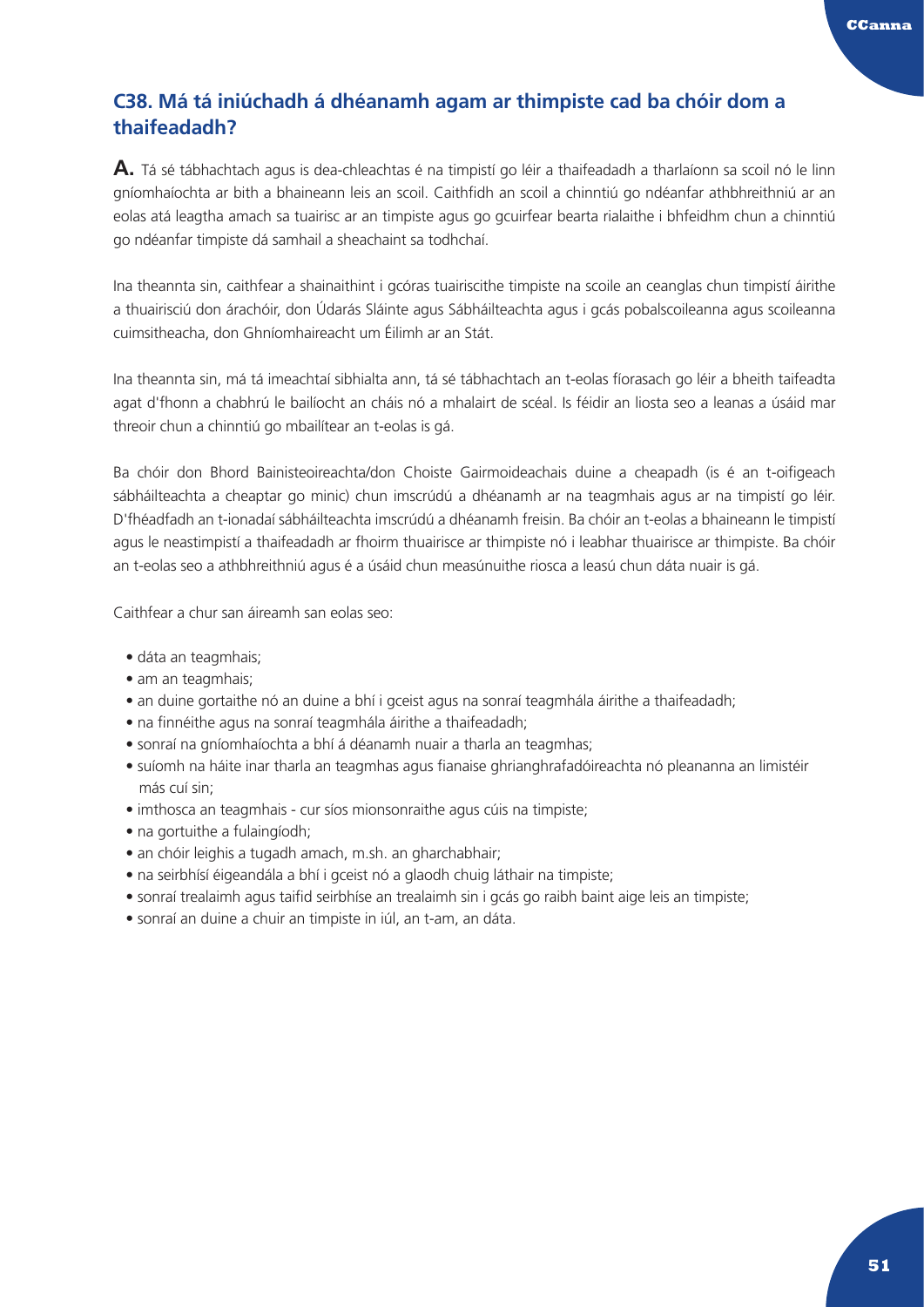## <span id="page-52-0"></span>**TUILLEADH EOLAIS AGUS TACAÍOCHT**

## **C39. Cad iad na pleananna ar chóir don scoil a dhéanamh le haghaidh fostaithe faoi mhíchumas?**

**A.** Luaitear san Acht um Shábháilteacht, Sláinte agus Leas ag an Obair 2005 gur ga d'fhostóirí "a mhéid is indéanta le réasún, sábháilteacht, sláinte agus leas ag an obair a chinntiú do na fostaithe go léir".

Luaitear i Rialachán 25 de na Rialacháin um Fheidhm Ghinearálta - Fostaithe faoi mhíchumas - go n"Áiritheoidh fostóir go n-eagrófar áiteanna oibre, más gá, le daoine faoi mhíchumas ag an obair a chur i gcuntas, go háirithe maidir le doirse, pasáistí, staighrí, cithfholcadáin, báisíní níocháin, leithris agus stáisiúin oibre a mbaineann na daoine sin úsáid dhíreach astu". Cuimsítear inrochtaineacht do dhaoine faoi mhíchumas i gCuid M de na Rialacháin Foirgníochta dar teideal "Rochtain do Dhaoine faoi Mhíchumas".

Is féidir tuilleadh eolais a aimsiú i "Fostaithe faoi Mhíchumas - Treoir fostóra maidir le cleachtais chuimsitheacha sábháilteachta agus sláinte a chur i bhfeidhm le haghaidh fostaithe faoi mhíchumas", ar fáil ó **www.hsa.ie/ publications**. Tá tuilleadh eolais ar cheisteanna míchumais le fáil ón Údarás Náisiúnta Míchumais [www.](http://www.nda.ie)nda.ie

## **C40. Tá téacs sna comharthaí sábháilteachta sa scoil againn. An bhfuil sé seo ceart?**

**A.** Leagtar amach sna Rialacháin um Shábháilteacht, Sláinte agus Leas ag an Obair (Feidhm Ghinearálta) 2005 - Caibidil 1 de Chuid 7 - Comharthaí Sábháilteachta in Ionaid Oibre, na ceanglais maidir le comharthaí sábháilteachta in ionaid oibre. Ní cóir go mbeadh téacs sna Comharthaí Sábháilteachta. Ba chóir a thabhairt faoi deara, áfach, go n-ordaítear sna treoirlínte is déanaí a ghabhann leis na Rialacháin seo nach gá an téacs agus an picteagram atá ar na comharthaí atá ann cheana féin a athsholáthar nó spás a chur idir eatarthu go fisiceach.

## **C41. Cad a tharlaíonn má aimsítear rud éigin atá cearr sa scoil agam ag cigire an Údaráis Sláinte agus Sábháilteachta?**

**A.** Ag brath ar thromchúiseacht an sáraithe ar reachtaíocht, d'fhéadfadh cigire ón Údarás Sláinte agus Sábháilteachta roinnt beart difriúil a dhéanamh, faoina rogha féin. I measc na mbeart seo tá gníomhaíochtaí cainte nó scríofa. Mar shampla, má mheasann cigire go mbeidh sábháilteacht, sláinte agus leas na ndaoine ag an obair i mbaol mar gheall ar ghníomhaíocht ar bith, d'fhéadfadh sé/sí a chur de cheangal ar an mBord Bainisteoireachta/ ar an gCoiste Gairmoideachais plean feabhsúcháin a chur isteach ina luaitear an beart ceartaitheach a dhéanfar. Tabharfaidh an cigire cóip den treorach feabhsúcháin don ionadaí sábháilteachta freisin, má tá ionadaí ceaptha ann.

Mí amháin tar éis don chigire glacadh leis an bplean feabhsúcháin, seolfaidh sé/sí litir chuig an mBord Bainisteoireachta/an gCoiste Gairmoideachais faoi cibé an bhfuil an plean leordhóthanach nó an gá athcheartú a dhéanamh air.

## **C42. Cén oiliúint/ionduchtú ar chóir don scoil a chur ar fáil do mhúinteoirí nua, lena n-áirítear múinteoirí ionadaíocha, a d'fhéadfadh a bheith ag obair sa scoil ar feadh roinnt laethanta?**

**A.** Ba chóir eolas a thabhairt do mhúinteoirí ionadaíocha agus sealadacha agus do bhaill foirne shealadacha eile maidir le nósanna imeachta sábháilteachta agus sláinte sa scoil. San eolas seo tá nósanna imeachta aslonnaithe agus tuairiscithe, chomh maith le hábhair sábháilteachta ar leith, a bhaineann le réimse ábhair agus le hionad oibre an mhúinteora, m.sh. measúnuithe riosca a bhaineann lena réimse oibre/seomra ranga.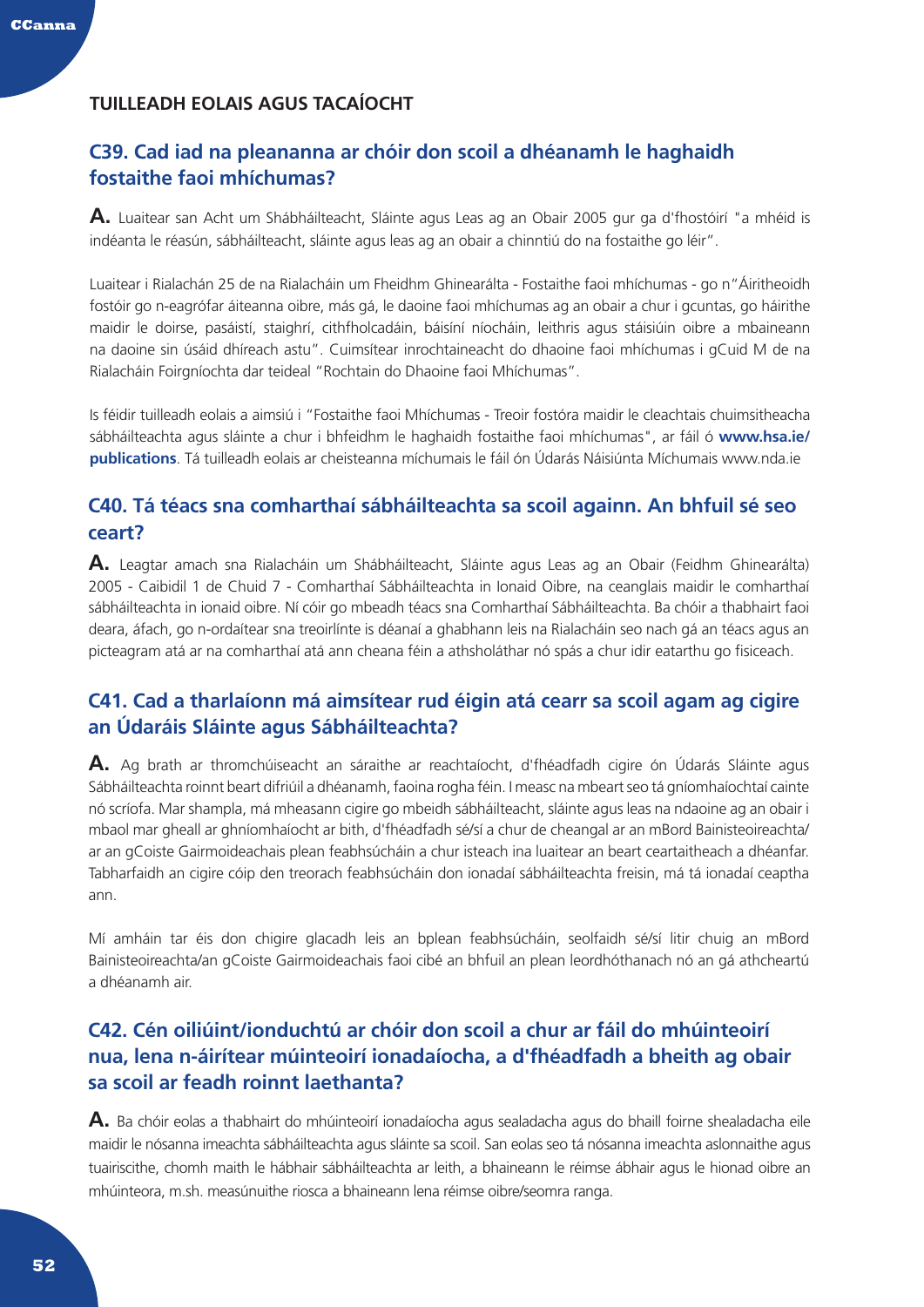## **C43. Cén áit ar féidir liom tuilleadh eolais agus comhairle a fháil?**

**A.** Tá méid mór eolais le fáil ar shuíomh Gréasáin an Údaráis Sláinte agus Sábháilteachta **www.hsa.ie** nó **[www.hsa.ie/education](http://www.hsa.ie/education)**, lena n-áirítear foilseacháin agus comhairle ar féidir a íoslódáil. Is acmhainn deisce cabhrach é le haghaidh fostóirí, fostaithe agus an phobail an tAonad Teagmhála Ionad Oibre de chuid an Údaráis Sláinte agus Sábháilteachta. Déan teagmháil leis an Aonad Teagmhála Ionad Oibre ag: Íosghlao: 1890 – 289 389

Facs: 01-614 7125

Ríomhphost: wcu@hsa.ie

D'fhorbair Aonad Oideachais an Údaráis sraith earraí teagaisc ríomhfhoghlama le haghaidh scoileanna. Tá na cúrsaí gairid seo a leanas ar fáil saor in aisce ag **[www.alison.ie/hsa](http://www.alison.ie/hsa)**.

- Tús Eolais ar Shábháilteacht a Bhainistiú i Scoileanna
- Sábháilteacht le haghaidh múinteoirí sa Seomra Ranga Teicneolaíochta
- Sábháilteacht le haghaidh múinteoirí sa tSaotharlann Eolaíochta
- "Bí Sábháilte, Oibrigh go Sábháilte" le haghaidh daltaí idirbhliana/shraith na sinsear

Is féidir le pobalscoileanna agus le scoileanna cuimsitheacha dul i gcomhairle freisin ar 01-664 0900 le hAonad Bainistíochta Riosca na Gníomhaireachta um Éilimh ar an Stát, le haghaidh comhairle agus treorach maidir le bainistíocht riosca sábháilteachta agus sláinte. D'fhéadfaí eolas ábhartha a aimsiú freisin ar an suíomh Gréasáin seo a leanas: **www.stateclaims.ie**. Is féidir tuilleadh eolais a fháil ar Shuíomh Gréasáin na Roinne Oideachais agus Scileanna: **[www.education.ie](http://www.education.ie)**.

## **C44. Cad é an tÚdarás Sláinte agus Sábháilteachta agus cad a dhéanann sé?**

**A.** Is é an tÚdarás Sláinte agus Sábháilteachta (HSA) comhlacht náisiúnta na hÉireann atá freagrach as sábháilteacht agus sláinte ag an obair a chinntiú. Comhlacht neamhspleách is ea é, a bunaíodh faoin Acht um Shábháilteacht, Sláinte agus Leas ag an Obair 2005 agus déanann sé tuairisciú chuig an Aire Fiontair, Trádála agus Nuálaíochta.

Tá freagracht fhoriomlán ar an Údarás maidir le riaradh agus le forfheidhmiú sláinte agus sábháilteacht ceirde ag an obair in Éirinn, chomh maith leis an reachtaíocht ceimiceán contúirteach. Bíonn monatóireacht ar siúl ag an Údarás chun a chinntiú go gcomhlíontar an reachtaíocht san ionad oibre agus is féidir leis bearta forfeidhmithe (agus fiú ionchúisimh) a dhéanamh. Is iad príomhfheidhmeanna an Údaráis sábháilteacht, sláinte agus leas ag an ionad oibre a chur chun cinn, eolas agus comhairle shaineolaíoch a chur ar fáil d'fhostóirí, d'fhostaithe agus do dhaoine féinfhostaithe, rialacháin, Treoirlínte agus beartais nua a mholadh, monatóireacht a dhéanamh ar chomhlíonadh na reachtaíochta sábháilteachta agus sláinte ceirde agus ceimiceán agus é seo a chur i bhfeidhm.

## **C45. Cad í an Ghníomhaireacht um Éilimh ar an Stát agus cad a dhéanann sí?**

**A.** Faoin Acht um Ghníomhaireacht Bainistíochta an Chisteáin Náisiúnta (Leasú) 2000, tarmligeadh ar Gníomhaireacht Bainistíochta an Chisteáin Náisiúnta (NTMA) bainistíocht a dhéantar ar éilimh gortaithe pearsanta agus díobhála réadmhaoine in aghaidh an Stáit agus ar na rioscaí bunúsacha. Agus na feidhmeanna seo á ndéanamh ag an NTMA, tugtar an Ghníomhaireacht um Éilimh ar an Stát (SCA) uirthi.

Leagtar amach san Acht dhá chuspóir le haghaidh na Gníomhaireachta um Éilimh ar an Stát:

- éilimh a bhainistiú ionas go bhféadfar a chinntiú go gcoimeádfar dliteanas an Stáit agus na costais dhlíthiúla ghaolmhara agus costais ghaolmhara eile ag an leibhéal is ísle agus is féidir; agus
- seirbhísí comhairliúcháin riosca a chur ar fáil do na húdaráis Stáit chun minicíocht agus déine na n-éileamh a laghdú le himeacht ama. I gcomhthéacs na dTreoirlínte seo, cuimsítear pobalscoileanna agus scoileanna cuimsitheacha i sainchúram na Gníomhaireachta um Éilimh ar an Stát. **www.stateclaims.ie**.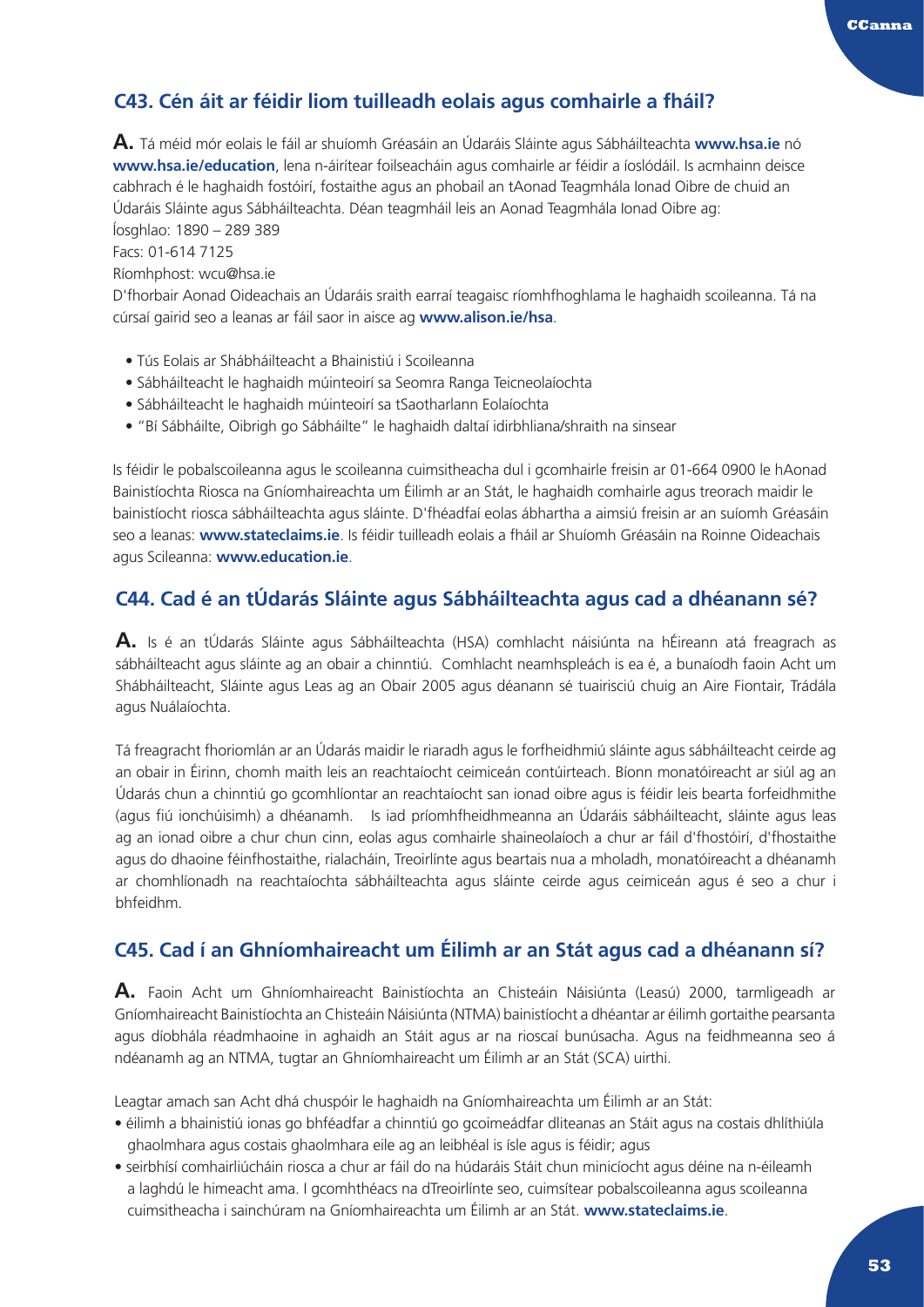## **C46. An gá beartas iompair a bheith sa scoil againn?**

**A.** D'fhéadfaí beartas ar leith a fhorbairt sa scoil a bhaineann le sábháilteacht ar bhóithre agus le sábháilteacht iompair. D'fhéadfaí plean bainistíochta tráchta a fhorbairt chun sábháilteacht níos fearr a chinntiú do dhaltaí, don fhoireann agus d'úsáideoirí eile na scoile.

Is féidir prótacal sábháilteachta ar bhóithre a chur i bhfeidhm le haghaidh na scoile, a dhíríonn ar na ceisteanna seo a leanas (más infheidhme):

- clár sábháilteachta ar bhóithre a chur ar fáil do na daltaí go léir mar chuid den churaclam;
- limistéir shábháilte bailithe agus tuirlingthe a chur ar fáil do charranna agus do bhusanna a thugann daltaí go dtí an scoil agus abhaile arís;
- ionad slán agus sábháilte a chur ar fáil le haghaidh rothar;
- tionscnaimh tuismitheoirí/caomhnóirí a spreagadh maidir le daltaí a bheith ag siúl/ag rothaíocht ar scoil;
- caitheamh creasa sábhála a spreagadh;
- dea-iompar ar bhusanna scoile a chur chun cinn;
- caitheamh beart frithchaiteach agus clogad a spreagadh agus daoine ag rothaíocht.

## **C47. An bhfuil gaol ann idir an curaclam a mhúintear agus an ráiteas sábháilteachta?**

**A.** D'fhéadfá eolas a chur i gceangal leis an ráiteas sábháilteachta a bhaineann leis na hábhair a chuirtear ar fáil sa scoil i láthair na huaire, nuair is soiléir go mbaineann na hábhair le cúrsaí sábháilteachta agus sláinte. D'fhéadfadh sé seo a bheith i siollabas an chúrsa, conas a dhéantar obair phraiticiúil agus tionscadail a chur i gcrích, conas a stóráiltear ábhair agus conas a dhéantar an t-ábhar a mhúineadh. D'fhéadfadh na hábhair seo a bheith san áireamh:

- Oideachas Sóisialta, Pearsanta agus Sláinte;
- Teicneolaíocht;
- Teicneolaíocht Ábhar (Adhmad);
- Miotalóireacht;
- Innealtóireacht
- Staidéir Foirgníochta;
- Eolaíocht;
- Corpoideachas;
- Ealaín, Ceardaíocht agus Dearadh;
- Eacnamaíocht Bhaile;
- Turais allamuigh agus turais oideachasúla sa Tíreolaíocht, sa Stair agus san Oideachas Sibhialta, Sóisialta agus Polaitiúil;
- Modúil Gairmchláir Idirbhliana, na hArdteistiméireachta Feidhmí, na hArdteistiméireachta;
- Cúrsaí Iar-Ardteistiméireachta;
- Eolaíocht Talmhaíochta;
- Grafaicí an Deartha agus na Cumarsáide;
- Talmhaíocht/Gairneoireacht;
- Ceardaíocht agus Dearadh;
- Staidéir Fóillíochta Gníomhaí;
- Innealtóireacht
- Lónadóireacht Óstáin agus Turasóireacht.

Nóta: D'fhorbair an tÚdarás Sláinte agus Sábháilteachta acmhainní éagsúla chun príomhphrionsabail na sábháilteachta, na sláinte agus an leasa a mhúineadh agus a fhoghlaim. Tá siad seo ar fáil ag **www.hsa.ie/ education**.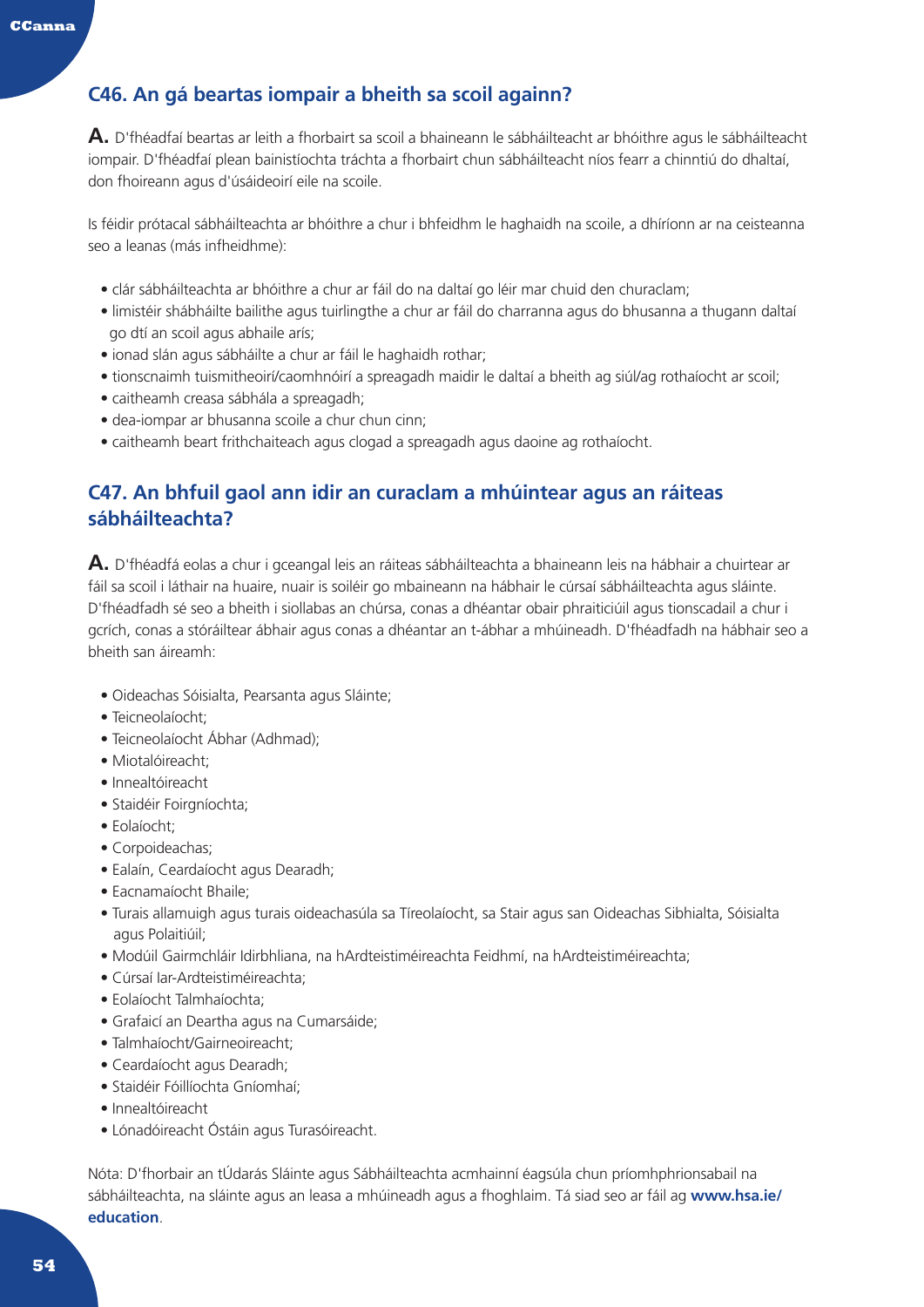## <span id="page-55-0"></span>**Gluais**

### Tugtar míniú gairid sa ghluais seo a leanas ar roinnt de na téarmaí a úsáidtear sna Treoirlínte seo.

### **Timpiste**

Timpiste a eascraíonn as an bhfostaíocht nó i gcúrsa na fostaíochta, agus obair á déanamh ag duine, a mbíonn gortú pearsanta mar thoradh uirthi.

#### **Cosc Timpistí**

Bearta a chuirtear i bhfeidhm a ceapadh chun laghdú a bhaint amach ar thimpistí nó ar an gcumas timpiste laistigh de chóras, d'eagraíocht nó de ghníomhaíocht. Is é clár chosc ar thimpiste clár a dhéanann iarracht gortú pearsanra agus/nó damáiste do réadmhaoin a sheachaint.

#### **Tuairisc ar thimpiste (Foirm Thuairisce ar Theagmhas (IR1))**

Foirm a ceadaíodh faoi na Rialacháin um Shábháilteacht, Sláinte agus Leas ag an Obair (Feidhm Ghinearálta). Ní féidir ach an fhoirm seo a úsáid chun timpistí a thuairisciú don Údarás Sláinte agus Sábháilteachta. Tugann an tÚdarás Sláinte agus Sábháilteachta spreagadh do gach fostóir timpistí a thuairisciú ar líne ag **www.hsa.ie**.

#### **Iniúchóireacht**

I gcomhthéacs bhainistíocht sábháilteachta agus sláinte, is próiseas struchtúrtha í iniúchóireacht ina ndéantar eolas neamhspleách a bhailiú maidir le héifeachtacht, le héifeachtúlacht agus le hiontaofacht an chórais ghinearálta um bhainistíocht sábháilteachta agus sláinte, chomh maith le pleananna comhghníomhaíochta a leagadh amach.

#### **Guais Bhitheolaíoch**

Guais a bhaineann le horgánaigh bheo, lena n-áirítear rudaí mar víris agus ábhair nimhiúla a thagann as rudaí beo, m.sh. ainmhithe agus baictéir san uisce óil.

#### **Bulaíocht**

Is í bulaíocht san ionad oibre iompar míchuí leantach, díreach nó indíreach, cibé ó bhéal, fisiceach nó eile, a dhéanann duine amháin nó níos mó i gcoinne duine eile nó daoine eile, ag an ionad oibre agus/nó i gcúrsa na fostaíochta, a d'fhéadfaí breithniú air go réasúnta mar iompar a dhéanann dochar don cheart chun na dínite ag an obair de chuid duine aonair. D'fhéadfadh teagmhas ar leith den chineál iompair a thugtar cur síos air sa mhíniú seo tarcaisne a chur ar an dínit ag an obair ach ní mheastar gur bhulaíocht é teagmhas aon uaire.

#### **Guais Cheimiceach**

Guais neamh-bheo a eascraíonn as substaintí, lena n-áirítear solaid, leachtanna nó gala a d'fhéadfadh idirghníomhú. Is féidir le roinnt ceimiceán díobháil a dhéanamh do chorp an duine má dhéanfar iad a ionanálú, a ionghabháil nó a ionsú, m.sh. ceimiceáin a bhfuil luaidhe, alcól agus hidreacarbóin iontu.

#### **Comhlíonadh/Rialúcháin/Bearta Rialúcháin**

Glactar leis na réamhchúraimí seo chun rioscaí a íoslaghdú nó chun deireadh a chur leo mar gheall ar an measúnú riosca.

#### **Duine inniúil**

Luaitear in Alt 2(2) den Acht 2005 *"meastar go bhfuil duine ina dhuine nó ina duine inniúil, ag féachaint don tasc ar gá dó nó di a dhéanamh agus méid nó guaiseacha an ghnóthais nó an fhorais ina mbíonn sé nó sí ag dul i mbun oibre, nuair a bhíonn go leor oiliúna, taithí agus eolais cuí ag an duine maidir le nádúr na hoibre a rachfar ina bun."*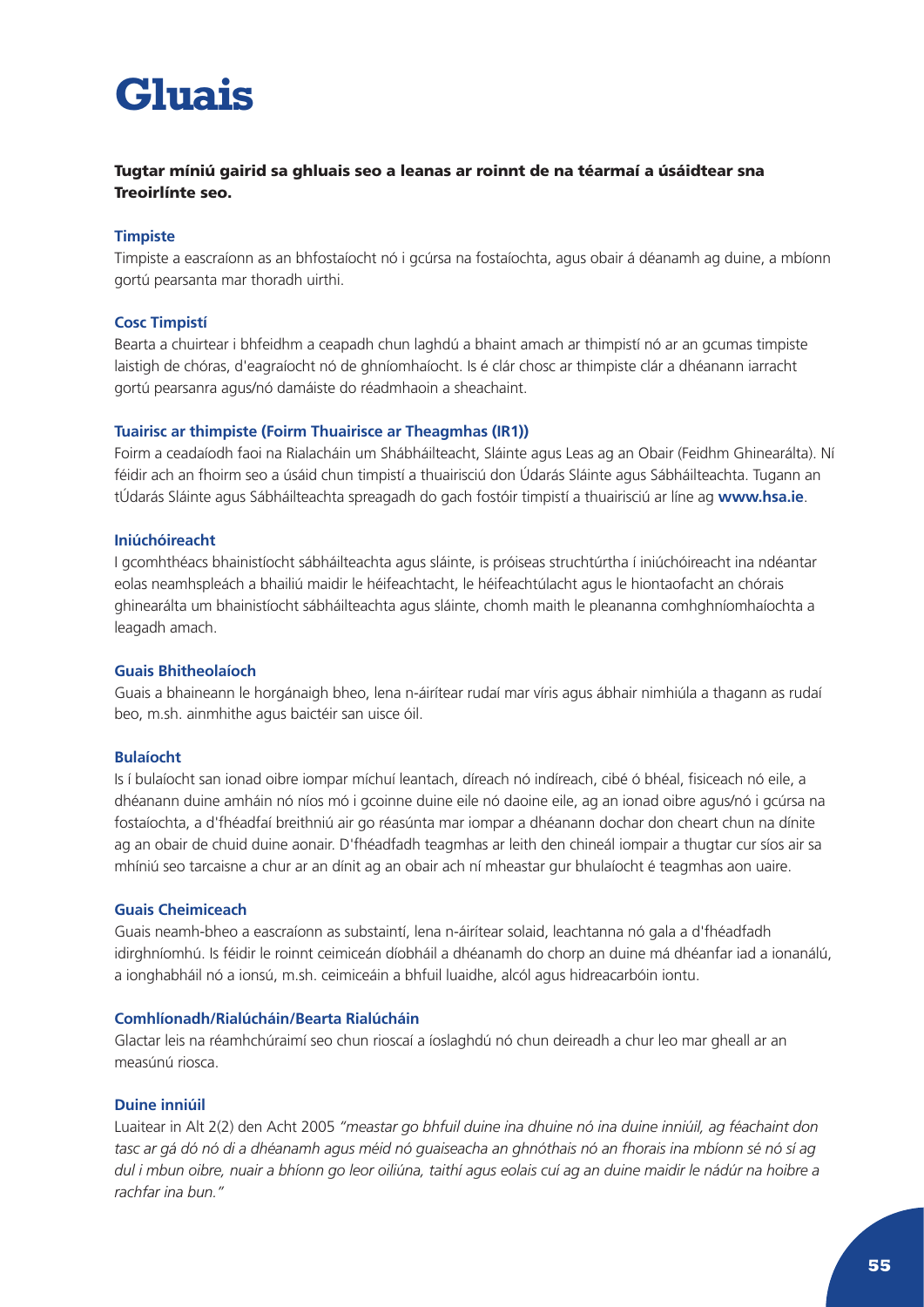#### **Feabhsú Leanúnach**

Déanann sé seo tagairt don phróiseas ina gcuirtear feabhas ar chóras bainistíochta sábháilteachta agus sláinte na scoile mar a shainaithnítear sna measúnuithe riosca.

#### **Tarlú Contúirteach**

Is é tarlú contúirteach imeacht nár pleanáladh nó sraith imeachtaí nach mbaineann iarmhairtí iarbhír leo ach a d'fhéadfadh, in imthosca a bhfuil rud beag níos difriúla, tionchair gan iarraidh nó neamhbheartaithe a bheith acu ar shábháilteacht agus ar shláinte na ndaoine, ar an réadmhaoin, ar an timpeallacht nó ar chomhlíonadh dlíthiúil nó rialúcháin. Caithfear tarluithe contúirteacha a thuairisciú don Údarás Sláinte agus Sábháilteachta ag úsáid foirme IR3.

Is iad samplaí de tharluithe contúirteacha:

- (a) intit, iompú, teip, pléascadh, briseadh, díluchtú nó rólódáil gearrchiorcaid leictrigh, nó mí-fheidhm trealaimh oibre,
- (b) intit nó intit pháirteach fhoirgneamh nó struchtúr ar bith a bhfuil á thógáil nó in úsáid mar ionad oibre,
- (c) scaoileadh nó scaoileadh timpisteach, éalú nó lasadh shubstaint ar bith,
- (d) dóiteán a bhaineann le substaint ar bith, nó
- (e) lasadh nó pléascadh neamhbheartaithe pléascán ar bith.

#### **Substaint Chontúirteach (féach Substaint Ghuaiseach)**

#### **Pleanáil Éigeandála**

An tslí ina ndéantar plean ginearálta a chur le chéile agus é a fhorbairt chun freagairt do dhálaí éigeandála a bhaineann le hoibrithe agus le trealamh, m.sh. sraith imeachtaí loighciúla.

#### **Fostaithe/Foireann**

Chun go mbeadh sé níos éasca a léamh, úsáidtear an focal 'fostaí' in ionad an fhocail 'foireann' i mórán cásanna. Nuair a luaitear an focal 'fostaí', is féidir leis an léitheoir 'foireann' a bhaint as seo.

#### **Rialúcháin Innealtóireachta**

Is iad rialúcháin innealtóireachta úsáid beart fisiceach chun guaiseacha san ionad oibre a íoslaghdú, m.sh. eastarraingt ag an bhfoinse trí aeráil áitiúil sceite, páirteanna gluaiseachta innealra a chosaint.

#### **Eirgeanamaíocht**

"Is í eirgeanamaíocht cur i bhfeidhm an eolais maidir le hiompar, le cumais, le teorainneacha agus le tréithe eile an duine, agus uirlisí, meaisíní, tascanna, poist agus timpeallachtaí á ndearadh le haghaidh úsáide táirgiúla, sábháilte, compordaí agus éifeachtaí ag daoine." (McCormick agus Saunders 1993).

Is é an cuspóir ná an rogha is fearr a bhaint amach idir an post agus an oibrí. Is í an eirgeanamaíocht an eolaíocht ina gcuirtear post in oiriúint leis an oibrí.

#### **Guais**

Is í guais rud ar bith a d'fhéadfadh díobháil a dhéanamh do dhaoine, do réadmhaoin nó don timpeallacht. Is féidir le hábhar oibre, píosa trealaimh nó modh nó cleachtas oibre a bheith i gceist anseo.

#### **Sainaithint Guaise**

Is é seo an próiseas ina shainaithnítear dálaí nó imeachtaí a d'fhéadfadh cumas gortaithe nó díobháil do shláinte an duine a bheith mar thoradh orthu.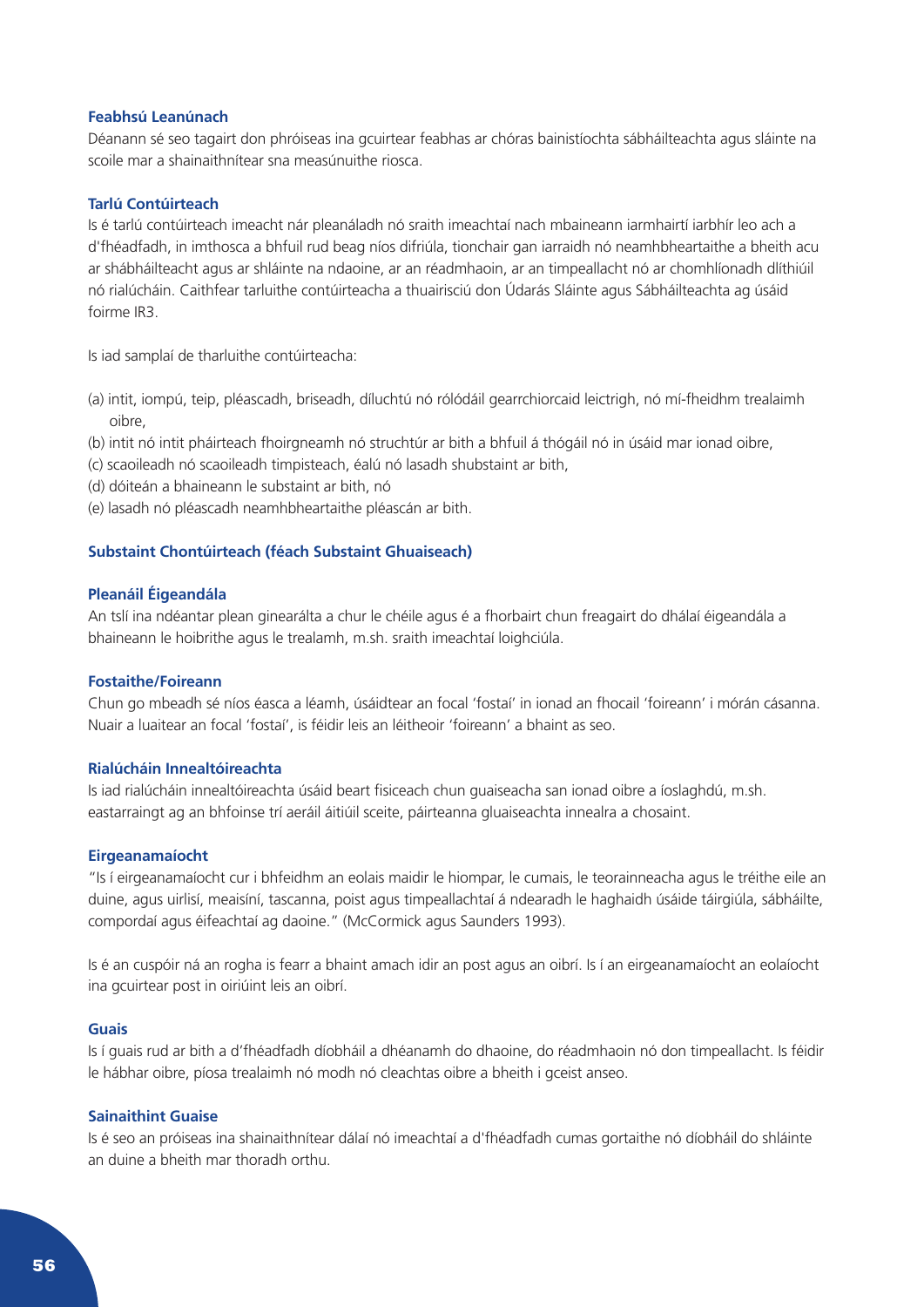#### **Substaint Ghuaiseach**

Is í substaint ghuaiseach rud éigin a d'fhéadfadh díobháil a dhéanamh. I measc na substaintí seo:

- tá substaintí a tugadh isteach go díreach san ionad oibre agus a láimhseáladh, a stóráladh agus a úsáideadh le haghaidh próiseála, m.sh. tuaslagóirí, oibreáin ghlantacháin, gliúnna, roisíní, péinteanna;
- tá substaintí a chruthaítear de bharr próisis nó gníomhaíochta oibre, m.sh. múch ó tháthúchán/ó shádráil, deannach ó mheaisíniú adhmaid, deannach urláir, tuaslagóirí;
- tá substaintí a chruthaítear mar dhramhaíl nó iarmhar.

D'fhéadfaí breithniú ar oibreáin mar shubstaintí contúirteacha ní amháin mar gheall ar a bhfuil iontu (i.e. i bhfoirm comhpháirteanna nó comhábhar ceimiceach) ach mar gheall ar an bhfoirm nó an tslí ina n-úsáidtear san ionad oibre iad, m.sh. is féidir le huisce te a úsáidtear mar ghal a bheith ina chúis le dónna tromchúiseacha agus ba chóir rialú leordhóthanach a chur ar fáil chun a leithéid de nochtadh a sheachaint.

#### **An tÚdarás Sláinte agus Sábháilteachta (HSA)**

Is é an tÚdarás Sláinte agus Sábháilteachta (HSA) comhlacht náisiúnta na hÉireann atá freagrach as sábháilteacht agus sláinte ag an obair a chinntiú. Eagraíocht stát-urraithe is ea é a bunaíodh faoin Acht um Shábháilteacht, Sláinte agus Leas ag an Obair agus déanann sé tuairisciú chuig an Aire Fiontar, Trádála agus Nuálaíochta. Tá an tÚdarás freagrach as gach cineál ionaid oibre agus as gach cineál oibre sna hearnálacha poiblí agus príobháideacha.

#### **Teagmhas**

Imeacht nó sraith imeachtaí nár pleanáladh, a d'fhéadfadh a bheith ina cúis le timpiste.

#### **Foirm Thuairisce ar Theagmhas (IR1)**

Foirm a ceadaíodh faoi na Rialacháin um Shábháilteacht, Sláinte agus Leas ag an Obair (Feidhm Ghinearálta). Ní féidir ach an fhoirm seo a úsáid chun timpistí a thuairisciú don Údarás Sláinte agus Sábháilteachta.

#### **Athbhreithniú Tosaigh**

Is é athbhreithniú tosaigh an próiseas ina shainaithnítear na réimsí ina ndéantar na socruithe sábháilteachta, sláinte agus leasa atá ann cheana féin a chomhlíonadh agus na réimsí nach ndéantar na socruithe seo a chomhlíonadh iontu.

#### **Frith-dhúnadh**

Modh dearfach chun an chumhacht a dhíscor nó chun rud éigin a chur as gníomh trí ghlas fisiceach a úsáid chun deireadh a chur le gluaiseacht nó le hoibriú.

#### **Láimhsiú**

Ciallaíonn láimhsiú ualach aon iompar nó tacú d'ualach ag fostaí amháin nó níos mó agus áirítear leis ardú, cur síos, brú, tarraingt, iompar, nó aistriú ualaigh, a mbaineann baol d'fhostaithe leis de bharr a shaintréithe nó dhroch-choinníollacha eirgeanamaíocha, gortú droma ach go háirithe.

#### **Neamhoird Mhatánchnámharlaigh**

Is é seo an téarma teicniúil le haghaidh péine nó gortaithe ar bith a chuireann isteach ar mhatáin, ar bhallnaisc, ar ailt nó ar néaróga. D'fhéadfadh timpiste a bheith mar chúis leis an ngortú nó nochtadh fhadtéarmach ar thascanna atriallacha íseal-déine.

#### **Sábháilteacht agus Sláinte Cheirde**

Cleachtais sábháilteachta agus sláinte a bhaineann le hoibrithe agus le hionaid oibre nó le daoine a gcuireann gníomhaíochtaí oibre isteach orthu.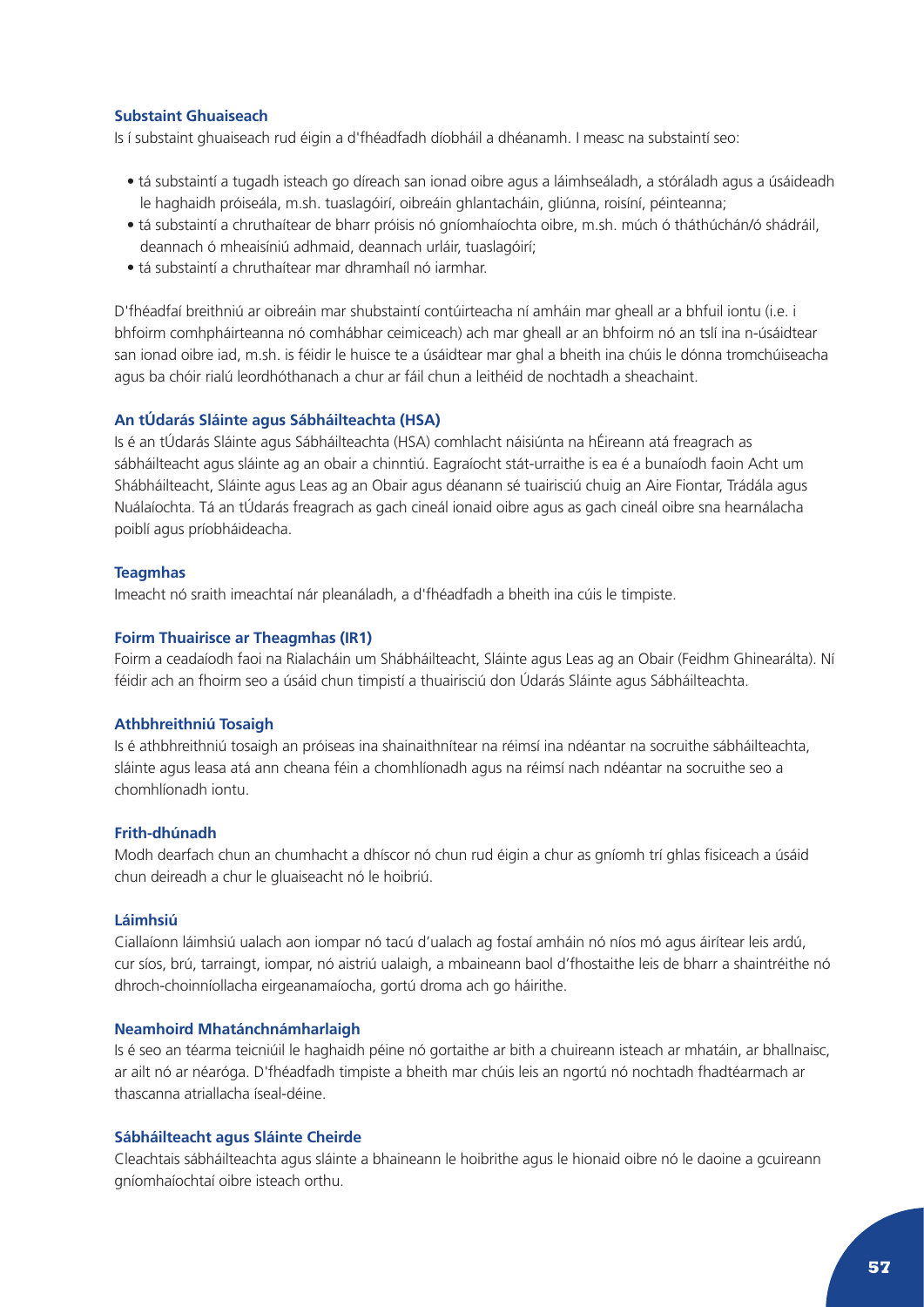#### **Uasluachanna Ceirde Teagmhas faoi Lé**

Is í Uasluach Ceirde Teagmhas faoi Lé ann an t-uasdlús ábhair shalaithe aeriompartha a d'fhéadfadh duine teacht i dteagmháil leis laistigh de thréimhse áirithe.

#### **Cairt Eagrúcháin**

Struchtúr/Plean na heagraíochta a bhaineann le freagrachtaí an luchta bainistíochta agus na foirne.

#### **Trealamh cosanta pearsanta (TCP)**

Gach trealamh atá ceaptha le caitheamh nó bheith i sealúchas fostaí mar chosaint ar ghuais amháin nó níos mó is dócha a chuirfeadh sábháilteacht agus sláinte an fhostaí ag an obair i mbaol, agus áirítear aon bhreisithe nó aon ghabhálas trealaimh, más mar sin a ceapadh, ach ní áirítear:

- gnáthéadaí oibre agus éidí nár cheapadh go sonrach d'fhonn sábháilteacht agus sláinte an fhostaí a chosaint;
- trealamh cosanta pearsanta le haghaidh iompair ar bhóthar;
- trealamh spóirt;
- trealamh féinchosanta nó bactha; nó,
- gairis iniompartha chun rioscaí nó núiseanna a bhrath nó a chomharthú.

#### **Guais Fhisiceach**

Cuimsíonn guais fhisiceach guaiseacha a eascraíonn as foinsí éagsúla mar fhuacht, teas, eirgeanamaíocht (neamhoird mhatánchnámharlaigh, an leibhéal gníomhaíochta láimhe agus an t-ardú), radaíocht ianaithe, UV agus radaíocht infheicthe.

#### **Cosc**

I gcomhthéacs sábháilteachta agus sláinte, is éard atá i gceist le cosc ná beart a dhéanamh anois a chuirfidh stop le rud éigin diúltach sa todhchaí, a chinnteoidh dá bhrí sin nach dtarlóidh rud éigin a d'fhéadfadh tarlú.

#### **Guaiseacha Síceasóisialta**

D'fhéadfadh strus a bheith ag baint le go leor tosca ag an obair agus d'fhéadfadh laghdú teacht ar ár leas mothúcháin agus fisiceach mura dtacaítear leo nó mura ndéantar iad a réiteach.

Is féidir guaiseacha síceasóisialta a thabhairt ar ghnéithe seo an ionaid oibre i roinnt samhlacha sábháilteachta agus sláinte, mar cuireann siad an mheabhairshláinte i mbaol sa tslí chéanna is a gcuireann guaiseacha fisiceacha sábháilteacht agus sláinte fhisiceach na bhfostaithe i mbaol.

#### **Clárú, Meastóireacht agus Údarú Ceimiceán (REACH)**

Rialachán atá ceaptha chun bainistíocht agus chun rialú a dhéanamh ar ghuaiseacha agus ar rioscaí féideartha do shláinte an duine agus don timpeallacht a thagann ó cheimiceáin a dhéanamh, a allmhairiú agus a úsáid laistigh den AE agus ag an am céanna, a chuireann le hiomaíochas thionscal na hEorpa trí nuálaíocht a chothú. Acrainm is ea REACH do Chlárú, Meastóireacht agus Údarú Ceimiceán. Is é srianadh an ceathrú céim de REACH.

### **Indéanta le Réasún**

Is é an míniú a thugtar ar "indéanta le réasún" sa reachtaíocht go bhfuil "an aire cheart go léir déanta ag fostóir trí na bearta cosanta agus coisctheacha is gá a chur i bhfeidhm, tar éis do na guaiseacha ionchasacha a shainaithint agus tar éis measúnú a dhéanamh ar na rioscaí gaolmhara don tsábháilteacht agus don tsláinte, ar dhóigh go mbeadh timpiste nó gortú don tsláinte mar thoradh orthu san ionad oibre lena mbaineann agus go bhfuil sé díréireach go mór aon bhearta breise a chur i bhfeidhm." D'fhéadfaí a thuiscint le "indéanta le réasún" an méid a dhéanfadh duine réasúnta ag féachaint do na himthosca ar leith.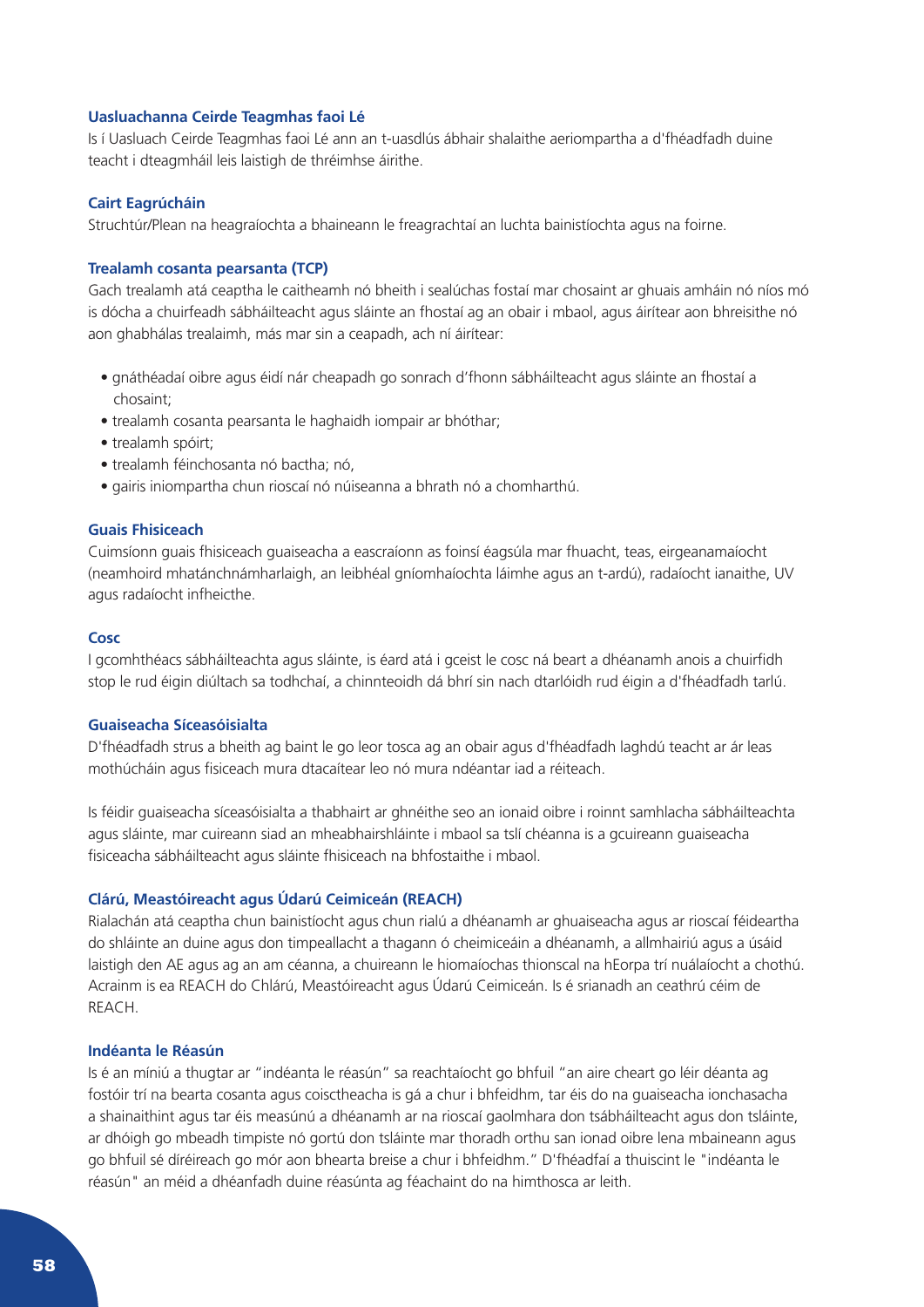#### **Freastal Réasúnta**

Ionad oibre ar bith a chomhlíonann ceanglais na Rialachán um Shábháilteacht, Sláinte agus Leas ag an Obair (Feidhm Ghinearálta) 2007.

#### **Coimeád Taifead**

Eolas a choimeád a bhaineann leis an ionad oibre.

#### **Riosca**

Maidir le gortú nó díobháil ar bith, ciallaíonn riosca an dóchúlacht go dtarlóidh gortú nó díobháil agus déine na n-iarmhairtí a d'fhéadfadh a eascairt as an riosca. Braitheann riosca freisin ar líon na ndaoine a thagann i dteagmháil leis an nguais.

#### **Measúnú Riosca**

Is é measúnú riosca an próiseas ina shocraítear an mbaineann riosca le guais shainaithnithe. Socraítear tábhacht an riosca bunaithe ar mhinicíocht an tarlaithe féideartha agus ar dhéine a iarmhairtí.

#### **An Coiste Sábháilteachta**

Coiste atá comhdhéanta d'ionadaithe luchta bainistíochta agus fostaí a ghlacann páirt sna socruithe comhairliúcháin sábháilteachta san ionad oibre.

#### **Bileog Sonraí Sábháilteachta (BSS)**

Doiciméad a chuimsíonn eolas mionsonraithe maidir le sláinte agus sábháilteacht an duine a chosaint agus leis an timpeallacht a chosaint. Cuirtear meicníocht ar fáil sa Bhileog Sonraí Sábháilteachta (BSS) chun an t-eolas cuí maidir le substaintí agus le hullmhóidí aicmithe a tharchur síos shlabhra an tsoláthair go dtí an t-úsáideoir díreach ina dhiaidh sin. Is é an déantóir a eisíonn an bhileog agus tugtar cur síos mionsonraithe inti ar an eolas teicniúil agus ar na guaiseacha a bhaineann leis na substaintí agus leis na hullmhóidí seo a láimhsiú, a stóráil agus a úsáid, chomh maith le bearta coisctheacha le haghaidh fostaithe agus nósanna imeachta éigeandála.

#### **Córas Bainistíochta Sábháilteachta agus Sláinte (CBS)**

Déanann sé seo tagairt don chuid sin de chóras bainistíochta ginearálta na scoile ina gcuirtear san áireamh an struchtúr eagraíochtúil, gníomhaíochtaí pleanála, freagrachtaí, cleachtais, nósanna imeachta agus acmhainní chun beartas sábháilteachta agus sláinte na scoile a fhorbairt, a chur i bhfeidhm, a bhaint amach, a athbhreithniú agus a chothabháil.

#### **An tAcht um Shábháilteacht, Sláinte agus Leas ag an Obair 2005**

An tAcht um Shábháilteacht, Sláinte agus Leas ag an Obair 2005, a tugadh isteach in ionad an Achta um Shábháilteacht, Sláinte agus Leas ag an Obair 1989 agus a rinne an tAcht sin a chúlghairm, tugadh isteach é chun foráil bhreise a dhéanamh le haghaidh shábháilteacht, sláinte agus leas na ndaoine ag an obair. San Acht seo, soiléirítear agus cuirtear feabhas ar fhreagrachtaí na bhfostóirí, na ndaoine féinfhostaithe, na bhfostaithe agus páirtithe éagsúla eile maidir le sábháilteacht agus sláinte ag an obair. Tugtar sonraí san Acht freisin ar ról agus ar fheidhmeanna an Údaráis Sláinte agus Sábháilteachta, déantar foráil ann le haghaidh réimse beart forfheidhmithe a d'fhéadfaí a chur i bhfeidhm agus luaitear pionóis ann a d'fhéadfaí a chur i bhfeidhm toisc sárú a bheith déanta ar shábháilteacht agus ar shláinte cheirde.

### **Oifigeach Sábháilteachta**

Duine inniúil a bhíonn roghnaithe agus ceaptha ag an bhfostóir nó a roghnaítear agus a cheaptar ar son an fhostóra. Is féidir le hoifigeach sábháilteachta cabhrú le córas bainistíochta sábháilteachta agus sláinte a chur i bhfeidhm, a athbhreithniú agus a chothabháil. Ní gá oifigeach sábháilteachta a cheapadh de réir dlí.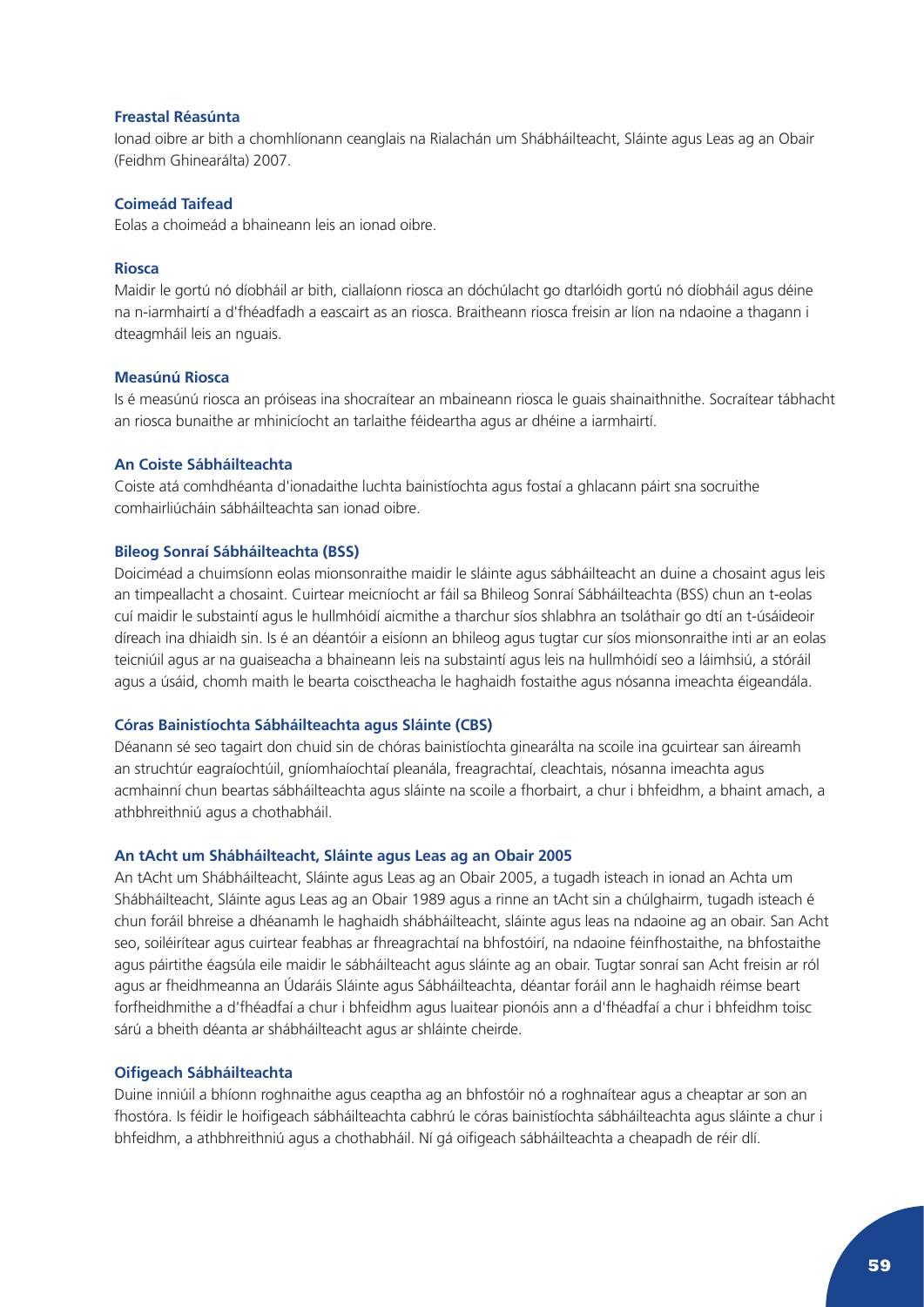#### **Beartas Sábháilteachta agus Sláinte**

Caithfidh an beartas sábháilteachta agus sláinte a bheith ag tús an ráitis sábháilteachta. Is é an beartas seo tiomantas an ghnóthais chun sábháilteacht agus sláinte na bhfostaithe a chosaint.

#### **Ionadaí Sábháilteachta**

Duine a roghnaítear agus a cheaptar faoi Alt 25 den Acht um Shábháilteacht, Sláinte agus Leas ag an Obair 2005.

NÓ

Duine a bhíonn roghnaithe agus ceaptha ag na fostaithe chun ionadaíocht a dhéanamh dóibh i gcomhairliúcháin leis an bhfostóir maidir le hábhair sábháilteachta, sláinte agus leasa ag an ionad oibre.

#### **Ráiteas Sábháilteachta**

De réir Alt 20 den Acht um Shábháilteacht, Sláinte agus Leas ag an Obair 2005, cuirtear de cheangal ar eagraíocht clár scríofa a leagadh amach chun na nithe seo a leanas a chosaint:

- sábháilteacht agus sláinte na bhfostaithe nuair a bhíonn siad ag obair;
- sábháilteacht agus sláinte na ndaoine eile a d'fhéadfadh a bheith san ionad oibre, lena n-áirítear custaiméirí, cuairteoirí agus baill den phobal.

### **An Ghníomhaireacht um Éilimh ar an Stát**

Faoin Acht um Ghníomhaireacht Bainistíochta an Chisteáin Náisiúnta (Leasú) 2000, tarmligeadh ar Gníomhaireacht Bainistíochta an Chisteáin Náisiúnta (NTMA) bainistíocht ar éilimh gortaithe pearsanta agus díobhála réadmhaoine in aghaidh an Stáit agus ar na rioscaí bunúsacha. Agus na feidhmeanna seo á ndéanamh ag an NTMA, tugtar an Ghníomhaireacht um Éilimh ar an Stát (SCA) uirthi.

#### **Obair ar Airde**

Obair in aon áit, lena n-áirítear:

- (a) le linn rochtain a fháil ar aon áit nó dul amach as an áit sin, ach amháin trí mheán staighre, i láthair bhuan oibre, nó
- (b) ag leibhéal na talún nó faoi thalamh

óna bhféadfadh fostaí achar a thitim, ar achar titime é a bhféadfadh gortú pearsanta eascairt as, i gcás nach mbeadh mbeart arna n-éileamh faoi na Rialacháin um Shábháilteacht, Sláinte agus Leas ag an Obair (Obair ar Airde) 2006 tógtha, agus áiríonn aon tagairt d'obair a dhéanamh ar airde rochtain a fháil ar áit nó an áit sin a fhágáil fad is atáthar ag obair.

### **Stáisiún Oibre**

Cóimeáil déanta as trealamh scáileán taispeána, a sholáthraítear seans le méarchlár nó feiste ionchuir nó bogearra, nó meascán de bhfuil roimhe, a shocraíonn an comhéadan oibritheora agus innill, agus a n-áirítear leis:

- cathaoir agus bord nó dromchla oibre;
- aon ghabhálais agus forimeallaí roghnacha; agus
- timpeallacht ghar-raonach oibre an trealaimh scáileán taispeána.

#### **Neamhoird na nGéag Uachtarach atá Bainteach leis an Obair**

Is iad neamhoird na ngéag uachtarach atá bainteach leis an obair ná cineál neamhoird mhatánchnámharlaigh, a tharlaíonn mar gheall ar an obair nó an timpeallacht ina ndéantar an obair. Is féidir le hairíonna teacht chun cinn thar thréimhse fada, ach d'ainneoin é seo, d'fhéadfadh na hairíonna bheith tromchúiseach.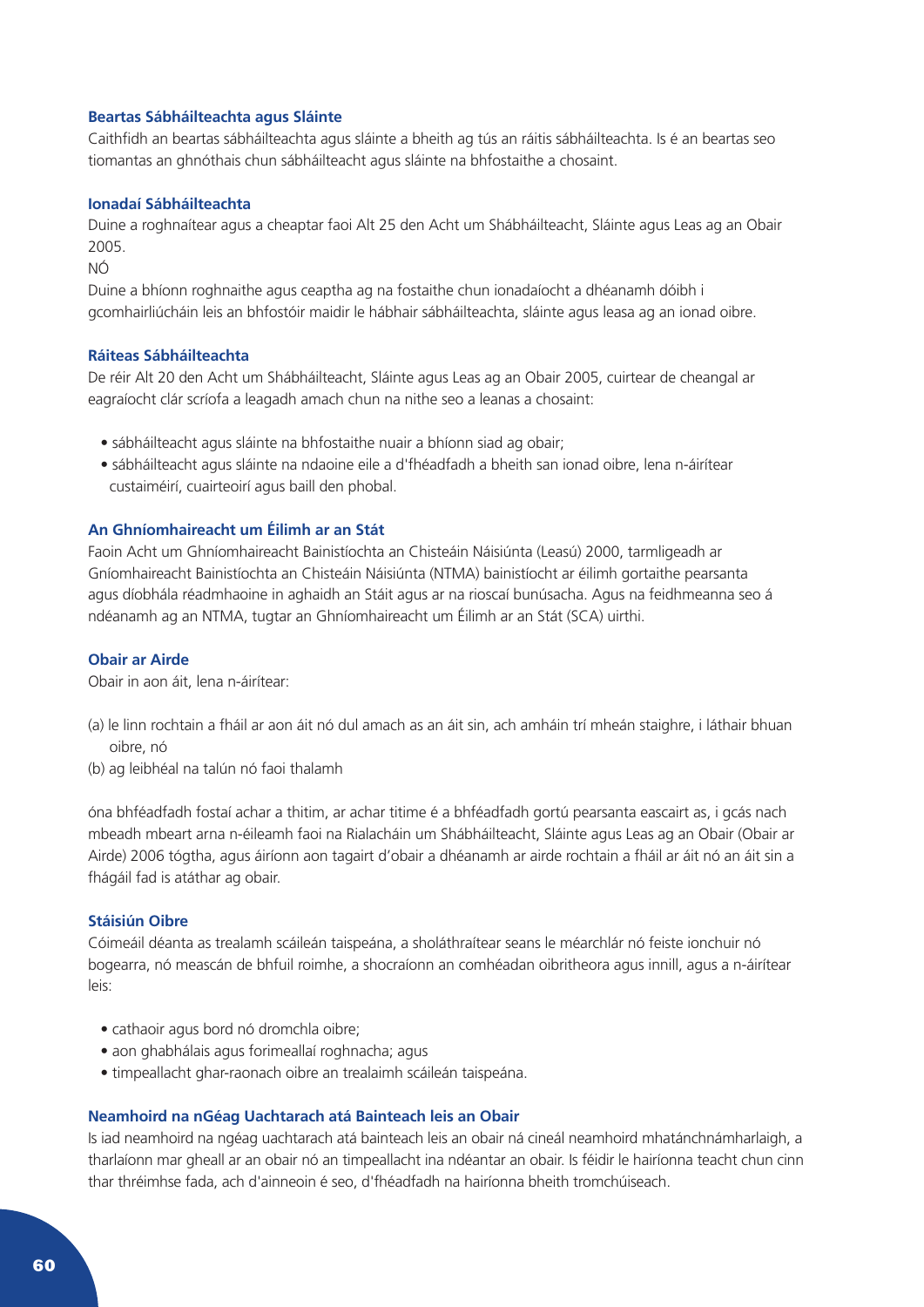## <span id="page-61-0"></span>**Foinsí Tagartha agus Ábhar Treorach**

## An Roinn Oideachais agus Scileanna:

Íoslódáil saor in aisce ó **[www.education.ie](http://www.education.ie)**.

- Glacadh Treoirlínte Cosanta Leanaí ag Iar-Bhunscoileanna sa bhliain 2005/6 agus Teileafón a Chur Ar Fáil An tSeirbhís Síceolaíochta **[http://www.education.ie/home/home.jsp?pcategory=33437&ecategory=33450&language=GA](http://www.education.ie/servlet/blobservlet/pbu49_99.doc)**
- Soiléiriú maidir le hImlitir PBU5/2005 Athbhreithniú ar Shábháilteacht agus Sláinte Cheirde i  **[http://www.education.ie/servlet/blobservlet/M24\\_04.doc](http://www.education.ie/servlet/blobservlet/M24_04.doc)**
- Treoirlínte agus Nósanna Imeachta Cosanta Leanaí le haghaidh Iar-Bhunscoileanna (0062/2006) **[http://www.education.ie/servlet/blobservlet/cl0062\\_2006.doc](http://www.education.ie/servlet/blobservlet/cl0062_2006.doc)**
- Staidéir Foirgníochta **[http://www.education.ie/servlet/blobservlet/lc\\_design\\_communications\\_tg\\_2009.pdf?language=EN](http://www.education.ie/servlet/blobservlet/lc_design_communications_tg_2009.pdf?language=EN)**
- Doiciméid treorach teicniúla foirgníochta (Doiciméid Treorach Teicniúla)  **[http://www.education.ie/robots/view.jsp?pcategory=17216&language=GA&ecategory=54380&link=link001&doc=50431](http://www.education.ie/robots/view.jsp?pcategory=17216&language=EN&ecategory=54380&link=link001&doc)**
- Pleanáil Theagmhasach i gComhthéacs Éigeandála Náisiúnta Ciorclán chuig Údaráis Bainistíochta na mBunscoileanna, na n-Iar-Bhunscoileanna agus na nInstitiúidí Tríú Leibhéil (PBU04/04)  **[http://www.education.ie/servlet/blobservlet/pbu04\\_04.doc](http://www.education.ie/servlet/blobservlet/pbu04_04.doc)**
- Grafaicí an Deartha agus na Cumarsáide
- Turais Oideachasúla ag Grúpaí Scoile (laistigh agus lasmuigh den Stát araon) (imlitir M20/04)  **[http://www.education.ie/servlet/blobservlet/ppm20\\_04.doc](http://www.education.ie/servlet/blobservlet/ppm20_04.doc)**
- Liostaí Troscáin agus Trealaimh (An Roinn Oideachais agus Eolaíochta Eolas de réir Ábhair)  **<http://www.education.ie/home/home.jsp?pcategory=17216&ecategory=50521&language=EN>**
- Treoirlínte maidir le Foréigean i Scoileanna (imlitir M18/99) **[http://www.education.ie/servlet/blobservlet/ppc18\\_99.doc](http://www.education.ie/servlet/blobservlet/ppc18_99.doc)**
- Cúrsaí Sláinte agus Sábháilteachta Bainistíocht Múscáin (0088/2006)  **[http://www.education.ie/servlet/blobservlet/cl0088\\_2006.doc](http://www.education.ie/servlet/blobservlet/cl0088_2006.doc)**
- Socruithe Árachais le haghaidh daltaí ar Mhodúil Thaithí Oibre i bPobalscoileanna/Scoileanna Cuimsitheacha (0148/2006)  **[http://www.education.ie/servlet/blobservlet/cl0148\\_2006.doc](http://www.education.ie/servlet/blobservlet/cl0148_2006.doc)**
- Seirbhís Sláinte Ceirde a Thabhairt Isteach le haghaidh Múinteoirí (0065/2008)  **[http://www.education.ie/servlet/blobservlet/cl0065\\_2008.doc](http://www.education.ie/servlet/blobservlet/cl0065_2008.doc)**
- Cosc ar an Tobac i ngach ionad oibre (M25/04) **[http://www.education.ie/servlet/blobservlet/m25\\_04.doc](http://www.education.ie/servlet/blobservlet/m25_04.doc)**
- Maolú Radaíochta le haghaidh scoileanna (imlitir M46/01) **[http://www.education.ie/servlet/blobservlet/m46\\_01.doc](http://www.education.ie/servlet/blobservlet/m46_01.doc)**
- Tuairisc na Meithle ar mheáchan málaí scoile (An Roinn Oideachais agus Eolaíochta, 1998)  **[http://www.education.ie/servlet/blobservlet/des\\_report\\_of\\_weight\\_of\\_schoolbags.pdf?language=EN](http://www.education.ie/servlet/blobservlet/des_report_of_weight_of_schoolbags.pdf?language=EN)**
- Ag Freagairt do Theagmhais Chriticiúla, Comhairle agus Paca Eolais le haghaidh Scoileanna, An tSeirbhís Náisiúnta Síceolaíochta Oideachais **[http://www.education.ie/home/home.jsp?pcategory=33437&ecategory=33450&lang](http://www.education.ie/home/home.jsp?pcategory=33437&ecategory=33450&language=EN) [uage=EN](http://www.education.ie/home/home.jsp?pcategory=33437&ecategory=33450&language=EN)**
- Soiléiriú Maidir Le hImlitir PBU5/2005 Athbhreithniú ar Shábháilteacht agus Sláinte Cheirde sna Teicneolaíochtaí in Iar-Bhunscoileanna (0085/2006) **[http://www.education.ie/servlet/blobservlet/cl0085\\_2006.doc](http://www.education.ie/servlet/blobservlet/cl0085_2006.doc)**
- Meáchan Málaí Scoile (M35/05) **[http://www.education.ie/servlet/blobservlet/m35\\_05.doc](http://www.education.ie/servlet/blobservlet/m35_05.doc)**
- Meáchan Málaí Scoile (M41/98) **[http://www.education.ie/servlet/blobservlet/m41\\_98.doc](http://www.education.ie/servlet/blobservlet/m41_98.doc)**
- Córais Eastarraingthe Dheannach Adhmaid i Scoileanna Dara Leibhéal (M45/01)  **[http://www.education.ie/servlet/blobservlet/m45\\_01.doc](http://www.education.ie/servlet/blobservlet/m45_01.doc)**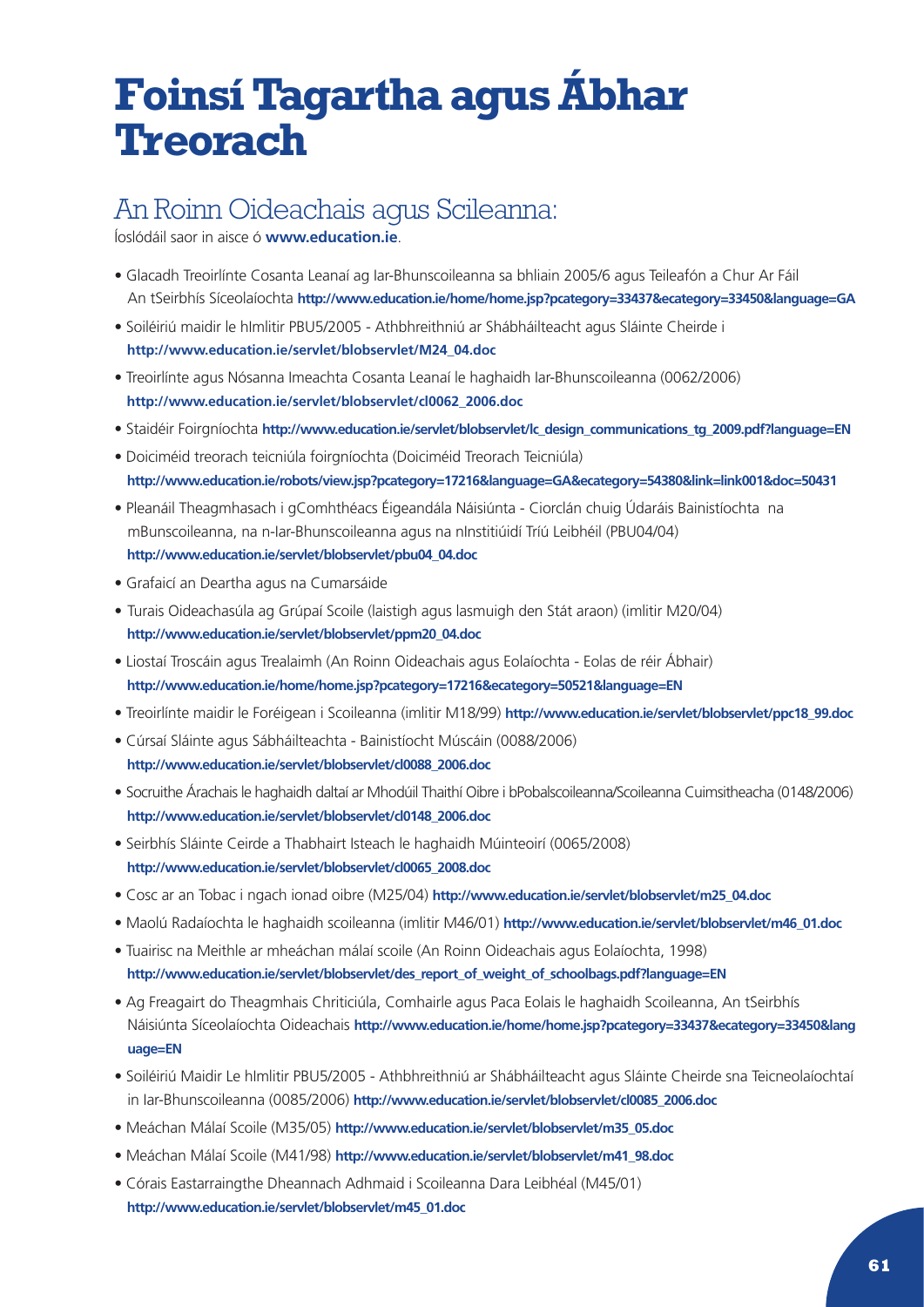## An tÚdarás Sláinte agus Sábháilteachta

Íoslódáil saor in aisce ó **[www.hsa.ie/publications](http://www.hsa.ie/publications)**.

## **Foirgníocht**

- Foirm Cheadaithe (AF1) na sonraí ar chóir don Chliant a chur in iúl don Údarás Sláinte agus Sábháilteachta sula gcuirfear tús leis an bpróiseas deartha
- Cliaint san Fhoirgníocht Treoir Dea-Chleachtais
- Treoir do Chliaint a ghlacann páirt i dTionscadail Foirgníochta
- Treoirlínte maidir le Ceanglais Soláthair, Deartha agus Bainistíochta na Rialachán um Shábháilteacht, Sláinte agus Leas ag an Obair (Foirgníocht) 2006
- Treoir ar na Rialacháin um Shábháilteacht, Sláinte agus Leas ag an Obair (Obair ar Airde) 2006
- Sábháilteacht Aispeiste
- Úsáid Shábháilte Ardán Oibre/Tristéal
- Sábháilteacht agus Sláinte ar Thionscadail Foirgníochta Ról na gCliant (P84) Treoir do Chliaint a ghlacann páirt i dTionscadail Foirgníochta
- Dréimirí a Úsáid go Sábháilte Bileog Eolais
- Na Rialacháin maidir le hObair ar Airde Bileog Eolais

## **Eirgeanamaíocht**

- Pian Droma Póstaer
- Treoir maidir leis na Rialacháin um Shábháilteacht, Sláinte agus Leas ag an Obair (Feidhm Ghinearálta) 2007, Caibidil 5 de Chuid 2: Trealamh Scáileán Taispeána
- Eirgeanamaíocht san Ionad Oibre
- Faigh Greim Stop Sleamhnú agus Tuislí
- Treoir maidir le Bainistíocht Láimhsithe san Ionad Oibre
- Treoir maidir leis na Rialacháin um Shábháilteacht, Sláinte agus Leas ag an Obair (Feidhm Ghinearálta): Láimhsiú - Caibidil 4 de Chuid 2
- Cás-Staidéir Measúnaithe Riosca maidir le Láimhsiú (DVD)
- Cosc ar Shleamhnú, ar Thuislí agus ar an Titim san Ionad Oibre Bileog Eolais

## **Garchabhair**

• Treoir maidir leis na Rialacháin um Shábháilteacht, Sláinte agus Leas ag an Obair (Feidhm Ghinearálta) 2007, Caibidil 2 de Chuid 7: Garchabhair

## **Ginearálta:**

- Foirm Thuairisce ar Theagmhas (IR1) *déan teagmhas a thuairisciú ar líne nó iarr ar chruachóip ón Údarás Sláinte agus Sábháilteachta*
- Treoir Ghairid maidir leis an Acht um Shábháilteacht, Sláinte agus Leas ag an Obair 2005
- Straitéis um Chosc ar Thimpistí, ar Ghortuithe agus ar Bhreoiteachtaí san Ionad Oibre (2004-2009)
- Cód Cleachtais d'Fhostóirí agus Fostaithe maidir le Bulaíocht ag an Obair a Chosc agus a Réiteach, 2007
- Cairt chun Dínite san Ionad Oibre, Póstaer i mBéarla agus i nGaeilge Méid A4 2007
- Fostaithe faoi Mhíchumas
- Foirm Fhógra ar Tharlú Contúirteach (IR3)
- Treoir do Stiúrthóirí agus do Bhainisteoirí Sinsearacha maidir lena bhFreagrachtaí le haghaidh Sábháilteachta agus Sláinte san Ionad Oibre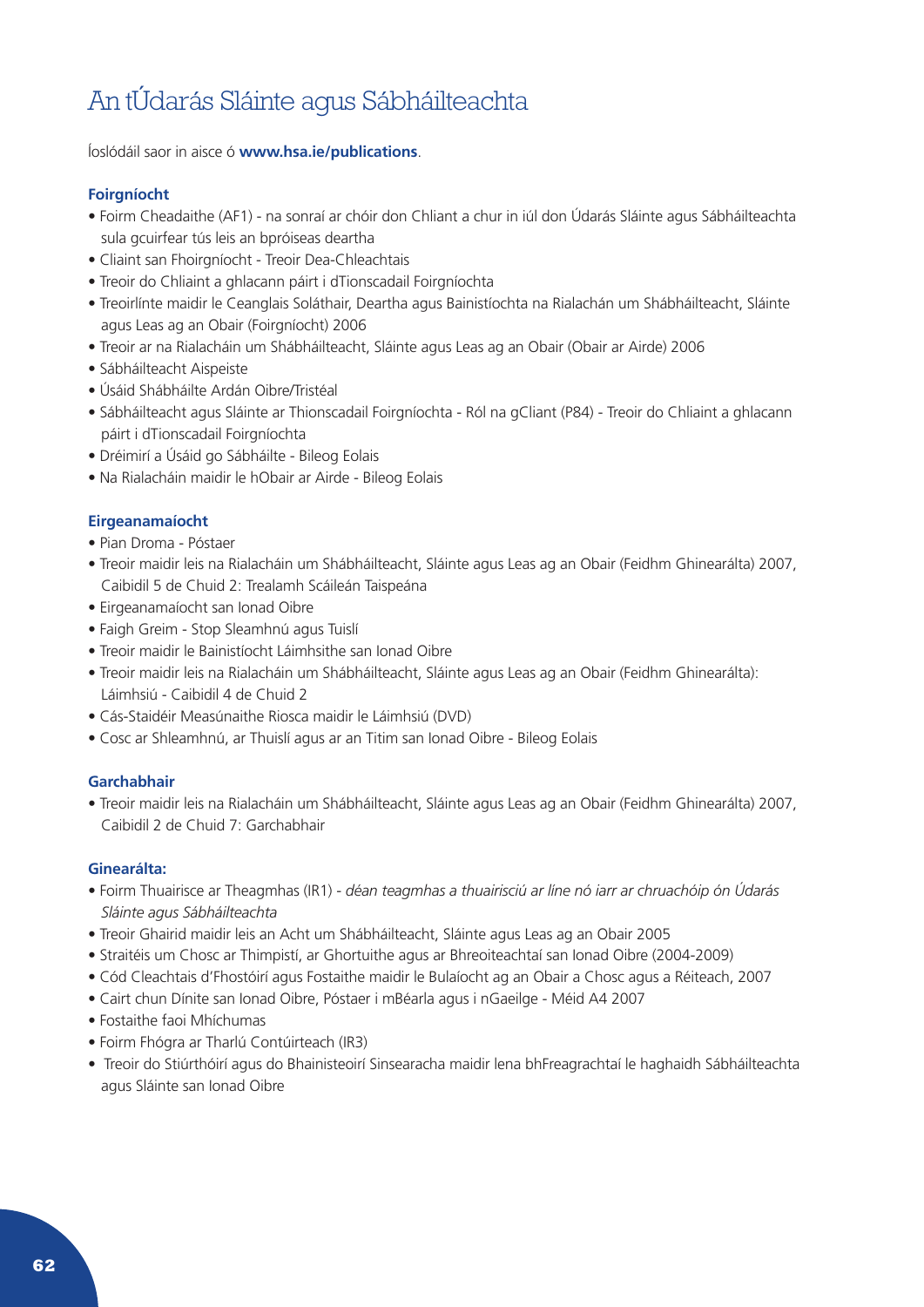- Treoir maidir leis an Acht um Shábháilteacht, Sláinte agus Leas ag an Obair 2005
- Treoirlínte faoi Dheirmitíteas Ceirde
- Treoirlínte maidir le Measúnuithe Riosca agus le Ráitis Sábháilteachta
- Treoirlínte maidir le hIonadaithe Sábháilteachta agus le Comhairliúchán Sábháilteachta
- Treoir maidir leis na Rialacháin um Shábháilteacht, Sláinte agus Leas ag an Obair (Feidhm Ghinearálta) 2007
- Comharthaí Éigeantacha Sábháilteachta
- Foréigean ag an Obair
- Straitéis um Shláinte agus Leas san Ionad Oibre
- Paca Obair go Dearfach
- Bainistíocht Sábháilteachta agus Sláinte san Ionad Oibre

#### **Fostaithe ag Iompar Clainne**

• Fostaithe ag Iompar Clainne, Fostaithe Iarbhreithe agus Fostaithe a bhfuil Leanbh Cíche acu a Chosaint

#### **Sábháilteacht ar an bhFeirm - áiseanna teagaisc**

- Leanaí agus Sábháilteacht ar an bhFeirm
- Leabhar do Leanaí "Slán Sábháilte ar an bhFeirm le Jessy"
- Sábháilteacht Leanaí ar an bhFeirm Bileog Eolais
- Cód Cleachtais maidir le Timpistí do Leanaí agus do Dhaoine Óga sa Talmhaíocht a Chosc
- Imir go Sábháilte, Fan Slán Sábháilte ar an bhFeirm
- Slán Sábháilte ar an bhFeirm le Jessy

### **Taithí Oibre**

• Cúrsaí sábháilteachta agus sláinte le haghaidh daltaí ag dul i mbun taithí oibre - Treoir ghairid do mhuinteoirí

#### **Iompar san Ionad Oibre**

- Seicliosta maidir le hIompar san Ionad Oibre
- Sábháilteacht Iompair san Ionad Oibre Bileog Eolais don Lucht Bainistíochta
- Sábháilteacht Iompair san Ionad Oibre Bileog Eolais maidir le Cúlú Feithiclí
- Sábháilteacht Iompair san Ionad Oibre Bileog Eolais do Thiománaithe Sábháilte
- Sábháilteacht Iompair san Ionad Oibre Bileog Eolais maidir le hIonad Oibre Sábháilte

### **Ag Obair le Ceimiceáin**

- Aonocsaíd Charbóin Bileog Eolais
- Treoirlínte maidir le hAsma Ceirde
- Galar na Léigiúnach Bileog Eolais
- Measúnú Riosca ar Ghuaiseacha Ceimiceacha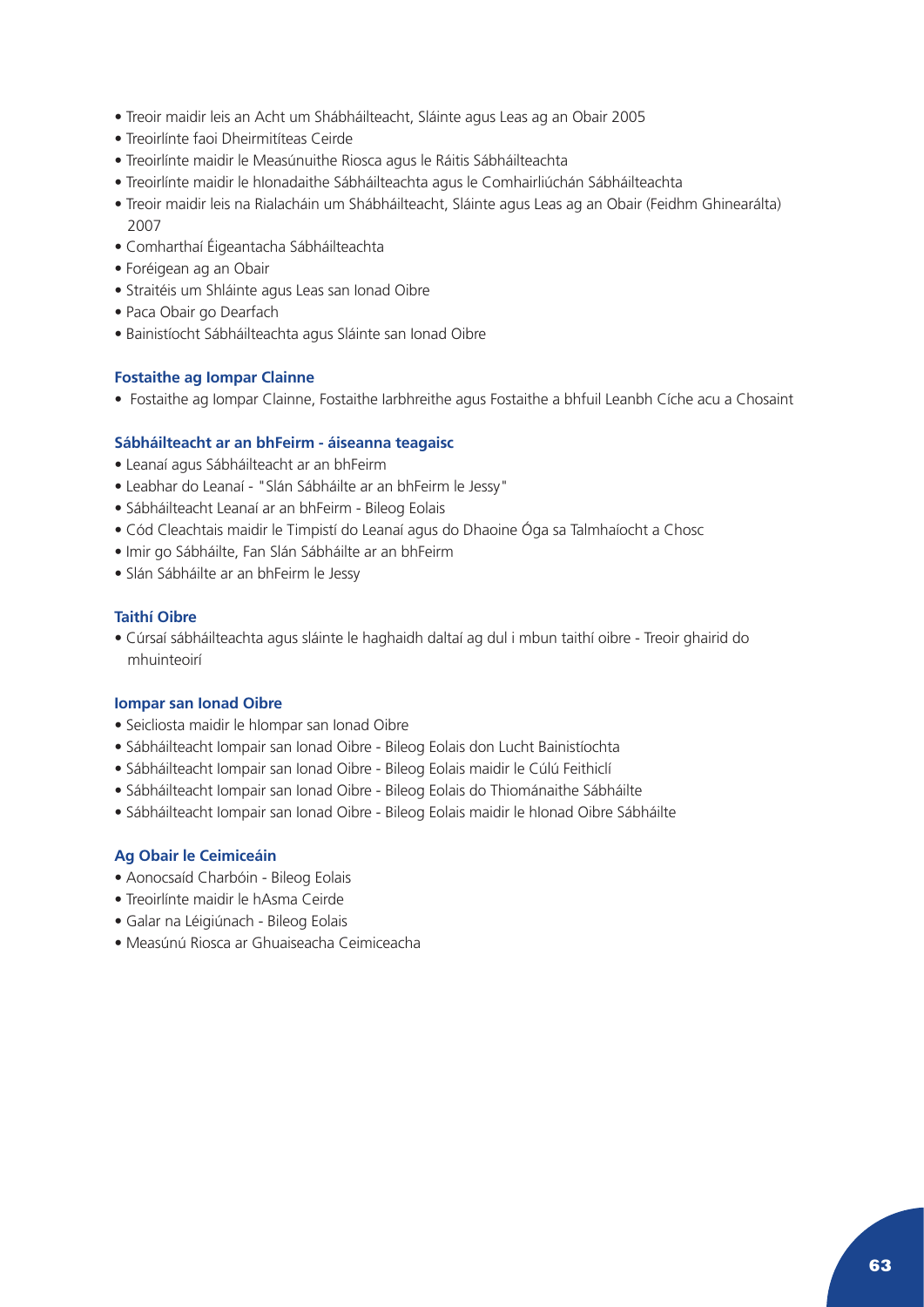## An Ghníomhaireacht um Éilimh ar an Stát

Íoslódáil saor in aisce ó **[www.stateclaims.ie](http://www.stateclaims.ie)**.

- Treoirlínte do Phríomhoidí agus do Bhoird Bainisteoireachta maidir le Fás Múscáin i bhFoirgnimh Stáit a Bhainistiú
- Treoirlínte don Fhoireann Ghlantacháin Scoile maidir le Fás Múscáin i bhFoirgnimh Stáit a Bhainistiú
- Treoirlínte don Fhoireann Cothabhála Scoile maidir le Fás Múscáin i bhFoirgnimh Stáit a Bhainistiú
- Athbhreithniú ar Shábháilteacht agus Sláinte Cheirde sna Teicneolaíochtaí in Iar-Bhunscoileanna, An Ghníomhaireacht um Éilimh ar an Stát i gcomhar leis an Roinn Oideachais agus Eolaíochta

## An tSeirbhís Tacaíochta Dara Leibhéal

- Sábháilteacht san Eolaíocht Scoile, An Roinn Oideachais agus Eolaíochta, 1996
- Sábháilteacht sa tSaotharlann Scoile Diúscairt Ceimiceán, An Roinn Oideachais agus Eolaíochta, 1996
- An tSeirbhís Tacaíochta Teicneolaíochta **[www.t4.ie](http://www.t4.ie)**
- An Tionscnamh Pleanála le haghaidh Forbairt Scoile **[www.sdpi.ie](http://www.sdpi.ie)**
- An tSeirbhís Tacaíochta Dara Leibhéal **[www.slss.ie](http://www.slss.ie)**

## Reachtaíocht

- Na hAchtanna um Rialú Foirgníochta 1990 agus 2007
- An tAcht um Dhliteanas Sibhialta agus Cúirteanna 2004
- An tAcht Oideachais 1998
- An tAcht Oideachais (Leas) 2000
- Na hAchtanna Seirbhísí Dóiteáin 1981 agus 2003
- An tAcht um Dhliteanas Áititheoirí 1995
- An tAcht um Ghníomhaireacht Bainistíochta an Chisteáin Náisiúnta (Leasú) 2000
- Na Rialacháin um Shábháilteacht, Sláinte agus Leas ag an Obair (Oibreáin Cheimiceacha) 2001
- An tAcht um Shábháilteacht, Sláinte agus Leas ag an Obair 2005
- Na Rialacháin um Shábháilteacht, Sláinte agus Leas ag an Obair (Foirgníocht) 2006
- Na Rialacháin um Shábháilteacht, Sláinte agus Leas ag an Obair (Feidhm Ghinearálta) 2007
- Cód Cleachtais 2007 maidir leis na Rialacháin um Shábháilteacht, Sláinte agus Leas ag an Obair (Oibreáin Cheimiceacha) 2001

## Acmhainní sa RA:

Nóta: Cloíonn na hacmhainní seo le reachtaíocht an RA atá difriúil ó dhlí na hÉireann i dtéarmaí dualgas cúraim. D'fhéadfá roinnt de na naisc a úsáid mar eiseamláirí den dea-chleachtas.

- Adventure Activities Licensing Authority
- Health and Safety Executive: oideachas, foinsí eolais agus treoir **[www.hse.gov.uk](http://www.hse.gov.uk)**
- Watch your Step in Education/Togh do Choiscéim san Oideachas Health and Safety Executive
- Health and Safety Executive, nasc chuig Treoirlínte maidir le turais scoile **[www.hse.gov.uk/schooltrips](http://www.hse.gov.uk/schooltrips)**
- Safety and Health of Pupils on Educational Visits/Sábháilteacht agus Sláinte na nDaltaí ar Chuairteanna Oideachais - Department for Education and Skills
- Safety and Health on Educational Excursions: A Good Practice Guide/Sábháilteacht agus Sláinte ar Thurais Oideachasúla: Treoir Dea-Chleachtais - Scottish Executive Publications
- The Association for Physical Education (UK) **[www.afpe.org.uk](http://www.afpe.org.uk)**
- Safe Practice in Physical Education and School Sport/Cleachtas Sábháilte sa Chorpoideachas agus sa Spóirt Scoile, Association for Physical Education
- Is féidir eolas a fháil ar an suíomh Gréasáin Teacher Net: **[www.teachernet.gov.uk/wholeschool/](www.teachernet.gov.uk/wholeschool/			healthandsafety)**

### **[healthandsafety](www.teachernet.gov.uk/wholeschool/			healthandsafety)** maidir leis na nithe seo a leanas:

- Sábháilteacht agus sláinte ar chuairteanna oideachasúla
- Cógais leighis a bhainistiú i scoileanna
- Garchabhair le haghaidh scoileanna
- Cleachtas sábháilte sa chorpoideachas
- Slándáil scoile
- Conas déileáil le bás tobann dalta
- Cearta slí trí áitreabh scoile
- Ábhar sábháilteachta agus sláinte eile
- Pleanáil éigeandála